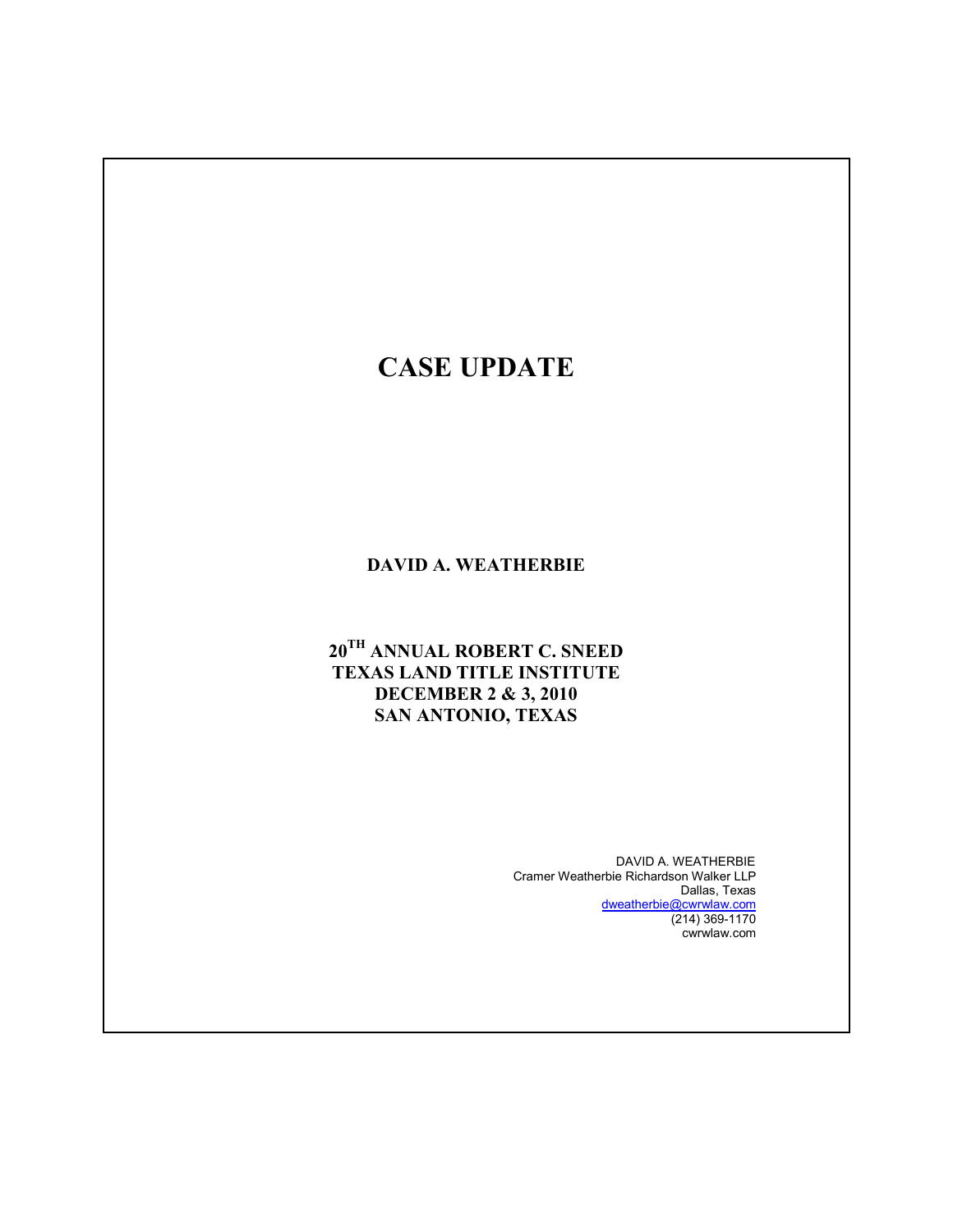# **DAVID A. WEATHERBIE CRAMER WEATHERBIE RICHARDSON WALKER LLP**

#### **EDUCATION**:

- B.A., Southern Methodist University 1971
- Juris Doctor, *cum laude*, Southern Methodist University 1976
- Order of the Coif
- Research Editor, Southwestern Law Journal

### **ACADEMIC APPOINTMENTS AND HONORS**

- Adjunct Professor of Law, Southern Methodist University School of Law / Real Estate Transactions - 1986 to 1995
- Council Member, Real Estate, Probate & Trust Law Section, State Bar of Texas, 2003-2007
- Chair Real Estate, Probate & Trust Law Section, State Bar of Texas, 2010
- Member, American College of Real Estate Lawyers
- Listed as 2003 through 2010 *Texas Monthly* "Super Lawyer"
- Listed in *Best Lawyers in America*

### **LAW RELATED PUBLICATIONS, ACADEMIC APPOINTMENTS AND HONORS**:

- Author *Weatherbie's Texas Real Estate Law Digest* (James Publishing, 1999)
- Course Director for the State Bar of Texas, Advanced Real Estate Law Course 1995
- Course Director for the University of Texas at Austin Mortgage Lending Institute 2002 and 2007
- Author/Speaker for the State Bar of Texas, Advanced Real Estate Law Course 1987 to present
- Author/Speaker for the University of Texas at Austin Mortgage Lending Institute 1992 to present
- Author/Speaker for Texas Land Title Institute 1992 to present
- Author/Speaker for Southern Methodist University Leases in Depth 1992 to 2000
- Author/Speaker for Southern Methodist University Transactions in Depth 1992 to 2000
- Author/Speaker for the State Bar of Texas, Advanced Real Estate Drafting Course
- Author/Speaker for the State Bar of Texas, Residential Real Estate Construction Law Course
- Panel Member (Leasing) for State Bar of Texas, Advanced Real Estate Transactions Course 1997
- Panel Member (Acquisitions) for State Bar of Texas, Advanced Real Estate Strategies Course 2007
- Author of "Annual Survey of Texas Law -- Real Estate," 51 SMU L. Rev. 1321 (1998) and 52 SMU L. Rev. 1393 (1999)
- Author/Speaker annually for Austin, Houston, and Dallas Bar Associations and many other organizations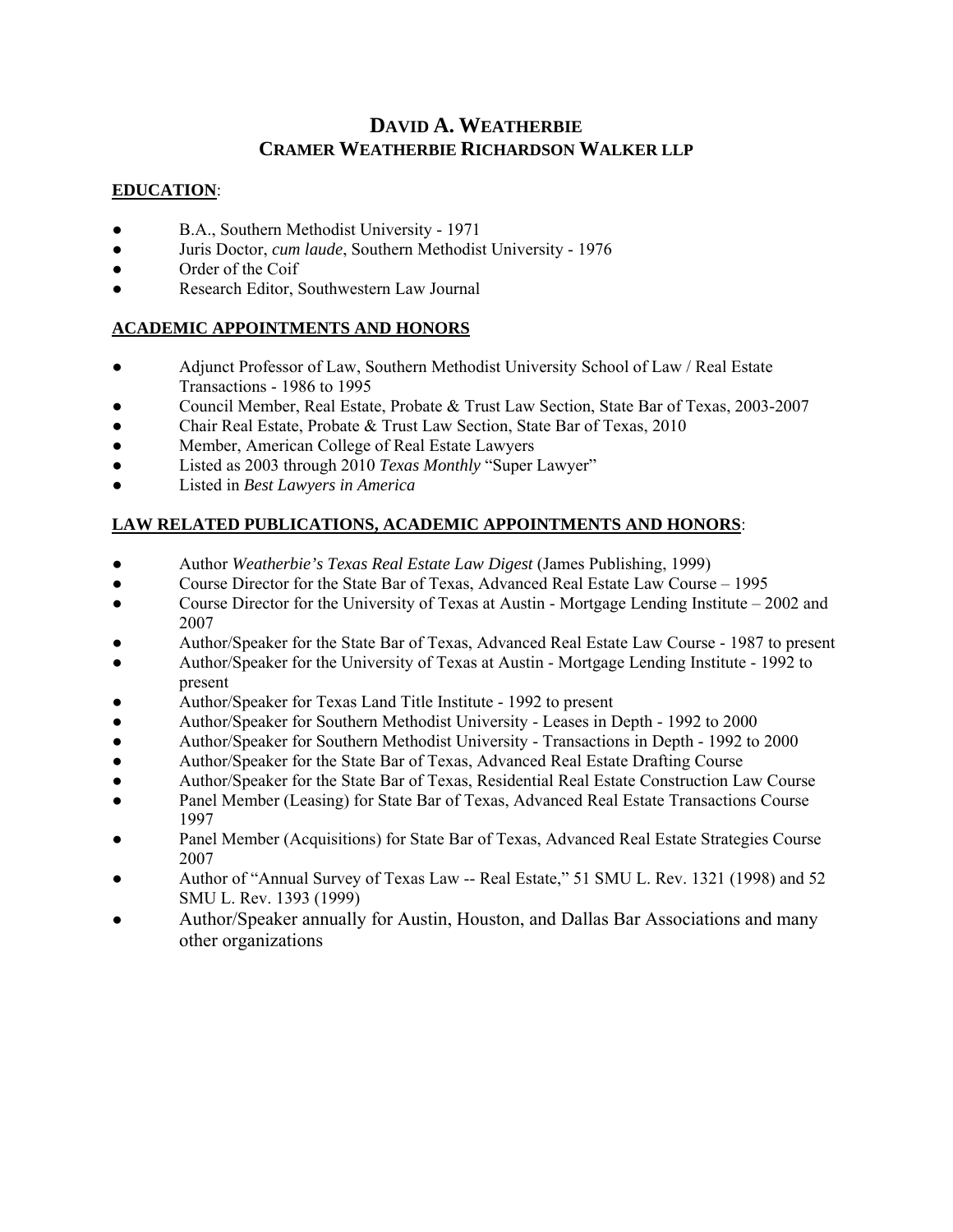## **CASE UPDATE DAVID A. WEATHERBIE CRAMER WEATHERBIE RICHARDSO WALKER LLP DALLAS, TEXAS**

 The case selection for this episode of the Case Update, like all of them in the past, is very arbitrary. If a case is not mentioned, it is completely the author's fault. Cases are included through 319 S.W.3d 973 and Supreme Court opinions released through November 12, 2010.

 In an effort to streamline the case discussions, various statutory and other references have been reduced to a more convenient shorthand. The following is an index of the more commonly used abbreviations.

"Bankruptcy Code" – The Federal Bankruptcy Code, 11 U.S.C.A. §§ 101 et seq.

 "DTPA" – The Texas Deceptive Trade Practices Act, Texas Business and Commerce Code, Chapter 17.

 "UCC" – The Texas Uniform Commercial Code, Texas Business and Commerce Code, Chapters 1 through 9.

"Prudential" – *Prudential Insurance Co. of America* **v***. Jefferson Associates*, 896 S.W.2d 156 (Tex.1995), the leading case regarding "as-is" provisions in Texas.

 The Texas Property Code and the other various Texas Codes are referred to by their respective names. The references to various statutes and codes used throughout this presentation are based upon the cases in which they arise. You should refer to the case, rather than to my summary, and to the statute or code in question, to determine whether there have been any amendments that might affect the outcome of any issue.

This and past Case Law Updates are available at our website cwrwlaw.com.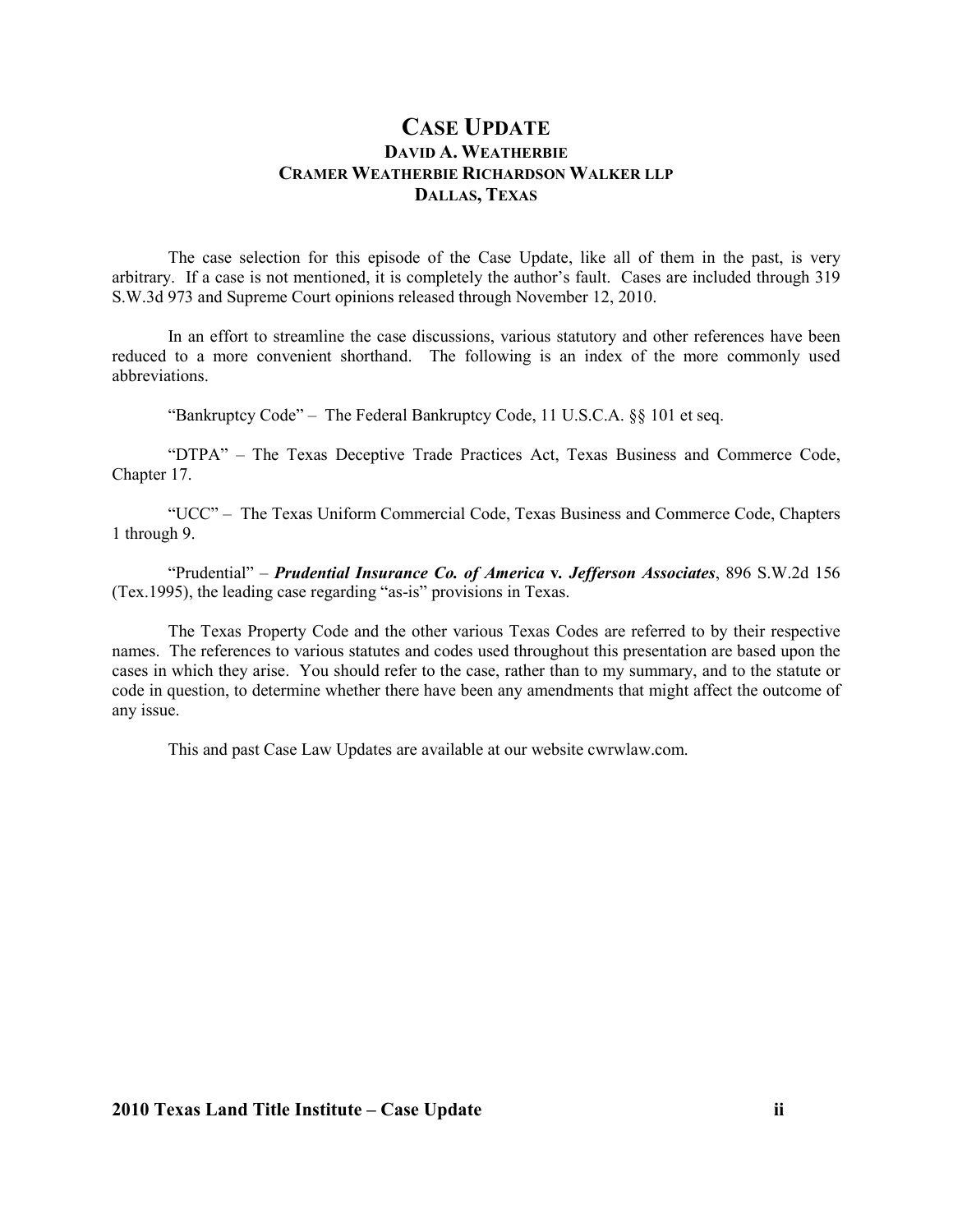# **TABLE OF CONTENTS**

| PART IV PROMISSORY NOTES, LOAN COMMITMENTS, LOAN AGREEMENTS 10       |  |
|----------------------------------------------------------------------|--|
|                                                                      |  |
|                                                                      |  |
|                                                                      |  |
| PART VIII ADVERSE POSSESSION, TRESPASS TO TRY TITLE, QUIET TITLE  37 |  |
|                                                                      |  |
|                                                                      |  |
|                                                                      |  |
|                                                                      |  |
|                                                                      |  |
|                                                                      |  |
|                                                                      |  |
|                                                                      |  |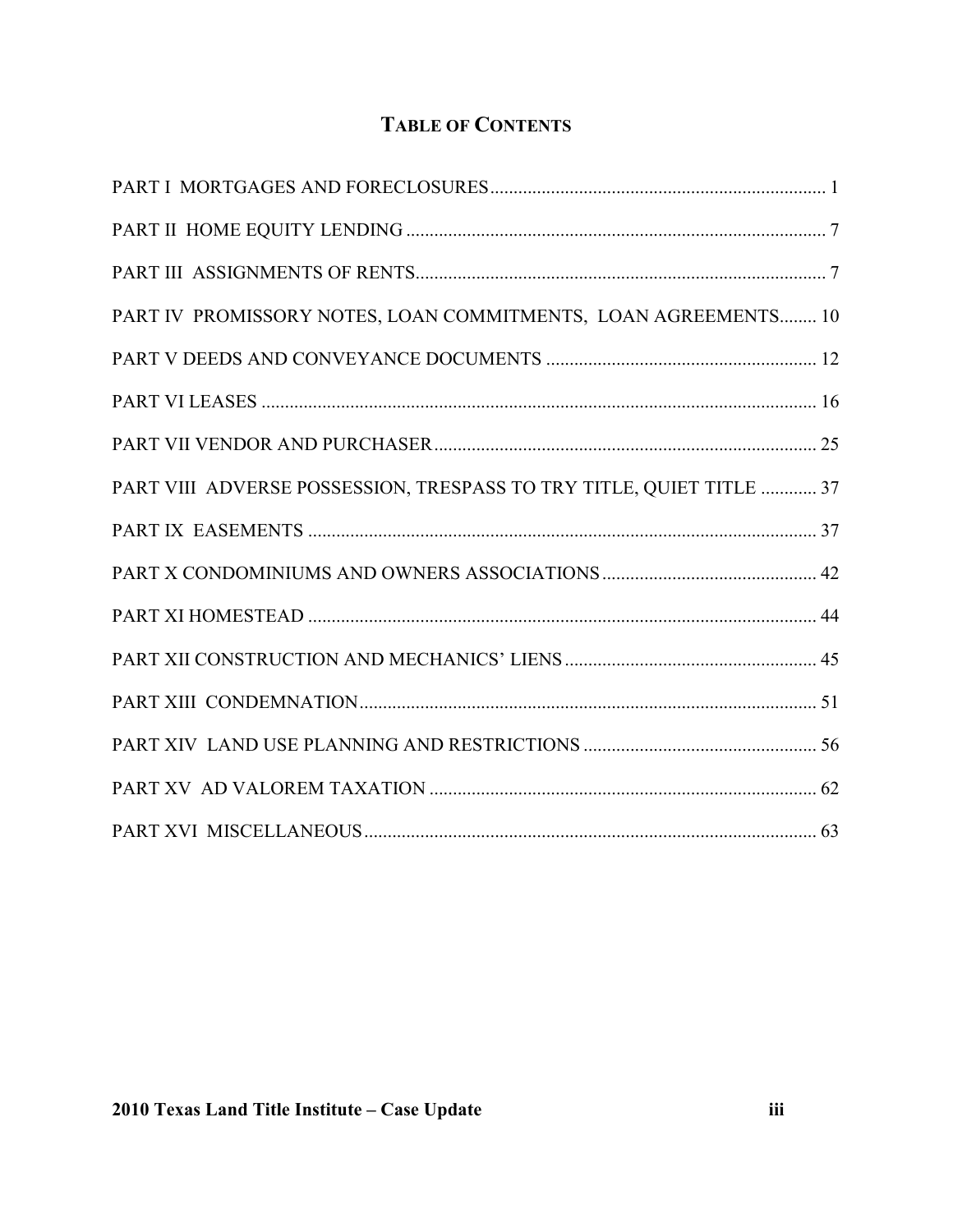#### **PART I MORTGAGES AD FORECLOSURES**

*Myrad Properties, Inc.* **v.** *LaSalle Bank ational Association*, 300 S.W.3d 746, 2009 WL 4877733, 53 Tex. Sup. Ct. J. 208 (Tex. 2009). Myrad Properties, Inc. financed two separate properties in Killeen. Myrad executed a promissory note, which was secured by a deed of trust that covered both properties. After Myrad defaulted, LaSalle proceeded to foreclose.

The substitute trustees posted notice of sale. In various parts, the notice referred both to the note and the recorded deed of trust, including a statement that "Notice is hereby given of Holder's election to proceed against and sell both the real property and any personal property described in the Deed of Trust." However, the notice's property description referred to Exhibit A, the only exhibit, which in turn described only one of the two properties. La Salle was the only bidder at the foreclosure sale. It bid its entire debt.

After the foreclosure sale, the substitute trustees issued a substitute trustees deed to LaSalle, which LaSalle immediately recorded. The substitute trustee's deed conveyed the "Property" to LaSalle. "Property" was defined in the deed as the real property described in Exhibit A to the deed, which, again, described only one of the two tracts.

Myrad took the position that the sale covered only the one tract and, because LaSalle had bid its entire debt for the one tract, Myrad then owned the other tract free and clear. It sued LaSalle to enjoin it from filing a correction deed, but the trial court dissolved its initial restraining order and LaSalle filed a correction deed which described both tracts. Mryad then sought to quiet title and sought a declaration that LaSalle owns only the one tract described in the initial deed. LaSalle in turn sought a declaration that it now holds title to both properties, or in the alternative, LaSalle and

the substitute trustees sought rescission of the conveyance from the substitute trustees to LaSalle.

Rather than requiring that erroneous deeds be reformed or rescinded by judicial proceedings, the courts have long allowed agreeable parties to use correction deeds in limited circumstances. For instance, a correction deed may be used to correct a defective description of a single property when a deed recites inaccurate metes and bounds. Similarly, a correction deed may be used to correct a defective description of a grantor's capacity.

However, using a correction deed to convey an additional, separate parcel of land is beyond the appropriate scope of a correction deed. Preserving the narrow circumstances for acceptable use of a correction deed is important because a proper correction deed may relate back to the date of the deed it corrects. To allow correction deeds to convey additional, separate properties not described in the original deed would introduce unwarranted and unnecessary confusion, distrust, and expense into the Texas real property records system. For example, it could require those who must rely on such records to look beyond the deed and research the circumstances of ownership to make sure that no conveyance mistake such as that before us in this case was made, undermining the entire purpose of record notice. Thus, the Supreme Court held that LaSalle's correction deed purporting to convey both properties was void as a matter of law.

Having not succeeded in confirming the correction deed, LaSalle then sought to rescind the conveyance from the substitute trustees because of mistake in the original deed. When mistake is alleged, the court may consider extrinsic evidence of intent in determining whether to enforce a deed. Rescission is an available equitable remedy if mutual mistake is shown.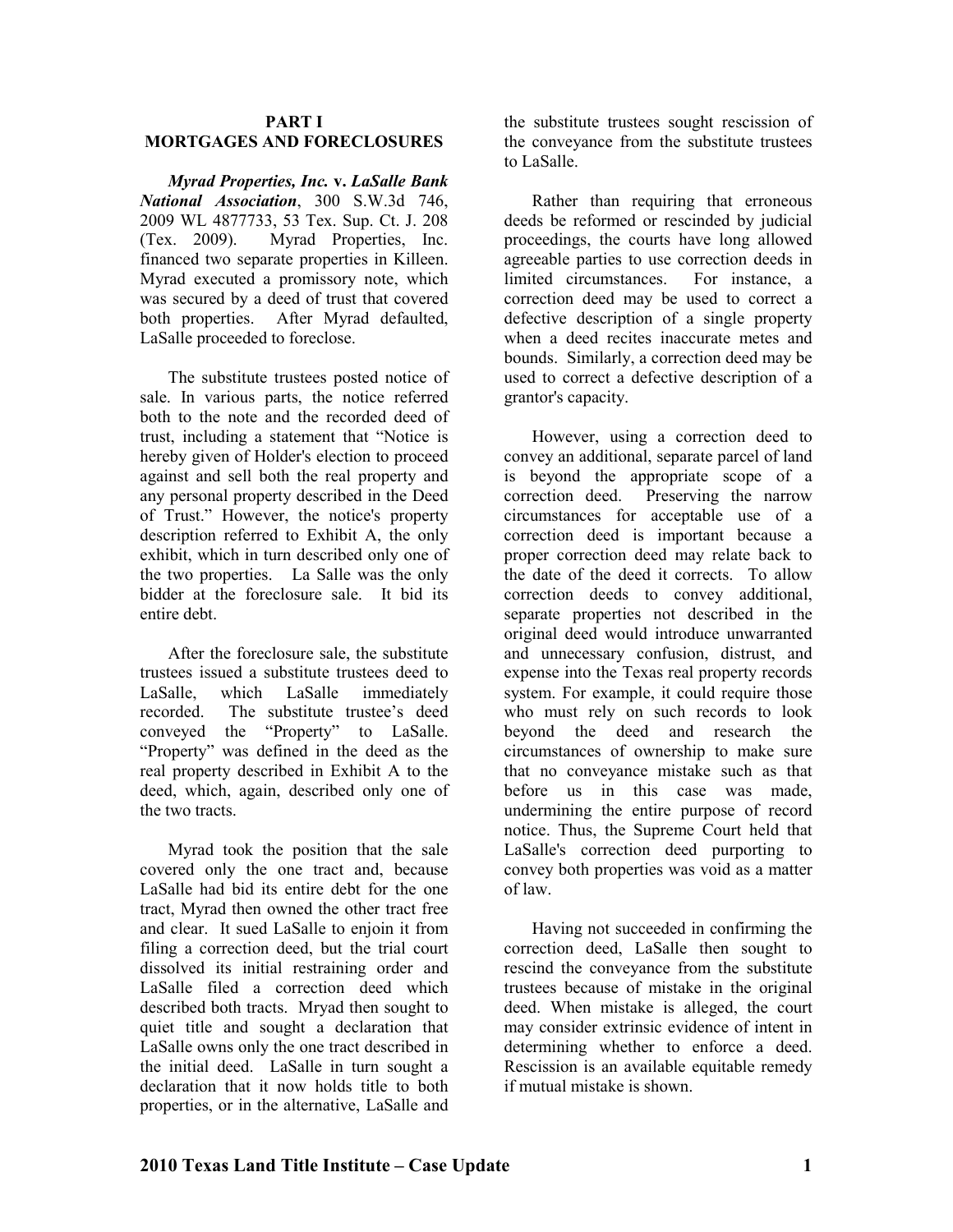The lower courts did not reach the rescission claim. However, the trial court granted, and the court of appeals affirmed, LaSalle's claim that the correction deed vested title to both parcels. The use of a correction deed to reform a mistaken deed necessarily implies a mutual mistake in the underlying instrument running contrary to the grantor's and grantee's intent. Thus, a fact-finding supporting a decision to enforce a correction deed would be identical to the finding required for equitable rescission. The correction deed at issue made a single change: the description of two properties instead of one. Thus, in entering and affirming judgment enforcing the correction deed, the trial court and court of appeals necessarily found that a mistake existed in the substitute trustees' deed, the intent of LaSalle and the substitute trustees being to convey both properties covered by the deed of trust. Because of the trial court's implied finding of mutual mistake, supported by all of the evidence, equitable rescission is an available remedy.

The court noted that it was "not blind" to the equities of the situation. LaSalle was entitled to be made whole as holder of the note from Myrad, and in trying to acquire two properties LaSalle received only one by mistake. Although the court cannot enforce the correction deed, it recognized that enforcement of the original substitute trustees' deed would result in one of two things happening. Should LaSalle remain able to foreclose on the omitted property under the note after accounting for its payment, requiring someone to pay a second time for that property will entitle Myrad to a windfall from any surplus beyond what Myrad owes on the note. Likewise, if the terms of the note are satisfied, Myrad will stand as owner of the omitted property free from encumbrance despite its default. Myrad has never disputed this, and indeed argues for just such a result. The court concluded that Myrad will be unjustly enriched if the mistaken deed to LaSalle is enforced.

The court did not need not reach the question of whether notice was adequate or chilled potential bidding, because rescission of the deed is proper regardless. And, a fresh foreclosure sale would address Myrad's concerns about adequate notice to the public.

*Chase Home Finance, L.L.C.* **v.** *Cal Western Reconveyance Corporation*, 309 S.W.3d 619 (Tex.App.-Houston  $[14<sup>th</sup> Dist.]$ 2010, no pet. history to date). Dickerson bought a lot on Galveston. It was initially financed by AHL, with Dickerson giving AHL a first lien and second lien on the lot. The AHL liens were later assigned to Wells Fargo.

Shortly after buying the lot, Dickerson conveyed the lot to Gooch, subject to the AHL liens. Gooch filed for bankruptcy right after that and later she sold the lot to Landin. Landin borrowed from People's Choice to buy the lot and gave People's Choice a first and second lien on the lot. The People's Choice first lien deed of trust contained a provision stating that People's Choice would be subrogated to any liens paid off with the proceeds of the loan. The People's Choice loan paid off the AHL first lien, which was released, but the AHL second lien was not paid off or released. HSBC bought the People's Choice notes and liens. Its servicer was Chase.

HSBC foreclosed on the People's Choice first lien. After the foreclosure, the AHL second lien was assigned to RTR, which then sought to foreclose on the lot. Chase then filed suit to prevent RTR from foreclosing on the second lien it had acquired from AHL. Chase claimed that, because the proceeds from the People's Choice first lien had been used to pay off the AHL first lien, the holder of the People's Choice first lien (i.e., HSBC) was subrogated to the rights of the AHL first lien and that the HSBC foreclosure extinguished the AHL second lien.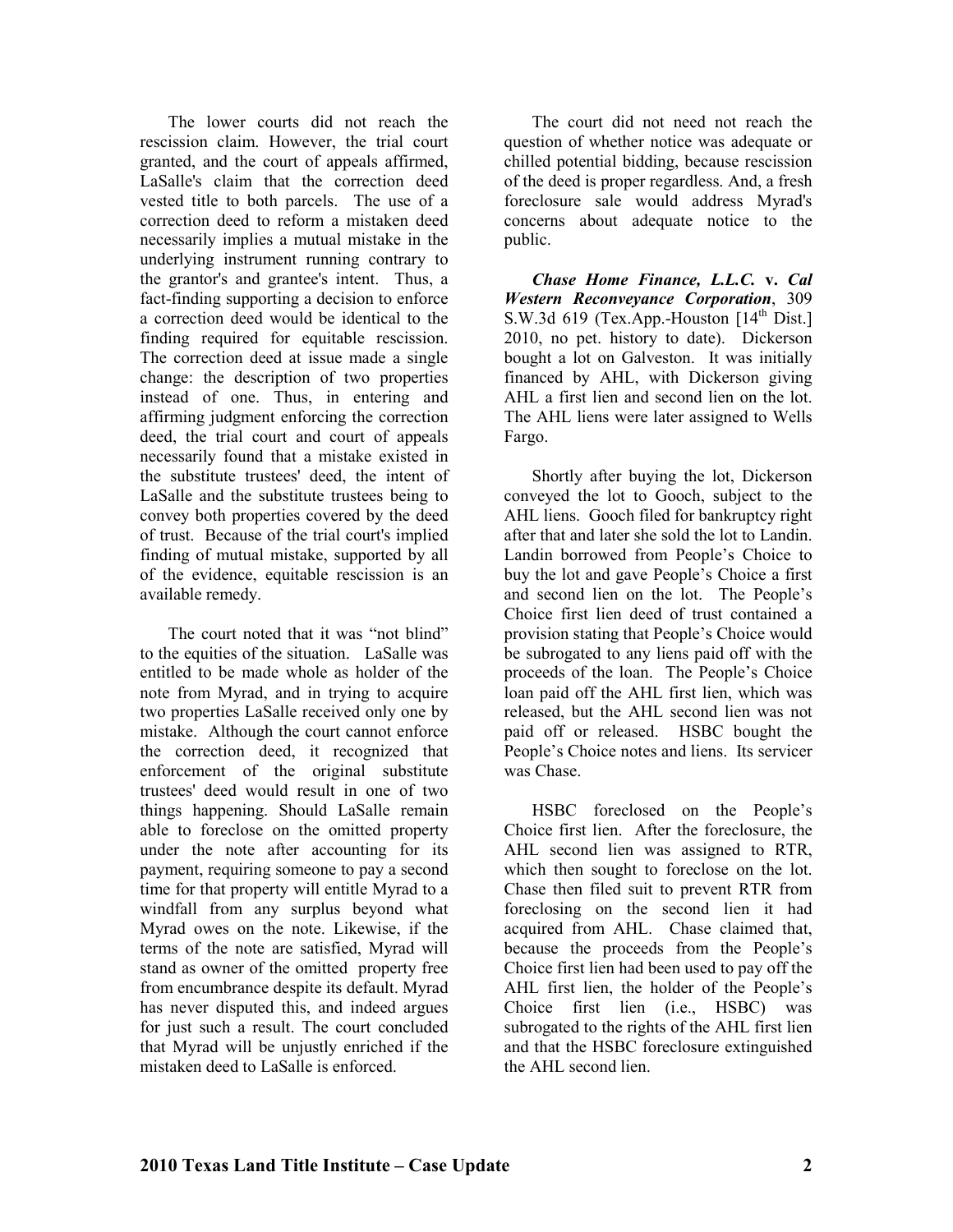The trial court concluded that RTR was entitled to retain the AHL second lien. Further, on the principle that a lienholder should not be granted subrogation if the superior or equal equities of others with recorded interests would be prejudiced thereby, it denied subrogation to Chase and held that the AHL second lien was prior to Chase's lien.

The trial court found that material prejudice to RTR would result based on the following factors: (1) if equitable subrogation were applied in this case, then rather than RTR being subordinate to the original AHL fixed rate loan, RTR would be subject to a more risky variable rate loan; (2) when the People's Choice (now Chase) loan was made, the new borrower was not properly qualified, was not a suitable borrower for the loan transaction, and made very few payments against the new mortgage before going into default; (3) the People's Choice loan was \$41,000 greater than the note it repaid; (4) the borrower of the People's Choice loan was a bad credit risk; (5) permitting subrogation would cause accrued interest under the AHL first lien to be converted to principal under the People's Choice first lien, prejudicing the second lien holder with a greater interest burden in front of it; and (6) a reasonable second lienholder would not voluntarily subordinate its position because of the material prejudices created by any such subordination.

The trial court also found that People's Choice and its successors, including Chase, had a duty to pay off the AHL second lien, and that they knew and acknowledged that they had a duty to pay the amount necessary to extinguish this lien. In addition, the trial court found that People's Choice assumed the responsibility to pay off the AHL second lien. There is no written agreement in the record reflecting such a duty or assumption of responsibility. None of closing documents impose on People's Choice the duty to pay off the AHL second lien. In its closing instructions, People's Choice states that the title policy should not have an

exception for a lien like the AHL second lien, and the title policy complied with this **instruction** 

In *Texas Commerce Bank National Association* **v.** *Liberty Bank*, 540 S.W.2d 554 (Tex.Civ.App.-Houston [14th Dist.] 1976, no writ), this court held that a bank lender was entitled to subrogation as a matter of law. The facts in *TCB* are substantially the same. The court in *TCB* held that Liberty Bank, who had repaid an existing first lien, was expressly subrogated to the rights of the holders of the prior liens it had repaid and that, as a matter of law, there was no prejudice to TCB. Both before the pay-off of the senior liens by Liberty Bank and after this pay-off and subrogation of Liberty Bank to the senior position, TCB was entitled to the amount remaining after the amounts of these liens were subtracted from the proceeds of the foreclosure sale in a foreclosure of the two senior liens.

The trial court in this case appears to have evaluated prejudice based on the presumption that, if subrogation were granted, it would have to be as to all amounts owed under the People's Choice first lien note. Therefore, the trial court considered the fact that, although the initial interest rate of the People's Choice first lien note was lower than the AHL first lien note, after two years, the People's Choice first lien note changed to a high, variable interest rate. However, if subrogation were granted, priority would be given only to the \$348,482.63 paid by People's Choice plus six-percent interest thereon from the date of payment. Therefore, the difference in interest rates is not material to the analysis.

The trial court also emphasized that Landin was a borrower with a high likelihood of default. First of all, this testimony was based on speculation by the corporate representative of RTR, premised on the terms of the Landin purchase rather than on a credit report or other direct information regarding Landin's creditworthiness. Even presuming a high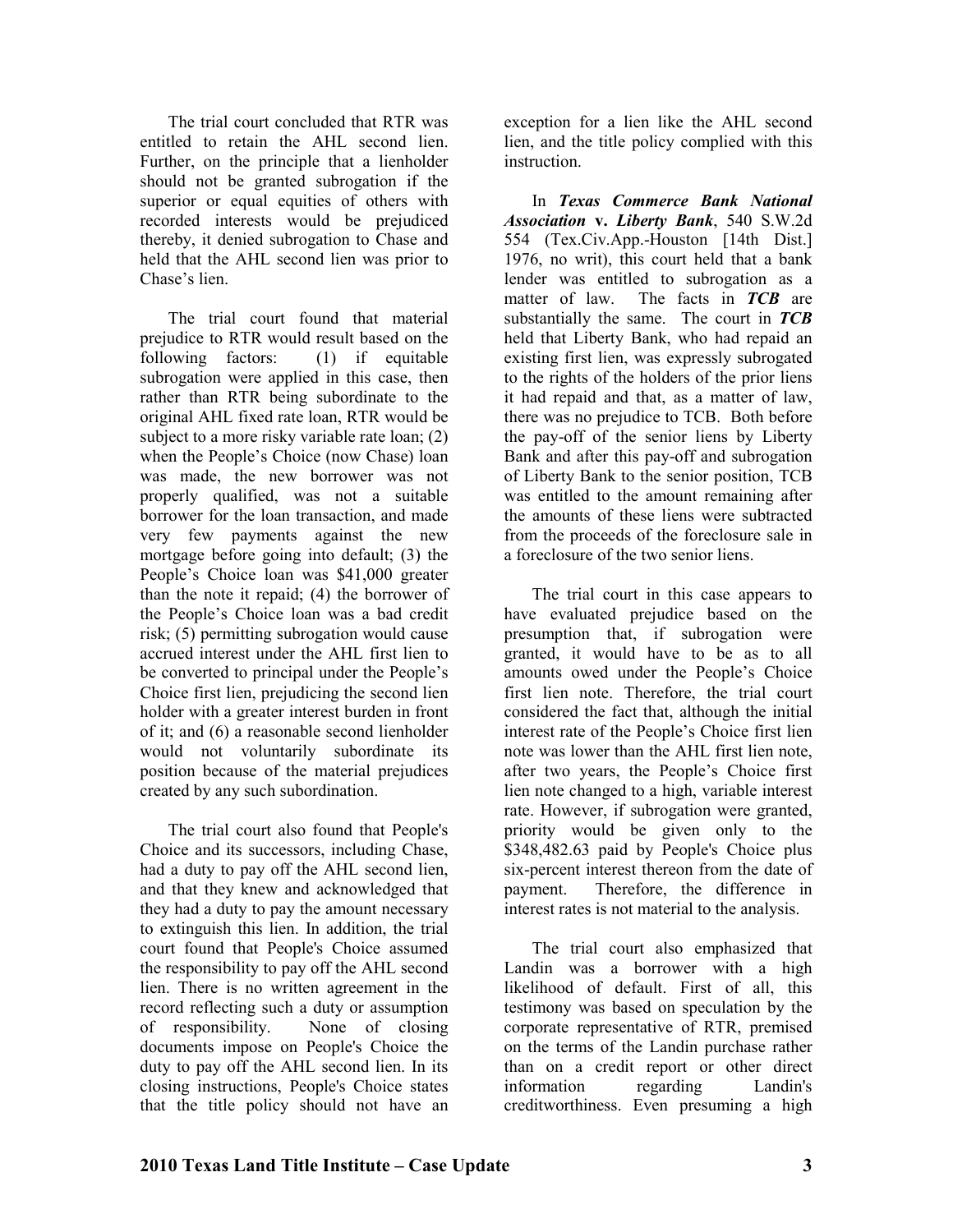risk that Landin would default, there is no evidence that this risk of default was higher than the risk associated with Dickerson. Although the record also lacks direct information regarding Dickerson's creditworthiness, it reflects that, less than a month after purchasing the property with no down-payment, Dickerson conveyed title to Gooch and warranted to her that the property was free from all encumbrances. In fact, the Property was encumbered with two liens from the recent closing. After making at most a few payments against his indebtedness to Aames, Dickerson stopped paying, and his loan went into default. There is no evidence in the record that Gooch assumed Dickerson's indebtedness, and at the time of the sale to Landin, Gooch had filed for bankruptcy protection. Even if it were appropriate to consider prejudice arising from the substitution of Landin in place of Dickerson as the debtor, the record evidence is legally insufficient to support a finding that this change was prejudicial.

The parties in this case argue over whether this case involves purely contractual subrogation or purely equitable subrogation. In cases like the one at hand, there is no contract between the two lenders who are disputing whether the subsequent lender is entitled to subrogation; however, there is an express deed-of-trust provision between the debtor and subsequent lender stating that, if proceeds are used to pay off a prior debt, the lender will be subrogated to all rights of the prior lienholder. Under precedent from the Supreme Court of Texas, such cases fall into a third, hybrid category. In these cases, the right of subrogation is not wholly dependent on the application of a contract, and it is not wholly dependent on equitable principles. In such cases, though the analysis does involve equitable considerations, each case is not controlled by its own facts, and the subsequent lender can be entitled to subrogation as a matter of law. In these cases, the subsequent lender's actual or constructive knowledge of the lien previously filed by the other lender does not defeat the subsequent lender's right to

subrogation. Likewise, in such cases, the subsequent lender's alleged negligence is not relevant to the subrogation analysis.

*Long Beach Mortgage Company* **v.**  *Evans*, 284 S.W.3d 406 (Tex.App.-Dallas 2009, pet. denied). Evans was appointed receiver in a California suit brought by the SEC against TLC America. After his appointment in California, Evans brought suit in Texas federal court against various related defendants, included the Prices. During the course of that litigation, Evans discovered that the Prices had diverted funds to buy a house. Evans filed a notice of lis pendens describing the house on July 23 and the notice was recorded on July 24.

Also on July 24, 2002, the Prices borrowed \$400,000 from Long Beach through a home equity loan. A deed of trust on the Marquette Property secured this loan. On August 2, 2002, Long Beach filed its deed of trust in Dallas County, Texas, creating a lien on the Marquette Property. The Prices ultimately defaulted on their loan with Long Beach.

After the California court found the Prices liable to Evans, it imposed a constructive trust on the house. Evans then asked for permission to sell the house free and clear of liens. Long Beach did not file a claim in that litigation. Evans registered the California judgment with the federal court in Texas, and that court divested the Prices of title to the house and vested title in Evans.

Evans filed this suit in state court to resolve the competing claims between the lis pendens and the deed of trust lien. The trial court held that the lis pendens was superior to the deed of trust.

Among many other arguments, Long Beach contends the record does not reflect that the lis pendens was recorded prior to the effective date of Long Beach's lien. Thus, Long Beach argues the lis pendens did not provide the necessary constructive notice prior to the effective date of Long Beach's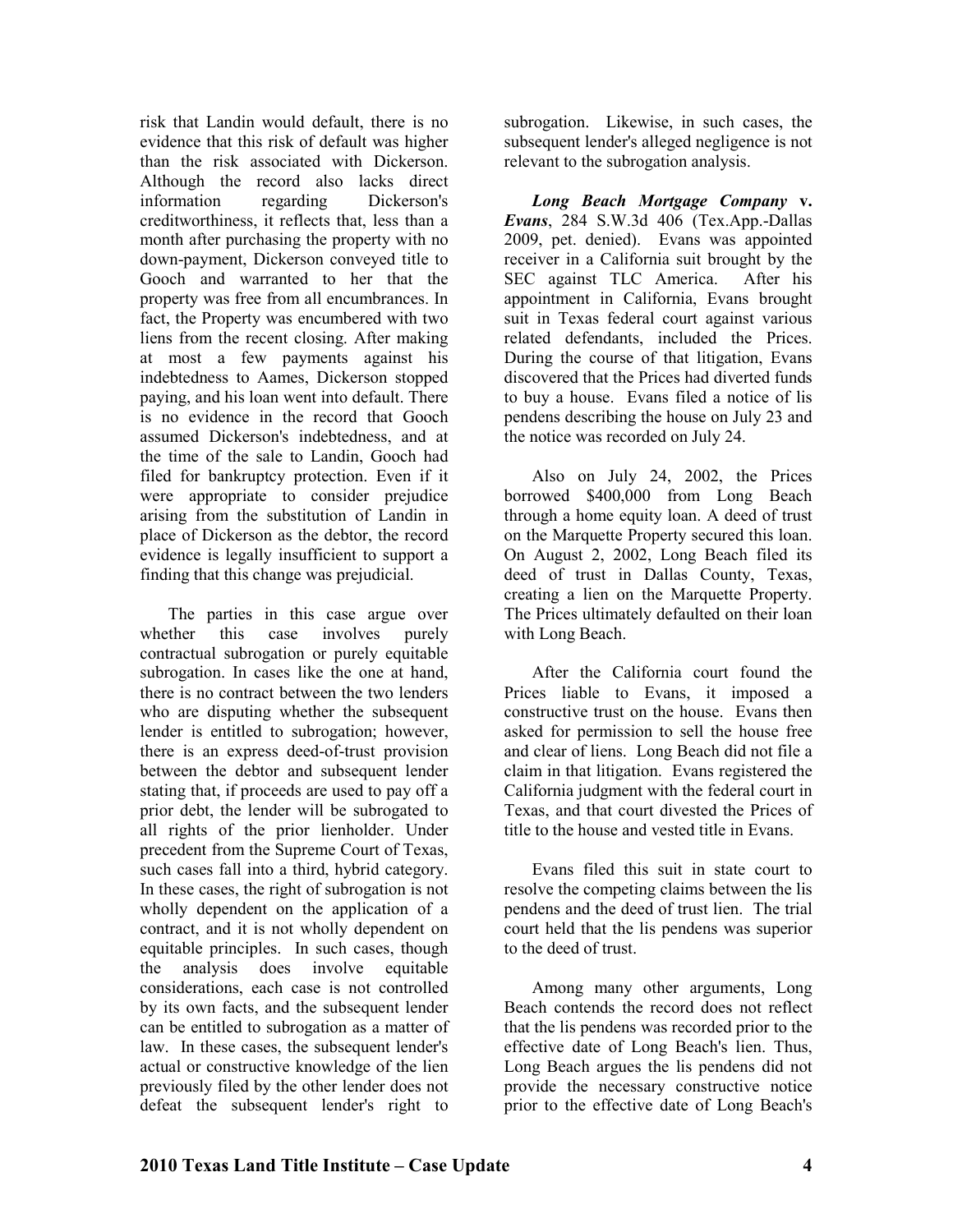lien on the Marquette Property.

Although the record reflects the lis pendens was recorded on July 24, the same date Long Beach's deed of trust was executed, the record also reflects the lis pendens was filed on July 23. "An instrument filed with a county clerk for recording is considered recorded from the time that the instrument is filed." Property Code § 191.003. Also, a notice of lis pendens is effective from the time it is filed or, in this case, July 23. Thus, Evans's lis pendens was filed and deemed recorded prior to the date Long Beach executed its deed of trust on July 24 or filed the deed of trust on August 2. Thus, the record establishes that Evans's lis pendens was recorded prior to the effective date of Long Beach's security instrument. Long Beach's lien claim is, therefore, subordinate to Evans's lis pendens as a matter of law.

Still, Long Beach argues lis pendens provides constructive notice only upon recording and proper indexing. Long Beach asserts that "obviously, it was indexed sometime after it was recorded", so there was no constructive notice given prior to the time of execution of Long Beach's deed of trust. However, the court had already concluded that the filing of the lis pendens was sufficient to place Long Beach on notice of Evans's interest in the property. There is no provision in Property Code § 13.004 which requires the index to be made as a condition precedent to the validity of the notice.

*Statewide Bank* **v***. Keith*, 301 S.W.3d 776 (Tex.App.-Beaumont 2009, pet. pending). Keith's deed of trust required her to keep the property in good repair and to maintain insurance. Among the lender's rights under the deed of trust, it had the right to receive any insurance proceeds paid to the borrower that resulted from damage to Keith's home. That provision, which is at issue, states: "[Mortgagee] may apply any proceeds received under the insurance policy either to reduce the note or to repair

or replace damaged or destroyed improvements covered by the policy."

Hurricane Rita severely damaged Keith's home. Keith filed a claim under her homeowners' insurance policy. Keith received an insurance draft for the damages the hurricane had caused to her home. The carrier made the draft payable to Keith, her attorney, and the lender.

After receiving the draft from the insurance company, Keith's attorney forwarded the draft to Statewide with instructions requesting that the lender endorse the check and return it so as to pay expenses and begin repairs. Instead, the funds were deposited into the account of the lender's servicing agent. Although Keith sent the proceeds to the address the lender had instructed its mortgagors to send mortgage payments, the lender explained that payments received at that address were actually received by another bank with whom it had a relationship. Its deposit relationship with the other bank required that funds sent to the designated address be deposited into the servicer's account for the lender. When the lender finally received a copy of the attorneys' letter, it moved the funds to a suspense account, but did not try to contact Keith or her attorney regarding the funds.

When the endorsed check had not been returned, Keith's attorney called and spoke to a lender representative. Keith's attorney demanded that the lender return the draft. When the draft was not returned, Keith's attorney filed suit against the lender and servicer, alleging claims based on several theories, including breach of contract, theft, and breach of fiduciary duty.

Shortly after the suit was filed, the lender sent a letter saying it was prepared to disburse the proceeds to Keith and her contractor upon presentation of invoices. Keith rejected the lender's requests.

Other than requesting that Keith provide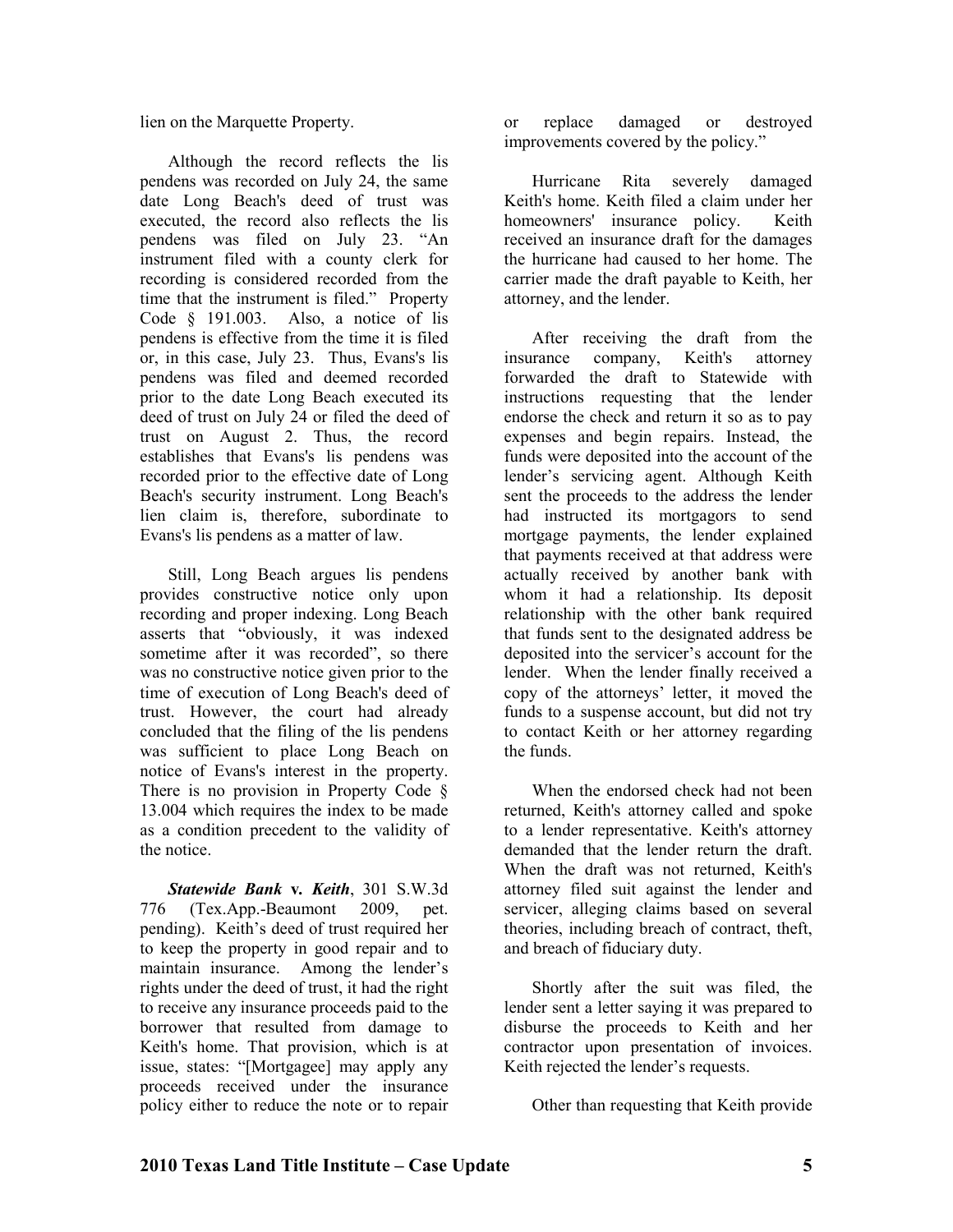the lender with contracts and invoices, and directing its servicer to make payments for invoices Keith had paid, the record does not contain any additional evidence that the lender or its agents did anything more to fulfill the lender's obligation under the deed of trust to either repair Keith's home or apply the proceeds to the loan's balance. At trial, the jury found that the lender had breached the deed of trust and rejected its claim that Keith breached the deed of trust.

The lender challenges the legal and factual sufficiency of the evidence to support the jury's finding that it breached the deed of trust. The lender argues that it acted reasonably in requiring Keith to provide it with invoices and contracts to protect its interest in making sure that the insurance proceeds were spent on the repair of Keith's home. It further asserts that none of the evidence indicates it acted unreasonably. However, the lender's brief fails to address one of the questions implicitly resolved by the jury's verdict-whether the lender made a timely election of its option to either repair Keith's home or apply the proceeds to the principal of the mortgage. The lender argues that it still maintains a right under the deed of trust to elect to apply the insurance proceeds to the mortgage balance.

In contrast, Keith contends that the deed of trust did not require her to provide the lender with invoices or contracts for the repair of her home. While Keith recognizes that the lender could place some conditions on the release of the funds it held, she complains that instead of doing so, the lender chose to do nothing until Keith filed suit.

In analyzing whether the lender made a timely election, courts first consider the time period within which the lender was required to elect its option. The deed of trust provides no specific time. Nevertheless, where contracts do not specify the time within which a party must elect an option, the law presumes that the contracting parties intended the option be exercised within a

reasonable period of time. Courts also consider the purpose of the option at issue when determining whether it was exercised in a timely manner.

An obvious purpose of a lender's option to repair is to allow it some control over how the insurance funds are used to protect the lender's damaged collateral. But, the lender's interest is not the only consideration, as the borrower also has an interest in making financial decisions that will impact the borrower's interests in the property. With respect to the length of time a lender may take in making its election, the question arises whether the lender could withhold its decision for such a length of time that the mortgagor could be forced to make a decision to repair the property without knowing if the lender had elected to repair the property. Or, stated another way, can the lender decide, after the borrower repaired the property, to apply the insurance proceeds to the mortgage balance instead of to the property's repair? With respect to that question, the answer is no.

Because both have an interest in knowing which option the lender has chosen, the interests of both the borrower and lender are protected by requiring the mortgagee, under an agreement that fails to specify otherwise, to exercise its option within a reasonable time. In this case, in light of the amount of Keith's outstanding mortgage compared to the insurance proceeds received, the court believed that the lender, acting in a reasonably prudent manner, was on notice that Keith's home had fairly extensive damage. Thus, aware of significant damage to Keith's home, the lender needed to inform Keith of its election within a fairly short period after receiving the proceeds in order to allow Keith to then decide what to do about repairing her home.

*Black* **v.** *Washington Mutual Bank*, 318 S.W.3d 414 (Tex.App.-Houston [1st Dist.] 2010, pet. pending). Lundy owned a house and got a \$1 million loan on it from WaMu. Less than a month after obtaining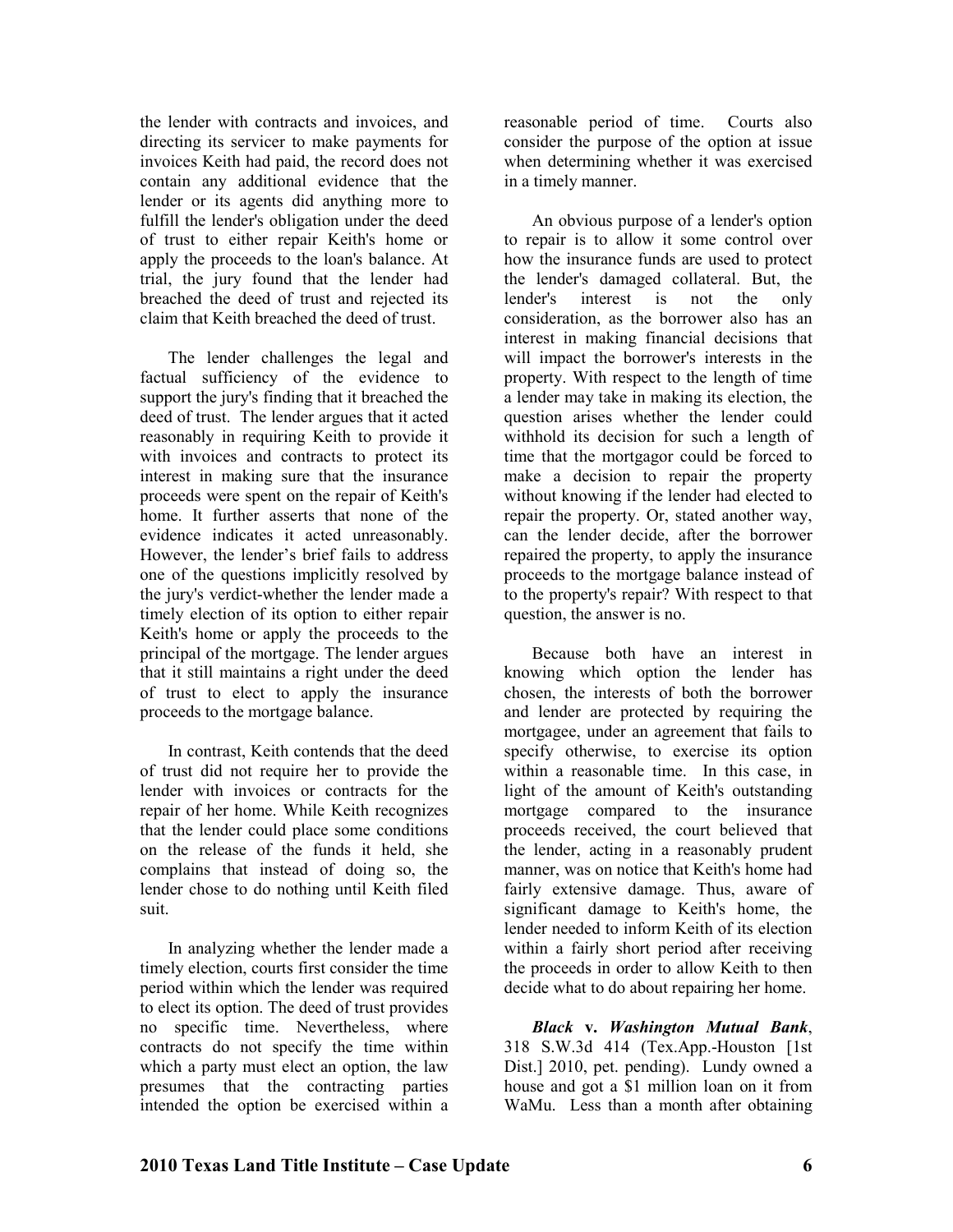the loan, Lundy conveyed the house by quitclaim to Black, who paid \$100,000 down and made monthly payments of \$8,500. About a year after entering into the agreement to purchase the property, Black received a phone call from Lundy telling her that he needed to do something with the lender or bank and he needed her to go and release the property but he would give it back to her. Black signed the deed giving the property back to Lundy. Lundy did not transfer the property back to Black, and Black never heard from Lundy again.

WaMu foreclosed on the loan. Black was given notice of the sale. After the foreclosure, WaMu gave Black a notice to vacate and then filed this forcible detainer action. Black claimed that the justice court and county court lacked subject matter jurisdiction over the case because it involved the determination of title to the property. A justice court in the precinct in which real property is located has jurisdiction over a forcible detainer suit. The sole issue to be determined in a forcible detainer action is the entitlement to actual and immediate possession, and the merits of the title shall not be adjudicated.

Black argues that the granting of a quitclaim deed from Lundy granted her "equitable title" and a greater right of possession than WaMu. However, a quitclaim deed, by its very nature, only transfers the grantor's right in that property, if any, without warranting or professing that the title is valid. Thus, Black took the property subject to the terms of the deed of trust, which allow foreclosure. Further, Black admitted at trial that she did not have title at the time of sale because she conveyed her interest back to Lundy. Black fails to include in her analysis how her conveyance of the property back to Lundy affected her claimed "equitable title." While Black may seek recourse against Lundy independent of the forcible detainer suit, her argument has no bearing on the determination of immediate right of possession.

See also *Williams v. Band of New York*, *Mellon*, 315 S.W.3d 925 (Tex.App.-Dallas 2010, no pet.). Defects in the foreclosure process may not be considered in a forcible detainer action to evict the foreclosed homeowner.

And see also *Shutter* **v.** *Wells Fargo Bank*, N.A., 318 S.W.3d 467 (Tex.App.- Dallas 2010, pet. pending). The lender proved its right to possession of the property by presenting in evidence the substitute trustee's deed, the deed of trust, and notices to the borrower and the other residents of the property to vacate. The substitute trustee's deed showed the lender purchased the property in a public auction following appellant's default on the deed of trust. The deed of trust showed the borrower was a tenant at sufferance when she did not vacate the property after thje lender purchased it. The notice to vacate informed the borrower of her tenant-at-sufferance position and the lender's requirement that she vacate the property. This evidence was sufficient to establish the lender's right to immediate possession of the property.

#### **PART II HOME EQUITY LENDING**

*Texas Banks Association* **v***. Association of Community Organizations for Reform Now (ACORN)*, 303 S.W.3d 404 (Tex.App.-Austin 2010, pet. pending). ACORN sued the Finance Commission and Credit Union Commission seeking to invalidate certain regulations adopted by the Commissions relating to home equity lending. This case discusses the ACORN objections in detail.

#### **PART III ASSIGNMENTS OF RENTS**

**In re** *Amaravathi Limited Partnership*, 416 B.R. 618 (Bankr. S.D. Tex. 2009). The properties involved are high-end apartments that generate a lot of rents that are the primary source of the debtors' income.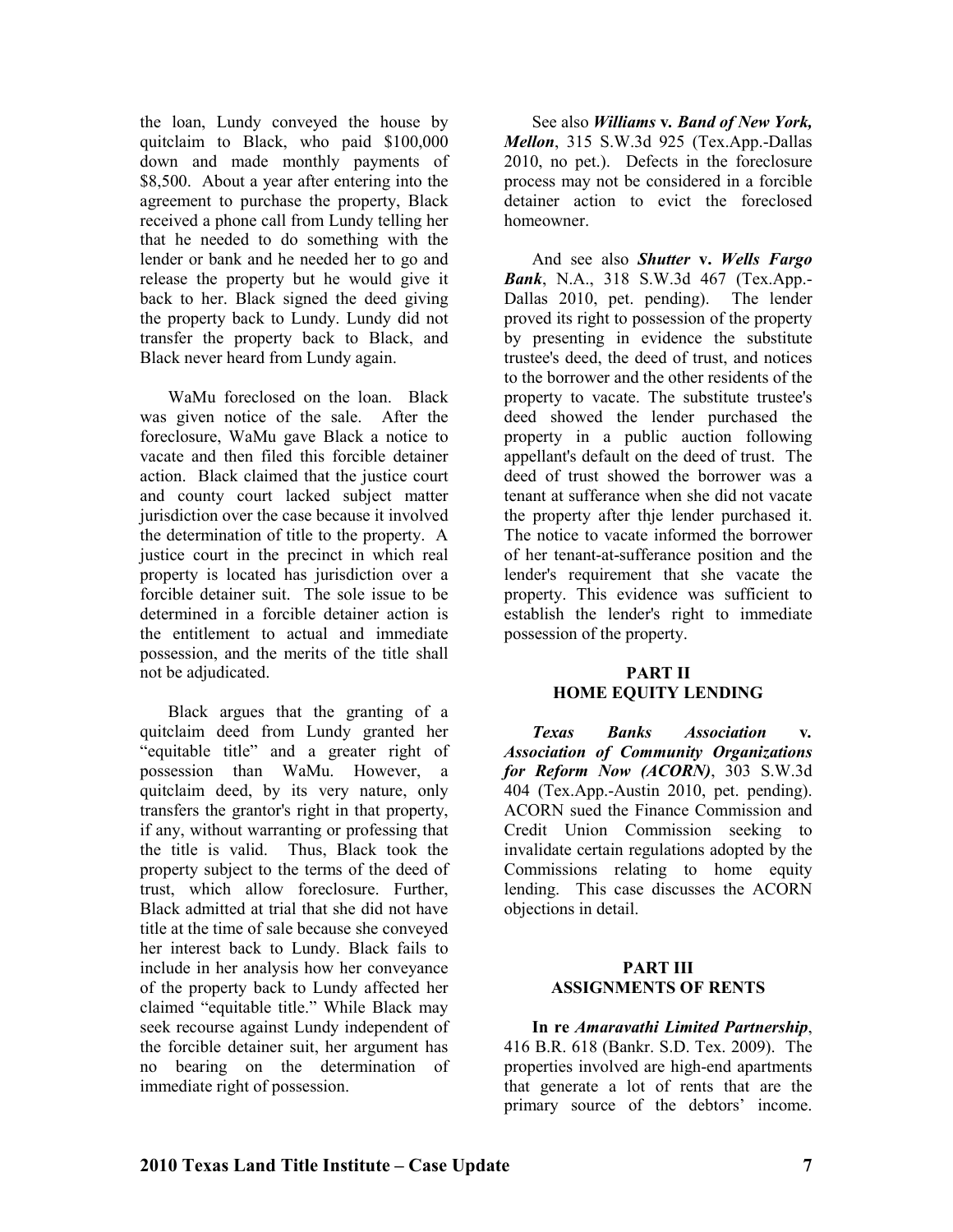Acquisition of the properties were financed by the lender and secured by deeds of trust, assignments of rents and leases, and cash management agreements typical in securitized loan transactions. After borrowing the loan, the debtors collected the rents and deposited them into a lockbox pursuant to the cash management agreement. The lender would deduct the debt service and make the remainder available to the debtor. When the properties stopped generating enough cash to pay the operating expenses and debt service, the debtor stopped making deposits into the lockbox, which was a default under the various loan agreements.

The debtor filed this Chapter 11 bankruptcy and promptly moved to use the rents as cash collateral. The lender opposed the motion. The single issue litigated by the parties was whether the assignment of rents removed the post-petition rents from the property of the estate.

The lender argued that, since the assignment of rents was "absolute" under Texas law, the debtors had no further interest in the rents. Without an interest in the rents, the rents could not become property of the estate under Bankruptcy Code  $\S$  541(a)(1). The debtors argued, on the other hand, that the assignment was merely a "collateral" assignment and that the future rents remained property of the estate under  $§ 541(a)(1)$ .

The United States Supreme Court has held that bankruptcy courts should generally look to state law to determine property rights in the assets of a bankruptcy estate. There are two exceptions to this general rule. First, there is an exception if Congress modifies state law through legislation enacted under Congress's authority to establish uniform laws on the subject of bankruptcies throughout the United States. Second, state property law must relent if some federal interest requires a different result.

In an extensive discussion of bankruptcy law, the court concluded that under the unambiguous language of Bankruptcy Code  $§$  541(a)(6), the rents that come from property of the estate are themselves property of the estate.

The court went further to say that the lender's state law arguments also fail. The lender claims that the parties agreed to an "absolute" assignment of rents that automatically transferred full title in the rents to the lender. Alternatively, the lender argues that, if the court finds the assignment was "collateral" and not "absolute," complete title to the rents transferred when the receiver took possession of the Properties. Regardless of whether the assignment was "absolute" from its assignment was "absolute" initiation or "activated" by the appointment of a receiver, the thrust of the lender's argument is that debtors lack any interest in rents sufficient to bring the rents into the estate under Texas law.

Assignments of rents are interests in real property and are created and defined according to the law of the state where the property is located. The two leading cases involving assignments of rent in Texas are *Taylor* **v.** *Brennan*, 621 S.W.2d 592 (Tex.1981) and *FDIC* **v.** *International Property Management, Inc.***,** 929 F.2d 1033 (5th Cir.1991). Neither case directly addresses bankruptcy law or the issue presently before this court; nevertheless, their holdings and dicta provide the legal framework for resolving this case.

In *Taylor*, the Texas Supreme Court discussed "absolute" and "collateral"<br>assignments of rents A "collateral" assignments of rents. assignment of rents occurs when the debtor pledges the property's rents to the mortgage lender as additional security for a loan. In the event of default, the lender may assert rights not only to the property subject to the mortgage but also to the rents generated by the mortgage property. An important caveat with "collateral" assignments is that the lender must take some affirmative action to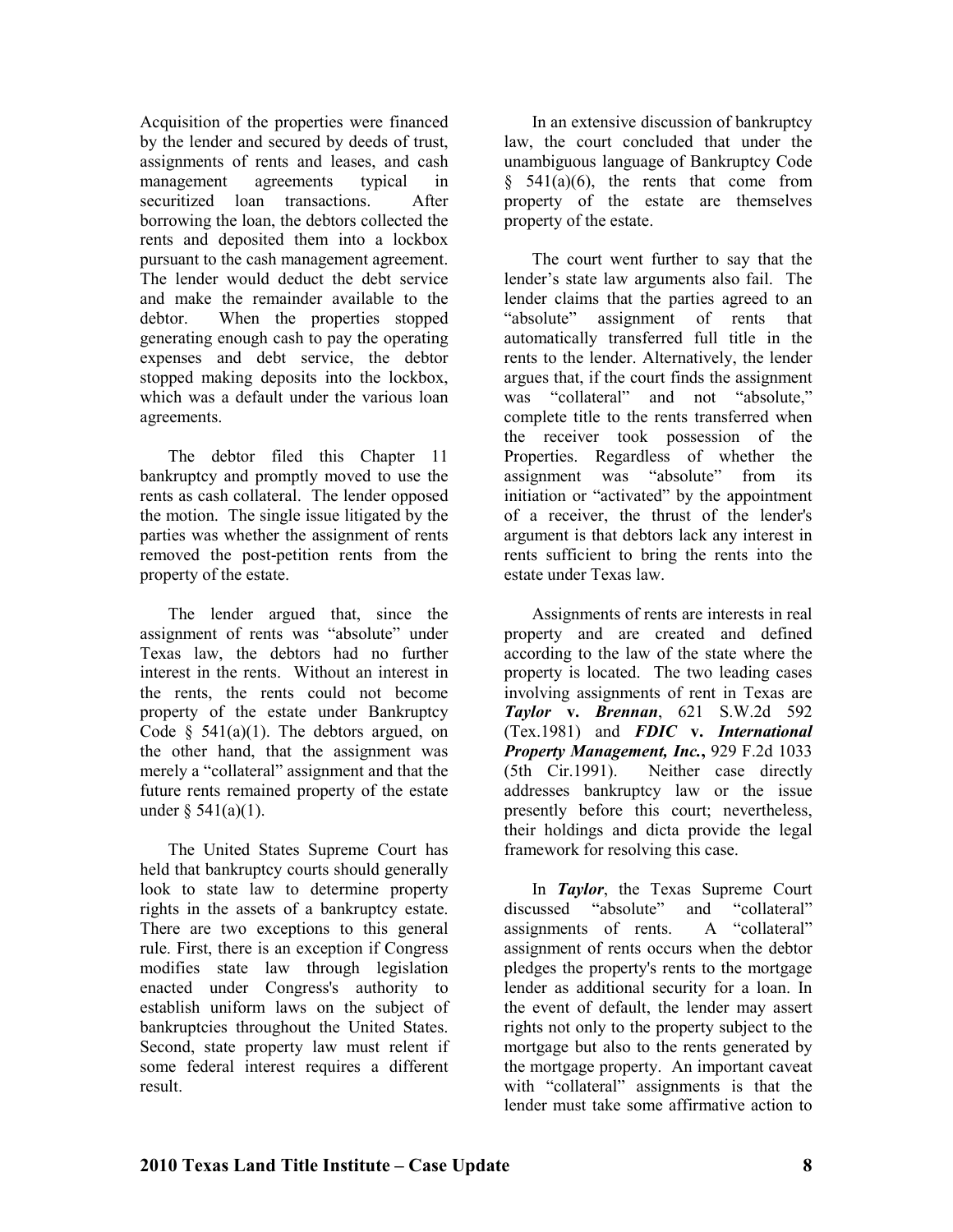"activate" its rights to the rents. In dicta, the Texas Supreme Court explained how an "absolute" assignment of rents differs from a "collateral" assignment. The key difference is that "an absolute assignment operates to transfer the right to rentals automatically upon the happening of a specified condition, such as default.". Thus, unlike a "collateral" assignment-which forces the mortgagee to take additional steps to "activate" its "right" to collect rents-the "absolute" assignment permits the mortgagee to assert "rights" to all the rents immediately once a specified condition (usually default) occurs.

The law governing "absolute" assignments was later explained in greater detail by the Fifth Circuit-when interpreting and clarifying the dicta from *Taylor*. In *International Property*, the Fifth Circuit found that the mortgage documents demonstrated the parties' intent to create an "absolute" assignment and, therefore, the FDIC had the right to collect the rents immediately upon default. In *International Property*, the Fifth Circuit recognized that, given the nature of these arrangements, the term "absolute" assignment is, essentially, a misnomer:

"The concept of a present transfer of title to rents contingent upon default, as opposed to a security interest in the rents, is essentially a legal fiction.... Whatever terminology the court uses, ... mortgagees employ such assignments to secure the debt, and all such assignments would be considered security interests under the Uniform Commercial Code, which treats all transfers intended to secure a debt as security interests despite their form."

The bankruptcy court also quoted **In re**  *Foundry of Barrington Partnership*, 129 B.R. 550, 557 (Bankr.N.D.Ill.1991) ("[The lender] can call this arrangement an 'absolute assignment' or, more appropriately, 'Mickey Mouse.' It's still a lien ..."). The Fifth Circuit solidified this point by referring to "absolute" assignments

as "contingent present assignments" on four different occasions in its opinion. The phrase "contingent present assignment" more accurately reflects the true substance of "absolute" assignments.

The finding that there is nothing "absolute" about "absolute" assignments directly influenced the Fifth Circuit's clarification of *Taylor's* statement, in dicta, that an "absolute" assignment "passes title to the rents" to the lender. Furthermore, any doubt concerning *International Properties'* legal conclusion that "absolute" assignments do not grant full title to the mortgagee is put to rest upon review of the general characteristics of an "absolute" assignment of rents transaction. Several characteristics of these transactions, which are also present in this case, indicate that complete title simply cannot transfer to the lender. The most obvious interest that a debtor retains following an "absolute" assignment is the debtor's ability to insist that the rents be properly applied to the debtor's obligation to the lender. The second characteristic demonstrating that equitable title remains with the debtor is that, although the borrower may be required to apply rents to pay for operation and maintenance of the property and to pay debt service, the borrower's use of excess rents is not restricted. Third, generally an absolute assignment of rents is given in connection with (and only because of) the related mortgage loan.

The bankruptcy court also noted that, as mentioned in *Taylor*, a pro tanto payment must be made to create a "true" assignment. A pro tanto payment is a credit to the debt of the present value of the future rental stream. Thus, if the future rental stream was worth \$10,000,000 at the time the loan documents were executed, the lender was required to reduce the debt by \$10,000,000 in order to effect a "true" assignment of title. No pro tanto payment occurred in this case. The lender's failure to credit the present value of the rents is an indication that the parties did not treat the assignment as one of both a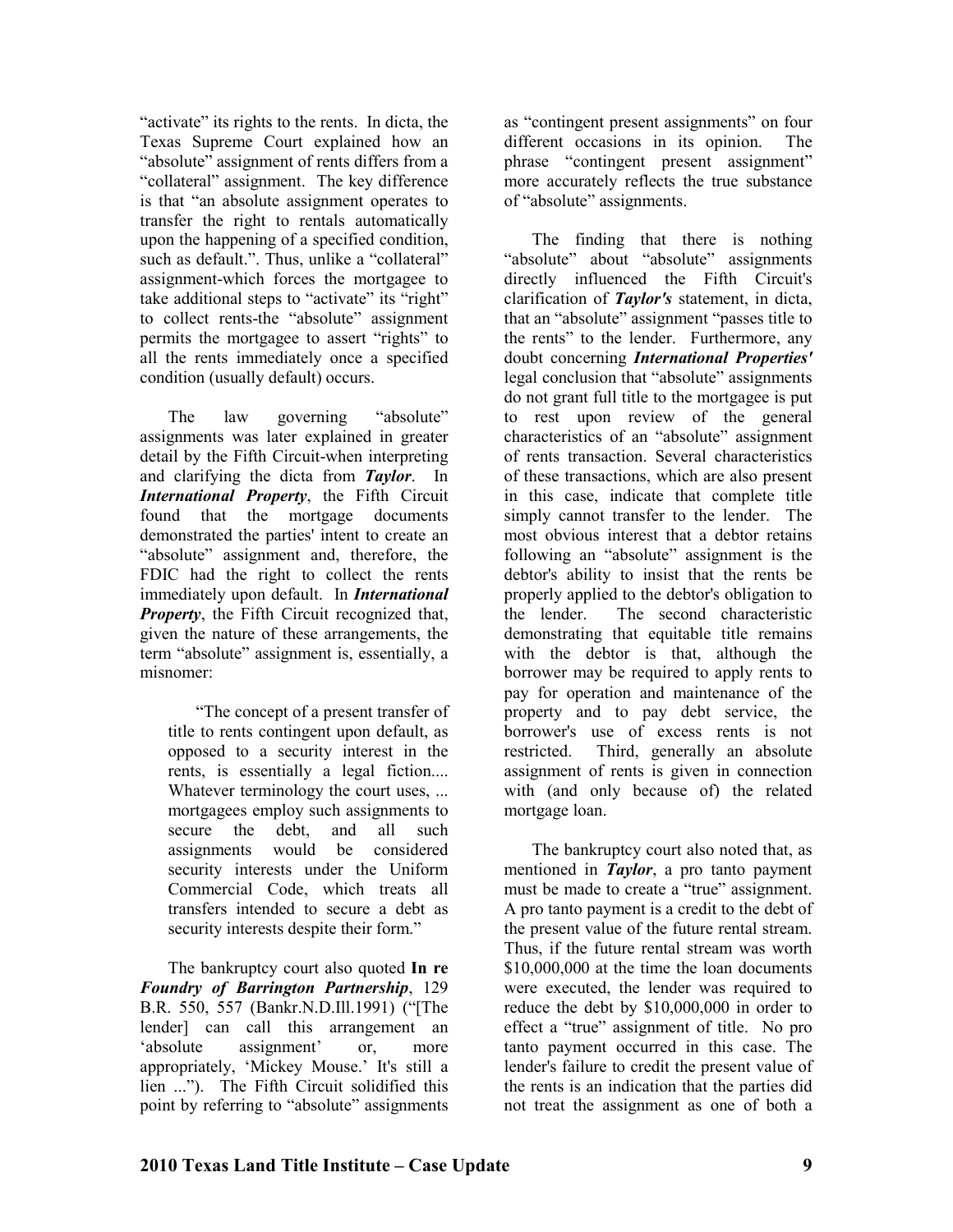legal and an equitable interest.

Finally, the "absolute" assignment of rents does not transfer complete title because such assignments "terminate upon payment in full of the debt.

#### **PART IV PROMISSORY NOTES. LOAN COMMITMENTS, LOAN AGREEMENTS**

*Financial Freedom Senior Funding Corporation* **v.** *Horrocks*, 294 S.W.3d 749 (Tex.App.-Houston [14th Dist.] 2009, no pet.). Mullane borrowed a reverse mortgage a few months before she died. The notes evidencing the mortgage provided that borrower was required to pay the balance upon receipt of a notice from lender requiring payment in full as provided in paragraph 7 of the notes. Paragraph 7 provided that the lender could require immediate payment in full upon the borrower's death or a disposition of the property.

Mullane died in March, 2003. In July, 2007, the lender sent a notice of loan maturity. The administrator of Mullane's estate claimed that the statute of limitations had run on the lender's right to foreclose.

The lender claimed that the notes were not demand notes and that the statute did not commence until it sent its notice of acceleration. Citing section 3.108(a)(2) of the Business & Commerce Code, the administrator argued that since the Notes state they are due upon receipt of a notice from appellant requiring payment in full and do not otherwise include a specific time for payment, they are demand notes and limitations began to run on the date they were signed. The court did not accept either interpretation of the notes.

While the notes do not list a specific maturity date, they do contain conditions which create a readily ascertainable time for payment – the borrower's death or the

disposition of the property. It thus held that the notes are payable at a definite time.

And while the court agreed that the notes were not demand notes, it did not agree that the cause of action accrued only when notice of acceleration was sent. The Notes at issue here do not provide for repayment through periodic installment payments with provision for acceleration of any outstanding payments in the event of default. Instead, the notes themselves provide that payment shall be made in full upon demand by appellant once specified conditions occurred. Because the entire debt would always be due upon demand, there was never any requirement that appellant accelerate the debt first. Because the notes are payable at a definite time, appellant's cause of action to enforce the liens accrued when one or more of the conditions listed in Paragraph 7 occurred.

*Athey* **v.** *Mortgage Electronic Registration Systems, Inc.*, 314 S.W.3d 161 (Tex.App.-Eastland 2010, pet. denied). The Atheys executed a promissory note payable to Decision One and secured by their property. The note contained a legend at the top in bold and all caps that said "THIS NOTE CONTAINS PROVISIONS AL-LOWING FOR CHANGES IN MY INTEREST RATE AND MY MONTHLY<br>PAYMENT." The body of the note The body of the note contained a provision that said the interest rate would change on September 1, 2007 and every six months after that.

In contrast to this language, the Atheys contended that an unnamed representative of Decision One told them at closing that the note had a fixed interest rate.

Decision One raised the interest rate from 7.79% to 10.79%. The Atheys defaulted and the lender accelerated. The Atheys contended that they were defrauded when the Decision One representative misrepresented that the interest rate was fixed. The lender moved for summary judgment on this claim, arguing that the note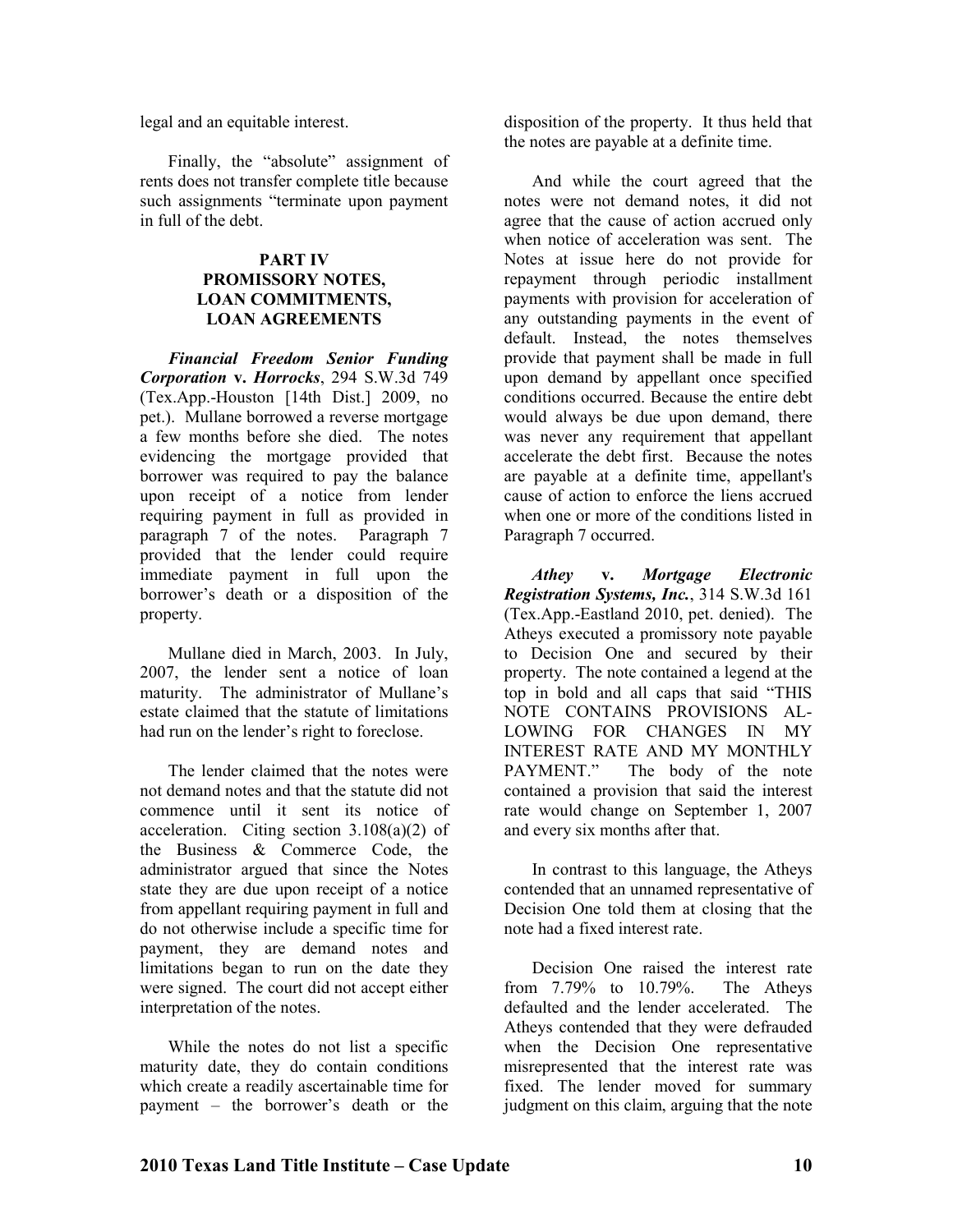fully disclosed that the interest rate was variable. The Atheys do not dispute that the note unambiguously provided for an adjustable interest rate but contend that, absent proof of their actual knowledge that the rate was variable (knowledge which cannot be inferred merely from what they would have learned had they read the note), testimony that the representative said the interest rate was fixed is sufficient to preclude summary judgment.

While the court agreed that the Atheys were not required to independently investigate the Decision One representative's statement before relying upon it, does this mean that they could rely upon an oral statement clearly inconsistent with conspicuous provisions of the note? The Athey's argued that they could, reasoning that, because the Decision One representative's statement induced them to sign the note, they could rely upon it even if it was contradicted by a conspi-cuous note provision. A party to a contract may not successfully claim that he believed the provisions of the contract were different from those plainly set out in the agreement or that he did not understand the meaning of the language used. To vitiate a contract, a fraud must be something more than merely oral representations that conflict with the terms of the written contract.

Even if bright-line rules for determining whether reliance is justified are sometimes wanting, Texas courts have been more stringent in their analysis of fraudulent inducement claims when the contract is a promissory note. The policy behind this heightened proof requirement is to avoid uncertainty and confusion in the law of promissory notes.

The Atheys' evidence does not establish the trickery, artifice, or device necessary to void a promissory note. The oral representation upon which they rely is directly, clearly, and conspicuously contradicted by the note's heading and introductory paragraph. The court did not hold that a fraudulent inducement cause of action can never lie merely because the operative oral representation is contradicted by a provision within the contract. But in this instance, the Atheys could not reasonably rely upon an oral representation that was so plainly contradicted.

*Stephens* **v.** *LPP Mortgage, Ltd.*, 316 S.W.3d 742 (Tex.App.-Austin 2010, pet. denied). LPP acquired Stephens's note from the SBA. The note was secured by a deed of trust. LPP initially sued to collect on the note. In that original suit, LPP did not pursue foreclosure of the lien or otherwise place the deed of trust at issue. LPP prevailed and obtained a judgment and attempted collection, but the writ of execution was returned Nulla Bona. LPP then filed suit for judicial foreclosure of its lien.

Stephens contends that after suing on the promissory note and reducing that claim to judgment, LPP Mortgage was barred by res judicata from pursuing the remedy of foreclosure of the deed of trust lien securing repayment of the note. For res judicata to apply, there must be (1) a prior final judgment on the merits by a court of competent jurisdiction, (2) identity of parties or those in privity with them, and (3) a second action based on the same claims that were raised or could have been raised in the first action. The doctrine of res judicata seeks to bring an end to litigation, prevent vexatious litigation, maintain stability of court decisions, promote judicial economy, and prevent double recovery. Under the doctrine, if a plaintiff prevails in a lawsuit, his cause of action merges into the judgment and the cause of action dissolves. The question, here, is whether LPP Mortgage was required to litigate its claim for judicial foreclosure of its lien as part of its prior suit on the promissory note.

It has long been the rule in Texas that suit may be maintained on a note secured by lien without enforcement of the lien, and after judgment another suit can be brought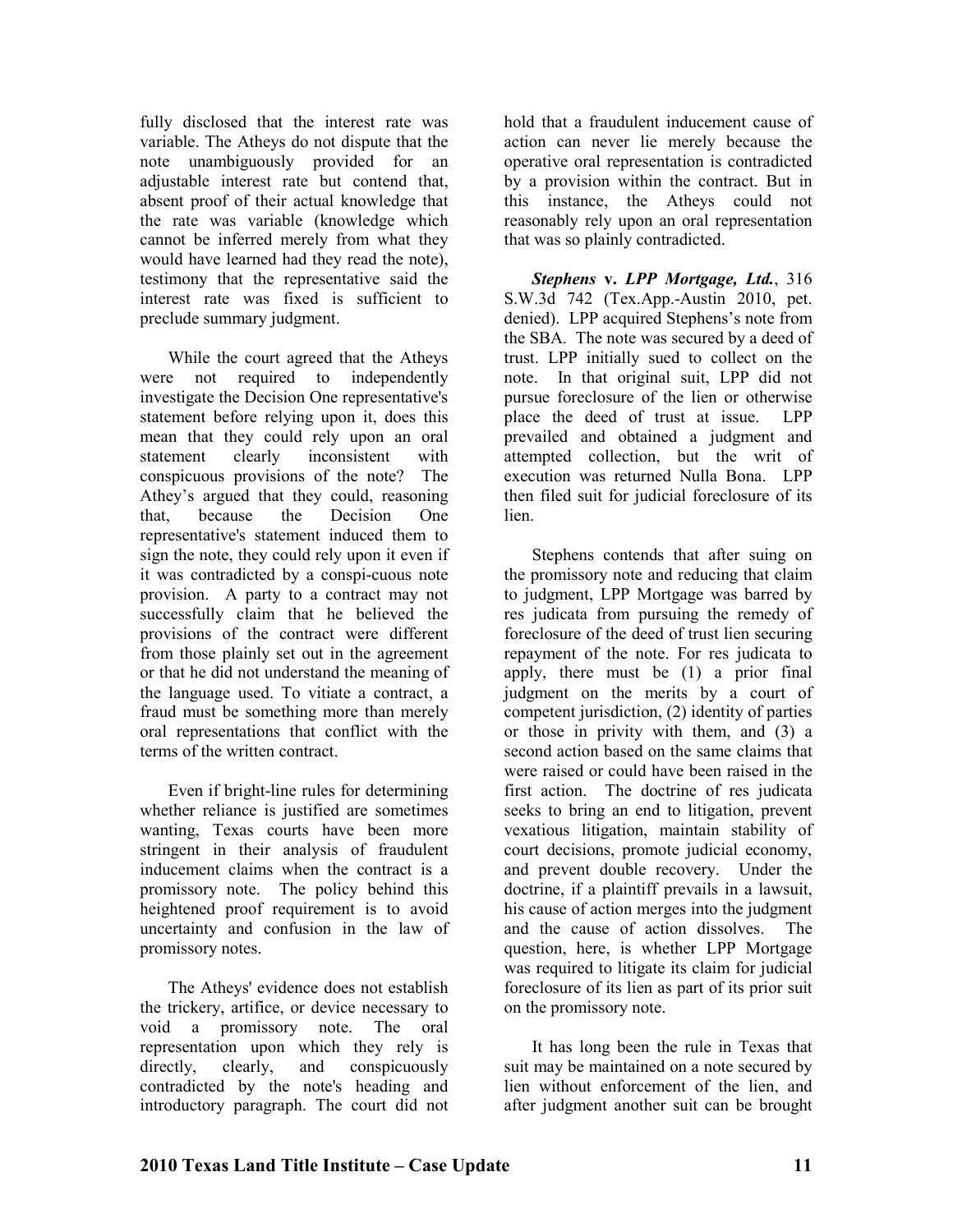to foreclose the lien. Stephens argued, however, that this longstanding rule was overruled by the Texas Supreme Court's decision in *Barr* **v***. Resolution Trust Corp.*, 837 S.W.2d 627 (Tex.1992), where the court "reaffirmed" the transactional approach to res judicata, which relates to what claims could have been litigated in a prior lawsuit. Under the transactional approach, res judicata may apply if the subsequent suit arises out of the same subject matter as a previous suit and, through the exercise of diligence, could have been litigated in the previous suit. A determination of what constitutes the subject matter of a suit requires an examination of the factual basis of the claims without regard to the form of action.

Stephens claimed that, in order to ascertain the entire agreement between contracting parties, separate documents executed at the same time, for the same purpose, and in the course of the same transaction are to be construed together. So, if the note and deed of trust should be construed together based on this principle, it follows that under the transactional approach to res judicata-as set out in Barr-a final judgment on the note will bar a subsequent suit to foreclose the lien.

The court disagreed. The fact that two documents should be viewed together for purposes of construing those documents' terms is not, by itself, sufficient to require all claims under either document to be brought together, particularly given that, here, the two documents create two separate and severable rights held by LPP. When a debt is memorialized by a note that is secured by a lien, the note and lien constitute separate obligations. Such separate obligations may be litigated in separate lawsuits. Therefore, the holder of a note and security interest may bring suit and obtain judgment on the note, and-if, as is the case here, the holder did not request foreclosure in that suit, the judgment on the note in the holder's favor is not satisfied, and no provisions of the note or deed of trust

contractually alter the parties' remedies-the lien-creditor may later bring suit for judicial foreclosure of the lien. Until the underlying debt is actually satisfied, the recovery of a judgment on the note secured by a deed of trust lien, where foreclosure of the lien has not been sought in that suit, does not merge the deed of trust in the judgment and does not preclude foreclosure on the lien in a subsequent suit instituted for that purpose.

#### **PART V DEEDS AND CONVEYANCE DOCUMETS**

*Gaut* **v***. Daniel*, 293 S.W.3d 764 (Tex.App-San Antonio 2009, pet. denied). To be sufficient, a writing conveying title must provide within itself, or by reference to some other existing writing in existence at the time of the deed, the means or information by which the land being conveyed can be identified with reasonable certainty. This has been termed the "nucleus of description" theory. Under this theory, if the deed contains a "nucleus of description," parol evidence may be introduced to explain the descriptive words in order to locate the land.

Extrinsic evidence may be used only for the purpose of identifying the property with reasonable certainty from the data contained in the contract, not for the purpose of supplying the location or description of the property.

The deed in question first generally references the Duval County surveys out of which the 28 acres can be found. None of these surveys are part of the record. The deed also notes the 28 acres as being out of a called 399.5 acre tract designated as Share No. 6, as set aside to Alice L. Garcia. It then references several surveys of the partitioned land from which the 399.5 acre tract was taken. Following that was a metes and bounds description which, among other things, failed to identify the specific tract that was its point of commencement,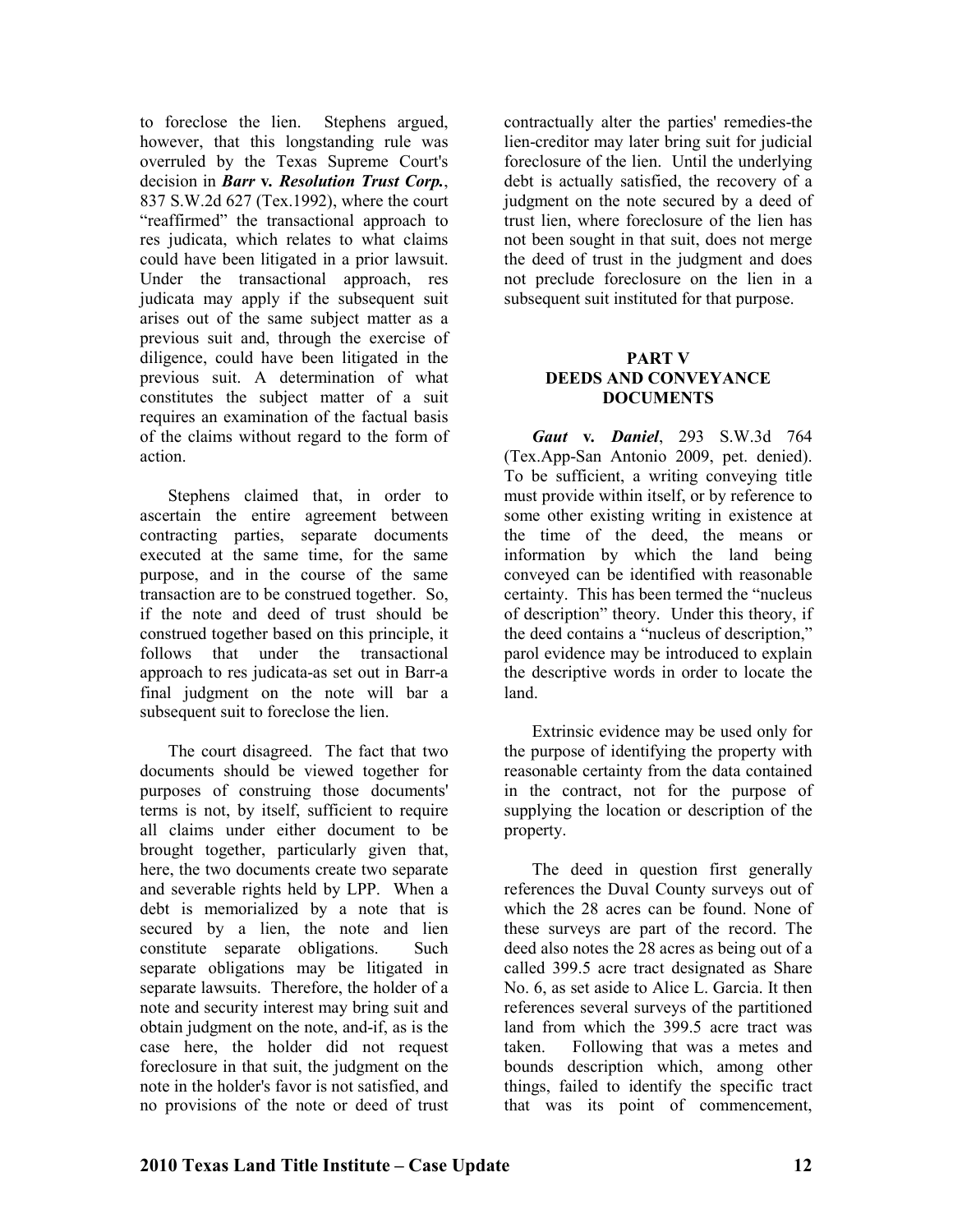contained no means within the deed to locate the tract, and included no reference within the deed to any existing extrinsic writing which might assist in determining the location. A surveyor was able to plot the boundaries, but only in reliance upon external evidence that was not part of the record. The court thus held that the property description was insufficient.

*guyen* **v.** *Yovan*, 317 S.W.3d 261 (Tex.App.-Houston [1st Dist.] 2009, pet. denied). For a land sales contract to meet the requirements of the statute of frauds, it must furnish within itself or by reference to another existing writing the means or data to identify the particular land with reasonable certainty. Here, the contract for deed described the property as "15817 Hwy. 6, Santa Fe, Tx. The property description is as follows: ABST 613 PAGE 6 LOTS 5 thru 7 HIGHWAY 6 UNRECORDED SUB SANTA FE, TEXAS 0.384 ACRES PARCEL # 4005-0000-0005-000." The property description was clearly taken from appraisal district records.

Here, the contract contains a complete street address. Courts have held that a street address or a commonly-known name for property may be sufficient property description if there is no confusion. Neither party argues that there has been any confusion about the exact property that was conveyed by any of the deeds. In addition, the contract refers to another existing writing which has the means to identify the land with particular certainty. The seller's expert surveyor said that he could use tax records to identify the property. Although he said that the description of the property would not be exact, a contract for deed need only have the "means or data by which the land to be conveyed may be identified with reasonable certainty." The law does not require a metes and bounds description or a plat in a recorded subdivision in order for land to be conveyed by a contract for deed.

Here, the contract for deed provides the size of the property, an address, a lot number

in an unrecorded subdivision, an abstract number referencing a railroad survey map of the unrecorded subdivision locating it in the county, and a tax identification number for the parcel conveyed coordinated with the map. The parties were able to drive to the house and lot and there was no confusion as to the property conveyed by the contract for deed. The court held that the evidence presented meets the standard of reasonable certainty and the contract satisfies the statute of frauds as a matter of law.

*Wiggins* **v.** *Cade*, 313 S.W.3d 468 (Tex.App.-Tyler 2010, pet. denied). The royalty deeds in question each contained the same legal description, beginning with a reference to the property being the northwest corner of a 45 acre tract formerly owned by Mrs. Kate Crook. The descriptions did not show either the name of the survey or the abstract number in which the property was situated.

An instrument conveying land must contain a sufficient legal description or the instrument is void under the statute of frauds. A property description is sufficient if the writing furnishes within itself or by reference to some other writing, the means or data by which the particular land to be conveyed may be identified with reasonable certainty. A recital of ownership in a deed may be used as an element of description and may serve as a means, together with some other element, of identifying the land with reasonable certainty. Where the deed contains some data susceptible of being connected, by parol testimony, with some definite land, the description is in law sufficient. A deed is not void for uncertainty unless on its face the description cannot, by extrinsic evidence, be made to apply to any definite land. If enough information appears in the description so that a party familiar with the locality can identify the premises with reasonable certainty, it will be sufficient.

An affidavit in support of the validity of the deed was given by Tonroy. He stated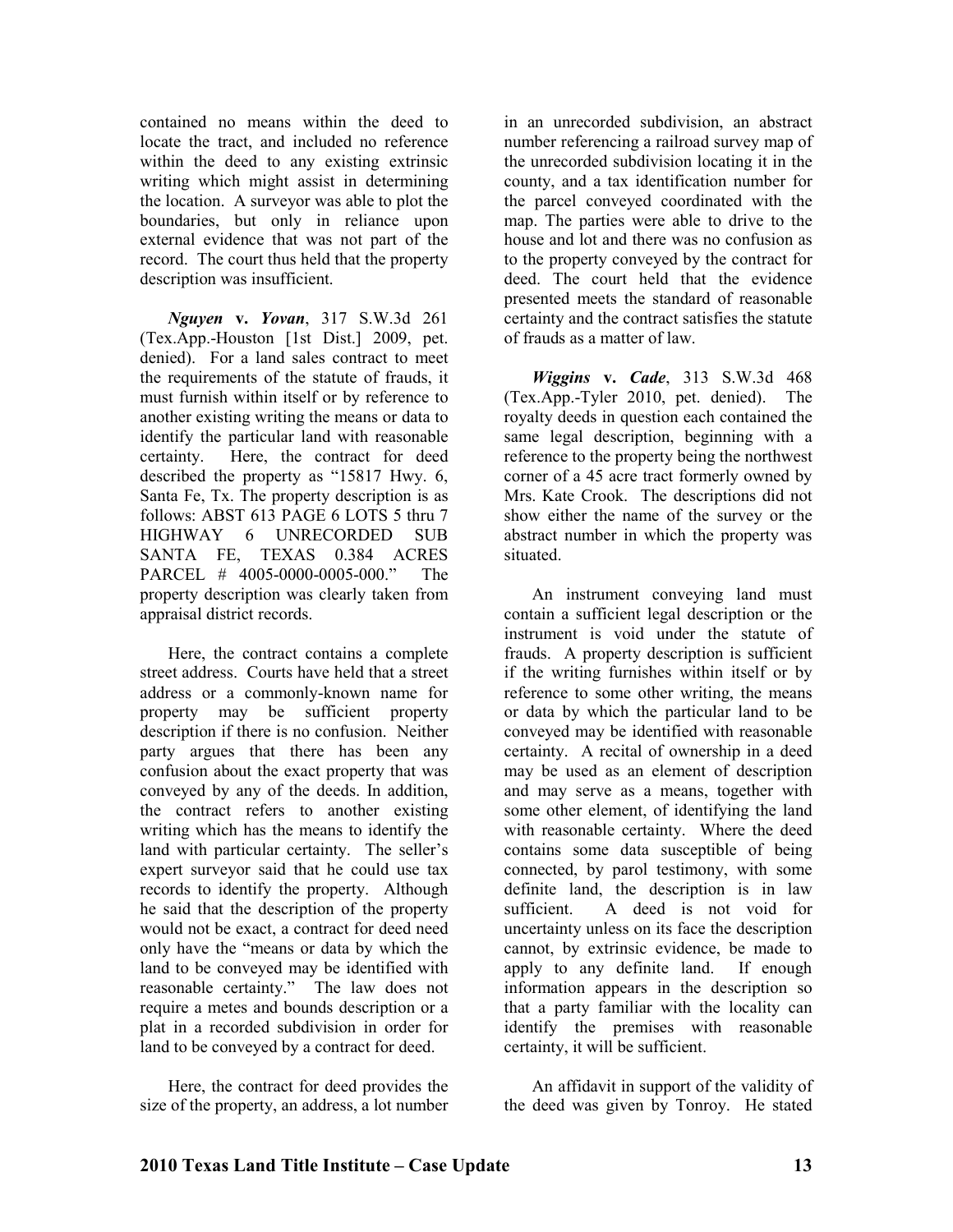that by using the description in the two royalty deeds and by examining the public records of the county clerk of Rusk County, Texas, he determined that the forty-five acres formerly owned by Mrs. Kate Crook was located in the M.V. Peña Survey, A-27, of Rusk County, Texas. He stated that he was able to determine this information from a search for Kate Crook in the grantor/grantee indices of the Rusk County clerk's office. He stated that this was the only forty-five acre tract that Kate Crook ever owned in Rusk County and that therefore he was able to locate the land described in the two royalty deeds with reasonable certainty.

The court agreed. Parol evidence can be used to connect data described in the instrument, such as the name of a land owner, to establish the sufficiency of a legal description. This is just what the affidavit explained.

**Poag** *v.* **Flores**, 317 S.W.3d 820 (Tex.App.-Fort Worth 2010, pet. denied). An equitable suit to quiet title is not subject to limitations if a deed is void. If a deed is voidable, however, then the four-year statute of limitations controls. The question of whether a deed is void or voidable depends on its effect upon the title at the time it was executed and delivered. A void deed is without vitality or legal effect. A voidable deed on the other hand operates to accomplish the thing sought to be accomplished, until the fatal vice in the transaction has been judicially ascertained and declared.

Here, Poag alleged that the language in the administrator's deed, "surface estate only," was not the intent of the document and was a fraud on the creditors of the Estate. He further alleged that the failure of the administrator's deed to evidence the true intent of the parties was due to a mutual mistake or a unilateral mistake by one party together with the fraud or other inequitable conduct by the other. Because deeds obtained by fraud or mutual mistake are

voidable rather than void, and because unilateral mistake does not apply to the facts of this case, the administrator's deed at issue here is voidable. Therefore, the four-year statute of limitations applies.

The four-year statute of limitations also governs a suit for reformation. The twoyear statute of limitations governs a claim for slander of title. In general, a cause of action accrues and limitations begin running when a wrongful act causes a legal injury. Here, Poag claims that the wrongful act occurred in June 1996 when the administrator's deed, which conveyed four parcels of land from Flories to Anson, was recorded in the Tarrant County deed records as a conveyance of "surface estate only." Thus, Poag's slander of title, reformation, and suit to quiet title causes of actions filed in 2006 are clearly barred by the applicable two- and four-year statutes of limitations. Poag, however, argues that the discovery rule applies to his claims. The court disagreed.

The discovery rule defers the accrual of a cause of action until the plaintiff knows, or by exercising reasonable diligence, should know of the facts giving rise to the claim. For the discovery rule to apply, the injury must be inherently undiscoverable and objectively verifiable. An injury is inherently undiscoverable if it is the type of injury that is not generally discoverable by the exercise of reasonable diligence. Here, the conveyance Poag attacks occurred in 1996 between Flories and Anson. The conveyancing document (the administrator's deed) was recorded in the Tarrant County deed records on June 11, 1996, and conveyed the "surface estate only" in four parcels of land from Flories to Anson. On June 21, 1996, Anson conveyed two of those four parcels of land to Poag.

The recording of the administrator's deed on June 11, 1996, charged Poag with notice that Anson only possessed the surface estate, thereby commencing Poag's two- and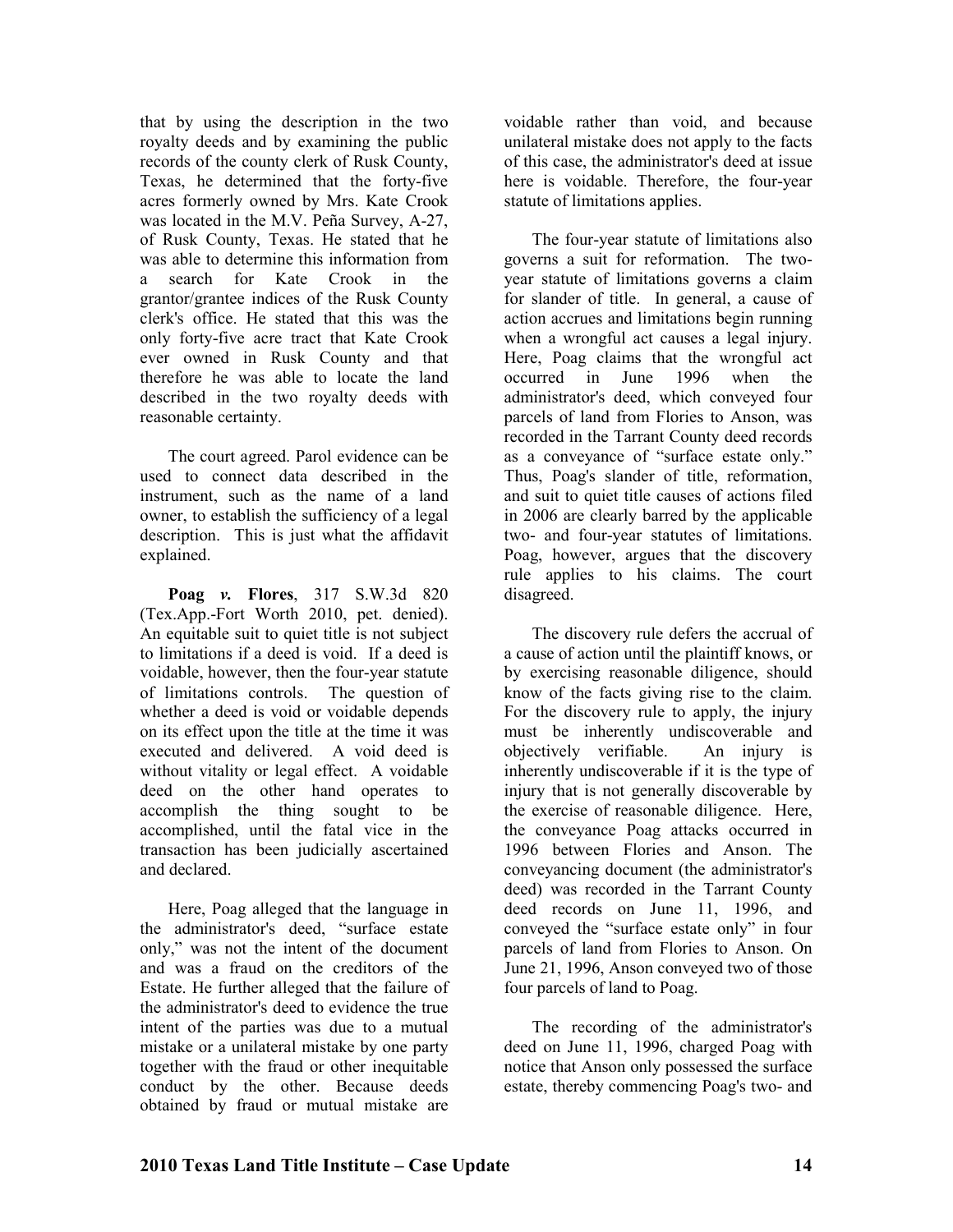four-year period of limitations to file an action to set the administrator's deed aside.

*Bright* **v.** *Johnson*, 302 S.W.3d 483 (Tex.App.-Eastland 2009, no pet.). The Johnsons filed this suit against Clarence O. Bright to reform a deed dated May 2, 2002, by which they conveyed thirty-three acres to Clarence O. Bright. They alleged that the sales contract between the parties called for all minerals to be reserved or retained by the Johnsons; but, through a scrivener's error, the warranty deed failed to reserve or retain<br>the minerals. Clarence O. Bright Clarence O. Bright acknowledged that he had agreed that the Johnsons would keep all the minerals and that, even at closing, he still believed they had.

Clarence O. Bright's son, Clarence Dwaine Bright, intervened in the suit. He testified that he purchased one-half of what his father had purchased from the Johnsons. Clarence Bright had paid \$59,400 to the Johnsons for the thirty-three acres, and Dwaine Bright paid \$30,000 for the undivided one-half interest. Clarence Bright and Dwaine Bright executed a document, which was not recorded, but which was dated June 13, 2003, to reflect Dwaine Bright's acquisition from Clarence. After the Johnsons filed this suit and a notice of lis pendens, Clarence Bright executed and caused to be recorded two "corrected" deeds without warranty conveying to Dwaine Bright one-half of Clarence Bright's interest in the thirty-three acres.

The Johnsons argued that in their Contract, the parties agreed that the Johnsons would reserve all of the minerals. Therefore, a mutual mistake occurred when the person preparing the deed to Clarence Bright did not reserve or retain the minerals on behalf of the Johnsons. Thus, a scrivener's error occurred and the deed should be reformed.

The Sales Contract contains the following language: "The Property will be conveyed subject to the following exceptions, reservations, conditions and restrictions (if none, insert "none")." That language is followed by these terms: "A. Minerals, Royalties, and Timber interests: (1) Presently outstanding in third parties." The parties inserted the word "None." That language is then followed immediately by "(2) To be additionally retained by Seller" (emphasis added). The parties wrote the words "All of Record" (emphasis added). As to mineral leases and surface leases, the parties wrote in "None." This agreement might not be a model of clarity, but the court believed that it reflects the intent of the parties that, as to minerals, there are no outstanding interests in third parties but that the Johnsons are retaining all of record. The careful title examiner or scrivener should know that the Johnsons were retaining all of the minerals of record and that the conveyance as to other matters was to be made subject to those other matters.

Oftentimes the terms "reservation" and "exception" are used interchangeably. But, that depends on the context in which the terms are used. Here, the contract goes further and contains not only the language "reserved," it also contains the words "additionally retained " in reference to the minerals. The Brights have confused "exceptions" and "reservations." The parties, listed "All of Record" that would have excepted the two interests owned by third parties. However, the interests owned by third parties would not have been "retained" by the Johnsons as the seller. They would have been an exception to the property conveyed. It is clear from the record and the briefing that the parties were not using the words "reservation" and "exception" interchangeably; they used the words "reserved" and "retained" in such a manner that no minerals were to be conveyed to the Brights. Here, the Johnsons "retained" or "reserved" the minerals (that they owned of record) to themselves.

*Enerlex, Inc. v. Amerada Hess, Inc.*, 302 S.W.3d 351 (Tex.App.-Eastland 2009, no pet.). A warranty deed to land conveys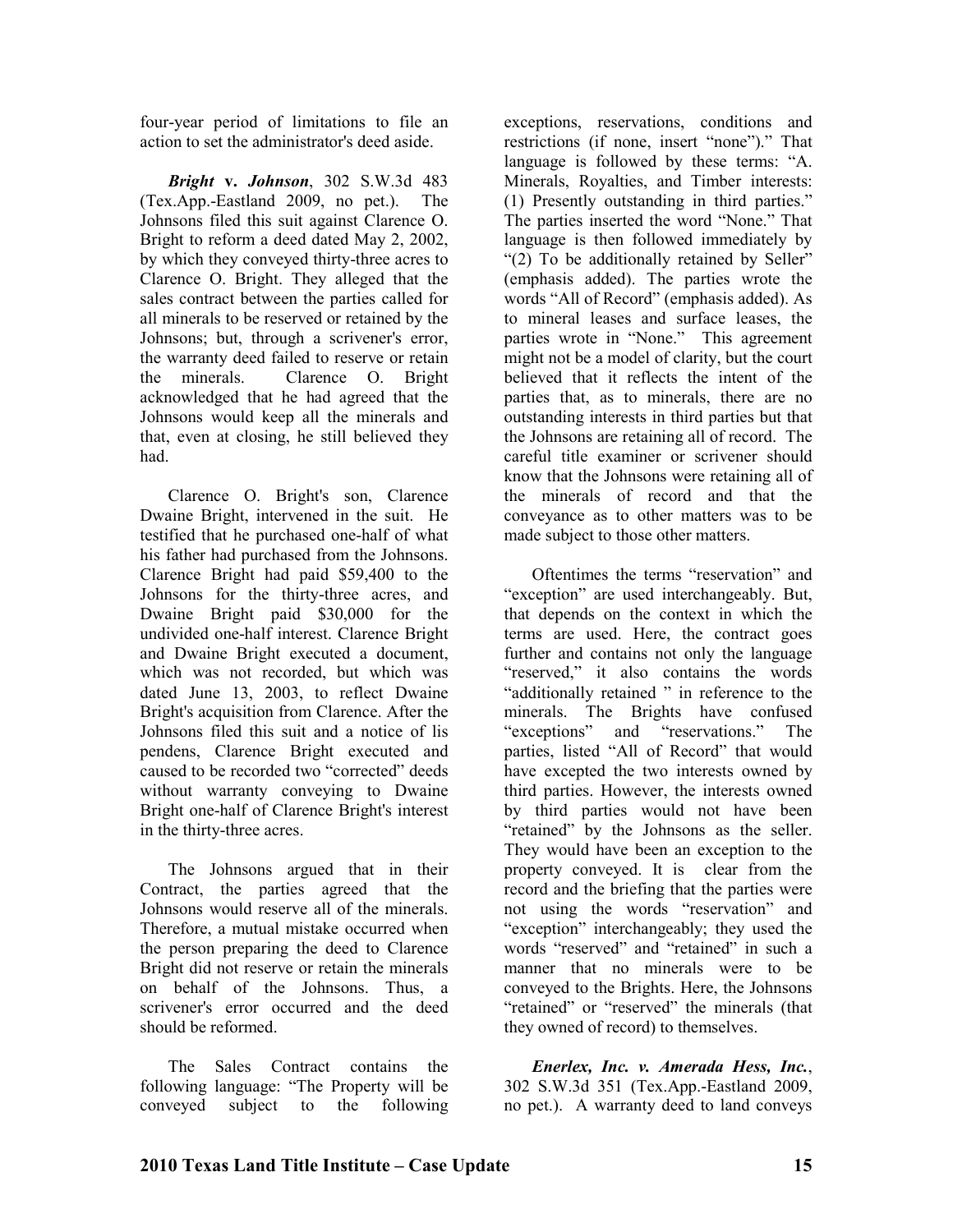property. A quitclaim deed conveys the grantor's right in that property, if any. Enerlex's deed is labeled "MINERAL DEED." It conveyed to Enerlex "[A]ll right, title and interest in and to all of the Oil, Gas, and any other classification of valuable substance, including any mineral leasehold and royalty interests, including any future or reversionary in-terest, in and under and that may be produced from the following described lands situated in Gaines County, State of Texas, to wit: WTTR Survey, Block G, Sections 160-230 inclusive." The deed also said that it was the grantor's intent to convey all interest of the grantor in the county, even if not specifically described. The deed also contained a general warranty.

Enerlex argues that the deed is not a quitclaim deed because it was not restricted to any interest that Grace may have had and, therefore, the deed conveyed an interest in property. Enerlex notes that Grace conveyed "all right, title and interest" in the seventyone sections rather than "my right, title, and interest" or "all right, title, and interest that I may own."

Enerlex is correct that the deed does not contain this type of qualifying language, but it reads too much into this distinction. It is more significant that at no point in the deed did Grace warrant or represent that she actually owned any mineral interest. The court also recognized that the deed contains a general warranty and that it is absent any "as is" or "without warranty" language, but because the deed contains no specific representation concerning Grace's title, that language does not preclude it from being considered a quitclaim deed. The Fifth Circuit has noted that "what is important and controlling is not whether grantor actually owned the title to the land it conveyed, but whether, in the deed, it asserted that it did, and undertook to convey it." *Am. Republics Corp.* **v***. Houston Oil Co. of Texas*, 173 F.2d 728, 734 (5th Cir.1949). Here, the grantor made no such assertion.

The mineral deed, when viewed in its entirety, is a quitclaim deed. It does not purport to convey any specific interest but instead broadly conveys all of the grantor's interest – not just in the seventy-one sections but in all of Gaines County. Because the mineral deed is a quitclaim deed, Enerlex cannot be a bona fide purchaser.

#### **PART VI LEASES**

*Merry Homes, Inc.* **v***. Chi Hung Luu*, 312 S.W.3d 938 (Tex.App.-Houston [1st Dist.] 2010, no pet.). Luu's lease provides that Luu may use the premises only for the purpose of operating a nightclub or bar and for no other purpose. The lease also prohibits Luu from using the premises for any activity that violates any applicable law, regulation, zoning ordinance, restrictive covenant, or governmental order or for any activity that violates any applicable federal, state, or local law. An additional provision requires Luu to "satisfy himself that the leased premises may be used as Luu intends by independently investigating all matters related to the use of the leased premises or Property.

Luu submitted his liquor license application to the City of Houston. Approximately one month later, the city faxed a letter to Luu, informing him that the city denied his application since the premises is located less than 300 feet from a public school and less than 300 feet from a public hospital. The city mailed a follow-up letter, again informing Luu that it denied his application, but also suggesting that he attempt to qualify for the restaurant exception, which would allow Luu to operate a restaurant that serves alcohol at the premises. Luu testified that immediately after he received the first denial from the City of Houston, he contacted his landlord, Merry Homes, and requested a meeting to determine how to proceed under the lease.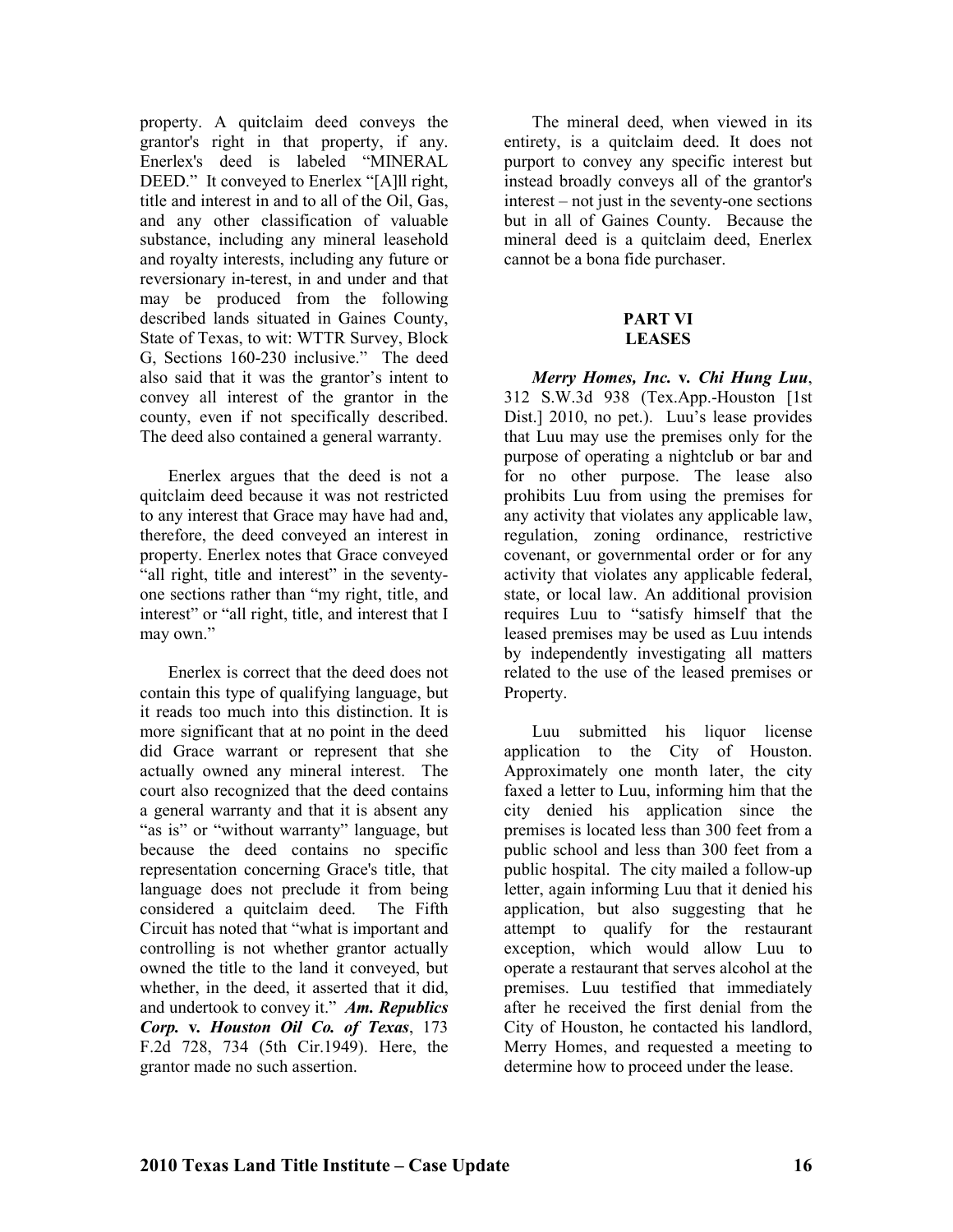Luu ultimately determined that opening a restaurant instead of a bar would not be financially feasible. Merry Homes refused to refund Luu's deposit or cancel the lease. Luu sought a declaratory judgment that the lease was void since it could not be performed legally, and also asserted claims of common law and statutory fraud, negligent misrepresentation and statutory fraud, negligent misrepresentation, and violations of the Deceptive Trade Practices Act.

The trial court declared the lease void on two grounds: (1) the provisions of the lease that restricted the use of the premises to that of a nightclub or bar, fatally conflicted with the provisions that prohibited any use of the premises that violates an applicable law or regulation; and (2) Luu could not perform his contractual obligations legally, since he could not obtain a liquor license for the premises due to its proximity to a public school.

The Texas Supreme Court previously has held that a contract to fulfill an obligation which cannot be performed without violating the law contravenes public policy and is void. The purpose behind this principle is to benefit and protect the public, not to punish or protect a party to the contract. If the illegality does not appear on the contract's face, a court will not find it void unless facts showing the illegality are before the court. If the parties could perform the contract in a legal manner, the contract is not void merely because the parties may have performed the contract in an illegal manner or committed illegal acts in carrying out the contract.

Whether a contract violates a statute is determined by looking at the specific facts of the case and deciding the intention of the parties in executing the contract. Here, the Texas Alcoholic Beverages Code authorizes counties and cities to adopt regulations prohibiting the sale of alcohol within 300 feet of a public school. The City of Houston has adopted such a regulation.

Although the lease, on its face, does not require violation of the law, the only permissible use of the premises under the lease's terms is impossible and illegal, given the location of the premises relative to a school. As Luu cannot obtain a liquor license and therefore cannot perform under the lease without violating the statute and ordinance, the trial court properly determined that this lease is void for illegality.

*Kahn* **v.** *Imperial Airport, L.P.*, 308 S.W.3d 432 (Tex.App.-Dallas 2010, no pet.). Imperial owned the leased premises. Its manager negotiated a lease with Kahn. The leased premises was to be occupied by a store under the name "Condom Sense." Kahn operated four stores under the same name in Dallas.

At trial, two different versions of the lease were introduced. Kahn's version' signature line was as follows:

LESSEE:

Condom Sense

By: Steve Kahn It's president

STEVE KAHN (President)

(Type Name and Title)

By: DBA Condom Sense

 $\_$ 

On Imperial's version of the lease, the signature line was similar, but not identical:

LESSEE: Condom Sense

By: It's president

Steve Kahn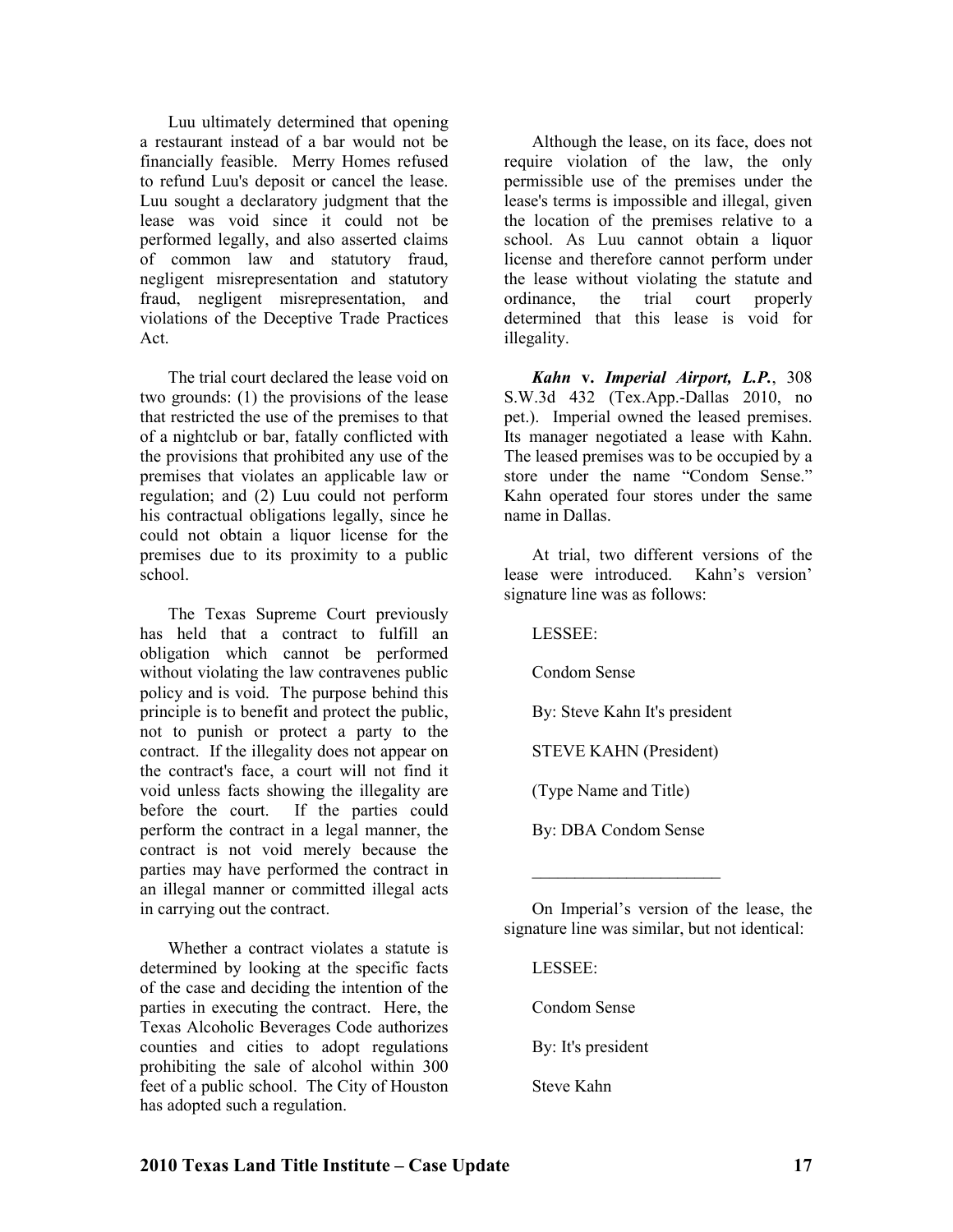(Type Name and Title)

By: STEVEN KAHN

(Type Name and Title)

 $\_$ 

Kahn applied for the store's certificate of occupancy himself. He did not disclose the nature of the business in his application. In December 2005, Kahn oversaw creation of M. Stack, a limited liability corporation that Kahn claims was to be the actual lessee. During this time period, Imperial finished out the premises to Kahn's specifications at a cost of \$27,000. Rent was paid for the initial months of the Lease term by an entity named SB TAZ, LLC.

The Irving Condom Sense store opened on February 9, 2006. The next day, the store was raided by the Irving police, who seized some, but not all, of the store's inventory. The City of Irving did not close the store down. Kahn, his mother Marcia Kahn, and M. Stack (collectively designated the Applicants by the City) entered into an Agreed Order with the City. The terms of that order required the store to cease sale of "items used in conjunction with sexual activity" and to change its name. In return, the Applicants would avoid prosecution. But despite the order, the store did not re-open, and after April 2006 no more rent payments were made.

Imperial sued Steven Kahn, CSI, and M. Stack for breach of the Lease. The trial court concluded Kahn breached the Lease and is individually liable as the lessee.

Kahn challenges the trial court's findings that he entered into the Lease in his individual capacity and should be liable in that capacity. Kahn testified he signed the Lease on July 21, 2005 as Condom Sense's president. He testified he was not president of CSI on that date, but he did not know what entities he was president of on that date. Kahn claimed at trial that M. Stack was

really the lessee under the Lease, although he acknowledged that "M. Stack" did not appear anywhere in the Lease. He agreed that M. Stack did not exist when the Lease was signed, or when the Certificate of Occupancy was signed, and that he had no authority to sign the Lease for M. Stack. Kahn testified it was his practice to have a DBA Condom Sense enter into a lease on behalf of an entity to be formed after "everything [is] resolved." If the landlord wanted the lease signed before forma-tion, he testified, there would be an addendum to the lease. But Kahn testified no addendum was drafted in this case, and he had never notified anyone at Brad-ford that M. Stack was to be the lessee for the Irving store.

Kahn's arguments have no basis in law. Initially, an individual cannot sign for and bind a DBA entity. A DBA is no more than an assumed or trade name. And it is wellsettled that a trade name has no legal existence. Thus, to the extent Kahn purported to sign the Lease on behalf of Condom Sense as a DBA, he bound only himself. Likewise, one cannot sign for and bind a legal entity that does not yet exist. Kahn argues he signed the Lease as a promoter for the later-created M. Stack. But when a promoter signs a contract on behalf of an unformed entity, he is personally liable on the contract unless there is an agreement with the contracting party that the promoter is not liable. The record contains no evidence Imperial agreed not to hold Kahn liable. Moreover, the Lease was not made in the name of the unformed entity; there was conflicting testimony concerning whether the landlord knew Kahn was purporting to sign for an unformed entity; and no evidence was presented indicating M. Stack adopted the Lease after its formation. The court thus conclude that, under the facts of this case, Kahn is personally liable on the Lease.

Kahn went on to argue that his failure to make rent payments and comply with the terms of the Lease should be excused because the Lease was terminated by the City's actions. The trial court's findings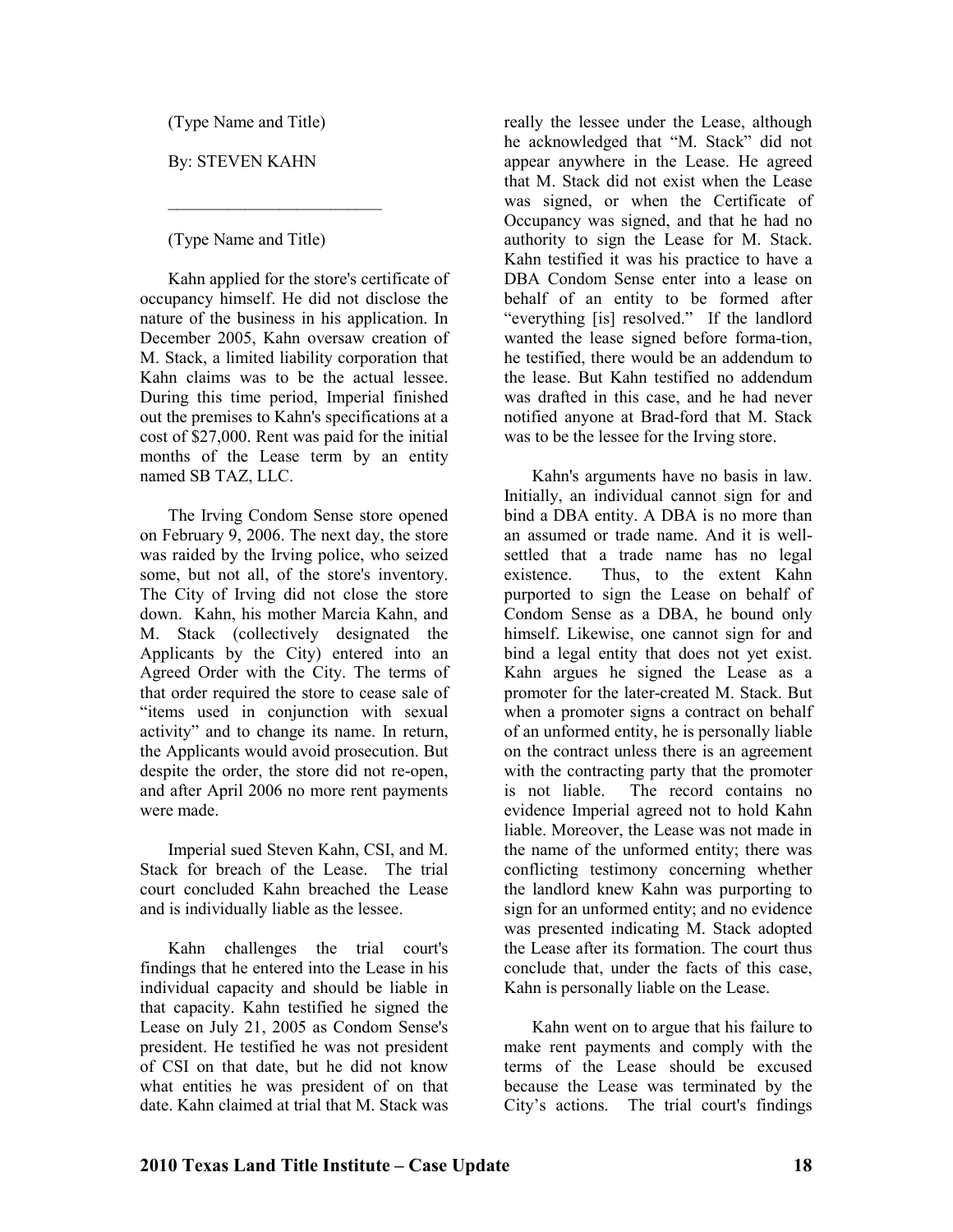support Kahn on this issue. The court found a substantial part of the Leased Premises was taken by the City of Irving for quasipublic use under a governmental law, ordinance or regulation and that this taking materially interfered with the intended use of the leased premises. Accordingly, according to the trial court, no rent or other obligations of the lessee were owed after the date of the raid.

A taking may be either physical or regulatory. A physical taking occurs when the government authorizes an unwarranted physical occupation or appropriation of an individual's property. A compensable regulatory taking occurs if governmental regulations deprive a property owner of all economically viable use of his property or if those regulations totally destroy the property's value.

Kahn argues the Irving Condom Sense store could not be operated for its intended use under the terms of the Agreed Order and under the City's interpretation of its ordinance. However neither of these restrictions on the use of the leased premises qualifies as a governmental taking. The Agreed Order represents the joint decision of the Applicants-including Kahn-and the City; it was not a unilateral act or regulation by the City. Kahn could have chosen to litigate the City's interpretation of the ordinance. Indeed, he testified at trial that at least one court had held Condom Sense was not a sexually oriented business under an identical ordinance. But Kahn voluntarily agreed not to litigate and to accept the restrictions in the Agreed Order. And as to the restrictions posed by the ordinance itself, it is uncontroverted that the Irving ordinance pre-dated Kahn's negotiation of the Lease and that Kahn himself was familiar with the ordinance. When existing law regulates the use of property, an owner's reasonable expectations must take those regulations into account. Kahn did not prove he had a reasonable expectation of operating the store he intended at the leased premises.

Accordingly, the court concluded he did not prove a regulatory taking in this case.

*Wood Care Centers, Inc.* **v***. Evangel Temple Assembly of God of Wichita Falls, Texas*, 307 S.W.3d 816 (Tex.App.-Fort Worth 2010, pet. denied). After Hurricane Katrina hit New Orleans, Evangel Temple contacted Wood Care to lease the property to assist evacuees. Several drafts of a lease were circulated. The final version contained a "ten-percent termination clause" that provided Evangel Temple could terminate the lease by giving notice to Wood and paying 10% of the rental payments then owed. The lease also contained a provision that allowed Evangel Temple to terminate if the premises was denied a tax exemption for the property. The tax exemption was granted, but with a proviso that the exemption would be lost if the use of the premises changed.

After the last of the evacuees moved out of the facility, Evangel Temple sent a termination letter to Wood. It's not clear from the case, but it appears that Evangel Temple lost its tax exemption at the time it sent the notice. Wood sent a letter demanding 10% of the remaining lease payments. Evangel Temple claimed not to owe the 10% because of the tax exemption termination clause. The trial court rendered a take-nothing judgment against Wood. The appeal deals primarily with the conflict between the ten-percent termination clause which required a payment for termination and the tax exemption clause which required none.

The essential question is whether Evangel Temple breached the provision of the Agreement that states: "Both parties agree to cooperate with each other to achieve any available property tax exemption." Wood Care argues the evidence conclusively established Evangel Temple's breach of this provision because it admittedly could have come up with another tax exempt use.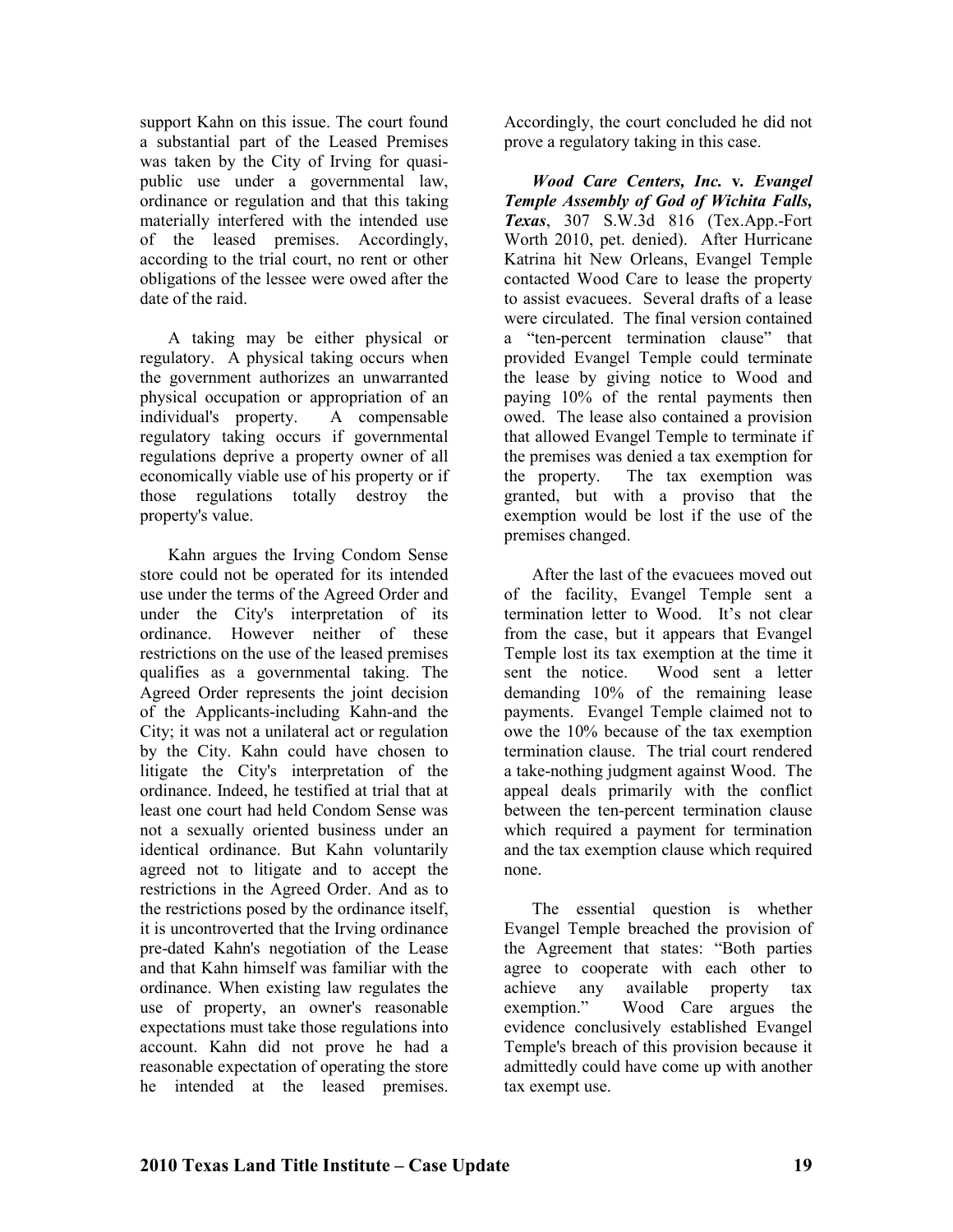Although Evangel Temple "could have" submitted another exemption application for the facility after the evacuees left, there was considerable testimony about Evangel Temple's many efforts to find another use and its resulting inability to finalize an agreement with any of the potential organizations for any of the potential taxexempt uses. Evangel Temple's efforts to find other tax-exempt uses for the facility included meeting with CPS about an interim facility for children, speaking with the county's veteran's office about a veteran's home, communicating with Dallas representatives about a Sudanese refugee facility, speaking with a representative about an annex for women, consulting with a director of the Dallas Dream Center about a place for at-risk teenagers, and providing a tour of the building for a prison-aftercare expert. Concerning Evangel Temple's cooperation with Wood Care to achieve an exemption, Wood Care suggested a youth bible study group be placed at the vacant building. Wood Care did not suggest any other uses and did not make any further attempt to cooperate after the evacuees left the facility. Bateman stated that he did not personally have any conversations with Wood Care about a continued use of the property. The evidence at trial supported the trial court's findings of fact that Evangel Temple did not breach the Agreement and that it "made reasonable and good faith efforts" to find another use for the facility.

*Moosavideen* **v***. Garrett*, 300 S.W.3d 791 (Tex.App.-Houston [1st Dist.] 2008, pet. denied). A 1928 ground lease was freely assignable. One provision of the lease gave the Tenant the right to purchase the leased premises for \$50,000, payable over a five year period. The option provision also stated that, when the Tenant exercised the option, the Landlord was bound to convey the property.

Moosavideen acquired the Tenant's interest under the lease. He sent notice to the four heirs of the original Landlord that he knew about, exercising the option. There

were other heirs, as he later determined. He received no response to his initial notice, so he contacted them again, along with some additional heirs, this time sending a form of deed for the property. A few months later, with still no response, Moosavideen filed suit, seeking a declaratory judgment that he had validly exercised the option contained in the lease and was entitled to a deed transferring the lease property to him, and for specific performance of the option. During the course of discovery, Moosavideen determined the names of more heirs and provided notice to them of his intent to exercise the option.

Almost a year after Moosavideen gave notice of his exercise of the option, the heirs notified him that he was in default under the terms of the lease. The property had been used as a gas station and there was an environmental contamination that the heirs claimed violated the lawful use clause. The trial court found for the heirs and awarded them damages for breach of the lease and found that, because of the breach, Moosavideen was not entitled to exercise the option.

Moosavideen contended that he had validly exercised the option when he first contacted the heirs. The lease stated that, if a notice address is to be changed, it is the duty of the party making the change to notify the other parties. The trial court had held that this provision didn't apply to the heirs, because they hadn't changed their addresses. This court disagreed. It is irrelevant that the heirs had not changed the addresses at which they resided. At issue is the lessors' duty in the event he or she wished to change the address for receiving notices under the lease from the address set out in the 1928 lease to some other address.

The undisputed evidence shows that, Moosavideen gave notice to all the heirs for whom he had an address, and that the remaining heirs had never changed their addresses for receiving notice as required by the lease. Because Moosavideen's failure to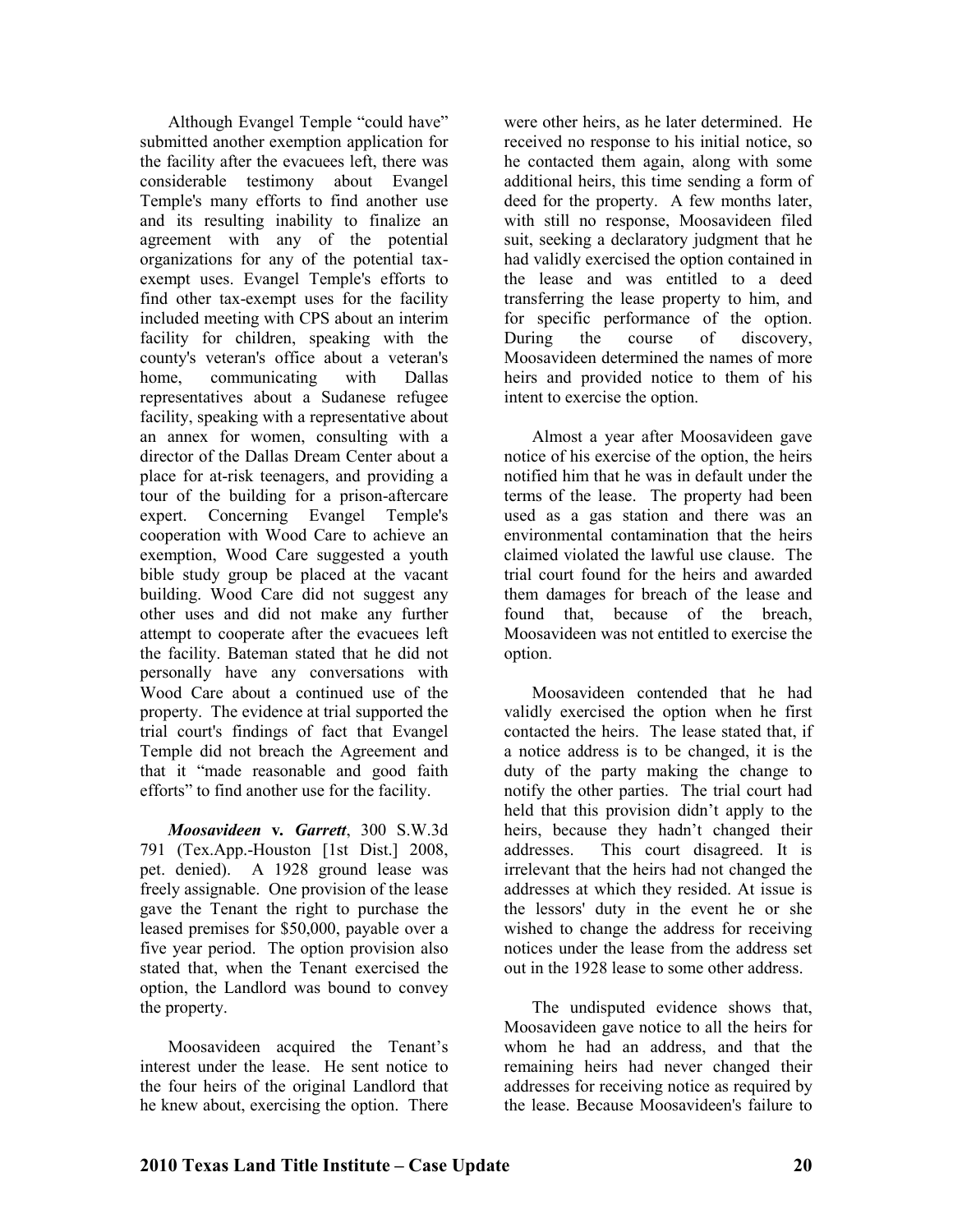provide notice to the remaining heirs was brought about by the conduct of those heirs through their failure to comply with the lease, Moosavideen's failure to give notice to them separately is excused. Because some heirs did not comply with the notice change provisions of the lease, Moosavideen's notice of intent to exercise the purchase option was complete when he gave his first notice to the only four heirs for whom he had either received notice or had actual knowledge of their addresses. Thus, Moosavideen validly exercised the option to purchase almost one year before he was given notice of his default under the lease.

Even if the court were to hold that Moosavideen had not validly exercised the option before he was given notice of default, it nonetheless concluded that he was entitled to exercise the option any time before the contract was terminated because his compliance with the other terms of the lease was not a condition precedent to his right to exercise the lease purchase option.

Moosavideen claims that his right to exercise the purchase option was not conditioned on his compliance with the other clauses of the lease. He further argues that because the contract had not been terminated by the time he first attempted to exercise the option, the heirs should be required to specifically perform the option contract by transferring the property to him. The heirs respond that Moosavideen's right to exercise the option was conditioned on his compliance with the other terms of the lease, and that once they notified him that they intended to terminate the lease after a 180-day cure period, he no longer had the right to exercise the option to purchase.

The option clause in this lease agreement is not conditioned on the lessee's performance of the terms of the lease. The option provides that "[i]n consideration of the amount of the rental payments hereunder, paid and to be paid, and of the other valuable considerations inuring to the benefit of the LESSOR hereunder, the

LESSOR hereby gives and grants to the LESSEE, and LESSEE shall have an optional right at any time within a period of the term of this lease, to purchase the interest of Lessor in and to the demised premises ..." While the option provision recites the rental payments as consideration, it does not condition the right to exercise the option on compliance with any of the other terms of the lease. Instead, the language clearly states that the option can be exercised "at any time within a period of the term of this lease." It is undisputed that, at the time Moosavideen was able to finally give notice to all of the heirs, rental payments were current, the lease had not yet terminated, and could not be terminated until the "cure" period expired. Had the parties wished to create a condition precedent to the lessee's right to exercise the option agreement conditioned on the lessee's compliance with the terms of the lease, they could have done so.

*Taylor* **v.** *Carbajal*, 304 S.W.3d 585 (Tex.App.-Beaumont 2010, pet denied). The lease provided for a term of five years,. The lease required payments of \$800 per month, and provided that "amount paid on lease will go to purchase of property \$125,000." The badly drafted option to purchase contained in the commercial lease read as follows:

Option to Purchase. Provided that Lessee is not in default in the performance of this lease, Lessee shall have the option to purchase for an additional term of \_\_\_\_\_ months commencing at the expiration of the initial lease term. All of the terms and conditions of the lease shall apply during the renewal term except that the monthly rent shall be the sum of \$ \_\_\_\_\_. The option shall be exercised by written notice given to Lessor not less than days prior to the expiration of the initial lease term. If notice is not given in the manner provided herein within the time specified, this option shall expire.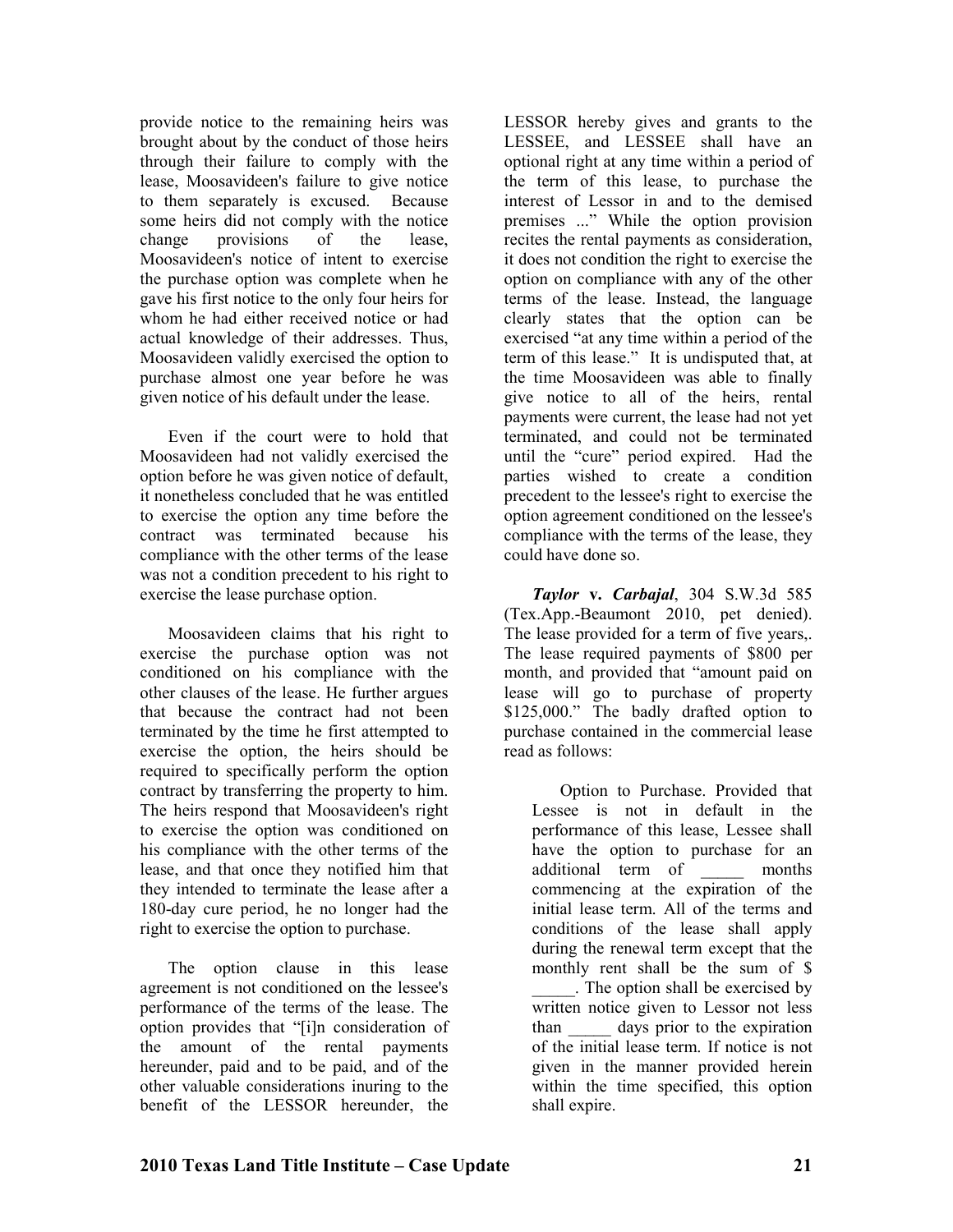The Tenants remained in possession of the property beyond the end of the initial term. The Landlord began demanding more money and refusing to agree to apply rents to the purchase price.

The Tenants gave written notice of their intent to exercise the option to purchase the property. The Landlord rejected the next rent payment and on a few weeks later, gave written notice to vacate the premises. The Tenants filed a petition for declaratory judgment and deposited with the trial court he balance due on the purchase price of the property.

The Landlord claimed the option to purchase expired at the end of the initial lease term. The Tenants contended that the option to purchase remained in effect while they remained as tenants of the property paying rent and not otherwise in default.

The first question was whether the lease expired at the end of its stated term or remained in effect on the date the Tenants gave notice of exercise of the option. The general common law rule provides that a tenant who remains in possession of the premises after termination of the lease occupies 'wrongfully' and is said to have a tenancy at sufferance. Under the common law holdover rule, a landlord may elect to treat a tenant holding over as either a trespasser or as a tenant holding under the terms of the original lease. The court looked to the terms of the lease to determine whether the terms of the lease continue in the event of a holdover tenancy.

It is apparent that the Landlord converted a form lease renewal clause into an option clause, retaining some of the renewal language and leaving several terms blank. The option paragraph provides that "[a]ll of the terms and conditions of the lease shall apply during the renewal term except that the monthly rent shall be the sum of \$ \_\_\_\_\_." It is undisputed that the Tenants continued to pay monthly rent in the

amount of \$800, and that the Landlord accepted each payment until after the Tenants gave written notice of the option to purchase. It follows that the parties did not understand this clause to mean that no rent was due. Thus, it appears the "monthly rent" exception did not apply, and all of the terms and conditions of the lease applied during the "renewal term"

"Renewal term" is not defined in the lease, but the previous sentence states that "[p]rovided that Lessee is not in default in the performance of this lease, Lessee shall have the option to purchase for an additional term of months commencing at the expiration of the initial lease term." The second half of this sentence is somewhat ambiguous: do the Tenants have an unspecified number of months to exercise the option to purchase mentioned earlier in the sentence, or is the phrase merely an acknowledgment that the lease might be renewed for an unspecified period of time? The agreement of the parties did not provide the Tenants with the right to renew the lease; instead, they could exercise an option to purchase the property. However, by accepting the lease payments after the end of the initial term, the Landlord elected to treat the Tenants as holding under the terms of the original lease.

Under either possible construction of the clause, the express terms of the contract provided that all of the terms and conditions of the lease continued during the "renewal term." The contract does not provide for the length of the renewal term; however, at the very least, it would include the period during which the Tenants continued in possession of the property and the Landlord accepted monthly lease payments without giving notice of termination.

The next question was whether the option period expired. The contract provided that "[t]he option shall be exercised by written notice given to Lessor not less than days prior to the expiration of the initial lease term." The Landlord construe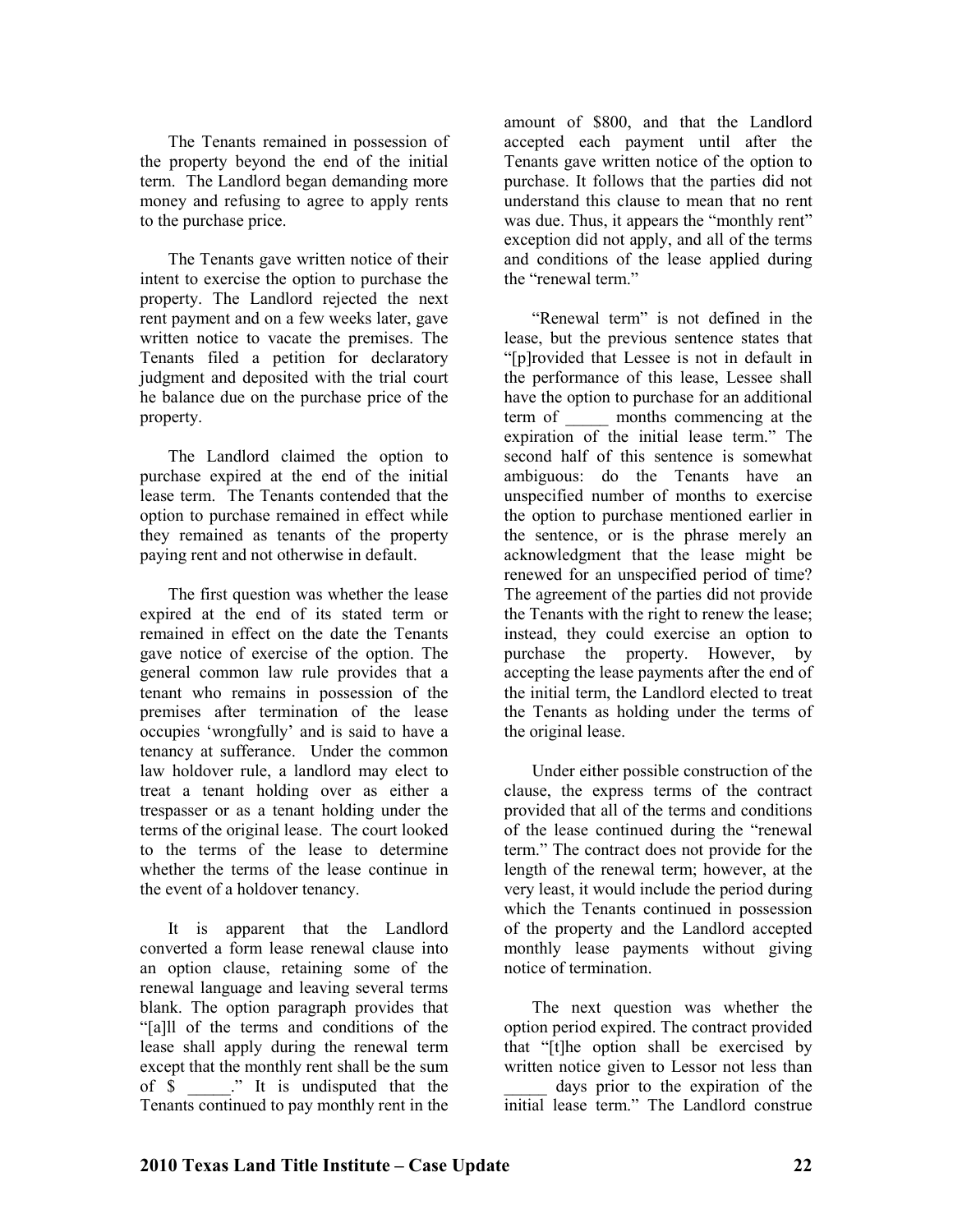the contract to require written notice "prior to the expiration of the lease term." Thus, they argue, the Tenants failed to meet the final sentence of the option paragraph, which required written notice to be given "within the time specified" by the option paragraph.

The Tenants argue that when the time for performance is omitted, the contract may be performed within a reasonable time.

Time is of the essence in an option contract because it is unilateral. In this case, however, the unilateral option was part of a bilateral contract. The Tenants had the exclusive right to exercise the option to purchase, but the Landlord had the exclusive right to renew the lease under the same terms and conditions as the original lease. Thus, under this contract both parties could control what occurred after the five-year lease term ended. The Tenants could purchase the property, or the Landlord could renew the lease. The option provision was not excluded from the renewal language. Because the provision was left blank, the contract failed to specify that the notice had to be given before the expiration of the initial lease term.

The contract in this case is distinguishable from a case in which the extension of the lease is contingent upon the exercise of the option. Here, a renewal clause is contained within the option paragraph, but it is not expressly contingent on the exercise of the option. That renewal clause expressly provides that all of the terms and conditions of the contract will continue during a renewal. The only potentially contrary provision appears in a clause that was left blank. Under these circumstances, a reason-able time for the exercise of the option includes the period of time during which the parties continued to perform the lease. The Tenants gave written notice before the Landlord gave notice of termination. Accordingly, the trial court did not err in declaring that the Tenants have a

right to purchase the property for the amount agreed to in the lease.

*Cottman Transmission Systems, L.L.C.*  **v.** *FVLR Enterprises, L.L.C.*, 295 S.W.3d 372 (Tex.App.-Dallas 2009, pet. denied). FVLR and LBR entered into a lease. LBR was a franchisee of Cottman and operated a transmission repair shop at the premises. The lease contained a rider that provided that Cottman had the option to assume the lease upon its termination or expiration. To exercise the option, Cottman was required to assume the lease and replace LBR as tenant.

LBR abandoned and moved out of the premises two years after execution. Cottman terminated its franchise with LBR and sent its manager to manage the repair shop at the premises. Cottman paid one month's rent. Cottman didn't pay any further rent and moved out in a few months. The landlord sued. At trial, the landlord was awarded damages for loss of rent, triple-net charges, and costs of finding a new tenant. Cottman complained that the evidence is legally and factually insufficient to support the jury's findings that Cottman was bound by the LBR lease agreement and the lease rider.

The lease agreement and lease rider are subject to the statute of frauds because they concern the lease of commercial real estate for a period greater than one year. Cottman did not sign the LBR lease agreement or the lease rider. At trial, FVLR relied upon the doctrine of partial performance to avoid the statute of frauds. Under the partial performance exception, an agreement that does not satisfy the traditional statute of frauds but that has been partially performed may be enforced if denying enforcement would itself amount to a fraud.

Cottman argues the evidence is insufficient to support the finding that it bound itself to the lease rider because it was not a party to it. However, Cottman's president testified that Cottman was a beneficiary of the lease rider. He readily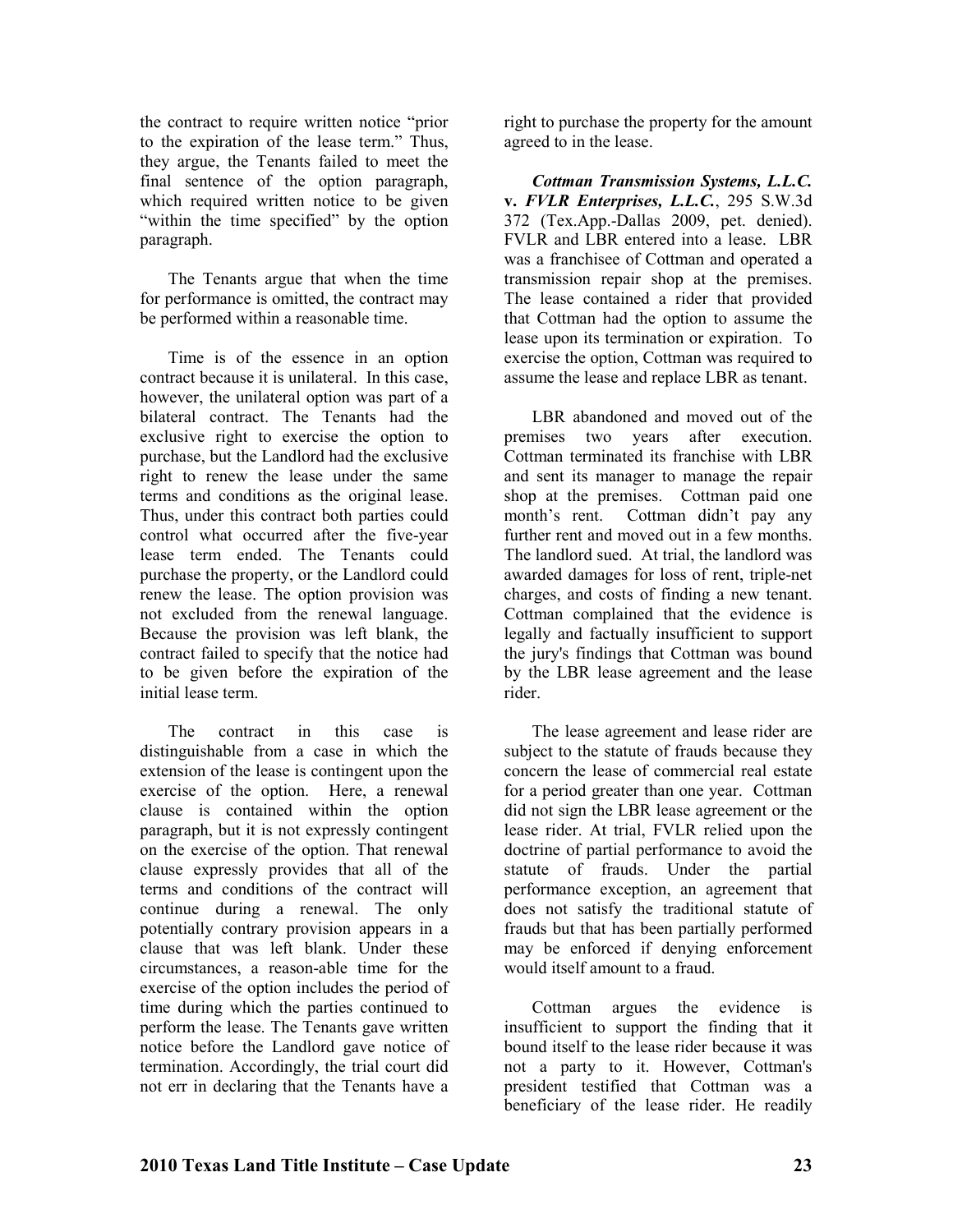acknowledged that the lease rider gave Cottman the option to assume the lease.

Cottman also contends the evidence is insufficient to support the finding that it assumed the lease. Cottman makes the following two arguments: (1) the lease rider required it to provide written notice to FVLR of its intent to assume the lease and it never provided such written notice; and (2) its actions did not constitute partial performance under the lease rider.

The court construed the wording of the option. The rider provided that the tenant conditionally assigned its interest in the lease to Cottman, effective upon the occurrence of two conditions: (1) the termination of the franchise with Cottman and (2) exercise by Cottman of the option to assume the obligations of and replace the tenant as provided in the franchise agreement. The court held that the rider did not explicitly state that Cottman had to provide written notice of its exercise of the option to assume.

Cottman also argued that the evidence was insufficient to show that it had partially performed under the lease rider. The court noted that Cottman had paid rent within the 30 day period it had to assume the lease. Payment of the rent was a good indication that Cottman was assuming the lease. But Cottman did a number of other things as well. It entered into a management agreement for the premises. It met with the landlord's property manager and told him that Cottman was taking over the operations at the premises. It secured utilities in its own name, purchased equipment, and entered into service contracts with vendors. Thus, the court concluded that an assumption had occurred and that Cottman was bound by the terms of the lease.

*C.W. 100 Louis Henna, Ltd.* **v.** *El Chico Restaurants Of Texas, L.P.*, 295 S.W.3d 748 Tex.App.-Austin 2009, no pet.). The lease provided that, on termination, the improvements constructed by the tenant

belonged to the landlord but that the tenant owned the trade fixtures. Just before the lease expired, the HVAC units on top of the restaurant were vandalized by copper thieves and damaged by hail. A dispute ensued as to whether the tenant was obligated to repair or replace the units.

The lease defined the Premises as the land and improvements. It also provided that the tenant has the right to install trade fixture and stated that trade fixtures and other personal property remained the property of the tenant. The lease did not define "trade fixtures;" however that term has a well-established, commonly understood meaning in Texas. It is now well settled that, as between a landlord and his tenant, the term "trade fixtures" means such articles as may be annexed to the realty by the tenant to enable him properly or efficiently to carry on the trade, profession, or enterprise contemplated by the tenancy contract or in which he is engaged while occupying the premises, and which can be removed without material or permanent injury to the freehold.

The court held that the tenant conclusively established that the HVAC units met the commonly understood definition of trade fixtures. The tenant presented uncontroverted summaryjudgment evidence that the HVAC units were not attached to the building, but were designed to be and were placed on curbs on the roof so they could be removed and replaced without injury to the building, and that such units needed to be replaced periodically as they reached the end of their useful life cycles. The tenant likewise presented undisputed evidence that the HVAC units here were approaching the end of their useful lives, and that the units ultimately were replaced without injury to the building. Further, the tenant presented uncontroverted summary-judgment evidence that the 45 tons of air-conditioning capacity provided by the HVAC units facilitated the building's use as a restaurant, but was many times greater than that needed if the building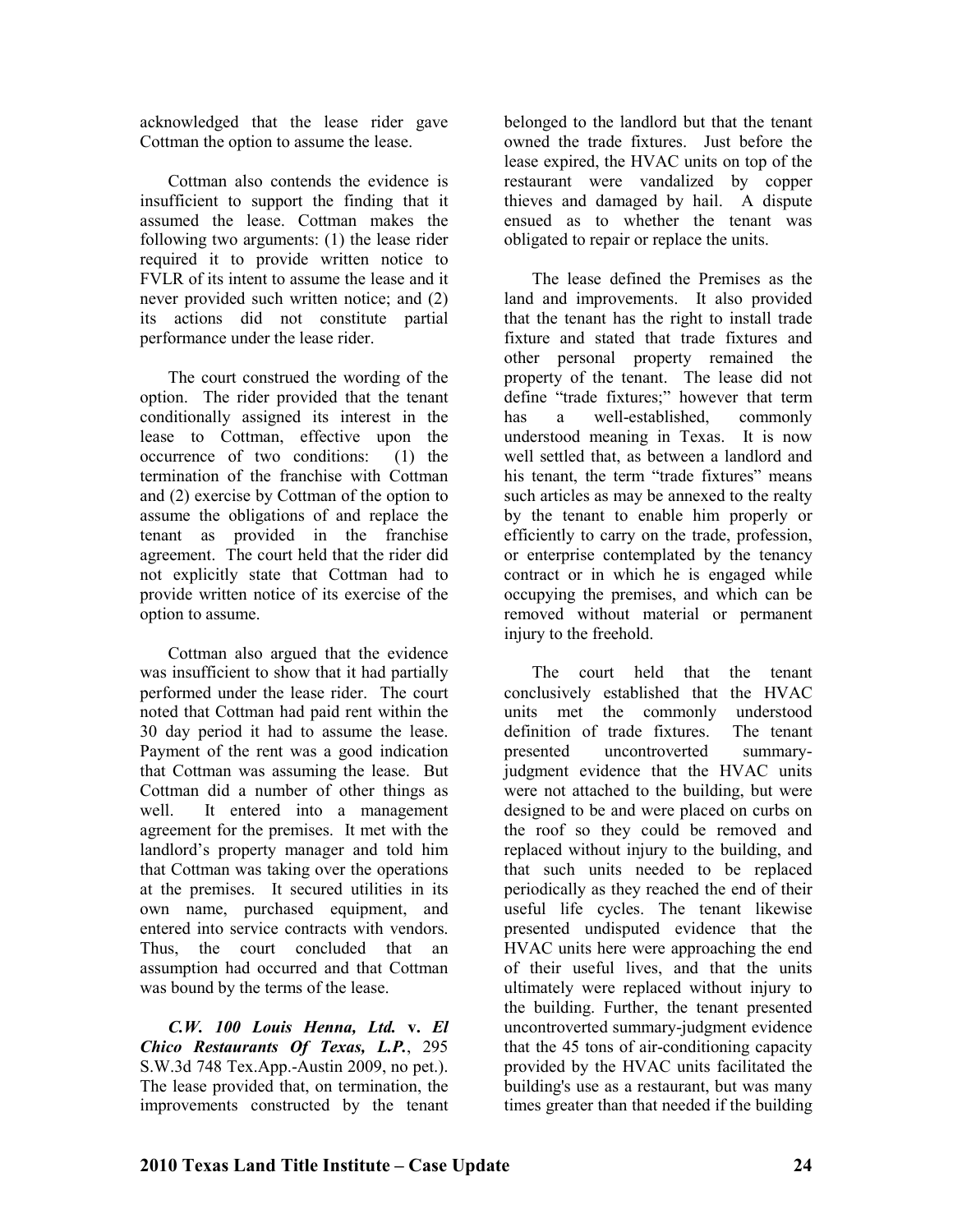were to be used for other retail or office use. Several Texas courts, addressing similar facts, have held that air-conditioning units are trade fixtures as a matter of law. There is no rule or presumption in Texas law that air-conditioning units are always trade fixtures. The issue, rather, turns on the parties' intent, which is ascertained from the ground lease.

*Harrell* **v.** *Citizens Bank & Trust Company of Vivian, Louisiana*, 296 S.W.3d 321 (Tex.App.-Texarkana 2009, pet. dism'd w.o.j.). Harrell defaulted on his note, and the property was sold to the Bank at a nonjudicial foreclosure sale. The Bank demanded Harrell vacate the premises. When Harrell refused, the Bank filed a forcible detainer action in the justice court; the justice court granted the Bank a writ of possession.

Harrell contends that Charles A. Harrell, Jr., owned an undivided one-fourth interest in the real property described in plaintiff's sworn complaint for forcible detainer and that Harrell remains on the property with the consent of Harrell, Jr. Harrell contends that at the time he executed the deed of trust in favor of the Bank, Harrell, Jr. was a minor. Harrell testified that he was appointed guardian of Harrell, Jr. and that he failed to gain the approval of the county court in which Harrell, Jr.'s guardianship was pending before signing the deed of trust as guardian for his son.FN2 As a result of this omission, Harrell contends the trial court lacked subject-matter jurisdiction because these ownership issues are beyond the jurisdiction of the court sitting in a forcible detainer hearing.

Here, the issue of possession involves Harrell and the Bank; Harrell's only allegation is that the title issue involves Harrell, Jr. and the Bank. Harrell is not claiming any title in his own right. In fact, his attorney conceded as much at the hearing. Harrell's claimed right of possession is merely made through one he claims to have title to the property-Harrell,

Jr. Harrell does not claim that his ownership interest in the property did not validly pass to the Bank via the deed of trust and substitute trustee's deed. As between Harrell and the Bank, there is no title dispute; the allegation involves a dispute in title between nonparties and the Bank. Harrell's claim of a title dispute based on the alleged property interests of nonparties with no supporting documentation is far too tenuous to permit us to conclude that the issue of possession cannot be determined. Specific evidence of a title dispute is required to raise an issue of jurisdiction.

*Cammack the Cook, L.L.C.* **v.**  *Eastburn*, 296 S.W.3d 884 (Tex.App.- Texarkana 2009, pet. denied). The lease provided that, at the expiration of the lease, upon obtaining the Landlord's written consent, the Tenant would remove any alterations and improvements it made. It also provided that Tenant was required to fix up the premises after termination. When the lease was terminated by the Landlord, the Tenant left everything in place and didn't clean up or repair the premises, so the Landlord sued. When read as a whole, the court found the language in the lease to be unambiguous and that the Tenant had breached its obligations to remove alterations, trade fixtures, and improvements, and to clean up the premises.

#### **PART VII VENDOR AND PURCHASER**

*TC Dallas #1, LP* **v.** *Republic Underwriters Insurance Company*, 316 S.W.3d 832 (Tex.App.-Dallas 2010, no pet. history to date). TC Dallas and Republic entered into a contract for purchase and sale of an office building in which the Dallas National Bank had been a tenant since 1996. TC Dallas intended to re-develop the property, but it could not do so until all the tenants, including the Bank, vacated the building. The purchase price was \$20 million, but Republic agreed to share TC Dallas's expenses for terminating the leases of the remaining tenants and the costs of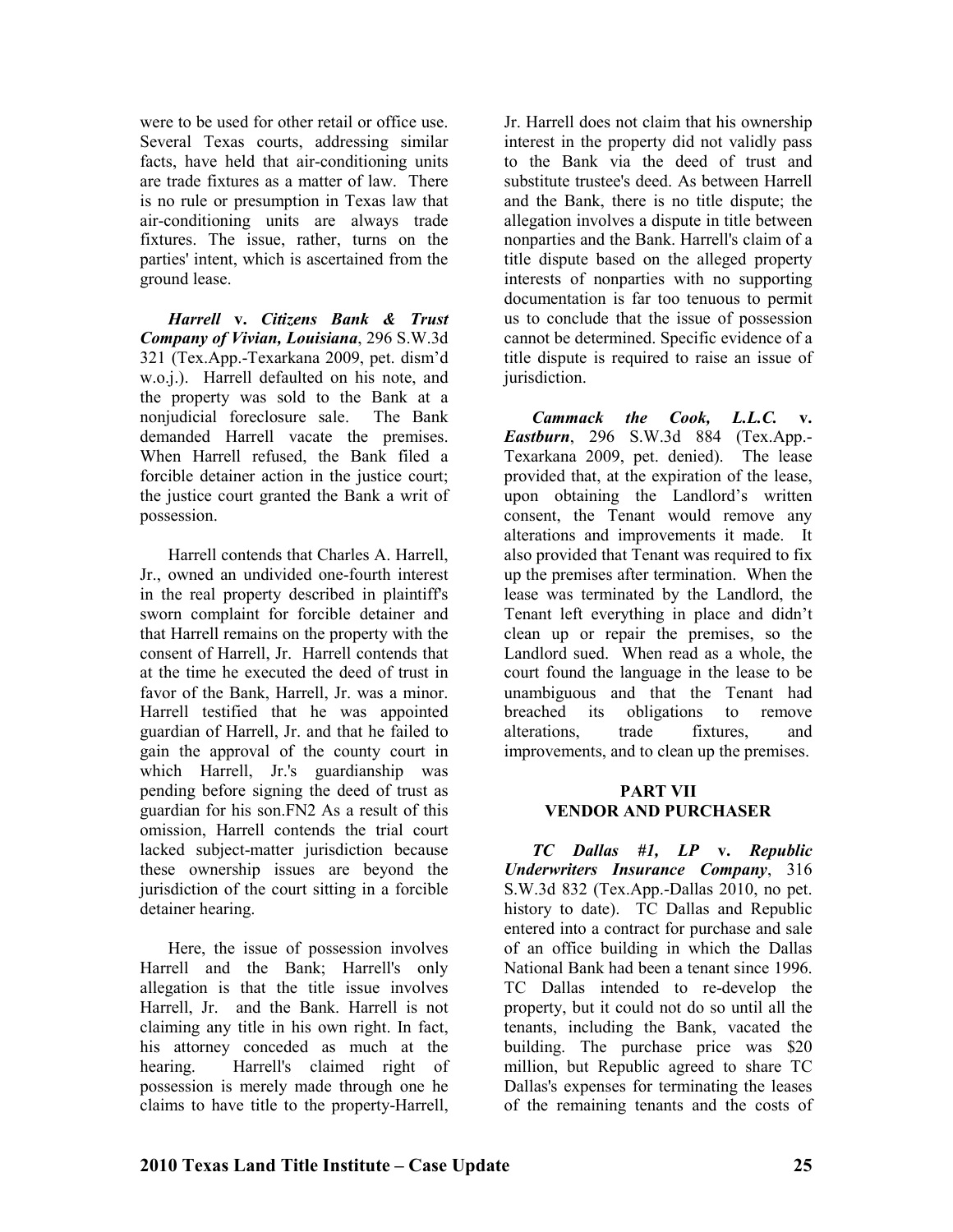managing and operating the property until the last tenant vacated.

The contract provided that, after closing, TC Dallas had the sole and exclusive right to negotiate the termination of the tenants' leases and provided for the sharing of "O&T Expenses," defined as lease termination expenses as adjusted for operating expenses incurred and rents collected for the period in question.

TC Dallas did not develop the property. Instead, it entered into a second contract to sell the property to SCA. This second contract stated that the \$16 million sales price reflected a \$6 million reduction from the "intended" sales price. The \$6 million was a "Bank Credit," which was defined as the amount by which the intended purchase price was reduced to compensate SCA for the risk involved in taking title subject to the Bank's lease, the cost of terminating the Banks' lease, and the intervening operating costs and rent collections. The second contract mentioned the first contract and said that TC Dallas retained all of the rights under that contract, including the rights related to sharing the O&T Expenses.

SCA and the Bank negotiated an amendment of the Bank's lease which initially extended the term, but cancelled all renewal rights. As part of the agreement, SCA was to pay the Bank \$2 million. The \$2 million was sent by SCA to TC Dallas and from TC Dallas to the Bank.

TC Dallas then sued Republic seeking reimbursement of O&T Expenses. TC Dallas argued that the plain language of the first contract made the \$2 million payment was a lease termination cost, clearly made part of O&T Expenses. Republic argued that it had no obligation to reimburse TC Dallas for any part of the "Bank Credit."

Under the first PSA, Republic agreed to pay forty percent of the  $\overline{O} \& \overline{T}$  Expenses, defined as "all Lease Termination Costs incurred by Purchaser [TC Dallas] ...

increased by Operating Expenses incurred...." For payments to be "Lease Termination Costs," they had to be "buy-out fees, termination fees and other consideration paid or given to tenants to terminate the leases." For the payments to be "Operating Expenses" they had to be "expenses and disbursements that Purchaser [TC Dallas] incurs in connection with the ownership, operation, management and maintenance of the Property."

TC Dallas argues that some portion of the \$6 million Bank Credit should be considered Operating Expenses under the first PSA because the discount constituted an "expense" or "disbursement" incurred by TC Dallas "in connection with the ownership, operation, management and maintenance of the property." The court disagreed.

First, according to the second contract, the Bank Credit was a discount in the sales price of the property made by TC Dallas to Turtle Creek Partnership, not an expense or disbursement. This conclusion is not affected by the fact that its existence arose out of the respective desires of the contracting parties to allocate costs (or risks of costs) that might be incurred in the future. Second, the \$6 million Bank Credit (i.e., the discount) was not incurred by TC Dallas "in connection with the ownership, operation, management and maintenance of the property." Rather, it was incurred by TC Dallas in connection with TC Dallas's sale of the property to SCA. And these conclusions are unaffected by the fact that the definition of "Bank Credit" makes clear that its purpose was to compensate SCA for the expenses it (not TC Dallas) may incur in owning, managing, and operating the property while it was occupied. Accordingly, the \$6 million Bank Credit, as such, does not constitute Lease Termination Costs or Operating Expenses as defined in the first PSA, and thus does not constitute "O & T" Expenses under that agreement.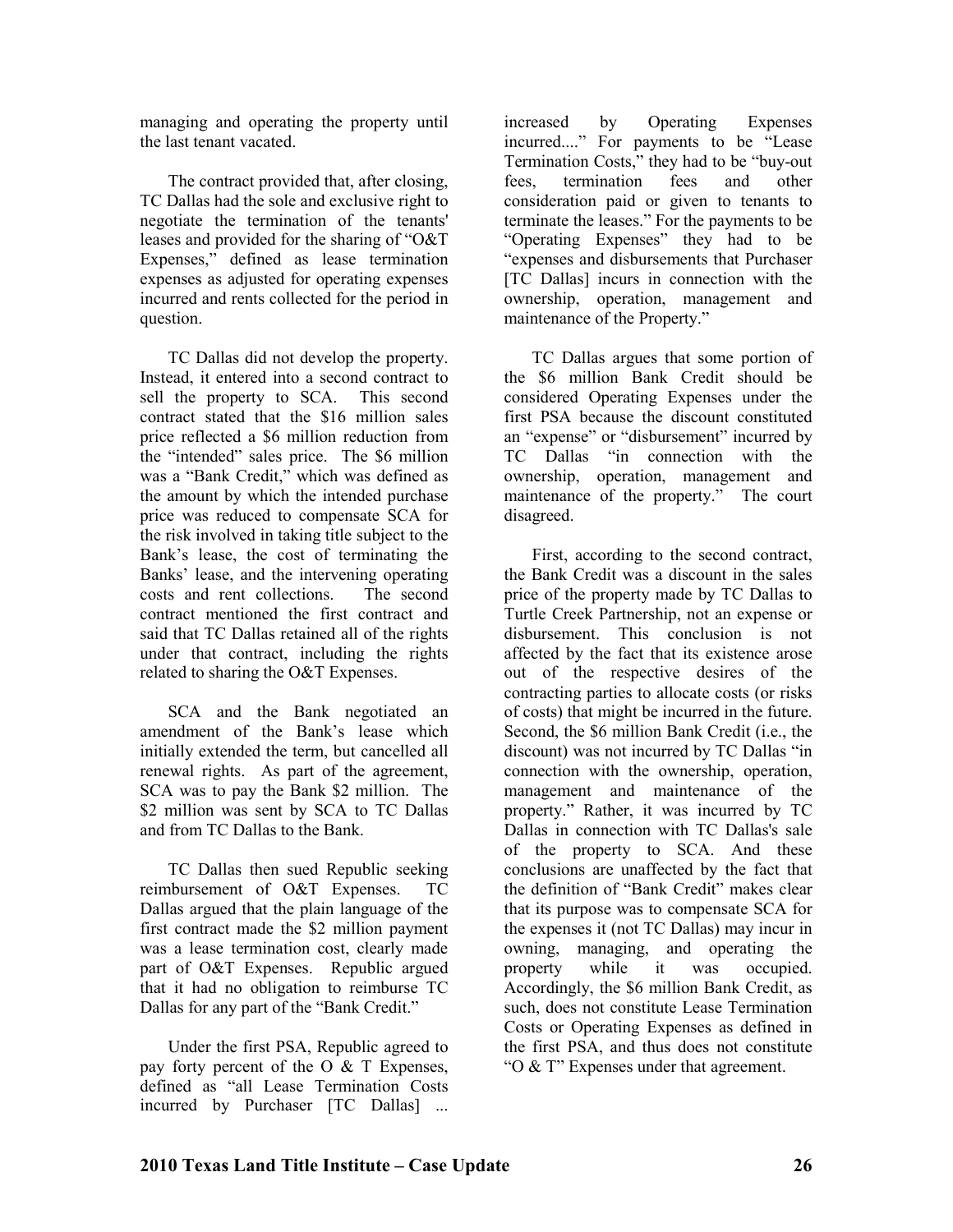TC Dallas also argues that the \$2 million of the Bank Credit paid by SCA to the Bank-albeit via TC Dallas-should be considered Lease Termination Costs because the definition of "Bank Credit" in the second PSA stated it was for "anticipated costs of terminating the Bank Lease." However, the definition of "Bank Credit" makes clear the credit was compensation to the Purchaser, Turtle Creek Partnership, for the expenses that Turtle Creek Partnership, not TC Dallas, would incur in terminating the Bank's lease.

TC Dallas also argues that the \$2 million of the Bank Credit paid by SCA to the Bank-albeit via TC Dallas-should be considered Lease Termination Costs as defined in the first PSA because it paid the Bank \$2 million for the Bank's agreement not to renew its lease after 2010, and it incurred this expense because the source of the \$2 million paid to the Bank was the Bank Credit. TC Dallas "paid" the Bank by sending the Bank the money TC Dallas received from SCA. However, the court held that TC Dallas's payment in that manner does not mean that TC Dallas "incurred" a Lease Termination Cost. "Incur" means "become liable or subject to. Thus, assuming without deciding that the \$2 million "Bank Lease Modification Costs" paid to the Bank was in connection with terminating the lease, unless TC Dallas was liable to the Bank for that payment it did not "incur" Lease Termination Costs under the first PSA. The agreement with the Bank, though, said that SCA was liable for the payment, not TC Dallas.

That TC Dallas was not liable to the Bank for (and thus did not "incur") the Bank lease modification costs amount, was established by section 12.18 of the second PSA, which eliminated the existence of any third-party beneficiaries to the second PSA. Because the Bank could not enforce the second PSA as third-party beneficiary, TC Dallas could not be liable to the Bank for payment of the \$2 million.

*Barry* **v.** *Jackson*, 309 S.W.3d 135 (Tex.App.-Austin 2010, no pet.). Barry entered a contract with the Jacksons to buy their home. The Jacksons entered into a contract to buy a replacement house. After their option to terminate the replacement house contract expired, Barry informed the Jacksons that he was backing out of his deal to buy their house. The Jacksons lost the earnest money deposit on the replacement house contract. They re-listed their house and ultimately sold it for less than Barry had agreed to pay. The Jacksons sued Barry for breach of contract.

On appeal, Barry contends that (1) the Jacksons elected a contractual remedy that bars them from receiving damages, and (2) there was insufficient evidence of the property's market value to support the trial court's damages award.

Barry's first contention was that the Jackson's had asked the trial court to order the release of Barry's earnest money to them. The court held that the Jacksons had not elected to receive the earnest money as liquidated damages. Although the Jacksons filed a motion for summary judgment seeking the release of Barry's earnest money, that was sought and granted by the trial court in partial satisfaction of the breach-of-contract damages they sought. Shortly after Barry announced his intention to breach his contract, the Jacksons refused to sign a form that would have given them the earnest money and released Barry from further liability. In their amended petition, the Barrys were very clear in seeking damages for breach of contract, which their contract with Barry allowed. There is sufficient evidence to show that the Jacksons did not elect to receive liquidated damages, relinquish their right to sue, or engage in conduct inconsistent with that right.

The court next turned to Barry's complaint related to the evidence supporting the trial court's damages award. Barry argues that the Jacksons did not present sufficient evidence to show the property's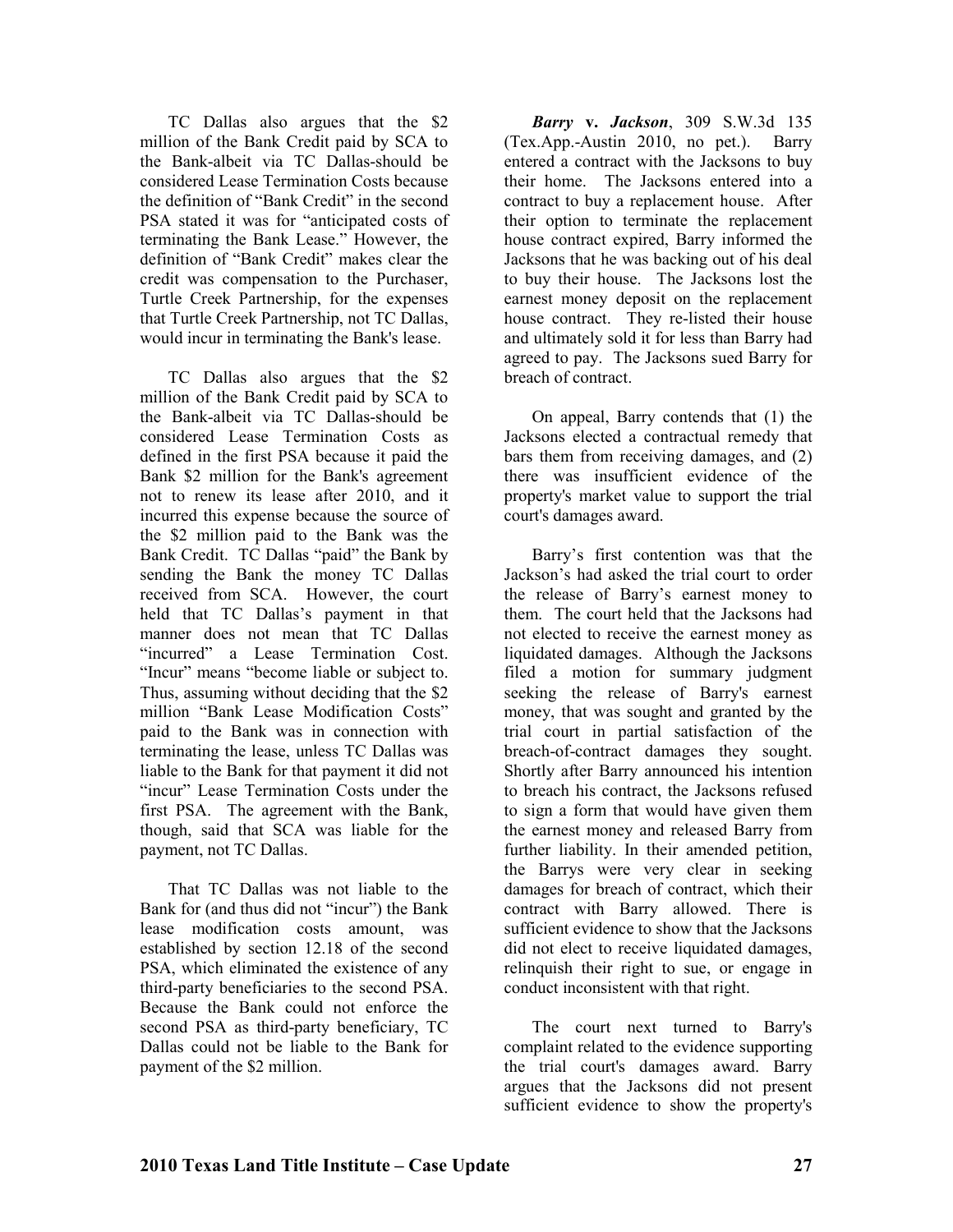market value at the time of his breach. The Jacksons claimed that the market value of the house at the time of the breach was the price Barry had agreed to pay for the house and that their damages were the price they got in the later sale plus the added expenses they incurred.

The general rule in a breach-of-contract case is that damages should put the plaintiff in the same economic position he would have been in had the contract been performed. When the breached contract is for real estate, the measure of damages is the difference between the contract price and the property's market value at the time of the breach. The market value of the property may be determined by a fair resale, after notice to the party within a reasonable time after the breach.

The Jacksons sold their house more than a year after Barry breached the contract. Although the court recognized that what is a reasonable time is a question of fact, varied by the circumstances of each case, the Jacksons provided no evidence related to whether thirteen months was a reasonable time, especially considering that they took the house off the market for a number of months and had the property listed for sale by owner, rather than through a realtor who could list it in the MLS system, for a time. For example, they did not present testimony by an appraiser or realtor as to whether the real estate market had undergone significant fluctuations during that year, that the eventual sales price would have been a fair market value for the property at the time of the breach, or whether market conditions in October 2003 were similar to those in August 2002. Recent events in the nationwide real estate market show without a doubt that one year can make an enormous difference in the value of real estate, and Texas courts have recognized this fact. As plaintiffs, it was the Jacksons' burden to establish the property's market value as of August 2002, not October 2003, and thus it was their burden to establish that the later sale was within a reasonable amount of time.

Because the Jacksons did not present any evidence that would support reasonable inferences either that the October 2003 sale occurred within a "reasonable time" or that the October 2003 sales price reflected the property's value at the time of Barry's breach more than a year earlier, the trial court erred in awarding them the difference between the two contract prices.

*Franco* **v.** *Lopez*, 307 S.W.3d 551 (Tex.App.-Dallas 2010, no pet.). Franco entered into a contract to sell three parcels of land to Lopez and Valdespino. The contract was not dated, but according to the contract, it was effective when received by the title company, which was February 2, 2007. The closing was to be on January 19, 2007 (which was, in case you missed it, before the effective contract date) or within 7 days after title objections were cured, and time was of the essence. The closing didn't occur on January 19. In the following months, Lopez and Vadespino deposited additional earnest money and tried to close after receiving a survey of the property, but Franco refused. Lopez and Valdespino sued for specific performance. Franco argued that the buyers had filed to deposit earnest money, obtain a survey, and appear for the January 19 closing, and that such failures were defaults that excused his performance.

The court found that earnest money had been timely deposited. Moreover, the survey provision in the contract didn't specify when the survey was supposed to be obtained. Furthermore, because closing wasn't to be until 7 days after title objections and the title commitment was not due until well after January 19, the failure to close on January 19 could not be a default.

Franco also argued that specific performance was not available because the buyers had failed to close by the required closing date. Generally, where a contract provides that time is of the essence, a party must tender performance within the specified time to be entitled to specific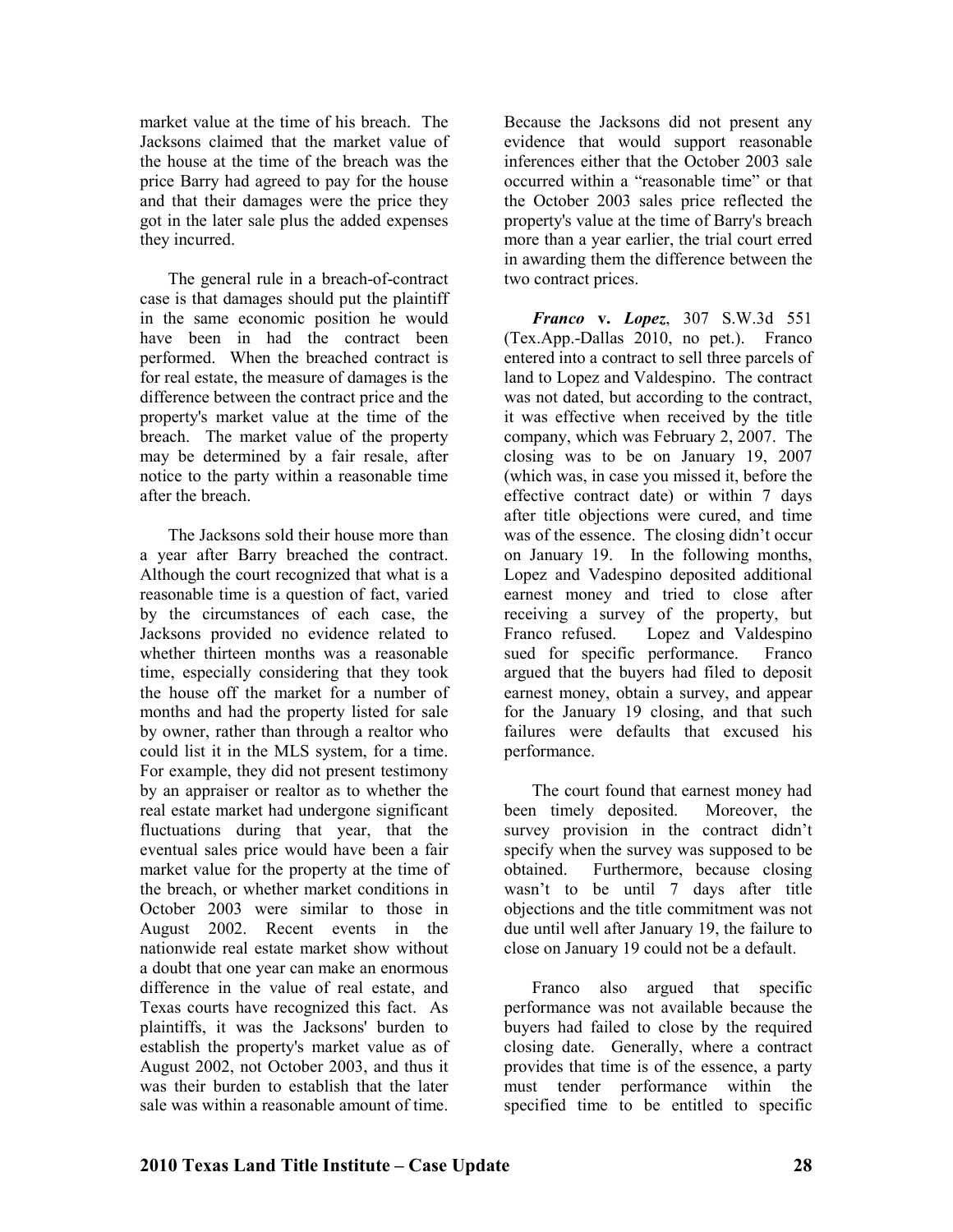performance. The court had already considered and rejected Franco's complaints based on the buyers' failure to perform by January 19. To the extent Franco argues that the buyers are barred from seeking specific performance because, after January 19, 2007, they never tendered the full amount of the purchase price, the court noted that Franco never presented this complaint to the trial court. By failing to present this theory to the trial court, Franco has waived error on appeal with respect to this issue.

Absent waiver, however, the court would still conclude that Franco's argument lacks merit. Texas cases have long recognized that where a party openly refuses to perform his part of the contract a plaintiff need not tender performance before bringing suit. Where tender of performance is excused, a party must plead and prove he is ready, willing, and able to perform. In this case, there is ample evidence from which the trial court could have found that Franco openly refused to perform his part of the contract and that the buyers were ready, willing, and able to perform their obligations under the contract. Accordingly, the trial court did not err in awarding the buyers specific performance of the contract.

*Thedford Crossing, L.P.* **v.** *Tyler Rose Nursery, Inc.*, 306 S.W.3d 860 (Tex.App.-Tyler 2010, pet. pending). Tew agreed to sell Thedford approximately 361 acres near Tyler for \$6 million. The contract was extended by its terms when Thedford paid an extension fee. During the extension period, the contract was amended to provide two alternate means of purchasing the property, either by cash for the original purchase price of \$6 million or for seller financing that raised the price to \$10 million and provided for an initial deposit and some partial releases of the land to Thedford free of the seller financing lien. Thedford elected the seller financed method and made the initial deposit. Then the parties started negotiating the location of the partial release portions of the land.

When the closing date was approaching, the parties had not agreed on which acreage was to be released. Ultimately, because they couldn't agree, the sale was not closed. Thedford filed suit, alleging breach of contract and fraud.

Tew contends that the parties' agreement concerning the release tract was a condition precedent to closing that had not been satisfied. Tew also argued that the contract omitted material terms rendering it indefinite and uncertain as to the parties' obligations. Theford disagreed.

A contract must be sufficiently definite in its terms so that a court can understand what the promissor undertook. If an alleged agreement is so indefinite as to make it impossible for a court to fix the legal obligations and liabilities of the parties, it cannot constitute an enforceable contract. Similarly, a contract providing for an agreement to be negotiated in the future is void. The parties, however, may agree on some terms sufficient to create a contract, leaving other provisions for later negotiation so long as those terms are not material or essential. However, those terms left for future negotiation are not part of the enforceable portion of the contract.

Here, the essence of the parties' agreement is the sale of real estate. The parties agreed that Tew would sell and Thedford would buy approximately 361 acres of land. The contract identified the location of the 361 acres to be conveyed, set forth the price Thedford would pay Tew, and stated the date on which the sale must close. Based on the court's reading of the contract, there is no uncertainty concerning these terms, and, thus, there exists a valid contract for the sale of 361 acres of real estate.

The terms concerning the location of land to be released to Thedford free of lien, though undoubtedly of concern to the parties, is not an essential term to the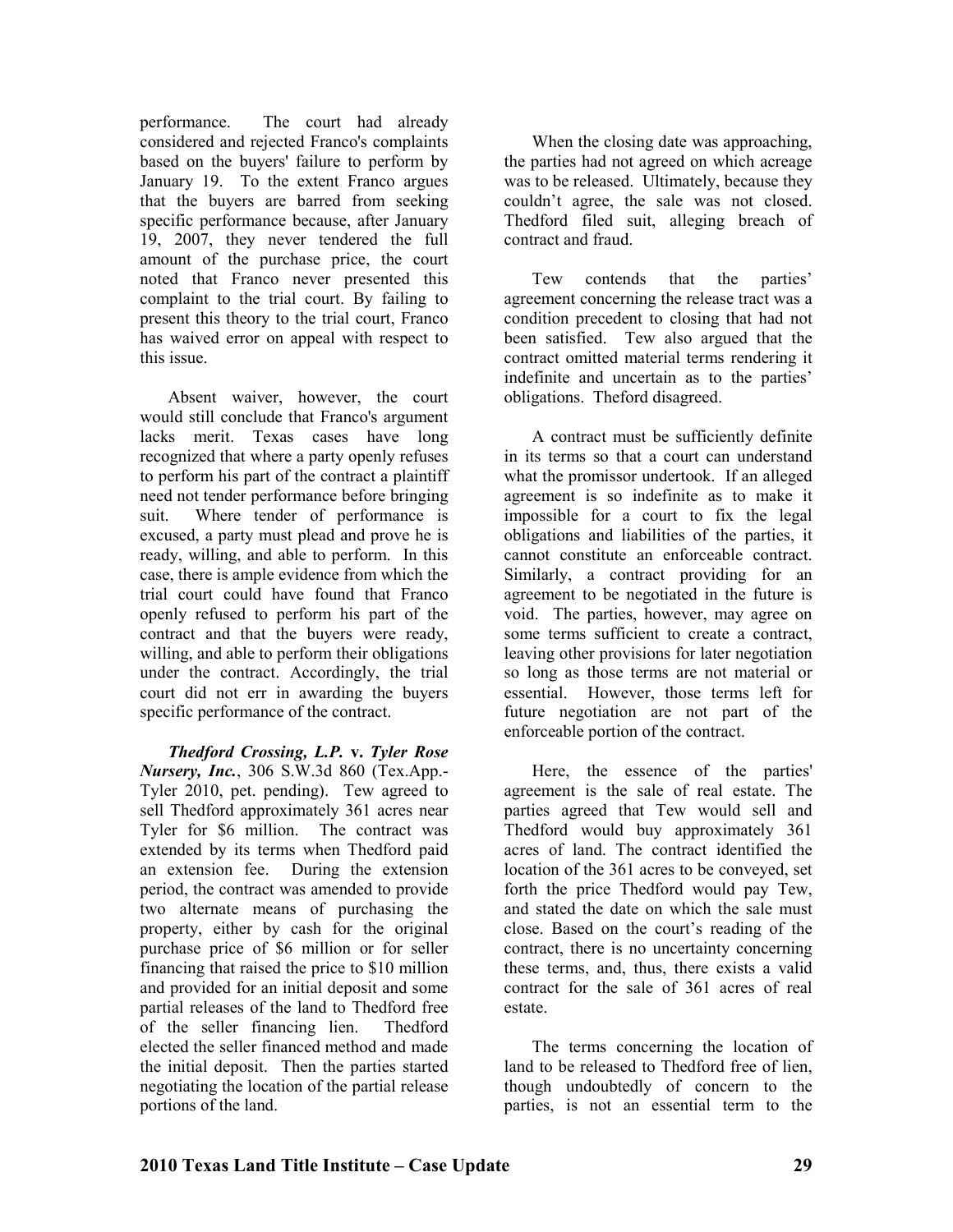contract for sale of real estate. Thus, the parties' expression of this term as one to be agreed upon in the future does not serve to nullify the contract as a whole.

Likewise, the manner of release and extent of Tew's conveyance of the property between the closing of the option and the final closing date is not an essential term to the contract for sale of real estate. Thus, the parties' failure to specify such details is not fatal to their contract. Further still, the terms and provisions applicable to the payment of the balance of the pur-chase price are not essential terms to the overall sale of the property. Thus, the court concluded that while each of these details may be important to the parties and may have proven to be valuable additions to their agreement given the benefit of hindsight, the absence of such terms does not serve to render unenforceable the contract for sale.

With regard to the question of whether the agreement as to the release portion was a condition precedent to Tew's obligations, the court looked to the intention of the parties as expressed in the contract. Conditions precedent to an obligation to perform under a contract are those acts or events occurring subsequent to the making of a contract that must occur before there is a right to immediate performance and before there is a breach of a contractual duty. In construing a contract, forfeiture by finding a condition precedent is to be avoided when another reasonable reading of the contract is possible, when the intent of the parties is doubtful, or when a condition would impose an impossible or absurd result.

Thedford argues that the contract contains no language that would indicate the existence of a condition precedent. The court agreed that the contract contains no such language. However, while certain terms such as "if," "provided that," "on condition that," or some other phrase ordinarily connote the parties' intent that there be a condition precedent, no particular

words are necessary for the existence of such a condition.

Conditions precedent are acts or events occurring subsequent to the making of a contract that must occur before there is a right to immediate performance. Here, the contract sets forth that the parties agreed to close by one of two methods and that the seller finance method required some future agreements by the parties. It is apparent that the contract required the parties to mutually agree that, among other things, Tew would release fifty contiguous acres, the location of which would be agreed upon, to Thedford. However, the contract does not set forth any date by which the release of such property or the determination of its location must occur. Rather, the contract required only that the parties agree that (1) Tew will release the land and (2) the parties would mutually agree upon the location of the land.

Tew contends that treating the provision as a covenant would lead to an absurd result. The court disagreed. Tew's argument rests upon his assertion that the parties imposed upon themselves a deadline of the closing date to agree upon the location of the fifty acre tract. However, as set forth above, a close reading of the contract reveals that no such deadline was expressed in the agreement. There is no indication from the plain language of the contract that the parties intended to compel the release of the fifty acre tract at the time of closing. Therefore, based on the plain meaning of the language of the contract, the court held that the parties' mutual agreement concerning the location of the fifty contiguous acres to be released by Tew was a covenant rather than a condition.

*Cate* **v***. Woods*, 299 S.W.3d 149 (Tex.App.-Texarkana 2009, no pet.). Tom and Patsy Cates signed a contract to sell their farm to Woods. The contract had a financing contingency that said the contract would terminate if Woods failed to obtain financing. Woods did not obtain financing for one of the two tracts comprising the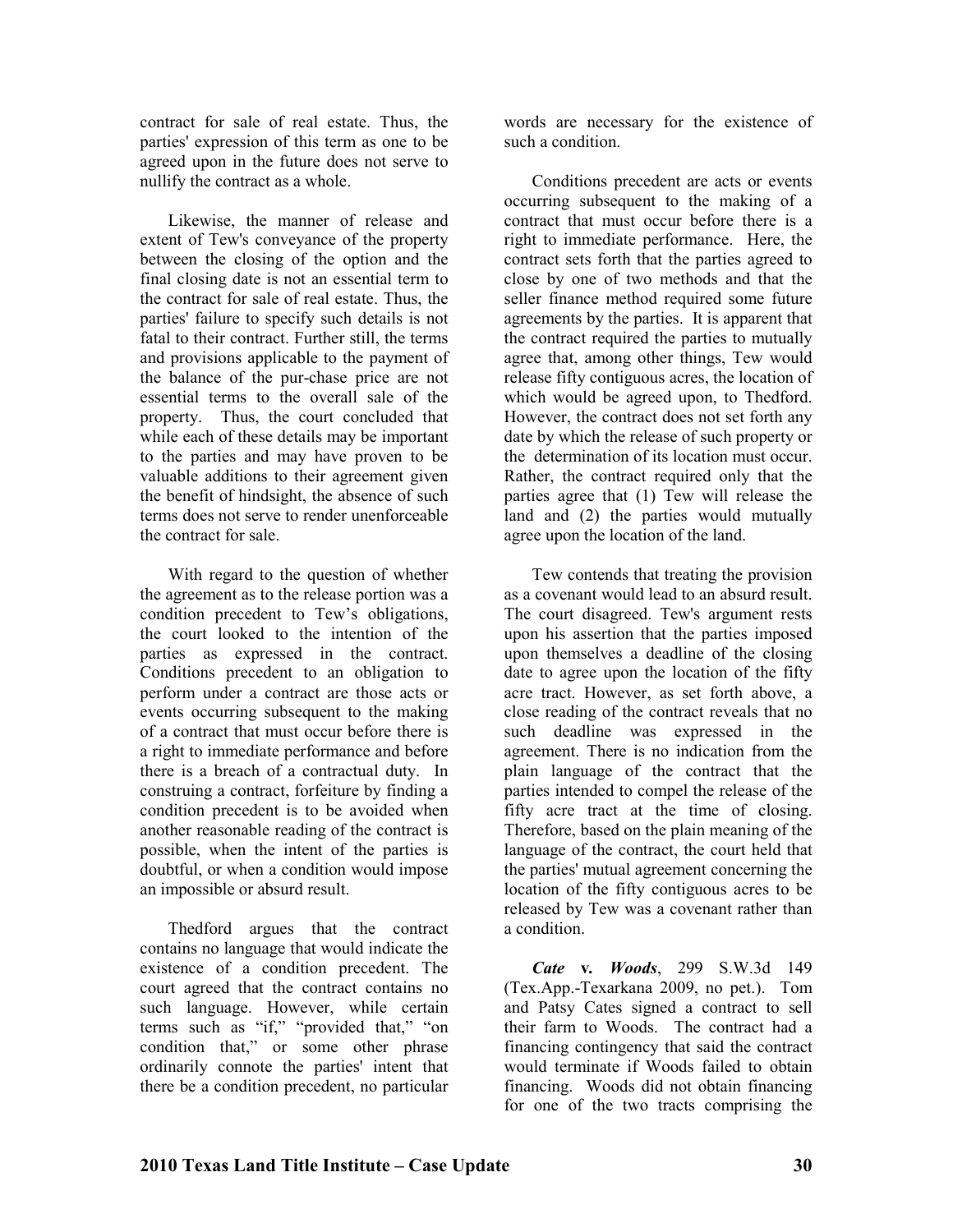farm. Nevertheless, the Cates provided partial seller financing and allowed Woods to purchase half of the farm. In order to do that, they entered into a separate contract for the one tract. Although they talked about it, no written contract was ever signed regarding the other half of the farm.

At one point, without letting Patsy know about it, Tom allowed Woods onto the other half of the farm. Woods moved cattle from the part he owned to this half, planted hay, and built some improvements. No money was ever paid for the tract.

When Patsy found out that Tom had let Woods onto the other half of the farm, she "had a heated discussion" with Tom. Tom and Woods continued to talk about Woods buying the property, but no contract was ever entered into. Patsy then wanted Woods off the land. After several attempts to remove Woods from the property, Tom moved Woods's cattle back to the other half of the farm, plowed up the grass, and put locks on the gates. Woods then sued for specific performance based on the original contract of sale. The trial court granted specific performance to Woods, requiring him to pay the purchase price. It also awarded him damages for the Cates trespassing on the property.

Specific performance is an equitable remedy that can be awarded upon showing a breach of contract. In pursuing an action for specific performance, the first question is whether there is an enforceable contract to be performed. To be enforceable and comply with the statute of frauds, a contract for the sale of real property must be in writing and signed by the person to be charged with the agreement. Before a court can order specific performance of a contract for the sale of land, there must be a written agreement expressing the essential terms of the contract with reasonable certainty.

In ordering specific performance, the trial court relied on the original contract for sale, which was clearly contingent upon

Woods obtaining third-party financing for the value of both properties. Since financing was not obtained by the closing date, the contract terminated by its own terms. This termination and abandonment of the original contract was further evidenced by the parties' execution of a separate written contract for sale of the one half of the property at a later date.

Woods then tried to argue that he had an oral contract, but no evidence of an oral contract was presented at trial, so this argument was not available on appeal.

The court also found that there was no basis for Woods's fraud claim. When fraud claims arise out of an alleged contract which is unenforceable under the statute of frauds, the statute of frauds bars the fraud claims as well as the contract claims.

*Elijah Ragira/VIP Lodging Group, Inc.*  **v.** *VIP Lodging Group, Inc.*, 301 S.W.3d 747 (Tex.App.-El Paso 2009, pet. denied). VIP owned five tracts of land secured by a senior note held by PMC a subordinate note held by Sunburst. Having trouble paying off the matured notes on the property, which totaled approximately \$2.7 million, VIP entered into negotiations with Ragira for the purchase of the property. The parties agreed to a purchase price of \$3.5 million and executed three separate contracts.

The first contract provided for the purchase of tracts four and five at a price of \$1 million and named the closing date as May 31, 2004. The second contract was for the purchase of tract one at a price of \$1.5 million with a closing date of November 30, 2004. The third contract was for the purchase of tracts two and three at a price of \$1 million and a closing date of February 28, 2005. Each contract required Ragira to deposit earnest money and a "\$100 review fee." If Ragira failed to do so, the contracts were rendered null and void. Ragira deposited the earnest money for each contract, but didn't pay the "review fee."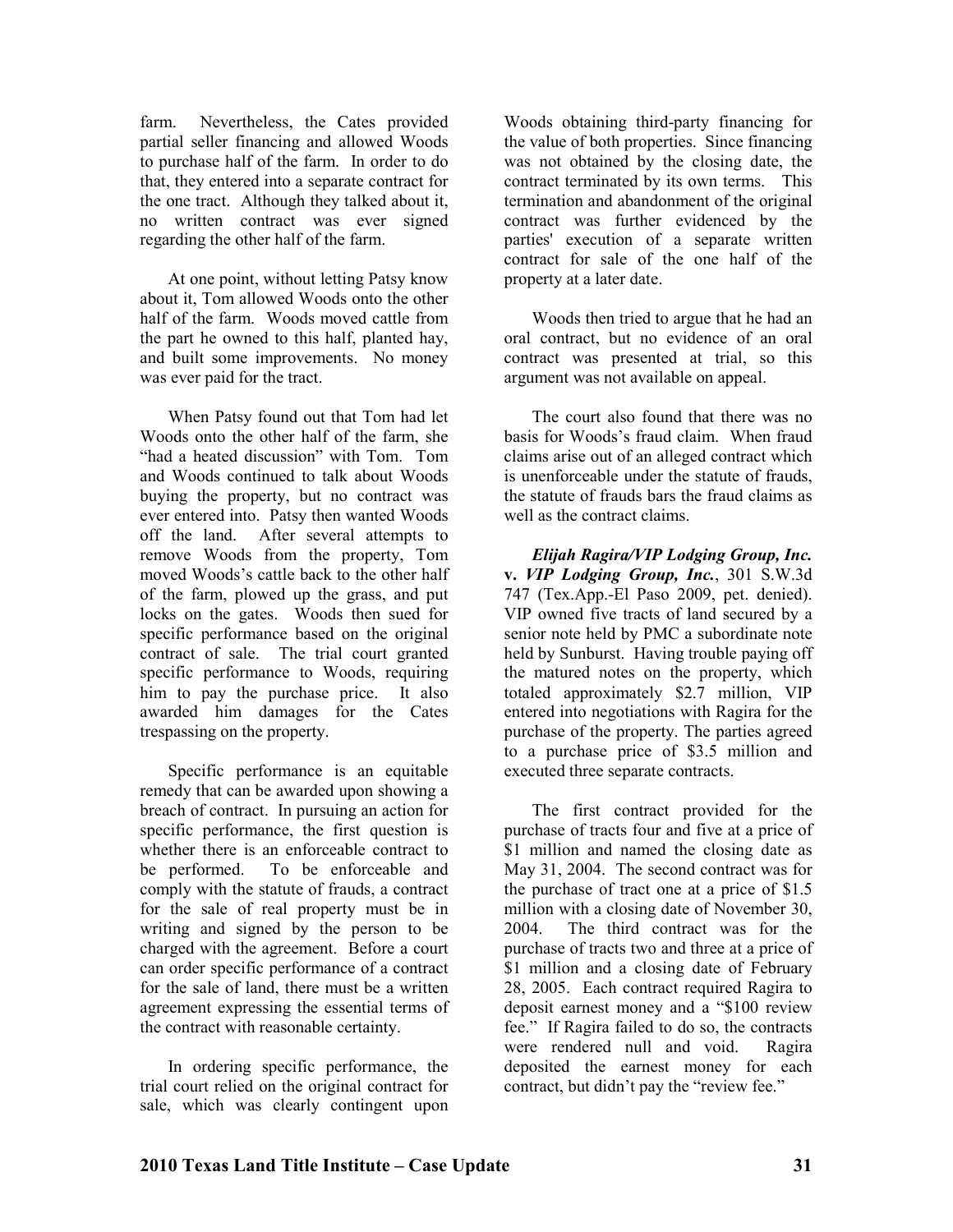The contracts were modified in various ways, but the earnest money and review fee provisions were not changed.

The contracts required VIP to provide surveys and phase one environmental reports. There was a dispute as to whether the surveys were to be new ones or existing ones and as to which party was responsible for getting the phase ones.

The first contract did not close on the extended closing date. Ragira blamed that on not having the survey or phase one; VIP claimed Ragira didn't have its financing. When Ragira tried to have VIP close later on, VIP refused.

Ragira found out that the property was part of the new Cowboy's stadium in Arlington and redoubled its efforts to close the properties. VIP, in the meantime, was negotiating with another buyer and the City of Arlington. VIP and the other parties were prevented from moving forward with the City because Ragira had filed memoranda of the contracts.

Ragira filed suit for specific performance. VIP filed counterclaims for removal of the memoranda as clouds on title. Ragira was denied specific performance because there was no evidence that it was ready, willing, and able to close on the contracts.

The equitable remedy of specific performance may be awarded upon a showing of breach of contract. However, to be entitled to specific enforcement of a contract, a party must show that the contract in question is valid and enforceable.

In this case, the express terms of the contracts provided that Ragira's failure to pay the review-period fees rendered the contracts "null and void." Further, Ragira admitted that he failed to pay those fees for any of the contracts. Accordingly, the three contracts were null and void, and Ragira was not entitled to specific performance. Ragira,

citing *1464-Eight, Ltd.* **v***. Joppich*, 154 S.W.3d 101 (Tex.2004), argues that the nonpayment of the review-period fees did not preclude the enforcement of the contracts. However, unlike *Joppich*, the parties did not include a false recital of nominal consideration, that is, that the review-period fees had been paid. Rather, the contract required the payment of the review-period fees and expressly provided that Ragira's failure to do so rendered the contracts null and void. Because Ragira failed to satisfy the express requirements of the contract by failing to pay the reviewperiod fees, the contracts were unenforceable as a matter of law, and therefore, Ragira was not entitled to specific performance on any of the contracts.

Even assuming the contracts were enforceable, Ragira was still required to show his readiness, willingness, and ability to perform at relevant times to be entitled to specific performance.

Ragira contends that he proved his ability to tender performance on all the contracts by relying on the evidence showing that he contacted a third-party investor, who had been pre-approved for a loan, to aid in the purchase of the property. When a party alleges he is ready, willing, and able to perform under the terms of a contract, but is relying on third-party financing, the party must show that he had a firm commitment for financing, or he will not be entitled to specific performance.

The lender's commitment letter agreement falls short of the required firm commitment for financing. The letter agreement did not exist as of the original closing date of the first contract, and by the time Ishii's proposal was accepted by Ragira, Ragira already terminated the first contract. Moreover, funding for the purchase of all the properties was conditional on the formation of a LLC, which was never formed, and title insurance was to be obtained, which was never proven to have occurred. Additionally, although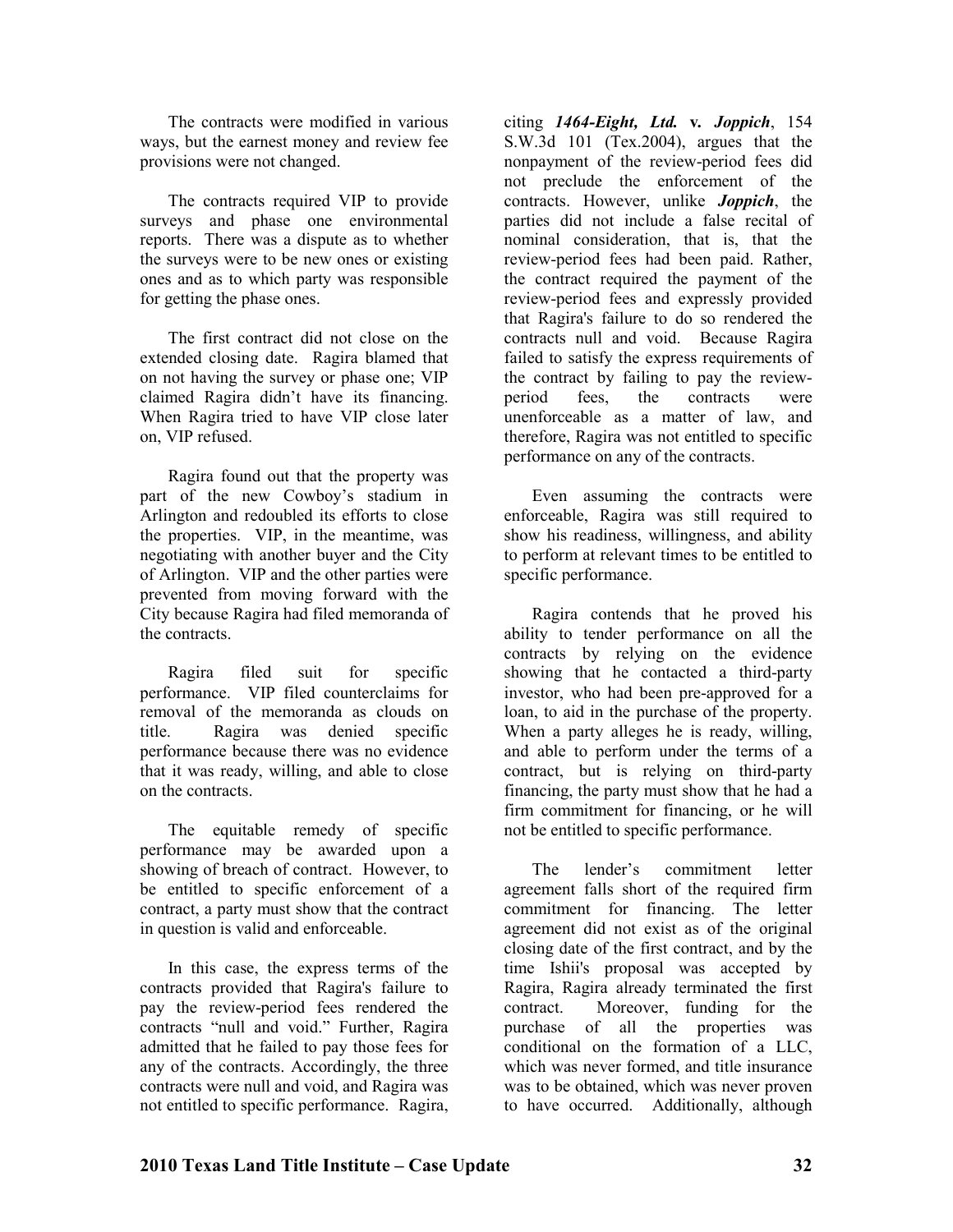Ragira claims that VIP was responsible for obtaining the environmental reports under the terms of the contracts, the letter agreement placed that burden on Ragira, and Ragira did not obtain the environmental report until after the closing date passed on the first contract.

Having determined that Ragira did not have a firm commitment for financing from a third-party investor, the court agreed with the trial court that Ragira was not ready, willing, and able to perform under the contracts, and therefore, Ragira was not entitled to specific performance on any of his contracts.

*guyen* **v.** *Chapa*, 305 S.W.3d 316 (Tex.App.-Houston [14th Dist.] 2009, pet. denied). Ruiz sold the 3-acre tract to Chapa. Chapa did not file the deed from Ruiz. Thirteen months later, Ruiz sold the same 3 acres to Nguyen. Nguyen immediately filed a general warranty deed with the county reflecting his interest in the property. After learning of the Ruiz-Nguyen sale, Chapa sought to establish his title by filing suit. Challenging Chapa's unrecorded interest, Nguyen claimed he was a bona fide purchaser. The bank that financed Nguyen's loan on the property intervened and asserted status as a bona fide mortgagee. A jury found in favor of Chapa on his contract claims against Ruiz and found against Nguyen's and the bank's claims of bona fide purchaser and mortgagee, respectively.

Under Texas law, an unrecorded conveyance of an interest in real property is void as to a subsequent purchaser who purchases the property for valuable consideration and without notice. However, the unrecorded instrument is binding on a subsequent purchaser who does not pay a valuable consideration or who has notice of the instrument. Thus, to receive the bona fide purchaser protection, a party must acquire the property in good faith, for value, and without notice of any third-party claim or interest. A bona fide mortgagee takes a lien in good faith, for valuable

consideration, and without notice of outstanding claims.

Notice of a third-party's claim or interest can be either actual or constructive, which has been broadly defined as information concerning a fact actually communicated to a person, derived by him from a proper source, or presumed by law to have been acquired. Generally, the question of whether a party has notice is a question of fact; it becomes a question of law only when there is no room for ordinary minds to differ as to the proper conclusion to be drawn from the evidence.

A subsequent purchaser has actual notice if he has personal information or express knowledge of an adverse right. The only evidence of actual knowledge at trial was Chapa's testimony that once he and Nguyen realized Ruiz had sold each of them the same property, Nguyen asked Chapa if he had filed his interest with Harris County. Chapa answered no, and Nguyen replied "bad luck for you." Chapa contends that Nguyen's inquiry and response shows that he knew of Chapa's interest and knew Chapa did not file the interest with the county. Contrary to Chapa's argument, Nguyen's query is not evidence that he had personal or express knowledge that Chapa had a competing interest in the same property. Rather, Nguyen's statements merely reflect his knowledge of a party's duty to record interests in real estate. Nguyen's question and reply are not evidence of actual knowledge; at best, this evidence provides nothing more than basis for surmise, guess, or conjecture as to Nguyen's knowledge of Chapa's interest.

Constructive notice is notice the law imputes to a person not having personal information or knowledge. One form of constructive knowledge imputes notice where a subsequent purchaser has a duty to ascertain the rights of a party in possession. The duty to ascertain arises only if the possession is visible, open, exclusive, and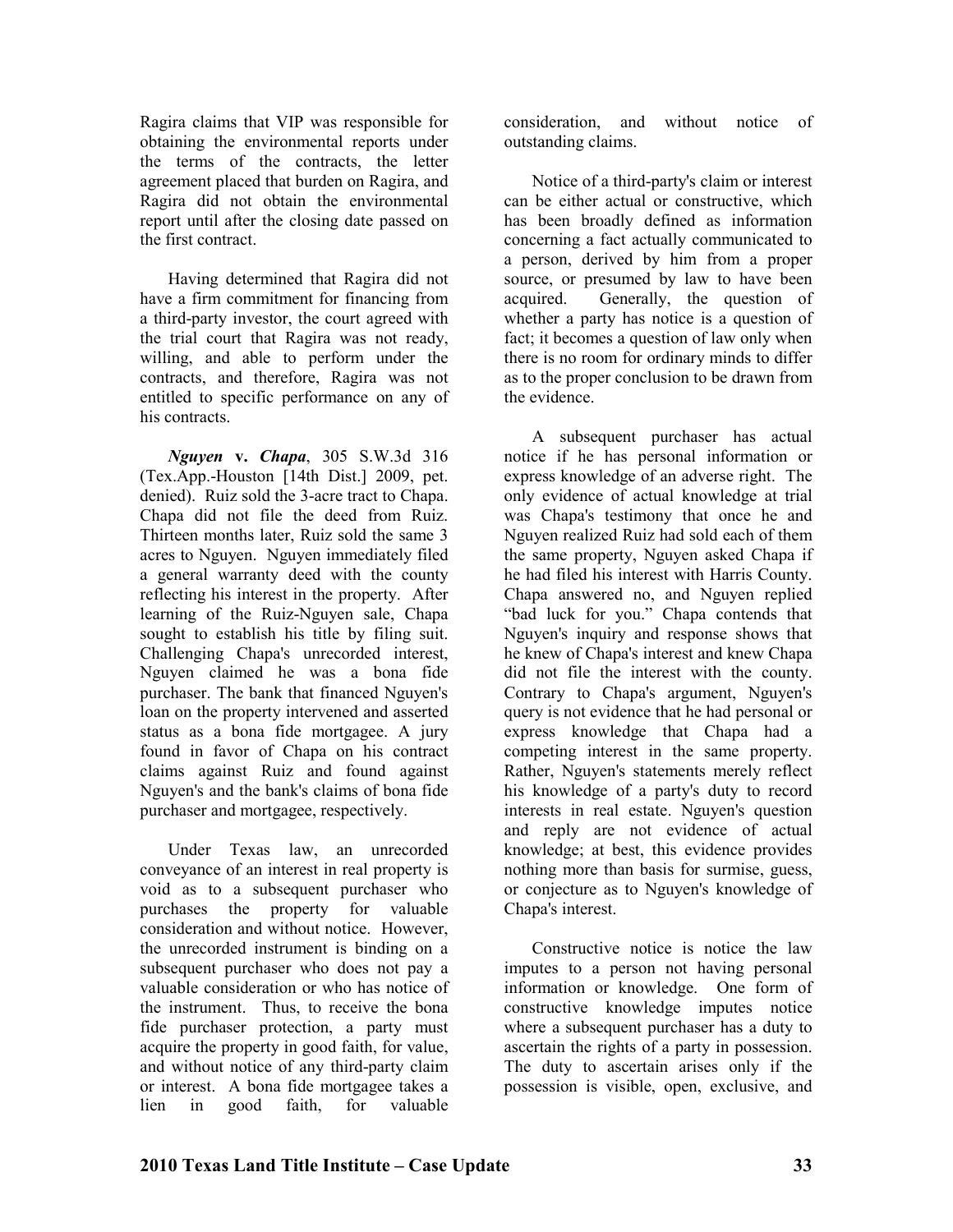unequivocal. This case, however, is not a constructive-knowledge-by-possession case.

Nevertheless, a subsequent purchaser is also charged with notice of the terms in deeds which form an essential link in his chain of ownership. Although a deed outside the chain of title does not impute constructive knowledge, a person may be charged with the duty to make a reasonable diligent inquiry using the facts at hand in the recorded deed. Thus, every purchaser of land is charged with knowledge of all facts appearing in the chain of title through which he claims that would place a reasonably prudent person on inquiry as to the rights of other parties in the property conveyed. Accordingly, if Nguyen or his bank had knowledge of any fact or circumstance sufficient to put a prudent man upon inquiry which, if prosecuted with ordinary diligence, would lead to actual notice of Chapa's claim to the 3 acres, Nguyen and the bank are charged with such knowledge. The court reviewed the evidence and found nothing that would have put Nguyen or the bank on inquiry.

*FWT, Inc.* **v.** *Haskin Wallace Mason Property Management, L.L.P.*, 301 S.W.3d 787 (Tex.App.-Fort Worth 2009, pet. denied). Haskin, Wallace, and Mason are the owners of Haskin Wallace. In 1990, they formed Texas Galvanizing, Inc. Texas Galvanizing is located in Hurst and operates a "hot-dip" galvanizing plant. In 1997, FWT sold to Haskin Wallace approximately six acres of undeveloped real property located in Kennedale and adjacent to FWT's plant. The deed from FWT to Haskin Wallace contained a right of first refusal in favor of FWT that gave FWT the right to purchase the property on the same terms and conditions as Haskin Wallace intended to sell to a third party.

Haskin, Wallace, and Mason then formed U.S. Galvanization to operate a galvanizing business on the property. Haskin, Wallace, and Mason eventually decided to sell the two galvanizing

businesses, Texas Galvanizing and U.S. Galvanization. They entered into a contract with Valmont Industries for the sale of the businesses and a lease or purchase of the property. Pursuant to the right of first refusal in the deed, they sent notice to FWT. FWT responded by exercising its right of first refusal. Thereafter, confusion broke out among the parties. Haskin, Wallace, and Mason believed the right of first refusal required FWT to buy the businesses and the property on the Valmont terms; FWT took the position that the right of first refusal required only that FWT buy the property. No closing ever occurred, however.

A preferential right, also known as a right of first refusal or preemptive right, is a right granted to a party giving him or her the first opportunity to purchase property if the owner decides to sell it. A preferential right has been described as a dormant option. Once the property owner conveys the terms of the offer to the rightholder, the rightholder then has the power to accept or reject the offer. Thus, when the property owner gives notice of his intent to sell, the preferential right matures or "ripens" into an enforceable option. The terms of the option are formed by both the provisions granting the preferential right and the terms and conditions of the third-party offer presented to the rightholder. Once the property owner has given the rightholder notice of his intent to sell on the terms contained in the thirdparty offer, the terms of the option cannot be changed for as long as the option is binding on the property owner.

The rightholder's exercise of the option to purchase must be positive, unconditional, and unequivocal. With regard to an option, generally, a purported acceptance containing a new demand, proposal, condition, or modification of the terms of the offer is not an acceptance but a rejection.

As a general rule, the holder of a preferential right cannot be compelled to purchase assets beyond the scope of the agreement subject to the preferential right in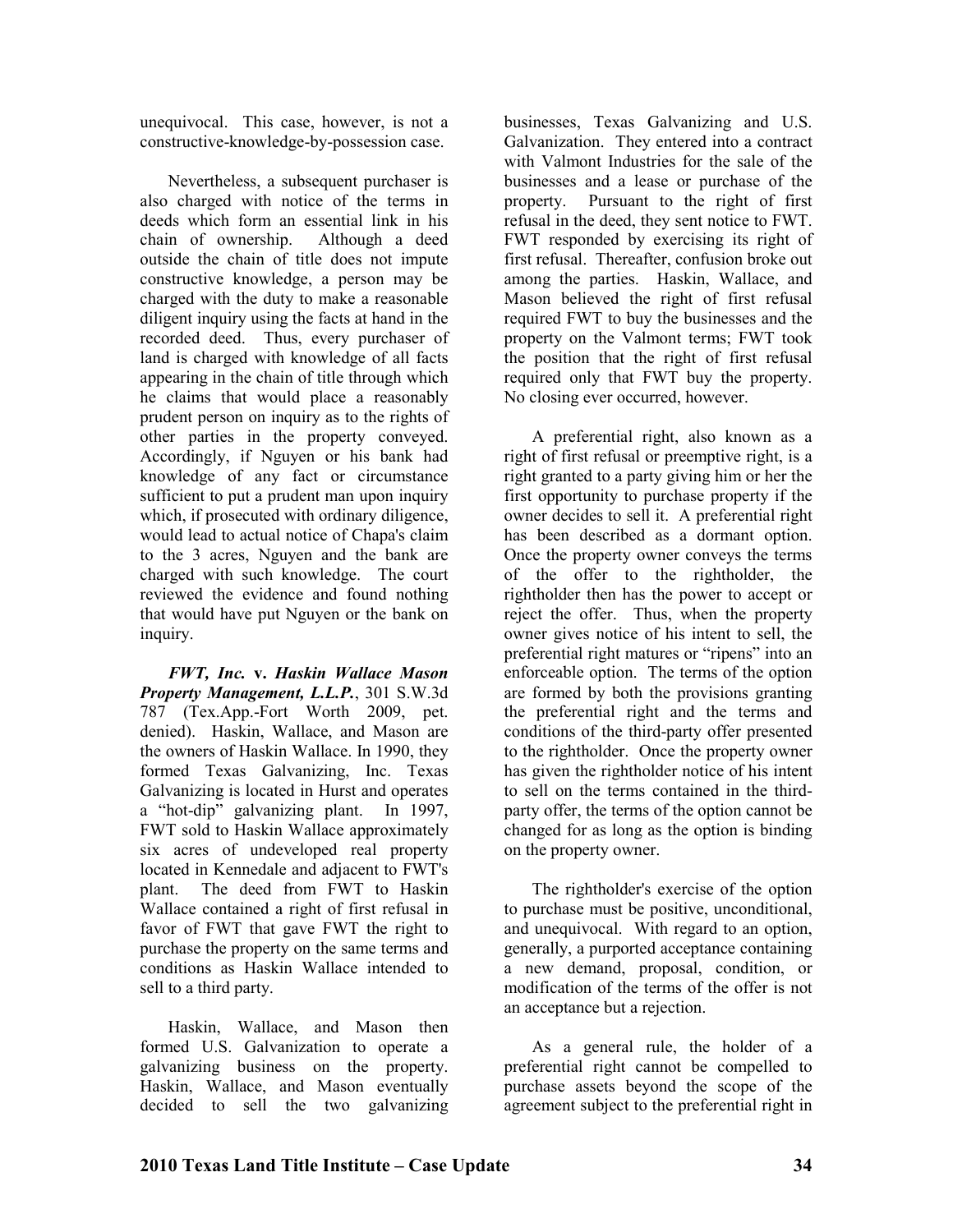order to exercise that right. An exception to this rule exists, however, when the preferential right is expressly made subject to the same terms and conditions offered by a prospective, bona fide, third-party purchaser, as is the case here. In such a case, the question of whether the holder of a preferential right must purchase the additional assets turns on whether the condition that requires the purchase of additional assets is commercially reasonable, imposed in good faith, and not specifically designed to defeat the preferential right. While this exception has been applied to cases involving the conveyance of a single asset, there doesn't appear to be any reason why it should not apply equally to cases involving multiple assets.

In this case, FWT elected to exercise its preferential right contained in the deed. The deed's preferential right provision clearly and unambiguously requires that FWT meet the same price and the "same terms and conditions offered by the prospective purchaser," Valmont. Valmont expressly conditioned its purchase or lease of the Property on its acquisition of the assets of the galvanizing businesses. Thus, FWT was required to meet the terms and conditions of Valmont's offer, including the conditions requiring acquisition of the business assets, unless those conditions were not commercially reasonable, were imposed in bad faith, or were specifically designed to defeat FWT's preferential right, which the court found them not to be.

*Hicks* **v.** *Castille*, 313 S.W.3d 874 (Tex.App.-Amarillo 2010, pet pending). Castille bought 96 acres (out of a 100-acre tract) from Hicks. The other 4 acres included a quarter-acre parcel subject to a tower lease. Castille was given a right of first refusal to buy the 4-acre tract. Hicks sent Castille a notice of intent to sell the quarter-acre tract on which the tower lease was located and which was included in the four-acre tract on which Castille held a right of first refusal. According to Hicks, Castille

then had sixty days to exercise his thenmatured option to purchase the .28 tract on the same terms to which American Tower and Hicks had agreed: \$50,000.00. Castille did not exercise his option to purchase the .28 acre. Instead, on June 18, 2008, he filed suit for declaratory relief.

Castille reads the ROFR agreement as allowing Hicks to sell the 4-acre tract only as one entire parcel. In other words, he reads the agreement as one which would prohibit Hicks from selling a portion, rather than the entirety, of the 4-acre tract. Hicks, on the other hand, reads the Agreement without such restriction and maintains that the Agreement permits such a sale of a portion of the 4-acre tract so long as he notifies Castille in accordance with the terms of the Agreement.

The court began its analysis by observing that alienability is a legal incident of property, and restraints against it are generally contrary to public policy. The right of alienation is an inherent and inseparable quality of an estate in fee simple. A restriction not forbidding alienation to particular persons or for particular purposes only, but against any and all alienation whatever during a limited time, of an estate in fee, is likewise void, as repugnant to the estate devised to the first taker, by depriving him during that time of the inherent power of alienation.

The court said that to adopt Castille's construction of the Agreement would be enforcing what appears to be an unreasonable restraint on alienation: an outright prohibition of indeterminate duration from selling any portion of the land in question less than four acres. Castille has not directed this Court to a case which would support the position that a landowner may not partition or sell portions of the property described in an agreement conferring a right of first refusal. Adhering to the relevant rules of construction, the court then examined the Agreement from a utilitarian perspective, bearing in mind the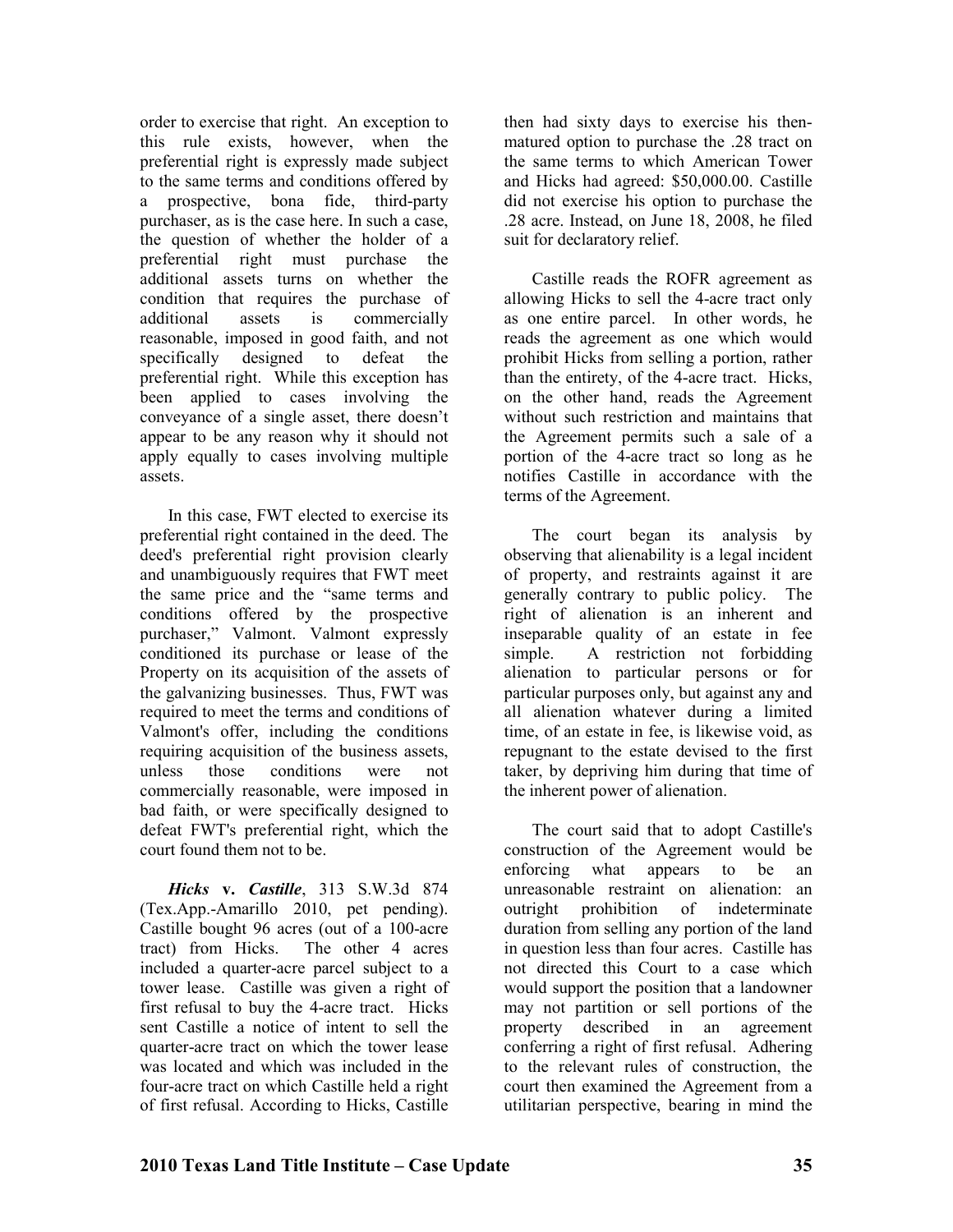purposes and restrictions associated with a right of first refusal, and have construed the Agreement in such a way as to not invalidate it.

Having done so, the court concluded that the agreement permits the sale of a portion of the four acres so long as Hicks gives proper notice in accordance with the agreement. To hold otherwise would cause the right of first refusal to represent an unreasonable restraint on alienation by prohibiting Hicks from selling any portion of the tract less than four acres. The converse application would also be unreasonable, permitting the right of refusal to do something it must not do; to hold that Castille has a right to buy all four remaining acres intact would run afoul of the wellestablished rule that a holder of a right of first refusal cannot compel the owner to sell the property at issue. That is, to read the agreement to mean that Hicks can only sell the entire four-acre tract of land could have the practical effect of forcing him to sell land that he does not wish to sell. The court will not construe the agreement to create a right of first refusal that is inconsistent with the principles concerning such rights

*Chambers* **v***. Equity Bank, SSB*, 319 S.W.3d 892 (Tex.App.-Texarkana 2010, no pet.). The case begins like a bad novel. "Unknown to Charles M. Chambers, when he passed by the Lighthouse Resort on Lake Fork on a weekend fishing trip in early 2004 and noticed the "for sale" sign, was the fact that lurking beneath the resort's surface was a damaged or defective septic system."

Chambers entered into a contract to buy the house from the Bank. While he did not know about the bad septic tanks, the Bank did. A "pre-closing" of the Lighthouse property took place June 28, 2004, at which time various, but not all, closing documents were signed; none were filed for record at that time. At that time, Chambers signed a promissory note for \$650,000.00, the Bank gave Chambers the keys to the Lighthouse property along with \$15,000.00 for

operating expenses, and Cham-bers began cleaning up the property. Chambers did not pay any part of the sales price on June 28 and admits that the property was not purchased on that date. On June 29, 2004, Chambers was advised by the Sabine River Authority of the problem with the septic system. As a result, Chambers and the Bank entered into an amended contract July 20, 2004, which provided that the Bank was to repair the septic system for an allowance not to exceed \$32,000.00.

Before the septic-system repairs could be made, Chambers filed for bankruptcy and stopped making payments on the note to the Bank. The Bank foreclosed on the property and sued Chambers for the remaining deficiency on the loan. Chambers thereafter filed suit against the Bank for fraud and real estate fraud. The two cases were consolidated.

The fraud in question concerns the Bank's failure to inform Chambers about the condition of the septic system. The question here is whether there is sufficient evidence that Chambers ratified that fraud.

Ratification occurs when the parties' obligations are adjusted after the defrauded party learns of the fraud. An agreement is also ratified if a party, by word or conduct, affirms the agreement after becoming aware of any fraud that would otherwise impair the agreement. That is, ratification occurs whenever the parties act in a way that recognizes, in spite of the revealed fraud, the existence of a binding contract.

In this case, the evidence shows that, after Chambers learned of the fraud, the purchase of the property was completed, including the signing of an amended contract of sale expressly addressing the matter at the heart of the fraud allegationrepair of the septic system-at a cost to the Bank of \$32,000.00. The court held that ratification had occurred.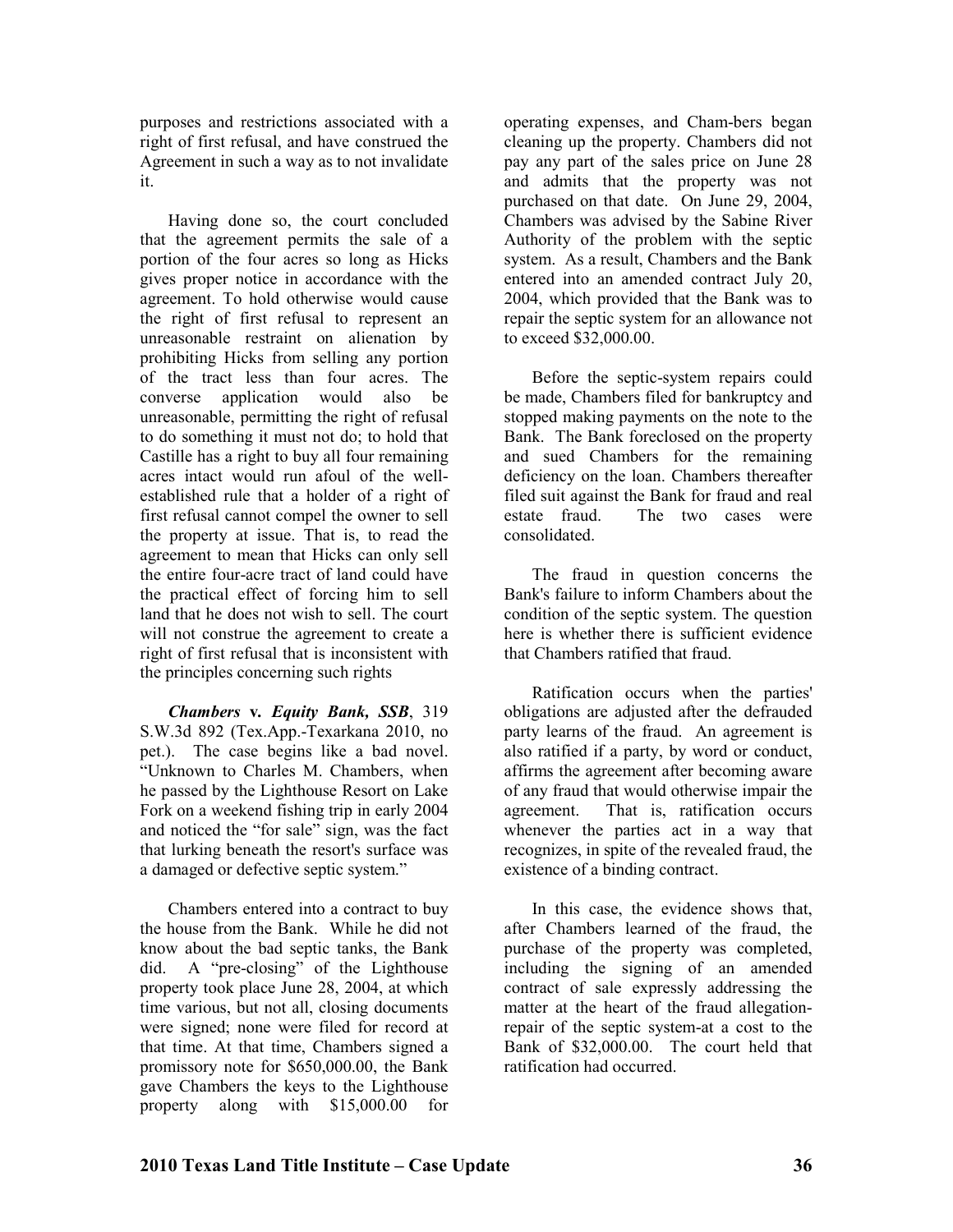#### **PART VIII ADVERSE POSSESSION, TRESPASS TO TRY TITLE, AND QUIET TITLE ACTIOS**

*Ramsey* **v.** *Grizzle*, 313 S.W.3d 498 (Tex.App.-Texarkana 2010, pet. denied). This case involves a confusing set of circumstances relating to an oil and gas lease. The confusion led to a declaratory judgment action being filed by Grizzle. Ramsey argued that the case, which involved title to the mineral estate, should have been brought as a trespass to try title case rather than a declaratory judgment action and that Grizzle had failed to prove a title interest in the mineral lease in question.

The Texas Supreme Court has explained that oil and gas leases are unique: In Texas it has long been recognized that an oil and gas lease is not a "lease" in the traditional sense of a lease of the surface of real property. In a typical oil or gas lease, the lessor is a grantor and grants a fee simple determinable interest to the lessee, who is actually a grantee. Consequently, the lessee/grantee acquires ownership of all the minerals in place that the lessor/grantor owned and purported to lease, subject to the possibility of reverter in the lessor/grantor. The lessee's/grantee's interest is "determinable" because it may terminate and revert entirely to the lessor/grantor upon the occurrence of events that the lease specifies will cause termination of the estate. In this case, the lessors retained only a royalty interest. When an oil and gas lease reserves only a royalty interest, the lessee acquires title to all of the oil and gas in place, and the lessor owns only a possibility of reverter and has the right to receive royalties. A royalty interest, as distinguished from a mineral interest, is a nonpossessory interest.

With an exception not applicable here, a trespass to try title claim is the exclusive method in Texas for adjudicating disputed claims of title to real property. When the suit does not involve the construction or

validity of deeds or other documents of title, the suit is not one for declaratory judgment. Since title to real property was at issue in the instant case, a declaratory judgment action is not a proper vehicle to resolve the matter. Had this been a boundary dispute, a declaratory judgment action is permissible. Had it been a case in which interpretation of the lease was at issue, the matter may have been properly resolved through a declaratory action. As the instant case stands, however, title was at issue here, meaning the proper vehicle was a trespass to try title action.

Trespass to try title is a purely statutory creation and embraces all character of litigation that affects the title to real estate. The action is governed by special pleading and proof requirements established by the Texas Rules of Civil Procedure. A plaintiff who has no interest at all in the land lacks standing to assert a trespass to try title action. To maintain an action of trespass to try title, the person bringing the suit must have title to the land sought to be recovered. A plaintiff's right to recover depends on the strength of his or her own title, not the weaknesses of the title of his or her adversary. A defendant is not required to show title in himself or herself, nor may the plaintiff rely on the defendant's failure to do so. Ordinarily, a plaintiff may recover (1) by proving a regular chain of conveyances from the sovereign, (2) by proving a superior title out of a common source, (3) by proving title by limitations, or (4) by proving prior possession and that the possession has not been abandoned.

Another trespass to try title case decided this year is *Kennedy Con., Inc.* **v.** *Forman*, 316 S.W.3d 129 (Tex.App.-Houston [14th Dist.] 2010, no pet.), which dwells, for the most part, on the evidence required to establish title.

#### **PART IX EASEMENTS**

*Severance* **v.** *Patterson*, --- S.W.3d ----, 2010 WL 4371438 (Tex. 2010). This case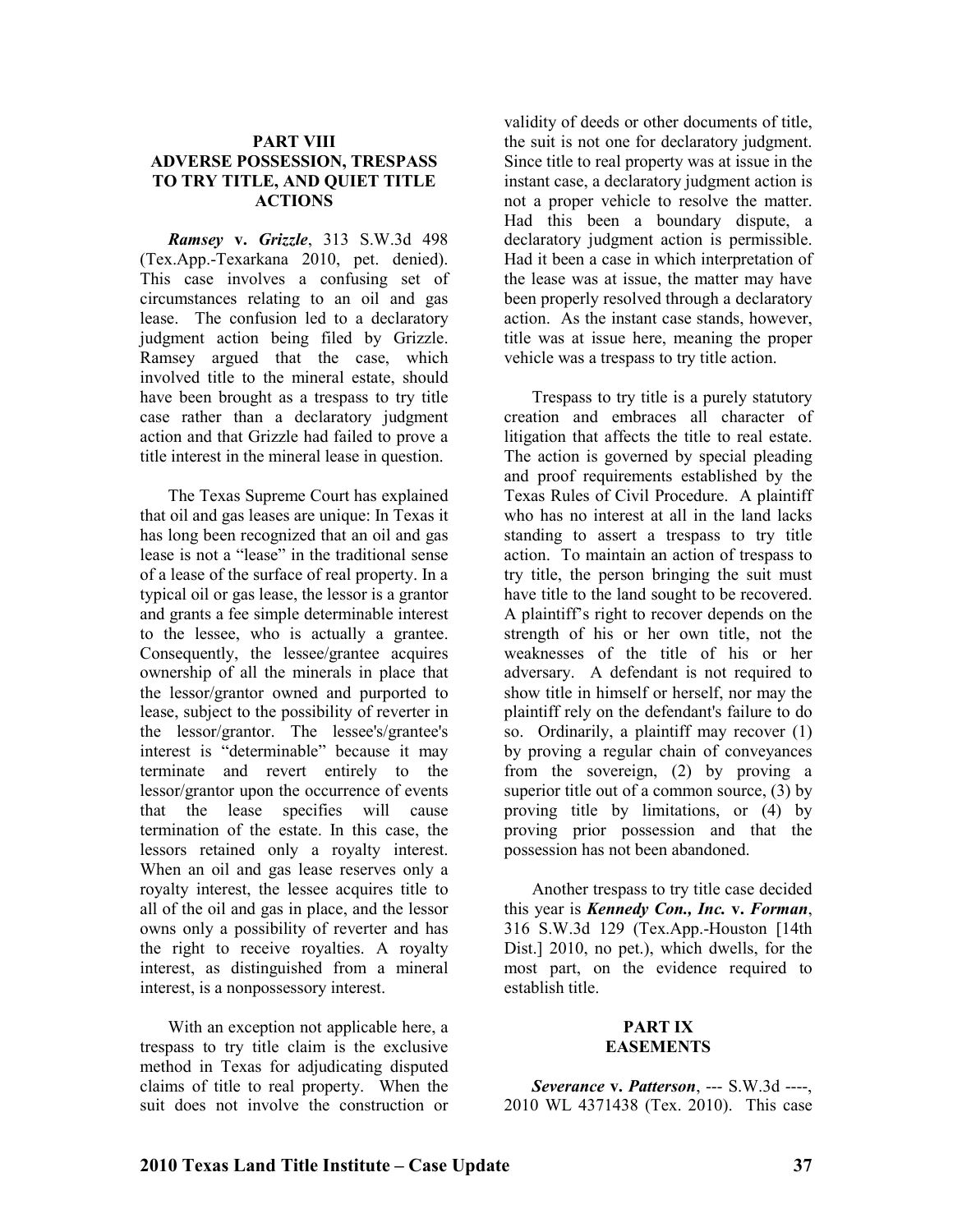answers certified questions from the United States Court of Appeals for the Fifth Circuit.

1. Does Texas recognize a "rolling" public beach-front access easement, i.e., an easement in favor of the public that allows access to and use of the beaches on the Gulf of Mexico, the boundary of which easement migrates solely according to naturally caused changes in the location of the vegetation line, without proof of prescription, dedication or customary rights in the property so occupied?

2. If Texas recognizes such an easement, is it derived from common law doctrines or from a construction of the Open Beaches Act?

3. To what extent, if any, would a landowner be entitled to receive compensation (other than the amount already offered for removal of the houses) under Texas's law or Constitution for the limitations on use of her property effected by the landward migration of a rolling easement onto property on which no public easement has been found by dedication, prescription, or custom?

The central issue is whether private beachfront properties on Galveston Island's West Beach are impressed with a right of public use under Texas law without proof of an easement.

In April 2005, Severance purchased three properties on Galveston Island's West Beach. "West Beach" extends from the western edge of Galveston's seawall along the beachfront to the western tip of the island. One of the properties, the Kennedy Drive property, is at issue in this case. A rental home occupies the property. A public easement for use of a privately owned parcel seaward of Severance's Kennedy Drive property pre-existed her purchase.

Five months after Severance's purchase, Hurricane Rita devastated the property subject to the easement and moved the line

of vegetation landward. The entirety of the house on Severance's property is now seaward of the vegetation line. The State claimed a portion of her property was located on a public beachfront easement and a portion of her house interfered with the public's use of the dry beach. When the State sought to enforce an easement on her private property pursuant to the OBA, Severance sued several State officials in federal district court. She argued that the State, in attempting to enforce a public easement, without proving its existence, on property not previously encumbered by an easement, infringed her federal constitutional rights and constituted (1) an unreasonable seizure under the Fourth Amendment, (2) an unconstitutional taking under the Fifth and Fourteenth Amendments, and (3) a violation of her substantive due process rights under the Fourteenth Amendment.

Texas has a history of public use of Texas beaches, including on Galveston Island's West Beach. These rights of use were proven in courtrooms with evidence of public enjoyment of the beaches dating to the nineteenth century Republic of Texas. But that history does not extend to use of West Beach properties, recently moved landward of the vegetation line by a dramatic event, that before and after the event have been owned by private property owners and were not impressed with preexisting public easements. On one hand, the public has an important interest in the enjoyment of Texas's public beaches. But on the other hand, the right to exclude others from privately owned realty is among the most valuable and fundamental of rights possessed by private property owners.

The Open Beaches Act states the policy of the State of Texas for enjoyment of public beaches along the Gulf of Mexico. The OBA declares the State's public policy to be "free and unrestricted right of ingress and egress" to State-owned beaches and to private beach property to which the public "has acquired" an easement or other right of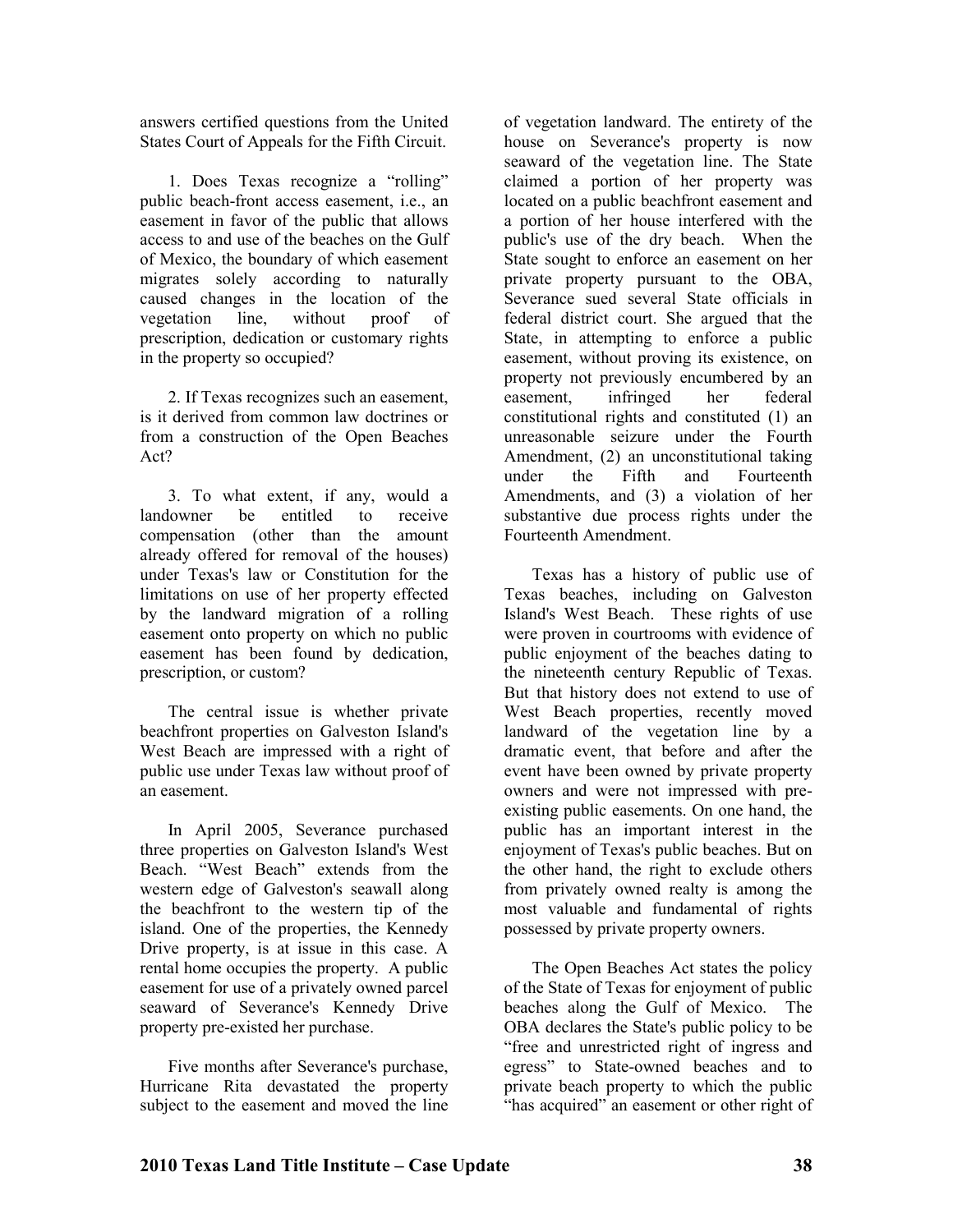use to that property. Privately owned beaches may be included in the definition of public beaches. The Legislature defined public beach by two criteria: physical location and right of use. A public beach under the OBA must border on the Gulf of Mexico. Along the Gulf, public beaches are located on the ocean shore from the line of mean low tide to the line of vegetation, subject to the second statutory requirement that the public must have a right to use the beach. This right may be "acquired" through a "right of use or easement" or it may be "retained" in the public by virtue of continuous "right in the public since time immemorial"

The area from mean low tide to mean high tide is called the "wet beach," because it is under the tidal waters some time during each day. The area from mean high tide to the vegetation line is known as the "dry beach." The wet beaches are all owned by the State of Texas. However, the dry beach often is privately owned and the right to use it is not presumed under the OBA. The Legislature recognized that the existence of a public right to an easement in privately owned dry beach area of West Beach is "dependant" [sic] on the government's establishing an easement in the dry beach or the public's right to use of the beach. Accordingly, where the dry beach is privately owned, it is part of the "public beach" if a right to public use has been established on it. The question is did the easement on the property seaward of Severance's property "roll" onto Severance's property?

The court reviewed the history of land ownership along the beaches of Galveston since the days of the Republic and eventually held that the State had divested its entire property interest in the dry beaches. It thus held that a public beachfront easement in West Beach, although dynamic, does not roll. The public loses that interest in privately owned dry beach when the land to which it is attached becomes submerged underwater. While

these boundaries are somewhat dynamic to accommodate the beach's everyday movement and imperceptible erosion and accretion, the State cannot declare a public right so expansive as to always adhere to the dry beach even when the land the easement originally attached to is eroded. This could divest private owners of significant rights without compensation because the right to exclude is one of the most valuable and fundamental rights possessed by property owners. Texas does not recognize a "rolling" easement on Galveston's West Beach. Easements for public use of private dry beach property do change along with gradual and imperceptible changes to the coastal landscape. But, avulsive events such as storms and hurricanes that drastically alter pre-existing littoral boundaries do not have the effect of allowing a public use easement to migrate onto previously unencumbered property. This holding shall not be applied to use the avulsion doctrine to upset the long-standing boundary between public and private ownership at the mean high tide line. That result would be unworkable, leaving ownership boundaries to mere guesswork. The division between public and private ownership remains at the mean high tide line in the wake of naturally occurring changes, even when boundaries seem to change suddenly.

Land patents from the Republic of Texas in 1840, affirmed by legislation in the new State, conveyed the State's title in West Galveston Island to private parties and reserved no ownership interests or rights to public use in Galveston's West Beach. Accordingly, there are no inherent limitations on title or continuous rights in the public since time immemorial that serve as a basis for engrafting public easements for use of private West Beach property. Although existing public easements in the dry beach of Galveston's West Beach are dynamic, as natural forces cause the vegetation and the mean high tide lines to move gradually and imperceptibly, these easements does not migrate or roll landward to encumber other parts of the parcel or new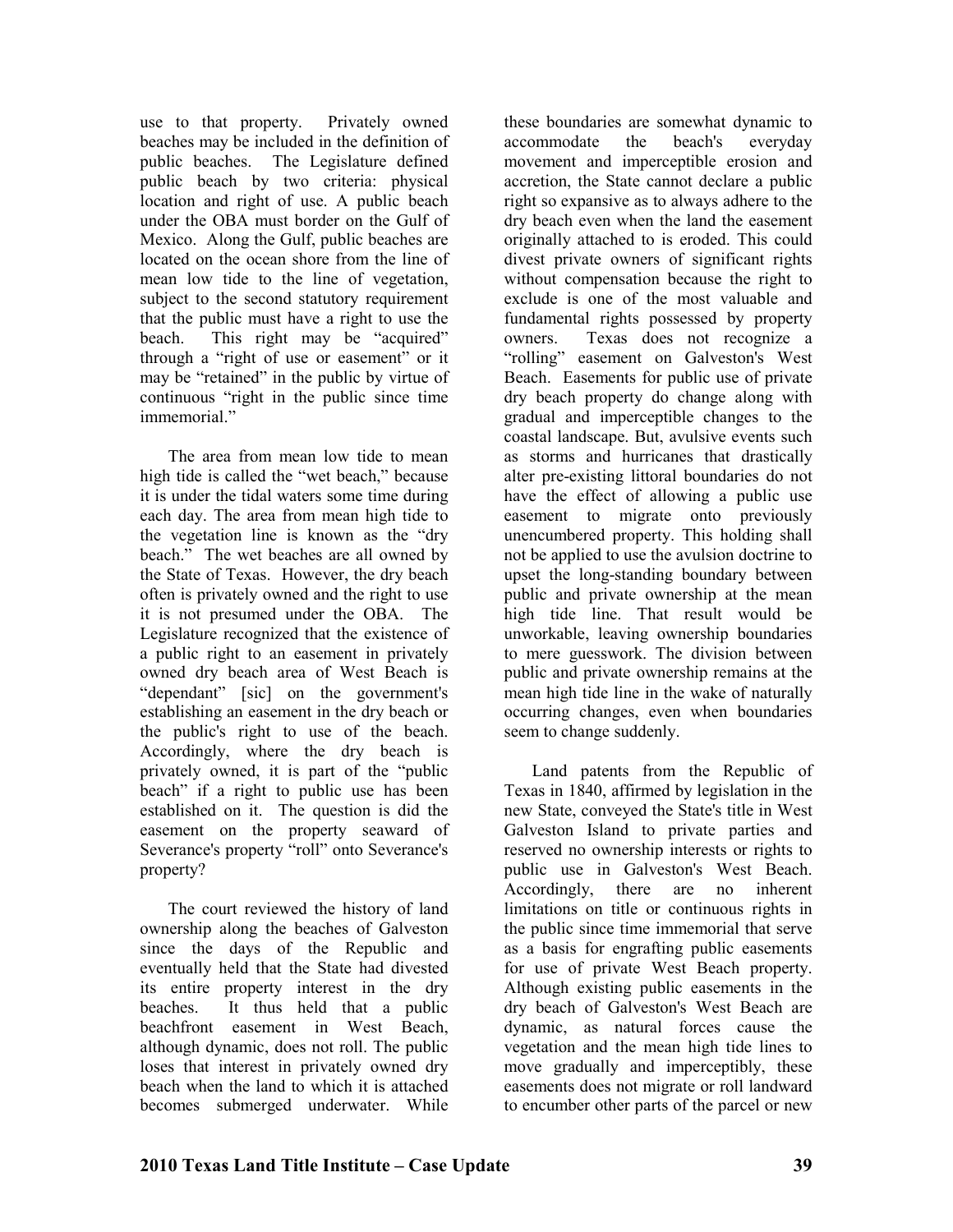parcels as a result of avulsive events. New public easements on the adjoining private properties may be established if proven pursuant to the Open Beach Act or the common law.

*Van Dam* **v***. Lewis*, 307 S.W.3d 336 (Tex.App.-San Antonio 2009, no pet.). The Lewises claim an easement exists across a portion of land owned by the Van Dams, which provides the Lewises and other individuals access to Lake Corpus Christi. The trial court granted a declaratory judgment, in favor of the Lewises, confirming an easement by implied dedication "for the benefit of the public. . ."

The subdivision includes numbered lots and undivided areas designated as "Undivided Q" on the subdivision plat. Over the years, portions of the Q areas were sold to individuals holding lots adjacent to the Q areas including one of the Van Dams' predecessors in title. The disputed easement in question takes the form of a path or overgrown road over that portion of the Van Dams' property formerly designated as Undivided Q-2. The Lewises' property is also adjacent and contiguous to the portion of the Van Dams' Q-2 property in question. Critically, the Q-2 property completely separates the Lewis property from the water. The Lewises argue there is an easement across the Van Dams' property granting them access to the lake.

From August of 2005 through early 2006, the Lewises accessed the lake through their back gate, crossing the Q-2 property, to enjoy the lake. In the spring of 2006, Daniel Van Dam notified Patrick Lewis that the Q-2 property was private property and the Lewises' use of Q-2 was trespassing. The Van Dams subsequently installed a metal chain across their property with a sign that said "Private property, no trespassing." Additionally, the Van Dams began constructing a retaining wall and a boat ramp on the Q-2 property.

The trial court's judgment specifically declares that an easement by implied dedication burdens the Van Dams' Q-2 property. Dedication is the appropriation of land, or an easement therein, by the owner, for the use of the public. Once dedicated, a landowner reserves no rights that are incompatible with the full enjoyment of the public. In Texas, the elements of an implied dedication are well established: (1) the landowner induced the belief that the landowner intended to dedicate the property to public use;n (2) the landowner was competent to do so; (3) the public relied on the landowner's actions and will be served by the dedication; and (4) there was an offer and acceptance.

Determining that a dedication was intended requires more than simply failing to act or acquiescence in the use of land, although direct evidence of an overt act or a declaration is not required. Consequently, in the present case, mere acquiescence and use by the neighbors, without some additional factor from which the donative intent can be inferred, does not establish an easement by implied dedication. Even if the evidence establishes some intent that neighbors could traverse the Q-2 property, the use of the Q-2 property by a limited class of persons is not sufficient to constitute an implied dedication of the Q-2 property for public use. There was no testimony that the public at large used the Q-2 property to access Lake Corpus Christi. Based on the record, the court concluded that there is legally insufficient evidence of donative intent by the original owners and developers the subdivision to burden the Q-2 property with an easement.

*Ferrara* **v.** *Moore*, 318 S.W.3d 487 (Tex.App.-Texarkana 2010, pet. pending). Brian Hays owned an eleven-acre tract of land abutting a county road, which he subdivided into five lots. Each deed contained an easement for a "non-exclusive right-of-way for purposes of ingress and egress between a public road and the tract conveyed." Each of the deeds referenced an attachment in which the particular easement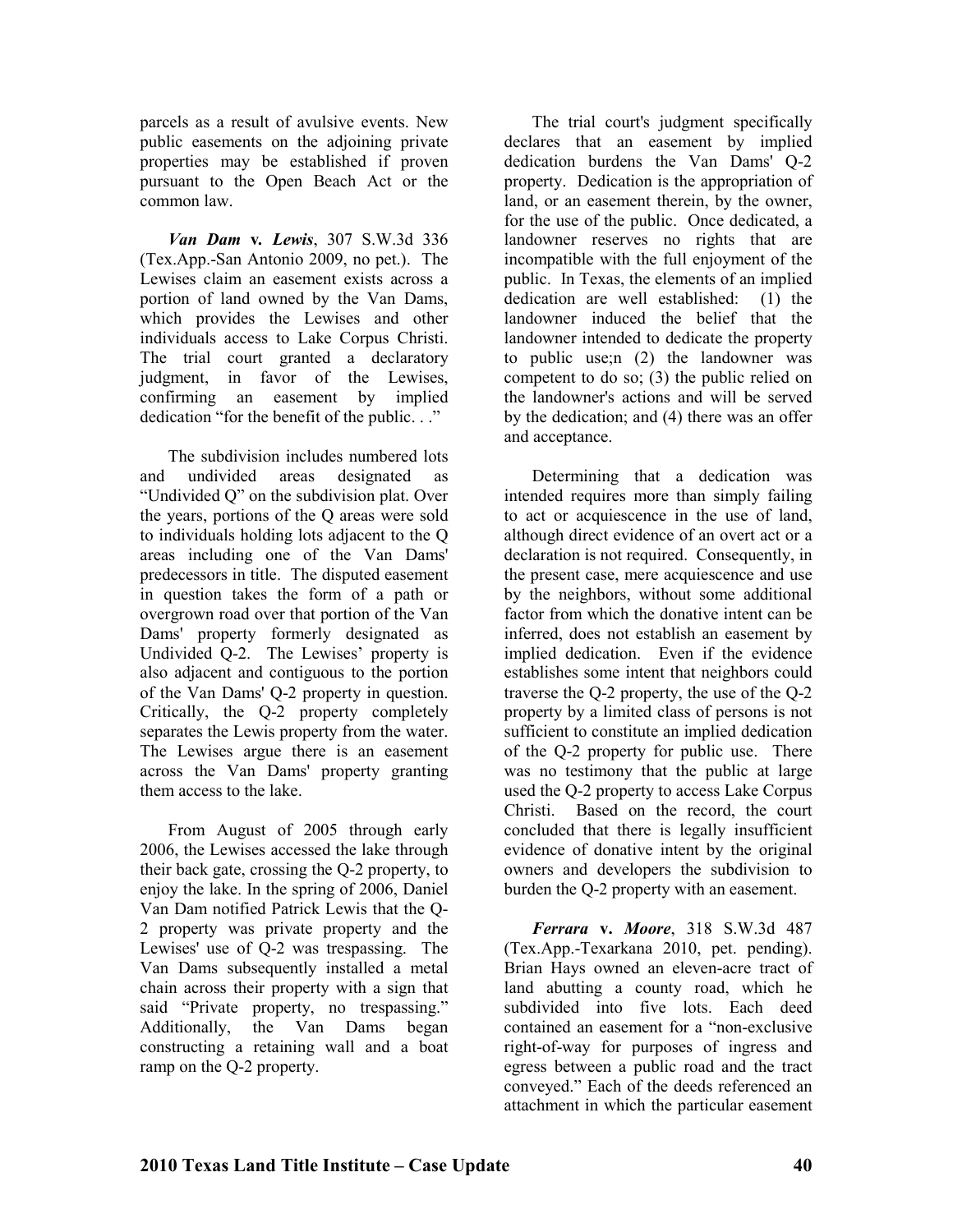was specifically described by metes and bounds. In 2005, Ferrara purchased tract # 2 by warranty deed in which he also was granted such an easement and the tract was subject to all valid easements which allowed northern property owners, including owners of otherwise landlocked tract # 5, access to their property from a county road. Ferrara installed a fence and a gate around the easement in February 2006 and began to block the road. He justified this action by claiming he "researched it and that piece of property north of me did not have legal access to use that [easement]. It was a privilege."

Hays was notified by Roy Gay, another owner of property north of tract  $# 2$ , that he was "allowed to enter the gate for a couple of times and then Mr. Ferrara would not let them enter any longer." To no avail, Hays spoke with Ferrara "several times about the easement" and clarified that Ferrara was not allowed to block it. Thereafter, "Ferrara came out and ... cut trees [and laid them] all across the easement where it wasn't passable," despite being directed to open the gate. Finally, to avoid conflict, Hays used a bulldozer to create a road on someone else's property to allow the other tracts to access the county road.

In May 2009, the Moores purchased tract # 5 and discovered that Ferrara was blocking access and use of their easement. The Moores asked Ferrara "once again could we settle this amicably ... and [Ferrara] said no, that [he'd] have to be taken to court." So, the Moores filed suit. They asked the court to order Ferrara to remove the gates to the easement, issue an injunction enjoining him from "erecting any other impediment to the free and unrestricted use of the easement," and sought damages and attorney's fees. Ferrara's pro se answer alleged that the "[f]ence and gate" had been in place for three and one-half years and the easement had not been used for that time and was therefore abandoned.

After a bench trial, which Ferrara attended pro se and called no witnesses other than himself, the trial court issued judgment declaring that the Moores had an express easement for means of ingress and egress onto their property. It permanently enjoined Ferrara from "erecting or placing gates, fences, posts, barriers, wires, chains, locks, logs, rocks, or any other impediment or obstacle" that would "interfer[e] in any manner with [the Moores'] free and unrestricted use and enjoyment of the Easement." The existing gates were to be removed, and Ferrara was ordered to pay damages and \$4,500.00 in attorney's fees. After judgment was entered, Ferrara retained counsel.

On appeal, Ferrara argues that the court misinterpreted the easement terms and erred in ordering him to remove gates and other obstacles on the easement. Interpretation of contracts granting easements are reviewed de novo.

A servient estate cannot interfere with the right of the dominant estate to use an easement for the purpose for which it was granted or sought. Likewise, the easement owner must make reasonable use of the right and not unreasonably interfere with property rights of the owner of the servient estate. Any use by others that interferes with the exercise of superior easement rights must yield. The Moores' easement originated from an express grant with a specific description. Their rights are paramount to the extent of the grant.

The court first looked to the grant and its purpose. In this case, all five tracts were borne from a single acquisition of 111 acres. Because all tracts north of tract # 2 did not have access to a public roadway, they were granted "a non-exclusive right-of-way for purposes of ingress and egress between a public road and the tract conveyed and<br>described herein." Additionally, the described herein." Additionally, the easement provided that the grantor and his assigns "shall have the non-exclusive right to use any portion of this easement that lies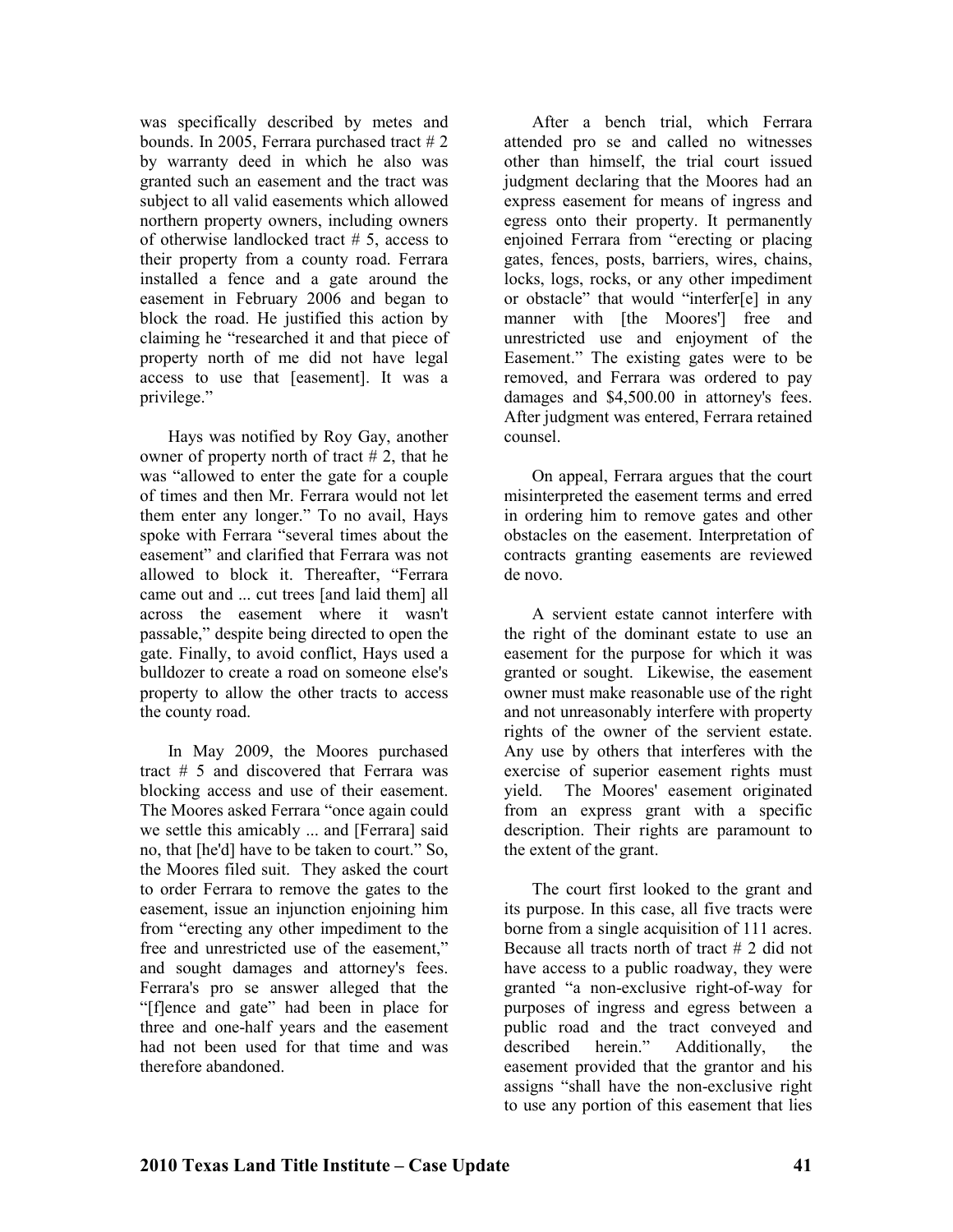within the tract conveyed herein." Because the gates and fences were built on specifically described easement property, grantees were improperly barred from using these portions of the easement. Ferrara's actions in building a barbed wire fence on one end of the easement, a gate on another end of the easement which remained locked, in felling logs across the easement to make it impassable, and in denying access to grantees of the easement for a period of three years, could certainly be considered as contrary to the purpose of the easement as expressed within the grant. At trial, Ferrara appeared to believe the Moores had no right to an easement and only International Paper Company had legal access on deed for that easement. Ferrara did not attempt to show that the Moores' use of the easement would impair or interfere with his use of the property.

When the easement was granted, no gates, fences, or other obstacles were placed across the roadway. It was openly used for ingress and egress from 1985 until Ferrara's obstacles were built in 2006. There is nothing in the record to suggest that there are uses for the easement property other than to provide access to landlocked property owners. Where, as here, an easement is granted to provide abutting landowners access to a roadway, and no gates existed prior to the grant of the easement, it is evident access to the roadway was to be unobstructed.

Michael Moore testified that he cannot travel down the easement to his property without running over Ferrara's gate, jumping over stumps, and finally breaking through a six-foot barbed wire fence wired to a post. The trial court did not err as a matter of law in its interpretation of the deed and the parties' intent. Contrary to the motion for new trial alleging the court was without legal authority to do so, the trial court could enjoin Ferrara from "erecting or placing gates, fences, posts, barriers, wires, chains, locks, logs, or any other impediments or obstacles ... on the Easement.

#### **PART X CODOMIIUMS AD OWERS ASSOCIATIOS**

*Holly Park Condominium Homeowners' Association, Inc.* **v***. Lowery*, 310 S.W.3d 144 (Tex.App.-Dallas 2010, pet. denied). Lowery quit paying her monthly assessments, so the Association gave her notice of default and conducted a nonjudicial foreclosure of her unit, then sold the property. Lowery sued for wrongful foreclosure and sought a declaratory judgment finding the non-judicial foreclosure void. Lowery contended that only a judicial foreclosure was permitted under her declaration. She contended further that the Texas statutes governing condominium regimes did not abrogate this specific contractual right.

Because the Holly Park condominium regime was created before January 1, 1994, it is governed primarily by the Condominium Act (the "Old Act"), codified at chapter 81 of the Texas Property Code. However, the condominium regime is also governed by the Uniform Condominium Act (the "Uniform Act"), codified at chapter 82 of that code, to the extent provided by section 82.002. Section 82.002, in turn, sets forth a list of specific provisions in the Uniform Act that apply to pre-1994 condominium regimes. Those listed provisions apply only to events and circumstances occurring after January 1, 1994, and they do not invalidate existing provisions of the declaration, bylaws, or plats or plans of a condominium for which the declaration was recorded before January 1, 1994.

Among the listed provisions of the Uniform Act that conditionally apply to the Holly Park condominium regime is section 82.113, which addresses assessments levied by an association against a unit owner. The Old Act does not provide an association with any method of enforcing its owners'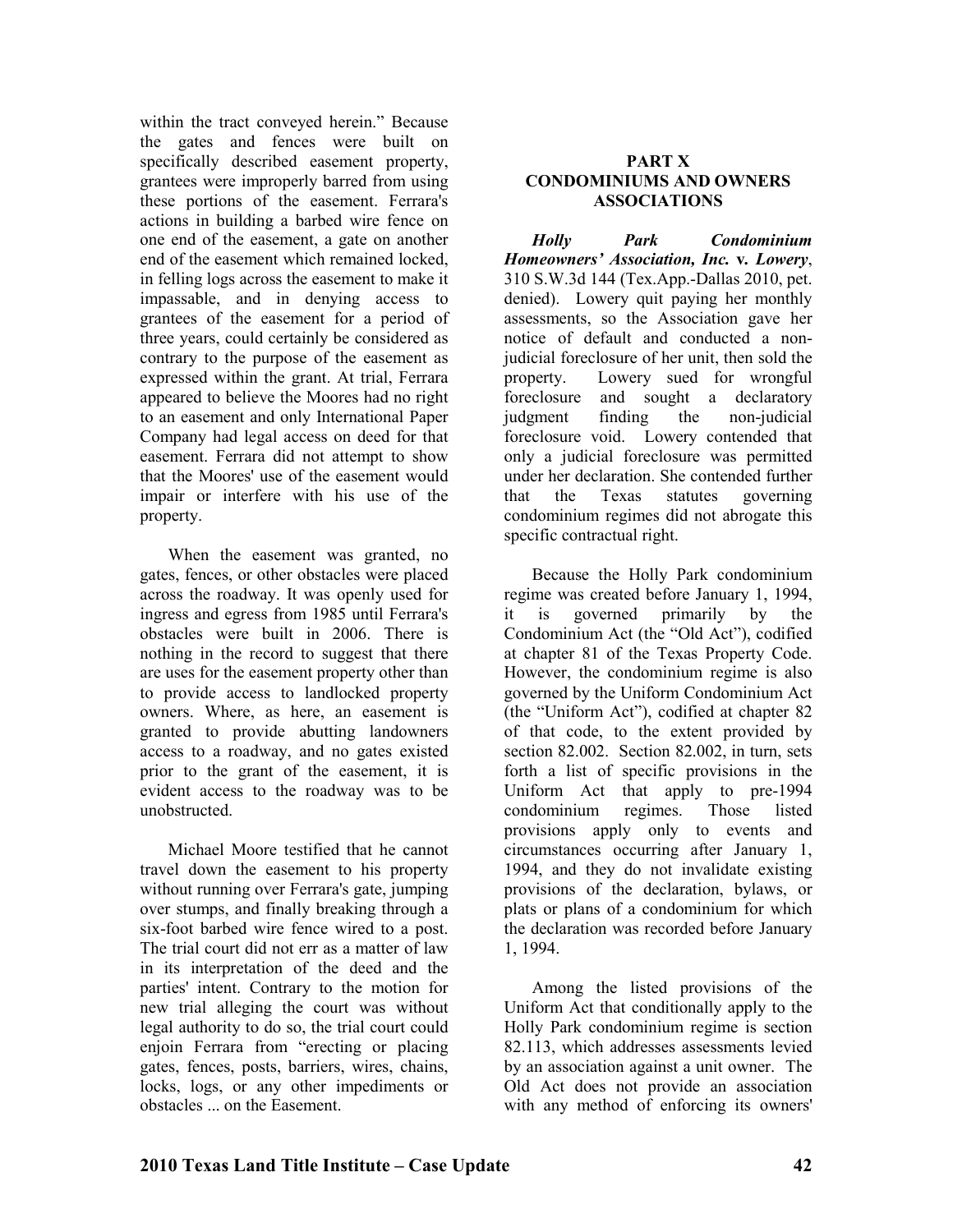obligation to pay assessments, with the single exception of an association's claim for unpaid assessments against sales proceeds when an owner sells her unit. But section 82.113 of the Uniform Act, titled "Association's Lien for Assessments," provides that an assessment levied by an association is a personal obligation of the owner, secured by a continuing lien on the condominium unit.

Holly Park's bylaws, which are incorporated into the declaration, state that enforcement of the assessment lien shall be by judicial foreclosure. Lowery maintains that judicial foreclosure represents the outer limit of the Association's right to enforce its assessment lien.

The Uniform Act provides that foreclosure can be either judicial or nonjudicial, and the Association relied on it in conduction the non-judicial foreclosure; however, the provision is states that these foreclosure rights exist except as provided in the declaration.

The declaration in this case balanced the interests of the parties on the issue of unpaid assessments. It specifically provided the Association with an assessment lien and a method of enforcing that lien, although the Old Act did not provide either of those mechanisms. At the same time, the declaration assured Lowery that she would have her day in court before her property could be sold for unpaid assessments. This was the parties' agreement; it is laid out in an existing provision of the bylaws, incorporated into the declaration. Any application of section the Uniform Act that allowed nonjudicial foreclosure without Lowery's approval would upset the balance for which the parties contracted. It would invalidate an existing provision of the declaration or bylaws and, thus, would violate the property code.

*Duarte* **v***. Disanti*, 292 S.W.3d 733 (Tex.App.-Dallas 2009, no pet.). Duarte owned a condominium in the Skillman Bend

Condominiums. The condominiums were created in 1980. Duarte failed to pay certain assessments, and the condominium association foreclosed on its lien, conducted a foreclosure sale, and sold the property to Disanti, a third party. Duarte attempted to "redeem" the property pursuant to the provisions of Section 209.011 of the Texas Residential Property Owners Protection Act. Disanti refused to allow Duarte to redeem the property, and Duarte filed suit. The sole basis for Duarte's claimed right of redemption is chapter 209 of the Texas Property Code. Disanti filed a motion for summary judgment asserting chapter 209 does not apply to condominiums.

Chapter 209 of the Texas Property Code, known as the Texas Residential Property Owners Protection Act, became effective in 2002. The Property Owners Protection Act contains various provisions concerning when a property owners' association of a "residential subdivision" may foreclose upon a lien. The Act also gives property owners certain rights of redemption when a property owners' association forecloses on such a lien. Section 209.003(d) makes clear that the Act does not apply to condominium developments governed by Chapter 82 of the Property Code.

Chapter 82, which applies only to condominiums, contains its own provisions that concern redemption after foreclosure by a property owners' association. Chapter 82 became effective in 1994. Condominiums created after that date are governed "exclusively" by chapter 82. Certain provisions of chapter 82, however, apply to all condominiums, regardless of when they were created. In particular, section 82.113 applies to all condominiums in the State of Texas. This section contains the provisions that permit a condominium's property owners' association to take a lien on a condominium, allow for nonjudicial foreclosure of such liens, and give a property owner a right of redemption when a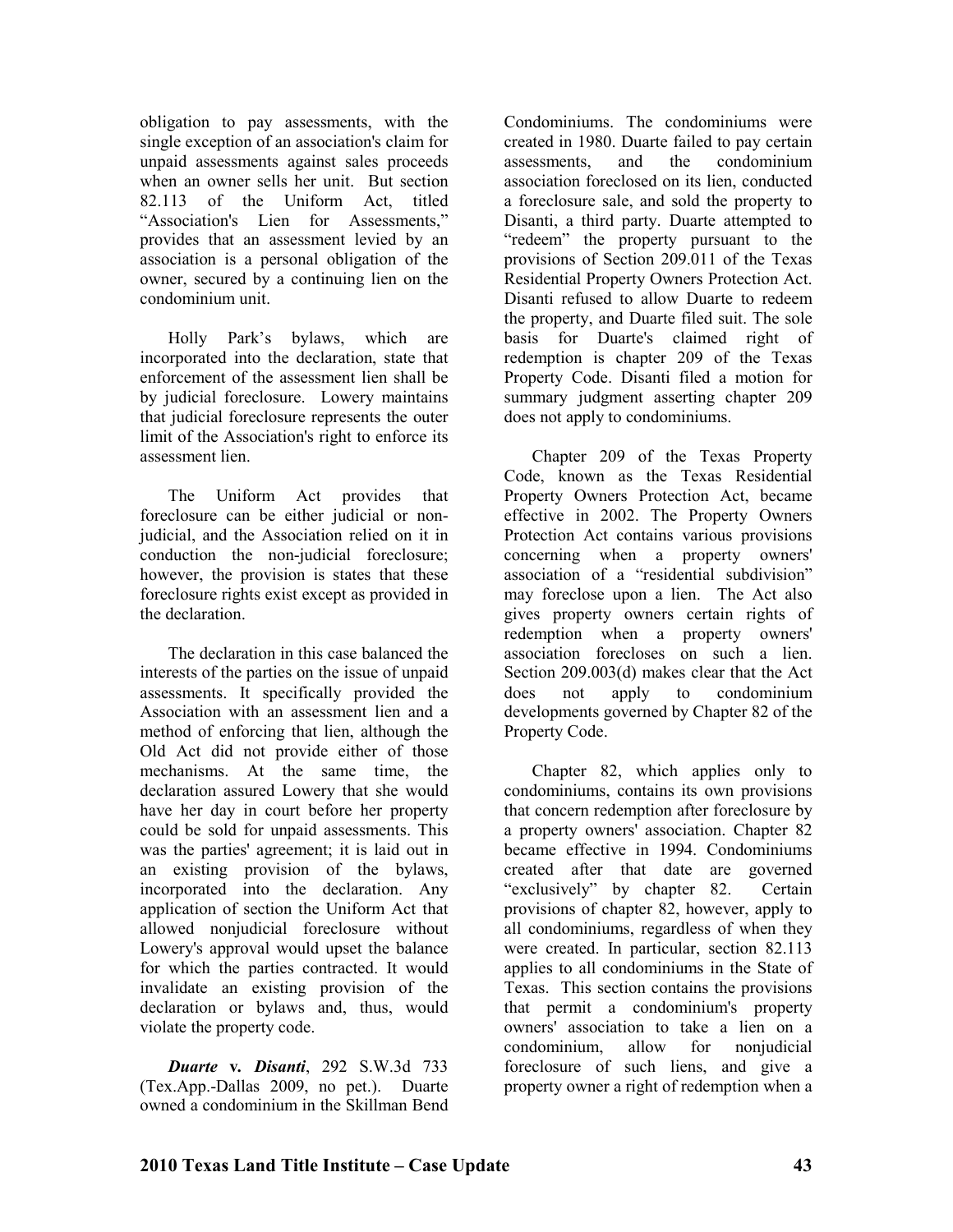unit is foreclosed on and purchased by the association.

The court concluded under the plain terms of the Property Owners Protection Act, that the Act does not apply to Duarte's condominium. This construction is in harmony with the legislature's clear intent to have different redemption rights for residential subdivisions than for condominiums.

*Ritter* **v***. Las Colonitas Condominium Association*, 319 S.W.3d 884 (Tex.App.- Dallas 2010, no pet.). The Las Colonitas Condominium is a condominium association, comprised of 243 units. It was built approximately thirty years ago and many of its common elements are in need of repairs. The bylaws of the Association provide that any special assessment for additions, alterations, or improvements in excess of \$25,000 must be approved by fifty-one percent of the owners. However, if the special assessment is for the "replacement, repair, maintenance or restoration of any Common Elements," approval of the owners is not necessary.

The board of directors for the Association passed a \$200,000 special assessment. Owners did not vote on the assessment. The Association gave owners six months to pay the special assessment. Ritter has not paid the special assessment. Sometime after the assessment, Ritter distributed post cards to units alleging the special assessment was "illegal," and scheduled a meeting to discuss the issue. Before filing this lawsuit, the Association asked Ritter to retract the information. When Ritter failed to do so, the Association filed suit, seeking a declaratory judgment that the special assessment was valid. Ritter filed a counterclaim against the Association and alleged that the special assessment violated the bylaws.

A new board of directors was elected and the new board passed a resolution to clarify the purpose of the special assessment. The resolution provided that the special assessment was to fund replacement, repair, maintenance, and restoration work on the common elements, and would not be used for any additions, improvements, or alterations.

On appeal, Ritter argued that the board of directors did not authorize a special assessment and that the special assessment was for additions, alterations or improvements to the common areas, and therefore, it was invalid without a vote of the majority of the owners. The bylaws, submitted by both parties as summary judgment evidence, established that a special assessment for replacement, repair, maintenance, and restoration of the common areas, did not require a vote of the owners. However, a special assessment for additions, alterations or improvements to the common areas in excess of \$25,000, required the vote of fifty-one percent of the owners. It is undisputed that the owners did not vote to approve the special assessment. The court held that the summary judgment evidence submitted by the Association showed that the assessment had been authorized by the board and that it was for repairs, not new construction, and was therefore valid.

#### **PART XI HOMESTEAD**

*Fairfield Financial Group, Inc. v. Synnott*, 300 S.W.3d 316 (Tex.App.-Austin 2009, no pet.). Glenn and Connie Synnott purchased the house in Travis County in 1984. Fairfield obtained a judgment against Glenn and filed an abstract of that judgment in 1992. The judgment debt is owed solely by Glenn. In the fall of 1997, Glenn moved out of the house to Hays County and filed for divorce. In January 1998, Glenn and Connie executed an Agreement Incident to Divorce, the court signed the decree, and then Glenn signed a special warranty deed conveying his interest in the property to Connie. By special warranty deed dated September 15, 1999, Connie conveyed the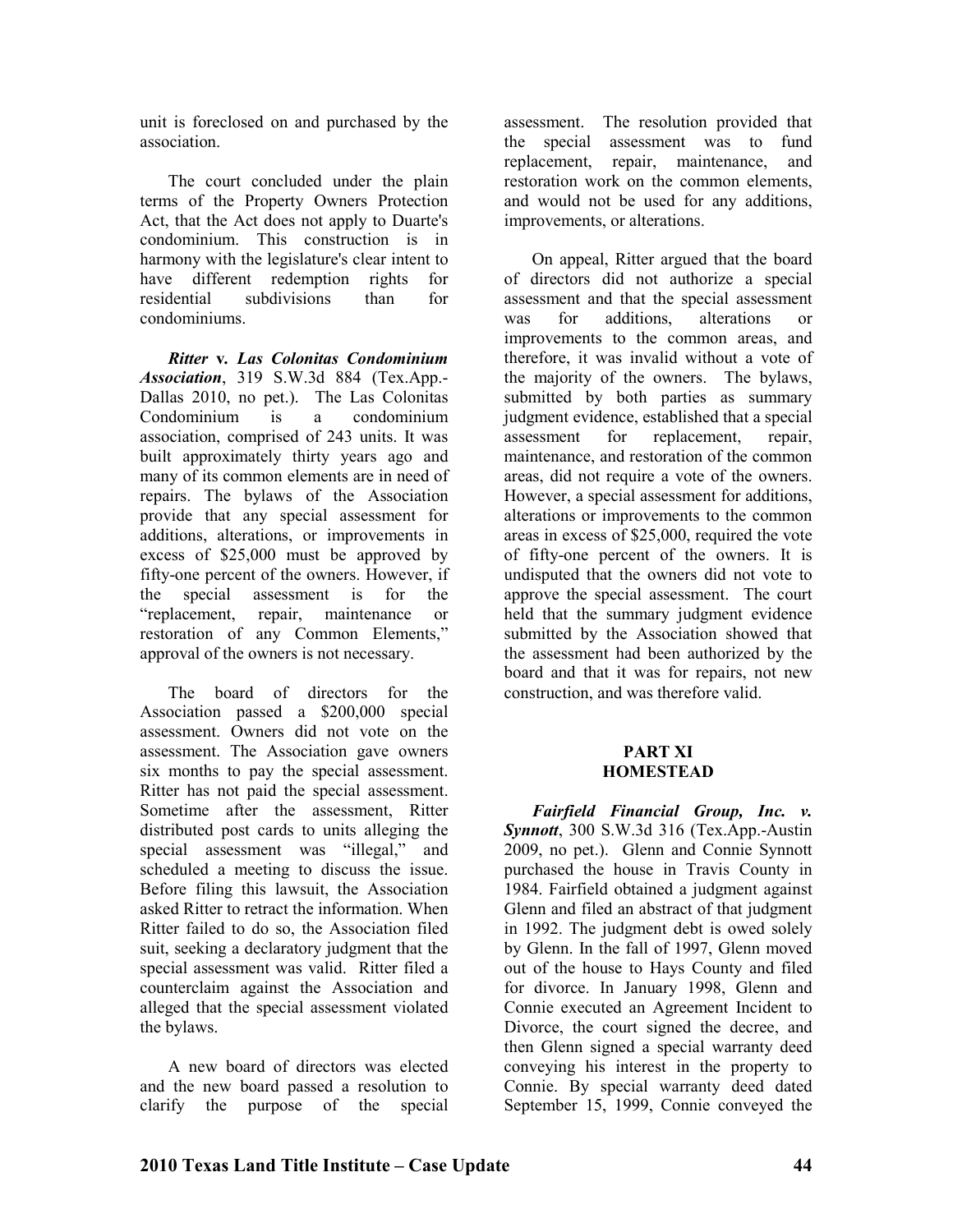house to the Connie L. Synnott Revocable Trust. She lives in the house and claims it as her homestead.

Connie filed this suit seeking a declaration that Fairfield has no interest in the property through a lien or otherwise. The trial court held that the house was Connie's homestead and not subject to the judgment lien. Fairfield appealed.

The core of Fairfield's appeal is its assertion that the summary judgment is erroneous because there is a genuine issue of material fact regarding whether Glenn abandoned the homestead, thereby allowing Fairfield's judgment lien to attach to his share of the community ownership of the house.

 Under Texas law, judgment liens that have been properly abstracted cannot attach to a homestead while that property remains a homestead. The court noted that this statement differs from one of its earlier interpretations. In *Exocet Inc.* **v***. Cordes*, 815 S.W.2d 350 (Tex.App.-Austin 1991, no writ), the Austin court held that a properly recorded and indexed abstract of judgment attached to the homestead but that the homestead remained exempt from the foreclosure while the homestead exemption existed.

On reviewing relevant statutory and case law, the Austin court changed its position. Constitutional homestead rights protect citizens from losing their homes, and statutes relating to homestead rights are liberally construed to protect the homestead. The property code states that a homestead is exempt from seizure for the claims of creditors except for encumbrances properly fixed on homestead property, and lists the limited ways a lien can be fixed. The implication is that types of encumbrances not listed may not be "properly fixed" on homestead property. This interpretation is consistent with the holdings of other courts of appeals regarding the effect of the homestead exemption on most liens and

provides greater protection to the homestead. So Austin joined other Courts of Appeals in holding that judgment liens cannot attach to a homestead while that property remains a homestead.

A judgment lien may attach to the judgment debtor's interest, however, if he abandons the property as his homestead while he owns it and while there is a properly abstracted judgment lien against him. Fairfield contends that Glenn abandoned his homestead interest and that Fairfield's lien attached to his ownership interest in the home before he transferred his ownership interest to Connie. The court concluded, however, that the timing and effect of Glenn's actions are irrelevant because the property remained at all relevant times protected by Connie's undivided homestead interest in the property. Fairfield argues, correctly, that one spouse may abandon his homestead interest while his spouse retains her homestead interest. However, although a lien attaches to property when it loses its homestead character, Texas courts have held that the property is wholly exempt from the attachment of liens (other than those listed in property code section 41.001(b)) so long as the remaining spouse retains her homestead interest.

#### **PART XII CONSTRUCTION AND MECHANICS' LIENS**

*Ready Cable, Inc.* **v.** *RJP Southern Comfort Homes, Inc.*, 295 S.W.3d 763 (Tex.App.-Austin 2009, no pet.). Ready Cable sent its lien affidavit to the Williamson County Clerk for filing. Attached to the affidavit was a document entitled "EXHIBIT 'A' to Condominium Declaration: FIELD NOTES," which contained a legal description of the property sought to be charged with the lien. The phrase "Unofficial Document" appears across the face of the document.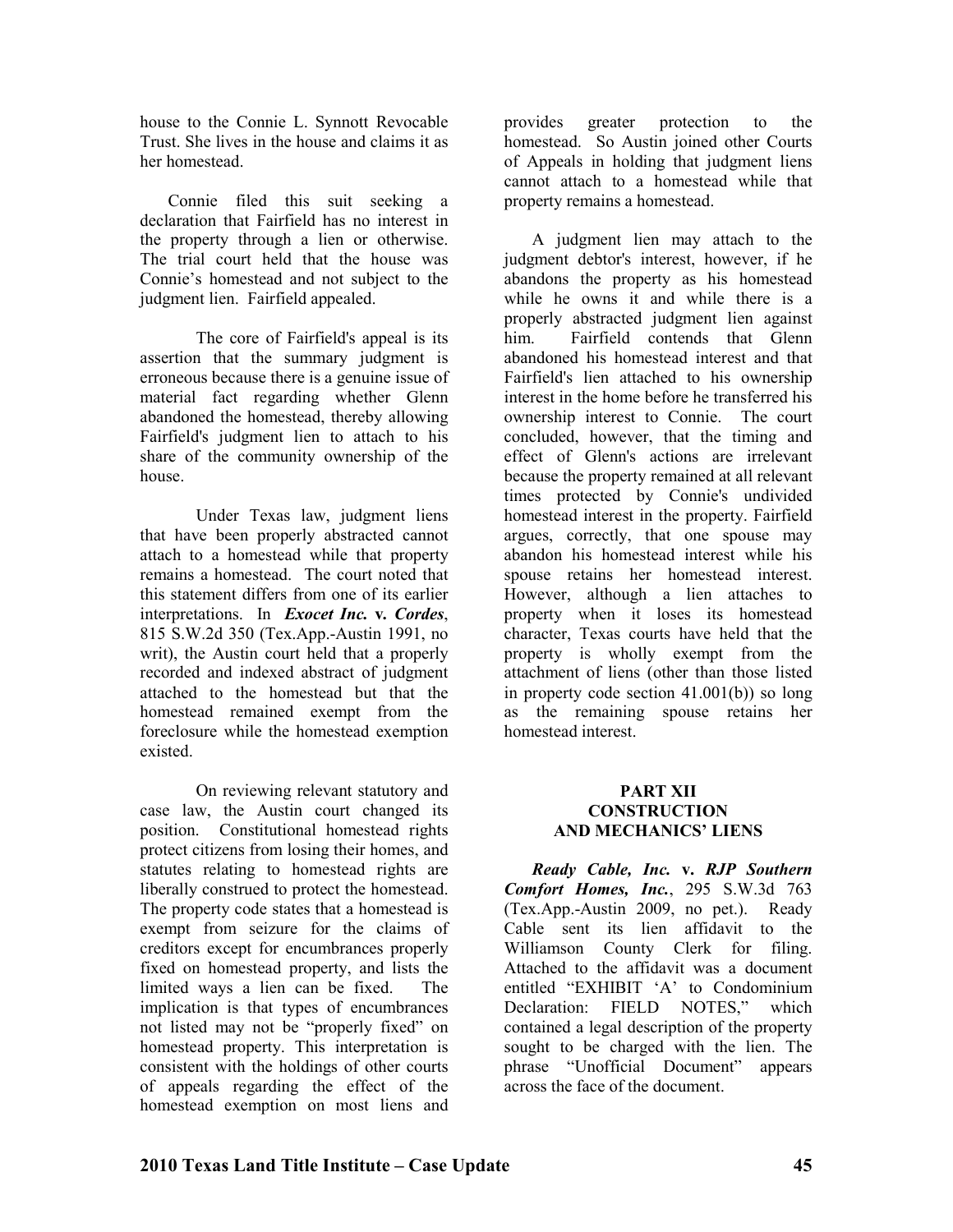A week later, Ready Cable got a written notice for the Williamson County Clerk stating that it could not accept an unofficial document as an attachment. A few weeks later, Ready Cable filed a modified affidavit.

RJP filed suit against Ready Cable seeking removal of the lien, claiming it was not timely filed. The district court granted a summary judgment and removed the lien.

To perfect its lien, Ready Cable was required to sign an affidavit with specified contents (Property Code § 53.054), timely file the affidavit with the county clerk (Property Code § 53.052(a)), and provide notice of the filed affidavit to the property owner and the original contractor (Property Code § 53.055). Also, Ready Cable was required to have provided prior notice of the unpaid balance to the property owner and the original contractor(Property Code § 53.056). It is well settled that the mechanic's and materialman's lien statutes are to be liberally construed for the purpose of protecting laborers and materialmen. Generally, for purposes of perfecting the lien, only substantial compliance is required in order to fulfill the statutory requirements.

The single issue in this appeal is whether Ready Cable's affidavit delivered to the Williamson County Clerk should be deemed timely filed. The question, then, is whether the August 15 affidavit fails to comply with the timing requirements of property code section  $53.052(a)$  when the only reason for such failure is the county clerk's rejecting its filing.

The court held that, in this case, it does not. The county clerk was required to record the affidavit. RJP does not direct us to-and the court couldn't find-any authority that would authorize the county clerk to refuse to file or record an affidavit of a materialman's lien based on an attachment bearing the property description also bearing the notation "unofficial document." There is no evidence that the property was incorrectly described, that the attachment failed to

provide proper notice of which property was at issue, or that RJP would have been misled to its prejudice if the county clerk had accepted the affidavit with the attachment for filing. Thus, the county clerk's basis for rejecting Ready Cable's August 15 filing was not a defect that would cause the lien affidavit to fail to satisfy the substantial compliance requirement of Property Code § 53.054. The county clerk was not authorized to impose additional requirements for filing or recording a legal paper such as the removal of irrelevant notations. Filing the affidavit was a ministerial act, and the county clerk's refusal to accept the lien affidavit was improper.

Having found no authority for the county clerk's rejection of Ready Cable's filing, the court concluded that the clerk's failure to accept for filing Ready Cable's lien affidavit when it was timely delivered for filing did not result in invalidation of the lien claim for lack of timeliness. Property Code  $\S$  53.052(c) says "Failure of the county clerk to properly record or index a filed affidavit does not invalidate the lien." Moreover, RJP does not dispute its having received actual notice of the August 15 filing of the lien affidavit, or allege that it was otherwise misled to its prejudice.

*Private Mini Storage Realty, L.P.* **v.**  *Larry F. Smith, Inc.*, 304 S.W.3d 854 (Tex.App.-Dallas 2010, no pet.). Raus was the general contractor for a storage facility. It hired Smith as the concrete subcontractor. Smith submitted invoices for close to \$600,000. Pursuant to its contract with Smith, Raus withheld retainage. Raus also did not pay any part of an \$18,000 invoice. Smith sent a funds-trapping notice to the owner for payment of the retainage and the unpaid work. A month later, Smith notified the owner that it had filed a mechanics' lien affidavit for the unpaid work. The owner had retained 10% of Raus's contract amount, by never paid any of it to Smith. Smith filed suit.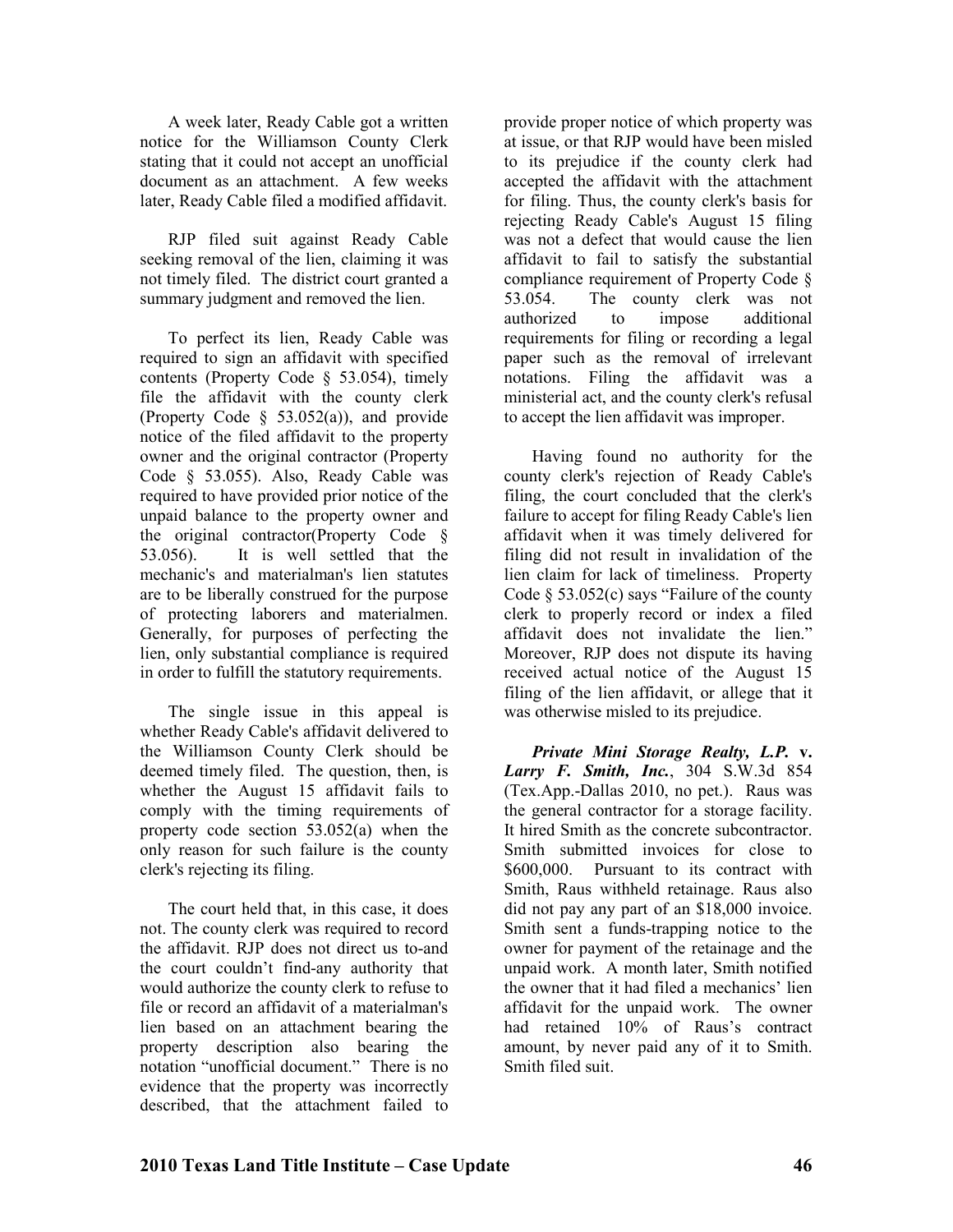Subchapter E of the property code requires an owner to retain ten percent of the funds to be paid to a general contractor to secure payment to "artisans and mechanics" who were not paid by the general contractor. When the time expires for filing a claim on these retained funds, the owner pays the retainage to the general contractor. Subchapter D permits an owner to retain additional amounts due to the contractor upon the request of a subcontractor when the contractor fails to pay the subcontractor as required during the performance of the contract. Under section 53.084, the owner will be personally liable for any amounts paid to the contractor after receiving the proper notice under the statute if the subcontractor's lien has been secured and its claim reduced to judgment.

Section 53.083 permits a subcontractor to demand payment from an owner who was authorized to retain funds under subchapter D. The subcontractor must send a copy of the demand to the general contractor, who then has thirty days to notify the owner of the general contractor's intent to dispute the subcontractor's claim. If the general contractor does not give timely notice of intent to dispute the claim, he is considered to have assented to the demand and the owner must pay the claim. Smith claims the owner was required to pay it because Raus failed to notify the owner within the thirty day period. He was granted summary judgment.

The court held that many of the owner's arguments against granting summary judgment were not timely. The court also held that there was sufficient evidence supporting summary judgment.

**In re** *Classic Openings, Inc.*, 318 S.W.3d 428 (Tex.App.-Dallas 2010, no pet.). This mandamus proceeding involves a suit brought by Gary Sayre against Classic Openings, Inc. for breach of contract, deceptive trade practices, and breach of express and implied warranties after Classic Openings replaced windows and doors in

Sayre's residence. Classic Openings claims the trial court abused its discretion by failing to abate the case under the Residential Construction Liability Act, Property Code § 27.004(d). The Dallas Court of Appeals conditionally grant the writ.

Sayre contends the RCLA does not apply to his claims because he is not seeking damages under that act, However, Property Code  $\S 27.002(a)(1)$  provides that the RCLA applies to "any action to recover damages or other relief arising from a construction defect, except a claim for personal injury, survival, or wrongful death or for damage to goods." A "construction defect" includes "an alteration of or repair or addition to an existing residence ... on which a person has a complaint against a contractor." Property Code § 27.001(4).

Sayre alleged Classic Openings overcharged for improper windows and the incorrect configuration of three doors. These allegations are a complaint against a contractor regarding the alteration or repair of an existing residence. Thus, Sayre's allegations fall within the RCLA. Consequently, Sayre was required to give Classic Openings written notice of the defect sixty days before filing suit. While Sayre did give the required notice under the DTPA, that notice does not suffice to provide Classic Openings with the specific notice required under the RCLA.

*J.P. Morgan Chase Bank, N.A. v. Texas Contract Carpet, Inc.*, 302 S.W.3d 515 (Tex.App.-Austin 2009, no pet.). The Bank was the lender, Agape was the owner, AMHC was the contractor, and there were several subcontractors. The Bank agreed to lend money for construction of a lowincome apartment complex. The funds became available as a result of a loan agreement between Agape and Capital Area Housing Finance Corporation, a public, nonprofit housing finance corporation authorized under the Housing Finance Corporations Act to issue tax-exempt bonds for the purpose of loaning the proceeds of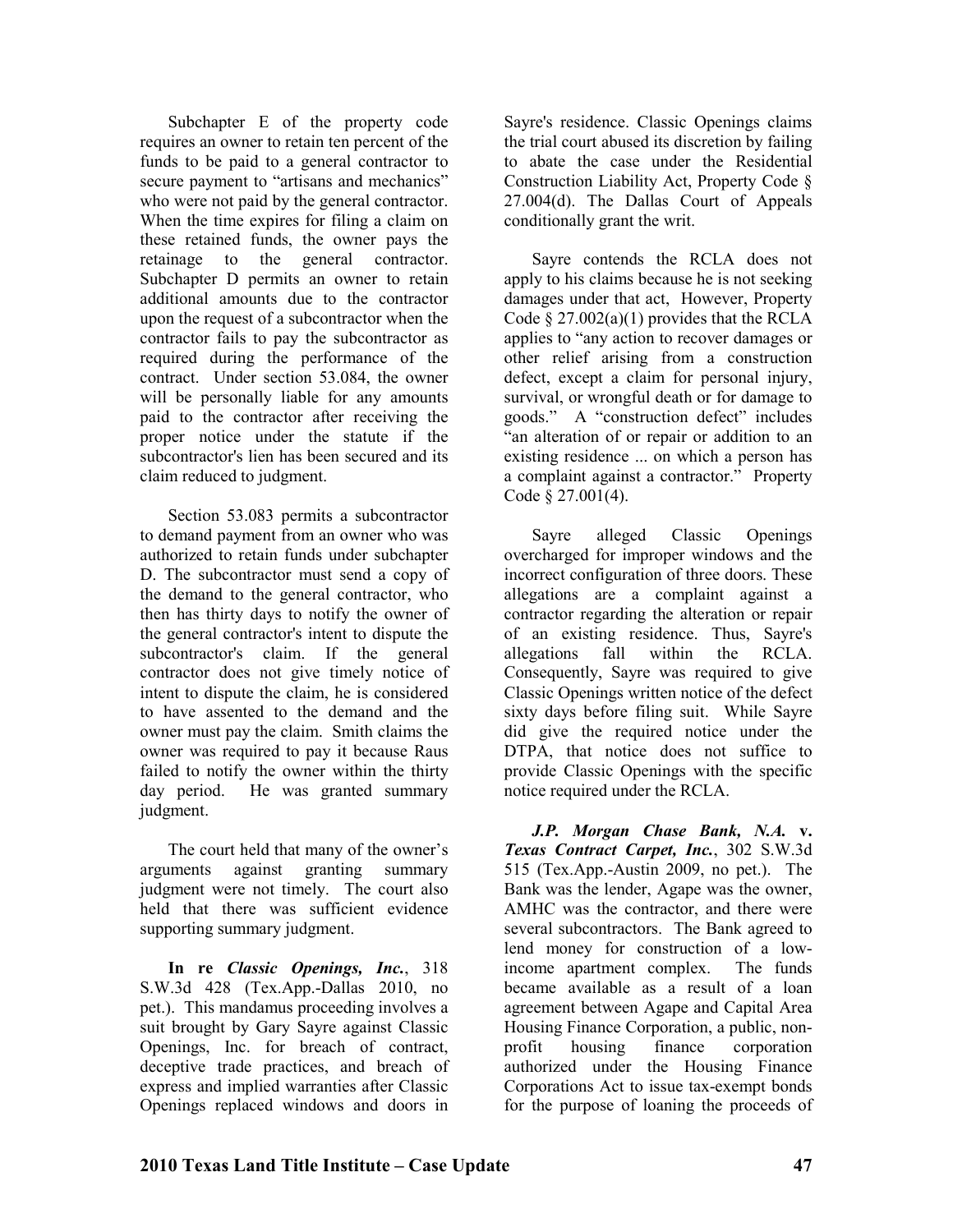the bonds to other entities for the development of low-income housing projects. In the loan agreement between Capital Area and Agape, Capital Area agreed to loan the proceeds of the sale of certain bonds to Agape in order to finance costs of the acquisition, construction, and equipping of the project. Capital Area assigned its rights under the loan agreement to the Bank, who became trustee of the funds pursuant to a trust indenture between Capital Area and the Bank. Also, in the construction contract between the Bank and Agape, the Bank agreed to issue a letter of credit in favor of the owner of the bonds.

The Bank initially funded a large portion of the loan into an account from which it would draw funds to pay Agape for construction costs. Funds were released when Agape satisfied certain conditions. The Bank could refuse to fund a draw request if any mechanics' liens were threatened or filed, unless Agape bonded around the liens. The Bank also kept the retainage and was directed to disburse it 31 days after completion and the satisfaction of certain additional conditions.

Agape hired AMHC as the contractor. AMHC entered into a contract with American Multi to act as prime contractor, and American Multi entered into the subcontracts. American Multi and AMHC were related entities.

Construction began in early 2001 and was completed in January or February 2002. During that time, Agape submitted twelve draw requests to the Bank, each of which was approved. Each of the draw requests was submitted to multiple entities before submission to the Bank, and by the time each request reached the Bank, it included various representations made by AMHC and Agape. Those representations included statements that all bills were paid and there were no liens.

After funding the twelfth draw, the Bank became aware that several of the

subcontractors had not been paid for their work and had filed affidavits claiming liens on the property. At that point, Agape's construction consultant advised the Bank and Agape that they should not release any further funds until they received proof that the subcontractors had been paid and had released their liens. In February 2002, AMHC submitted a thirteenth draw request, this time bypassing intermediaries and submitting it directly to the Bank. Thus, the draw request did not contain the usual representations from Agape. The Bank did not release funds and notified Agape that it was in default under the loan agreement. The Bank also told Agape that the remaining funds in the construction account were insufficient to pay project costs and demanded that Agape promptly pay all of the remaining costs of the project, including all amounts necessary to remove the subcontractors' liens on the property.

The bondholder also demanded that the Bank draw on the letter of credit to pay interest on the bonds. The Bank paid the letter of credit and took possession of the bonds.

Everybody sued everybody else and many of the claims were settled. On appeal, the only issues were whether the Bank (i) was Agape's agent and, as such, breached its fiduciary duty by failing to withhold retainage in the construction account, (ii) misapplied trust funds under the Texas Trust Fund Act; (3) was negligent and grossly negligent in failing to withhold retainage in the construction account; (4) violated a fiduciary duty to the subcontractors; and (5) converted the subcontractors' funds.

The Bank contends that the trial court erred in determining that the Bank acted as Agape's agent with regard to the statutory duty to retain ten percent of the contract price of the project. Property Code § 53.101 imposes a duty to retain funds on owner of project or owner's agent, trustee, or receiver. The Bank argues that section 53.101 imposes the duty to retain funds on Agape as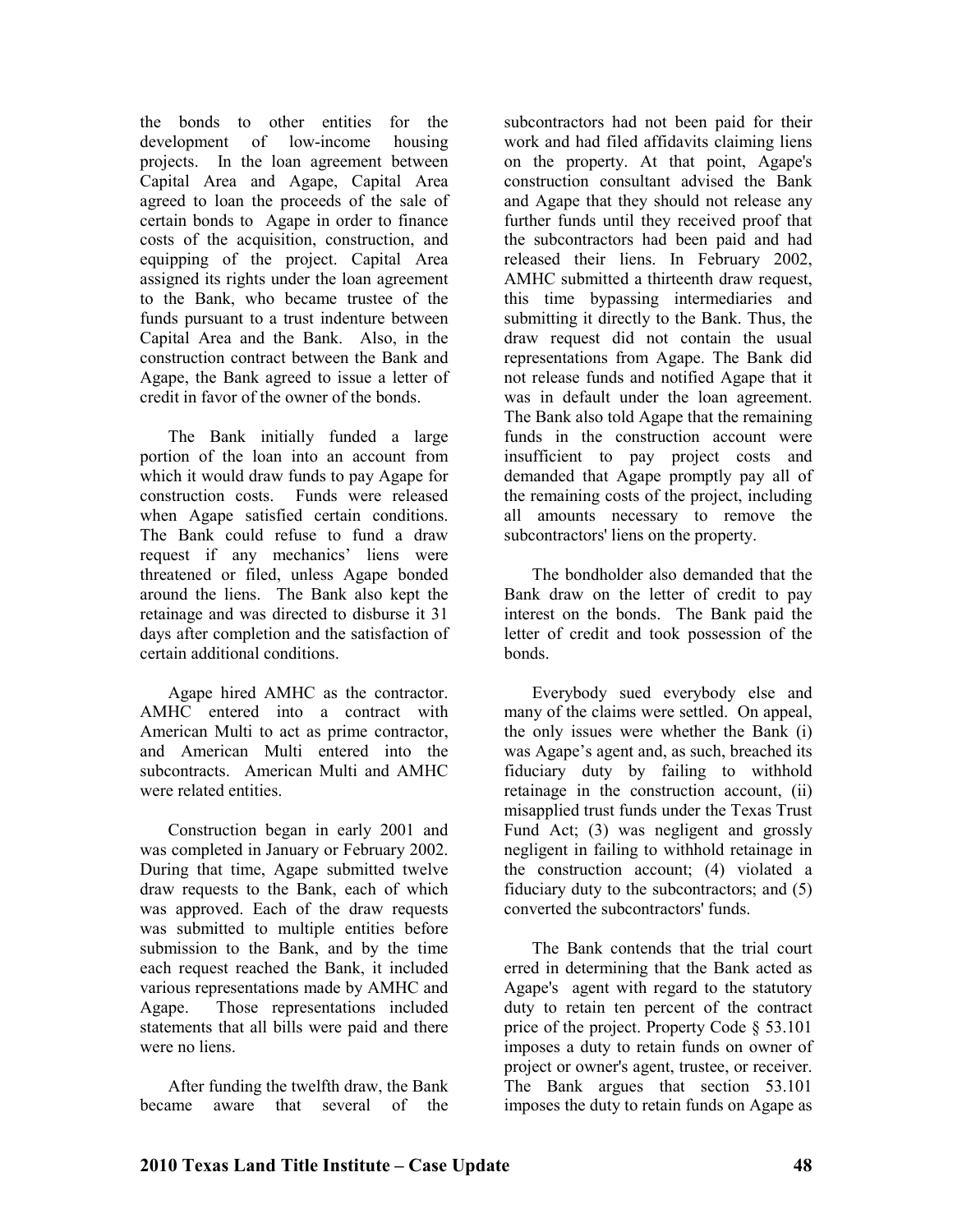the owner of the project and that there is no evidence that Agape delegated the duty to the Bank as an agent or that the Bank accepted any such delegation.

To be an agent, a person must (1) act for and on behalf of another person and (2) be subject to that person's control. Both elements are required. The absence of one will prevent the conclusion that an agency relationship exists. The party claiming agency must prove that the principal has both the right to assign the agent's task and the right to control the means and details by which the agent will accomplish the task.

The subcontractors concede that Agape, as the owner of the project, would ordinarily be responsible for retaining funds in the construction account pursuant to the statute. However, the subcontractors argue that the construction agreement created an agency relationship between Agape and the Bank. As support for their position, the subcontractors point to the construction agreement that allegedly demonstrate the Bank's acceptance of Agape's statutory duty to withhold retainage. The agreement states that the Bank "shall make all decisions in connection with the day-to-day administration of the Construction Matters." Construction Matters is defined to include approval of construction draws, inspection of the project, and holding and disbursing retainage. There was also testimony from a loan officer who said it was her job to make sure the Bank complied with Texas laws regarding retainage.

The court did not find there was an agency, despite these provisions. Although there is evidence of the first requirement of an agency relationship, that the Bank agreed to act on behalf of Agape in withholding retainage, there is no evidence of the second requirement, that the Bank was subject to Agape's control in accomplishing the task. To the contrary, considerable evidence supports a conclusion that it was the Bank, not Agape, that maintained sole control of the funds in the construction account and

sole control over whether to release retainage from the account. Given that there is no evidence of the vital fact that the Bank was subject to Agape's control, the court concluded that the evidence is legally insufficient to support the trial court's finding that the Bank served as Agape's agent with regard to the duty to withhold retainage.

The Bank also asserted that the trial court erred in applying the Texas Construction Trust Fund Act (Property Code  $§$  162.001) to it. The Bank argues that (1) whether the funds were "trust funds" under the Act is irrelevant because the Bank is exempt from the Act's requirements, and (2) even if the Bank were not exempt, the funds in the construction account were undisbursed bond proceeds held for the benefit of the bondholder and thus could not be considered "trust funds" under the Act.

The Act states that it does not apply to a bank, savings and loan, or other lender. The Bank, of course, is a bank, and was the entity lending money. Thus, the plain wording of the Act exempts the Bank from its application.

The subcontractors argue that the court should not follow the plain language of the provision because doing so would lead to an absurd result. According to the subcontractors, a plain-language interpretation of the provision would lead to the allegedly absurd result of allowing a bank to take on the attributes of an owner in a construction project while also permitting the bank to avoid all the responsibilities imposed upon an owner under the Act. The court disagreed. Although the specific circumstances of this case may have led to an undesirable result for the subcontractors, the circumstances do not create an absurd result out of the plain-language of the statute. At most, they demonstrate a gap or oversight in the statute that, if true, must be corrected by the legislature, not the courts. Further, although the subcontractors may consider the statute unfair under the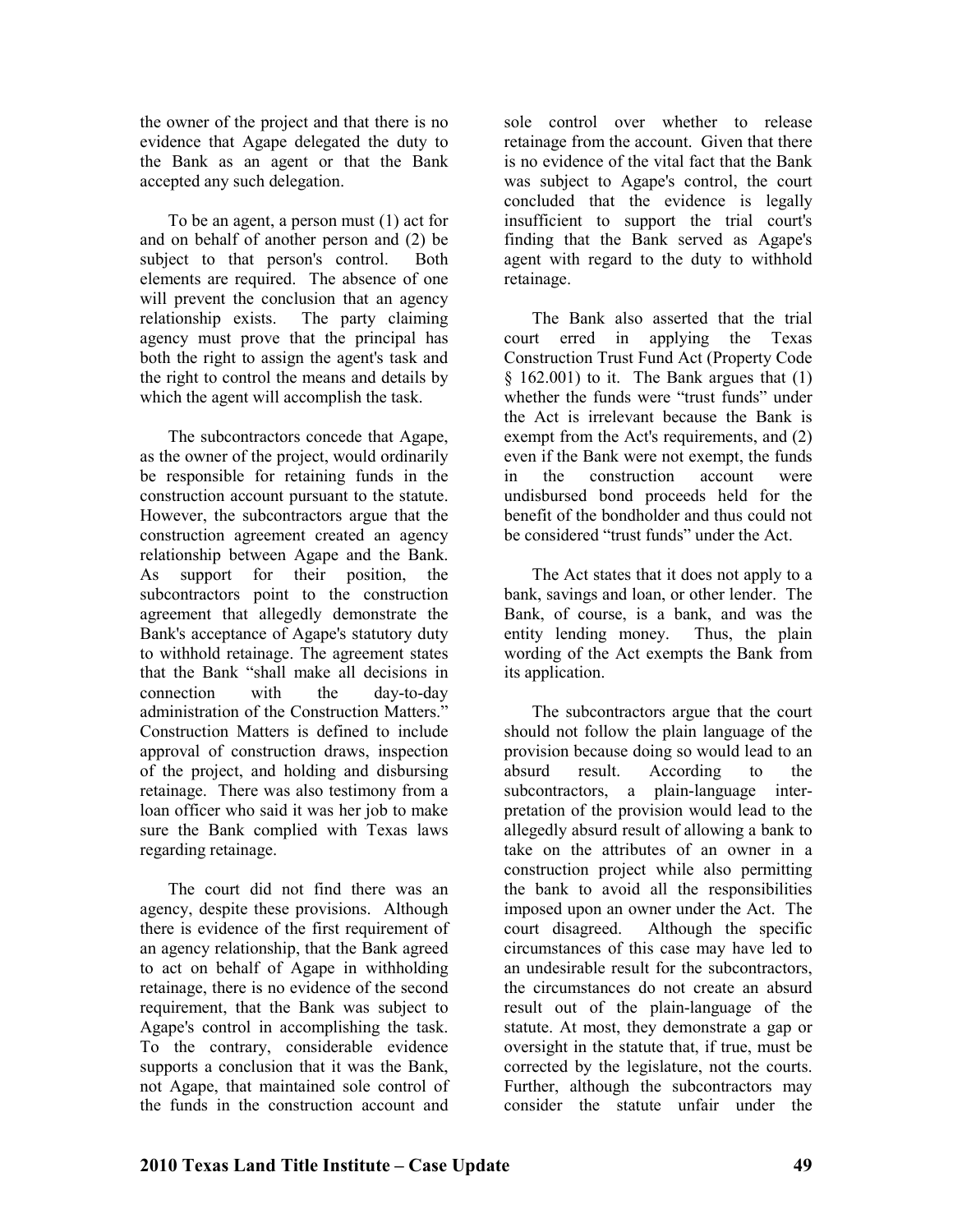circumstances of this case, whether a statute is fair or makes the most sense are questions for the legislature to consider, not the courts.

In its third issue, the Bank contends that the trial court erred in issuing a finding of fact that the Bank was negligent in failing to exercise reasonable care in disbursing retainage funds from the construction loan account, prior to completion of the project. To prove negligence, a party must establish: (1) the existence of a legal duty; (2) a breach of that duty; and (3) damages proximately caused by the breach. Duty is the threshold inquiry in a negligence case. In the absence of a duty, there can be no negligence. A duty can be assumed by contract or imposed by law.

The subcontractors allege the duty was established in the loan agreement. Because the subcontractors were not parties to the contract, they bring their claim as third parties. A third party may recover on a contract made between other parties only if the contracting parties: (1) intended to secure a benefit to the third party, and (2) entered into the contract directly for the third party's benefit. An agreement must clearly and fully express an intent to confer a direct benefit on the third party. The Bank contends that the subcontractors cannot be third-party beneficiaries of the construction agreement because the plain language of the agreement specifically disavows the existence of third-party beneficiaries. The court agreed, saying that the express disavowal of third-party benefits defeats the subcontractors' claims.

The subcontractors final attempt was to ask the court to impose a new common law on the Bank in its administration of construction loan agreements. In deciding whether to impose a new common-law duty, courts must first consider the risk, foreseeability, and likelihood of injury, and then weigh those factors against the social utility of the actor's conduct, the magnitude of the burden of guarding against the in-jury, and the consequences of placing the burden

on the defendant. The most important factor to consider is the foreseeability of the risk. The test for foreseeability is what a party should, under the circumstances, reasonably anticipate as a consequence of its conduct.

In addition to the balancing test, courts must also consider (1) whether one party had superior knowledge of the risk; (2) whether one party had a right to control the actor who caused the harm; (3) whether societal changes require recognition of new duties; (4) whether the creation of a new duty would be in conflict with existing statutory law; and (5) whether there are countervailing concerns that would support or hinder the recognition of a new duty.

The court first addressed the initial considerations: the risk, foreseeability, and likelihood of injury. Here, the subcontractors' injury was that they were not paid for some of their work on the project. Although the Bank could have anticipated this injury, it could have done so only in the same way that every party to every construction contract could foresee the possibility that a contractor, for whatever reason, may not pay subcontractors for their work. In fact, the danger of subcontractors remaining unpaid in construction projects is so well known that the Texas legislature recognized and responded to it by enacting the Trust Fund Act, which was previously discussed in this opinion.

The court then looked the second set of considerations: the social utility of the Bank's conduct, the magnitude of the burden of guarding against the injury, and the consequences of placing the burden on the Bank. The court found significant social utility in the Bank's general conduct of lending money to a non-profit organization for the construction of a low-income apartment complex. Regarding the second and third considerations, the court found the magnitude of the burden of protecting subcontractors and the consequences of placing that burden on lenders to be significant. Lenders currently do not carry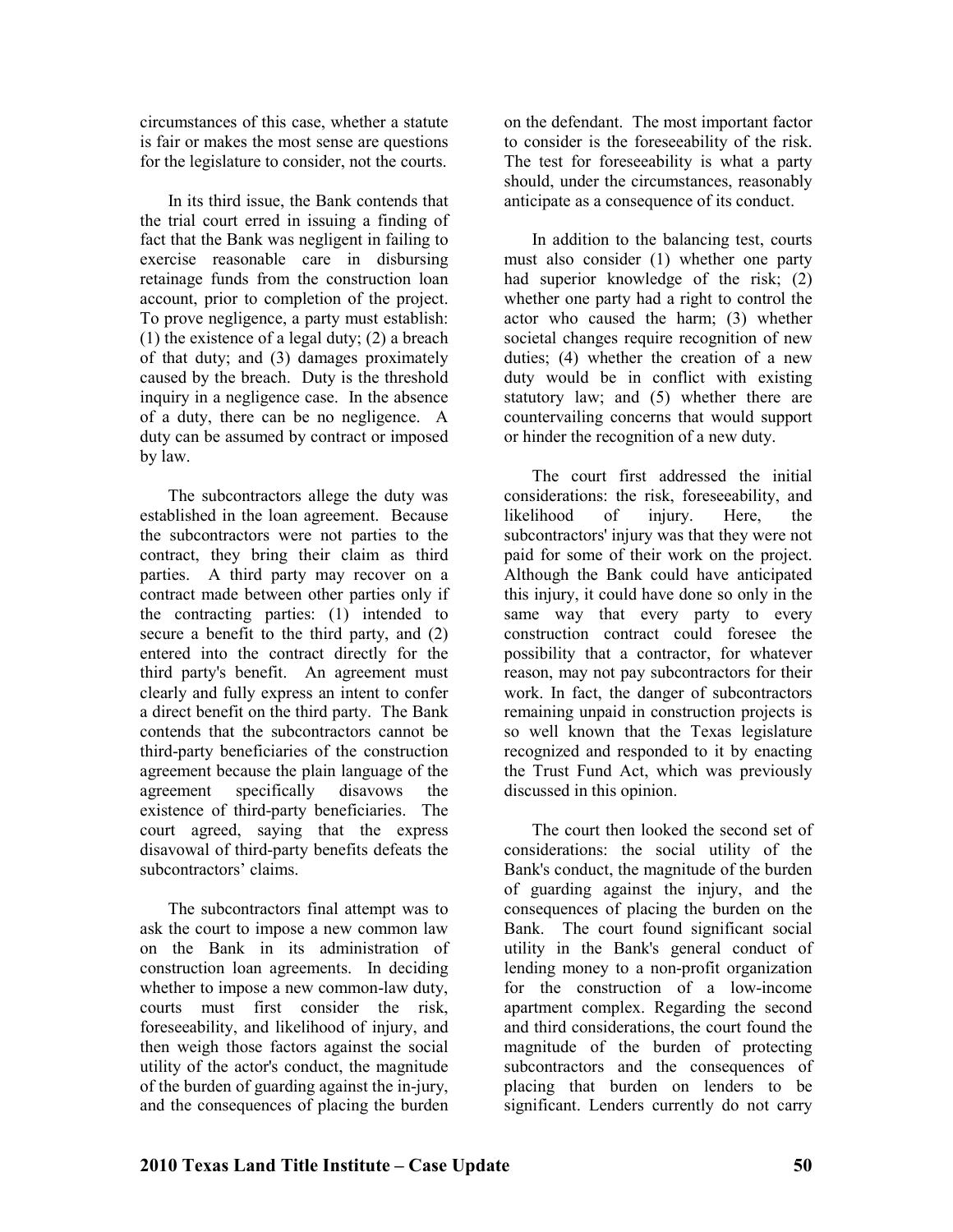such a burden unless they explicitly agree to do so. Thus, they are currently able to assess their liability at the time of entering into the contract. The more they can limit their liability, the more freely they can lend money for projects such as the one here. If courts were to impose a duty on them to withhold retainage and ensure that subcontractors were paid, they would be exposing them to a considerable number of costly lawsuits brought by parties that they may not even be able to identify at the time of entering into the contract. Also, placing the burden on lenders would interfere with their freedom to contract as they see fit, which is a strongly favored public policy in Texas.

The court addressed the final set of considerations: whether one party had superior knowledge of the risk; whether one party had a right to control the actor who caused the harm; whether societal changes require recognition of new duties; whether the creation of a new duty would be in conflict with existing statutory law; and whether there are countervailing concerns that would support or hinder the recognition of a new duty. Regarding the first consideration, whether the Bank had superior knowledge of the risk, the court first noted that the risk of harm in this case was allegedly created by the fact that the Bank was in control of the construction account but was not under a statutory obligation to withhold retainage in the account. Because the subcontractors did not know that the Bank had control over the construction account, it did have superior knowledge of the risk associated with the arrangement between the Bank and Agape. With respect to the second consideration. whether the subcontractors had a right to control the Bank, there is no evidence in the record that the subcontractors had a right to exert control over the Bank.

Although the first two considerations weigh against the Bank, the remaining three do not. For instance, there are no societal changes implicated in this case that would

require our recognition of a new duty. In addition, the creation of a new duty would be in conflict with existing statutory law.

The court concluded that the factors weighing against the imposition of a new duty outweigh those in favor.

#### **PART XIII CONDEMNATION**

*State of Texas* **v***. Brownlow*, 319 S.W.3d 649, 53 Tex. Sup. Ct. J. 1100 (Tex. 2010). The State sought to condemn Brownlow's 12.146 acres of land for the opening, construction and maintenance of a floodplain mitigation pond. The parties eventually settled the condemnation suit with an Agreed Judgment for an easement on the property "for the purpose of opening, constructing, and maintaining a detention/mitigation facility in, over, and across the tract of land for the purpose of making additions to, improvements on, and repairs to said detention facility or an part thereof." A recital in the judgment noted that the State sought the property "for highway purposes."

The State then began to remove a whole lot of dirt and use it in another section of the Highway 35 widening project. The Brownlows protested that the excavated soil was not part of the Agreed Judgment. They contend that as the fee simple owners of the land the soil belongs to them. They claimed that the State unconstitutionally took the excavated dirt, entitling them to compensation. The State filed a plea to the jurisdiction. It argued that the Agreed Judgment gave it the right to use the dirt for highway construction purposes, it was within its rights to remove and use the dirt, and that it was immune from suit on the basis of sovereign immunity. The Court of Appeals held that the dirt belonged to the Brownlows and that they could maintain their takings suit.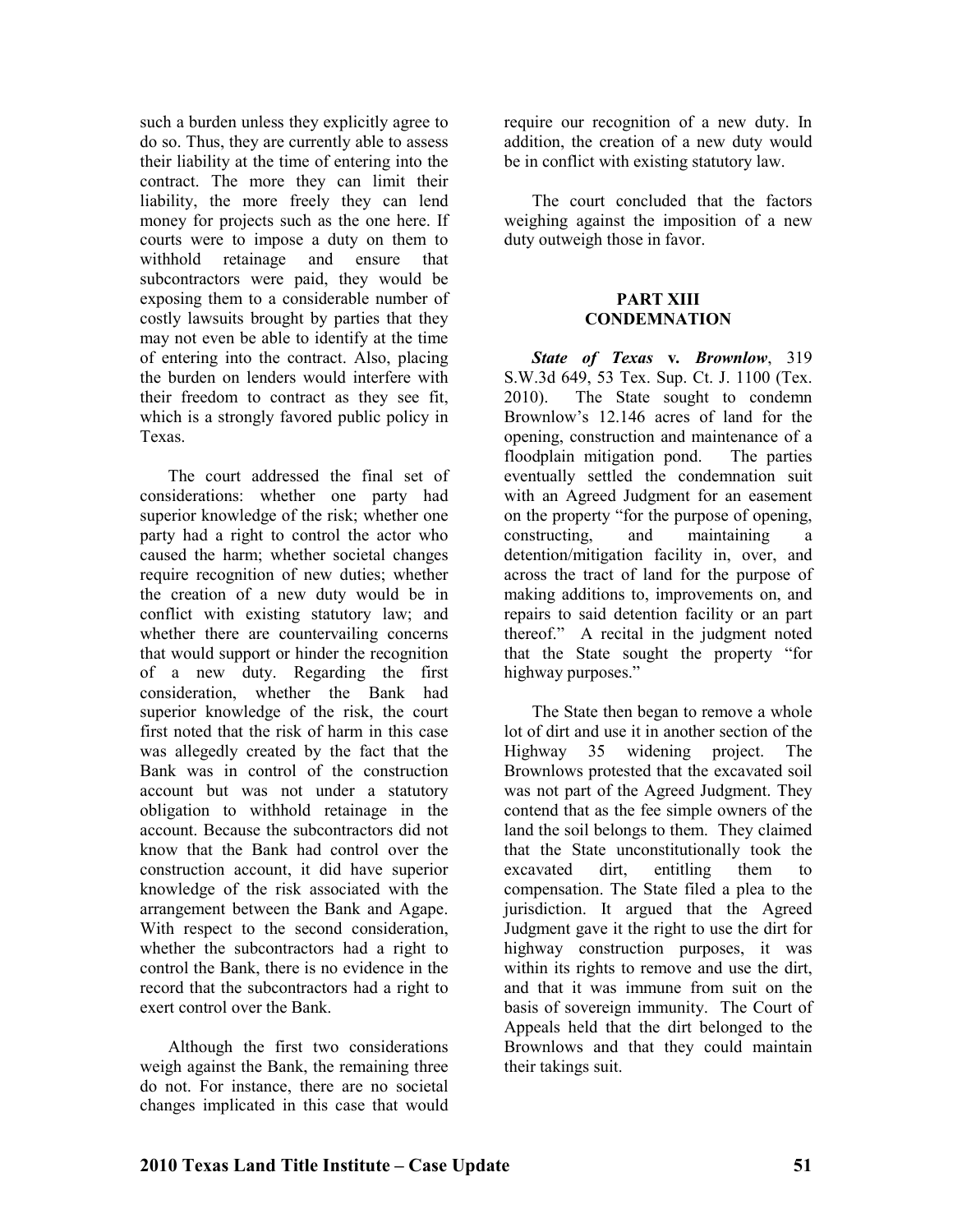When the State acquires fee simple title to land through a condemnation proceeding, it acquires the land as well as appurtenances to and buildings on the land. However, where only an easement is acquired, the owner retains title to the land and all that is ordinarily considered part of the land. If only an easement is acquired, it is the State's burden to assure that the document granting the easement expressly addresses any special arrangements or provisions in the easement taking. The State's burden flows from the principle that an easement's express terms, interpreted according to their generally accepted meaning delineate the purposes for which the easement holder may use the property. An easement, unlike a possessory interest in land, is a nonpossessory interest that authorizes its holder to use the property for only particular purposes. An easement does not transfer rights by implication except what is reasonably necessary to fairly enjoy the rights expressly granted. If the rule were otherwise, easements would effectively become possessory, rather than nonpossessory, land interests. The emphasis placed on an easement's express terms serves the important public policy of promoting certainty in land transactions.

The State argued that the Brownlows failed to state a takings claim because the Agreed Judgment gave the State the right to use the dirt for highway construction purposes and the Brownlows did not have a compensable interest in the dirt the State removed. To recover under the constitutional takings clause, one must first demonstrate an ownership interest in the property taken. The heart of the State's argument is that the Agreed Judgment expressly or implicitly gives it the right to remove the dirt excavated from the Brownlows' land and use it in highway construction, or that, in any event, use of the dirt is reasonably necessary for the State to fully enjoy the easement rights it was expressly granted. The Agreed Judgment, however, sets out the purposes of the easement as "opening, constructing, and

maintaining" a mitigation pond; it does not grant the State rights to use the Brownlows' property for other purposes. Using the dirt at a site remote from the Brownlows' property to construct a highway does not constitute a use related to either (1) opening, (2) constructing, or (3) maintaining a mitigation pond on the Brownlows' property. The purpose of a mitigation pond is to hold water.

Nor does a recital in the Agreed Judgment that the State first sought the<br>Brownlows' property for "highway" Brownlows' property for purposes" expressly or implicitly grant the State a right to use the dirt from the easement for highway construction. It was incumbent on the State to be sure the property rights it needed were acquired and encompassed within the language of the Agreed Judgment.

The Agreed Judgment mentions "highway purposes" a single time, and that is in the recitals. In contrast, at five different points—twice in the granting clauses and three times in the recitals—the Agreed Judgement announces that the State is acquiring the easement for the purpose of "opening, constructing, and maintaining" a detention facility. Express decretal language in a judgment controls over recitals. Therefore, a single statement in the recitals that the State "sought and prayed for the acquisition, for highway purposes" is not clear enough to carry the State's burden. It does not unambiguously indicate that the State has the right to use the Brownlows' property for purposes unrelated to "opening, constructing, or maintaining" the mitigation pond generally, or more specifically, as highway construction material.

The State argues that under longstanding precedent, it has the right to use all materials located in the easement for the purpose of constructing, repairing, or improving roadways. It argues this right tacitly inures to every condemned easement. But, while courts have held that the cities could use materials removed from the streets during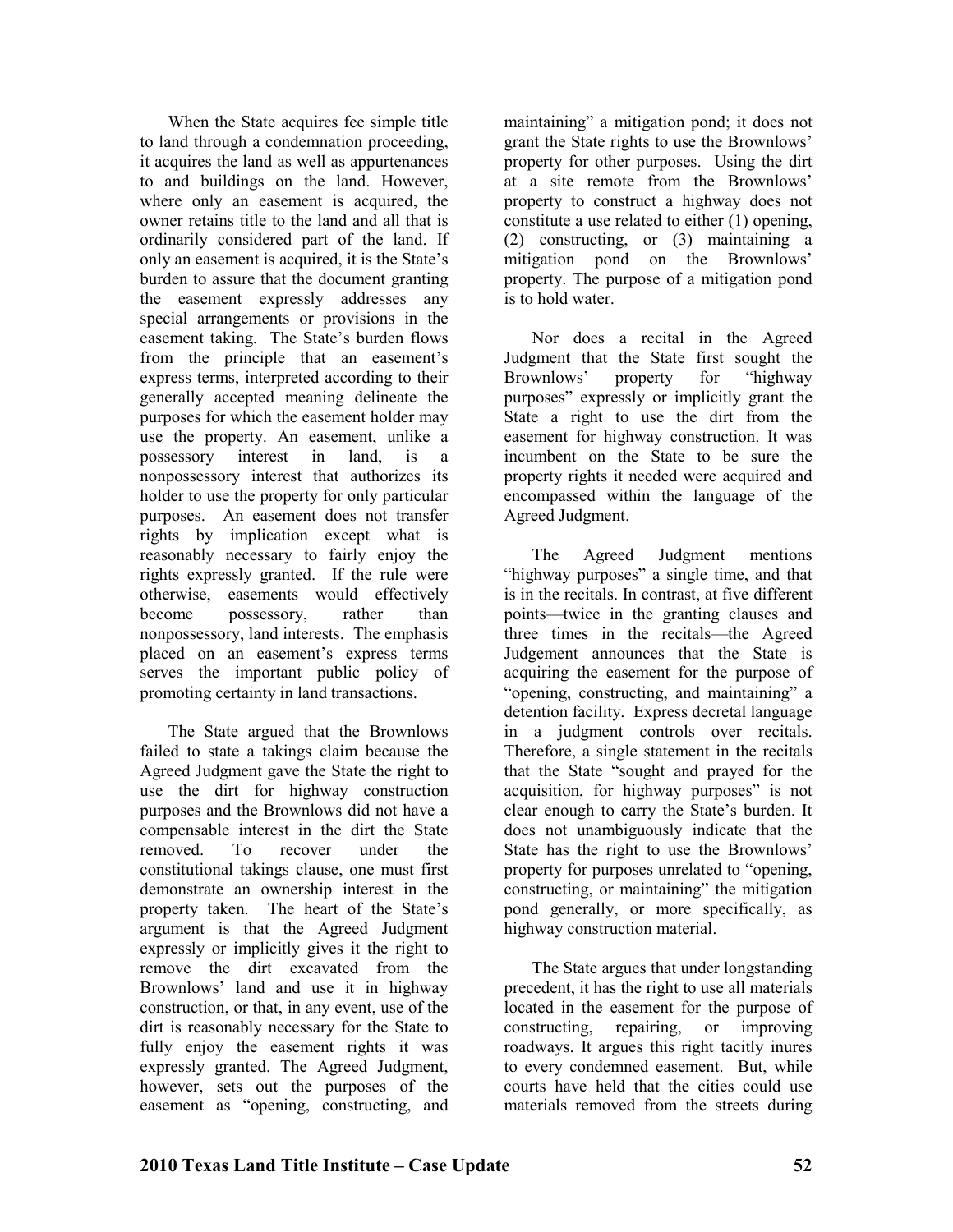the grading process to construct and grade other roads, they were not considering materials removed from easements other than easements for city streets. In contrast, the soil removed from the Brownlows' property was not removed as part of the grading process nor was the property in the highway right of way. The materials could be removed only for the specific purpose of opening, constructing, and maintaining the mitigation pond.

The State also argues that it was entitled to use the dirt to construct a highway embankment because doing so was necessary to fully enjoy its easement. The court agreed that an unlimited easement carries with it all rights as are reasonably necessary for enjoyment consistent with its intended use. But the rights reasonably necessary for full enjoyment of an easement are limited. They do not encompass rights foreign to the purpose for which the easement is granted. The servient estate holder retains these rights.

*Alewine* **v***. City of Houston*, 309 S.W.3d 771 (Tex.App.-Houston [14th Dist.] 2010, pet. pending). Homeowners in a subdivision close to Bush Intercontinental Airport sued the City because construction of a new runway resulted in increased airplane flights over a corner of their neighborhood. The City successfully moved for summary judgment, arguing the homeowners were not entitled to compensation for inverse condemnation or intentional nuisance because they had not shown their property was "taken" by the government. The City argued that (1) the homeowners' complaints do not rise to the level of a constitutional "taking" because their homes remain habitable; (2) no "taking" occurred because the average noise level in the neighborhood does not exceed that approved by the federal government for residential use; and (3) the "community damages rule" bars recovery because all plaintiffs claimed similar injuries. The trial court granted summary judgment without specifying the basis for its ruling.

A government is vested with certain inherent powers commensurate with its status as a sovereign, including the right of "eminent domain" in which private property is taken-in exchange for compensation-and converted for public use. Some "takings" are more conspicuous than others. This case would more appropriately be described as an "inverse condemnation" action, in which an owner claims his property has already been taken-outside of proper condemnation proceedings-without compensation.

To recover compensation for inverse condemnation under Texas Constitution Article I, Section 17, a claimant must plead and prove (1) an intentional governmental act; (2) resulted in a "taking" of his property; (3) for public use. Here, the parties' dispute focuses only on the second prong of this test, that is, the proof necessary to establish a "taking" of property by airplane overflights. To establish a taking by aircraft overflights, a landowner must show that the flights directly, immediately, and substantially interfere with the land's use and enjoyment. However, the City contends the homeowners must also show the overflights have rendered their homes uninhabitable-that is, unusable for their intended purpose-to prove a constitutional "taking" of property.

In *City of Austin* **v***. Travis County Landfill Co.*, 73 S.W.3d 234 (Tex.2002), the Texas Supreme Court held that, to establish a taking by aircraft overflights, a landowner must show that the flights directly, immediately, and substantially interfere with the land's use and enjoyment. To meet this standard, the landowner must show that the overflight effects directly and immediately impact the land so that the property is no longer usable for its intended purpose. In this case, then, the court held that, to demonstrate a compensable taking-byoverflight under current Texas law, the homeowners were required to prove the overflights directly, immediately, and substantially impacted the land so as to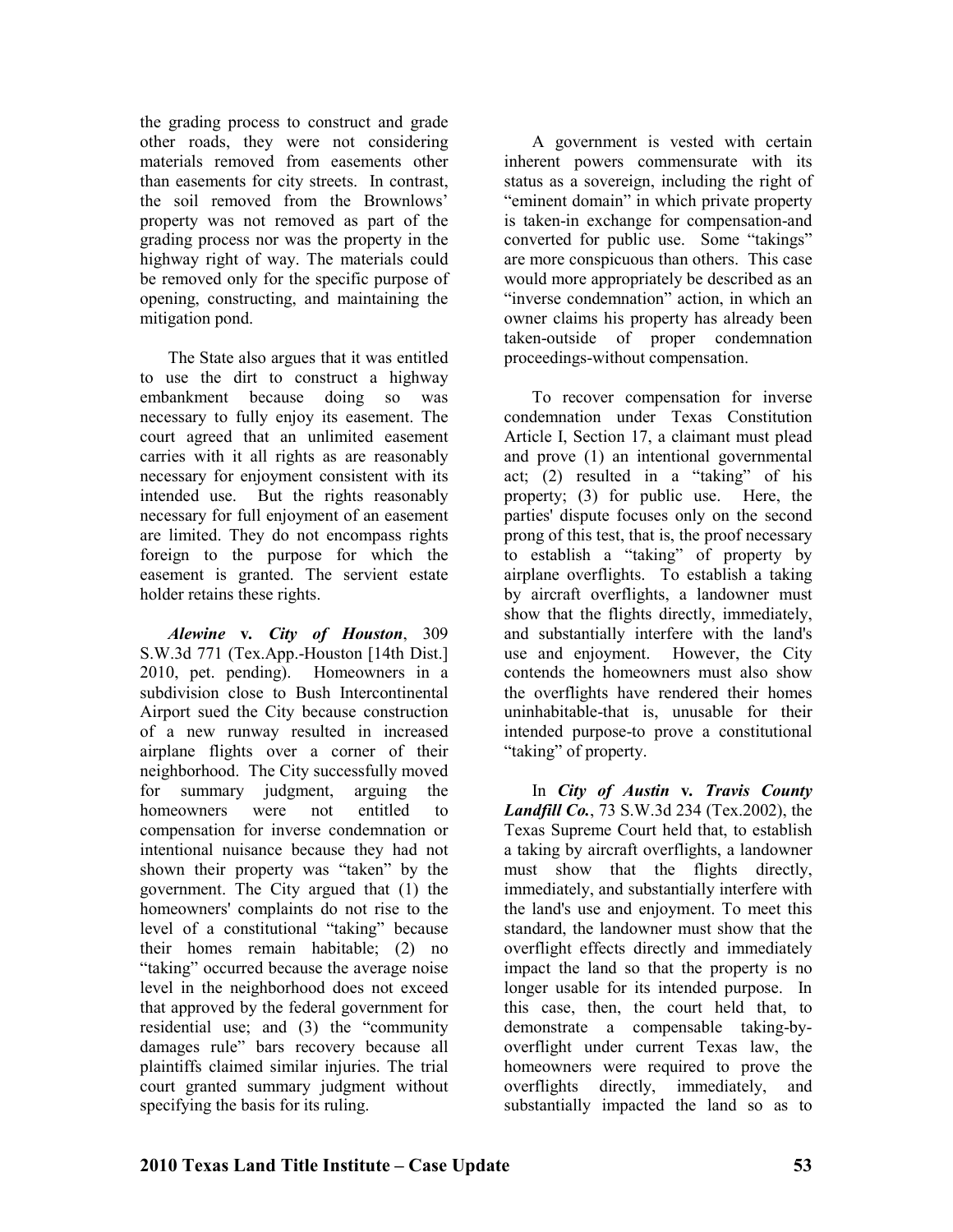render their property unusable for its intended purpose as a residence.

*City of Houston* **v.** *Mack*, 312 S.W.3d 855 (Tex.App.-Houston  $[1<sup>st</sup> Dist.]$  2009, no pet.). The Macks filed suit against the City on September 30, 2008, alleging that after FEMA approved the new Flood Insurance Rate Maps, its property was within a newly delineated floodway. The Macks contend that, in light of that designation, the City's 2006 amendments to section 19-43(a) of the Code prohibited the issuance of building permits to them for "new construction, additions to existing structures or substantial improvement of any structure" on their property. In addition, the Macks contend that the Code, as it applied until September 1, 2008, prohibited the City Engineer from issuing any building permits for such construction. The Macks allege that during that period of time, the City's ordinance deprived them of the use, benefit, and enjoyment of their property, amounting to a taking without just compensation.

The City's alleged that the Macks failed to exhaust the administrative remedies allowed by the Code. The City further alleged that, because the Macks had not filed an application for a permit, nor had they yet appealed such a denial as allowed by the Code, their claims were not ripe and the trial court lacked jurisdiction to consider their petition. The Macks did not dispute the fact that they did not apply to the City for building or development permits before they filed suit. However, the Macks claimed that, under the plain language of the 2006 ordinance, their intended use for the property was expressly forbidden and the Code allowed no discretion or variances under such circumstances. Therefore, the Macks argued, their application for a permit would have been futile.

Ripeness is an element of subject matter jurisdiction and, as such, is subject to de novo review. A regulatory-takings claim may challenge a land-use restriction on its face or as applied to particular property. A

facial challenge is ripe when the restriction is imposed, but an as-applied claim is not ripe until the regulatory authority has made a final decision regarding the application of the regulation to the property.

Ripeness concerns whether, at the time a lawsuit is brought, the facts have developed sufficiently such that an injury has occurred or is likely to occur, rather than being contingent or remote. To establish that a claim is ripe based on an injury that is likely to occur, the plaintiff must demonstrate that the injury is imminent, direct, and immediate, and not merely remote, conjectural, or hypothetical. By focusing on the concreteness of injury, the ripeness doctrine allows a court to avoid premature adjudication and issuance of advisory opinions.

The City contends that the Macks have not alleged that they suffered a "concrete injury." However, in their petition, the Macks allege they have been deprived of the "use benefit and enjoyment of the Property" and that the property's value has been drastically reduced because "after the date of the amendment, Plaintiffs could neither construct any improvement in or upon the Property nor sell the Property to anyone who desired to construct any improvements in or upon the Property." Moreover, the Macks allege that they had entered into a listing agreement with a local real estate broker in furtherance of their intention of selling the property for development.

The court held that record does not support the City's contention. In addition to viewing the Macks' allegations in their favor, the court must take as true all evidence favorable to the Macks and indulge every reasonable inference and resolve any doubts in their favor. The Macks alleged that their property was in a Houston floodway. They also alleged that the 2006 amendments to the City Code deprived them of the "use, benefit, and enjoyment" of the property because they could not sell it to anyone who desired "to construct any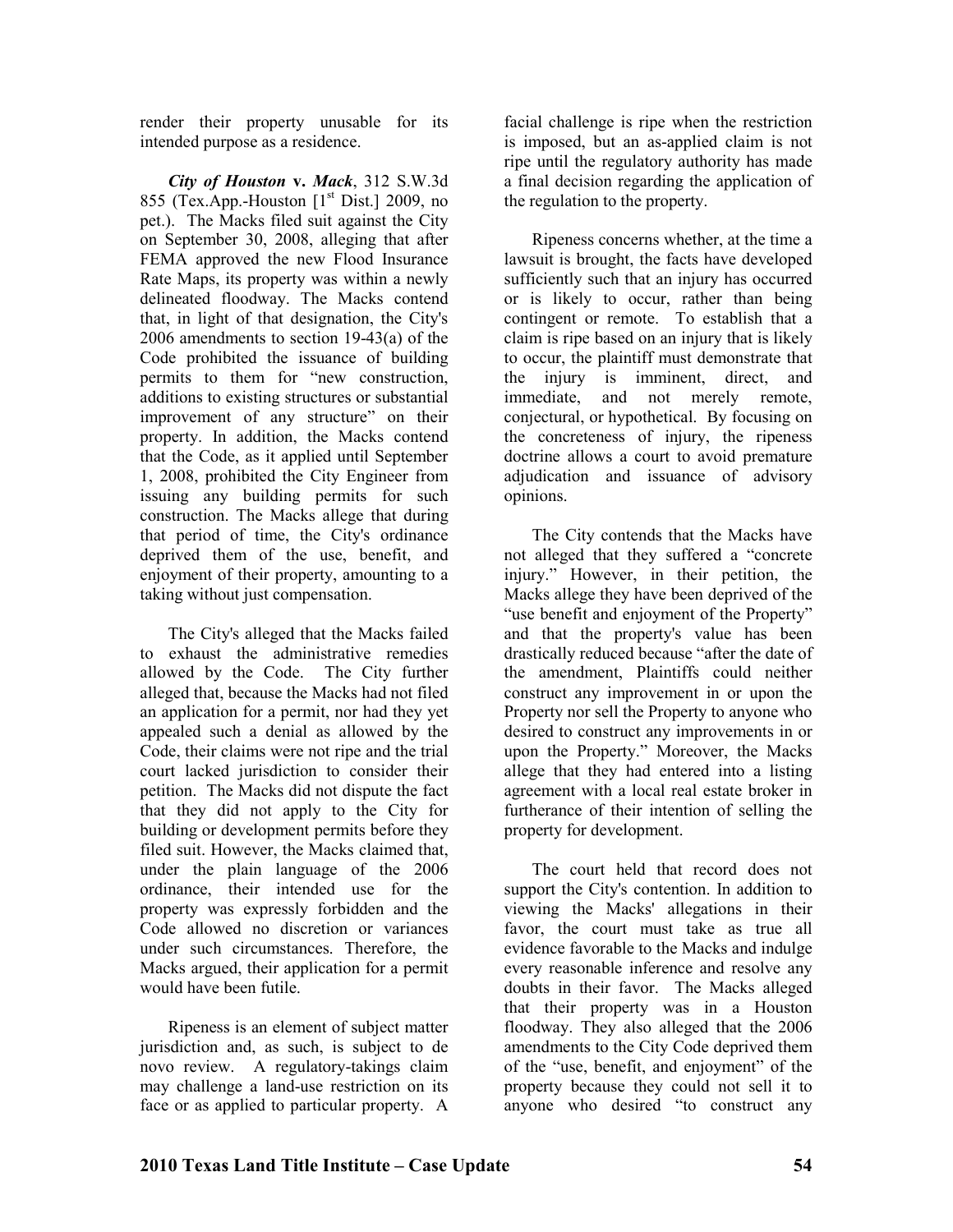improvements in or upon the property." Considering these allegations, the court concluded that the Macks have alleged a "concrete injury."

*City of San Antonio* **v.** *De Miguel*, 311 S.W.3d 22, (Tex.App.- San Antonio 2009, no pet.). The De Miguels' lawsuit alleged in their inverse condemnation and nuisance lawsuit that the City constructed a drainage facility near their residence that diverted surface water onto their property during rainfall.

Nuisance liability arises only when governmental immunity is clearly and unambiguously waived. In some cases, a city may be held liable for a non-negligent nuisance-that is, one that rises to the level of a constitutional taking. In others, the Texas Tort Claims Act may waive immunity from nuisance claims (Civil Practice & Remedies Code § 101.021). Here, the plaintiffs do not assert there exists any statutory waiver of immunity and the court found none; therefore, it concluded there is no statutory waiver. Consequently, the City can only be liable for a non-negligent nuisance rising to the level of a constitutional taking.

To properly assert a non-negligent nuisance claim against a governmental entity, a party must plead and show the following elements: (1) the governmental entity intentionally performed an act in the exercise of its lawful authority; (2) that resulted in the taking, damaging, or destruction of the party's property; (3) for public use. Here, the City's plea to the jurisdiction challenged only the first element; therefore, the court limited its analysis to whether a fact issue exists on the question of whether the City intentionally performed an act that rises to the level of a taking.

The City argues the plaintiffs did not plead or show the City knew a specific act was causing identifiable harm or knew that specific property damage was substantially certain to result from an authorized

government action. A person's property may be taken, damaged or destroyed if an injury results from either the construction of public works or their subsequent maintenance and operation. However, a city has no duty to provide drainage or facilities adequate for all floods that may occur or reasonably be anticipated as long as the city does nothing to increase the flow of surface water across the land in question. The existence of such liability would tend to deter the city from providing even partial relief from flooding. In determining the extent of the protection to be provided, a city must weigh the needs of the entire community and allocate available resources so as best to serve the interests of all its citizens. Here, the De Miguels point to no new action taken by the City after the conclusion of the 1989 lawsuit that resulted in an increased flow of surface water across their property.

*State of Texas* **v.** *Bristol*, 293 S.W.3d 170, 52 Tex. Sup. Ct. J. 751 (Tex. 2009). When a taking occurs, all damages associated with the taking are not necessarily compensable, and diminished value is compensable only when it derives from a constitutionally cognizable injury. Remainder property damages are generally calculated by the difference between the market value of the remainder property immediately before and after the condemnation, considering the nature of any improvements and the use of the land taken. While various methods can be used to determine the market value of a remainder property, the income approach is especially appropriate when, as with the hotel here, property would be valued on the open market according to the amount of income it already generates. The income approach consists of estimating the net operating income stream of a property and applying a capitalization rate to determine the property's present value.

Lost profits or injury to a business are not compensable over and above the value of the land taken and the diminution in the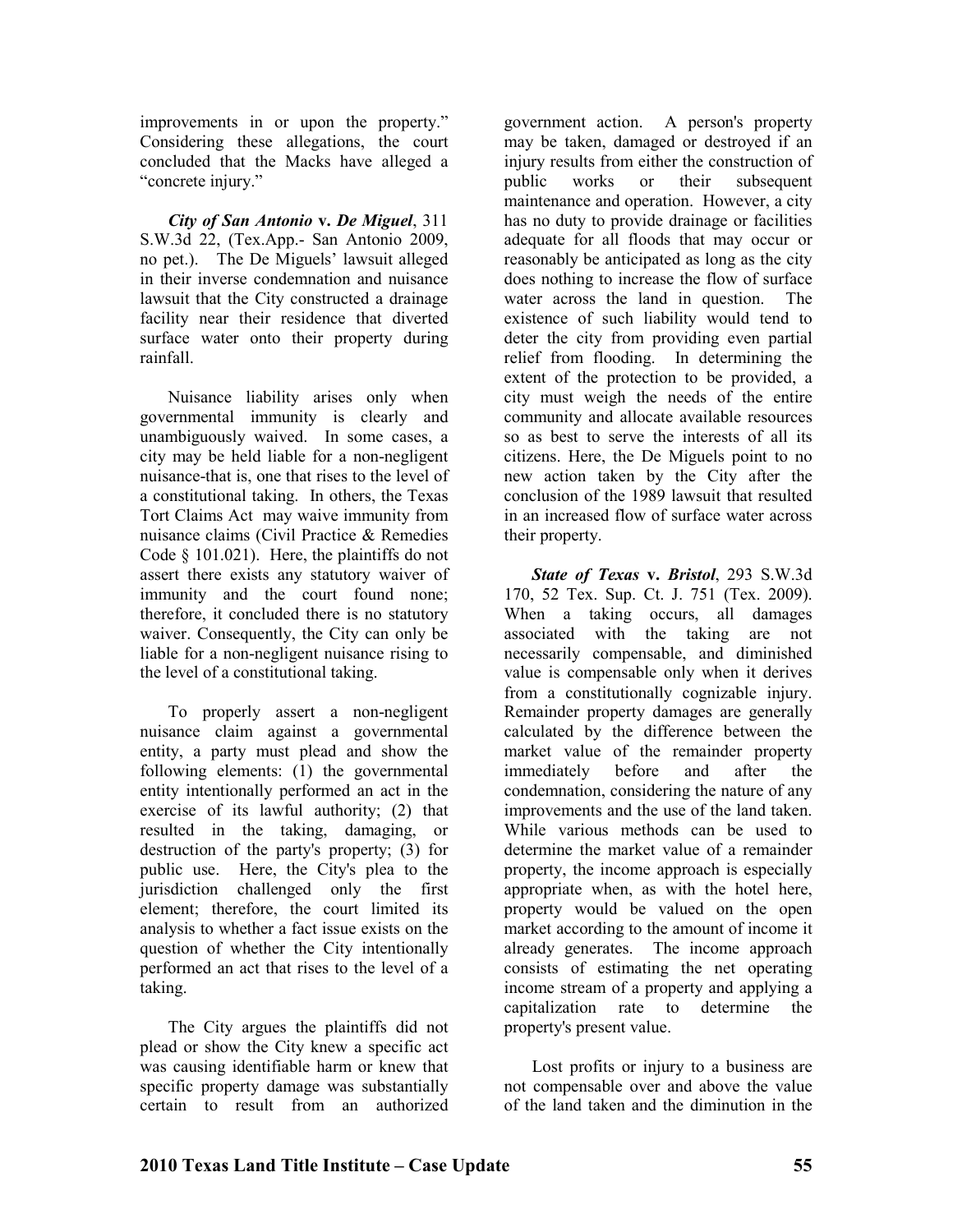value of the remainder tract. Further, to the extent that the taking affects access to the remainder property, a partial, temporary disruption of access is not sufficiently material and substantial to constitute a compensable taking. In addition, disruption of use due to construction activities of the condemning authority during a roadway expansion project are not compensable.

#### **PART XIV LAND USE PLANNING, ZONING, AND RESTRICTIOS**

*Webb* **v***. Voga*, 316 S.W.3d 809 (Tex.App.-Dallas 2010, no pet.). Kathy Webb filed suit against the POA and other property owners seeking a declaratory judgment that the POA and owners had abandoned and waived the restrictive covenants. The evidence showed that Webb did not own a lot in the restricted subdivision. Record title to the lot was in her husband's name.

Subject matter jurisdiction is an issue that may be raised for the first time on appeal and may not be waived by the parties. Standing is a component of subject matter jurisdiction; therefore, standing cannot be waived and may be raised for the first time on appeal. Standing deals with whether a litigant is the proper person to bring a lawsuit. To establish standing, one must show a justiciable interest by alleging an actual or imminent threat of injury peculiar to one's circumstances and not suffered by the public generally. As to each of Webb's causes of action against the Association and her cause of action against the Lot Owners, Webb's ownership of property in the subdivision was critical to her standing to maintain her claims.

Although Webb claimed ownership, the evidence showed that the property had been deeded to her husband and her name did not appear in record title. Webb's contention that she had standing in a representative capacity for the record title owner is unfounded. Webb's suits as consolidated

were brought in her individual capacity and not as a representative or fiduciary of the record title owner, and there is no pleading or evidence in the record to support a contention that Webb brought claims other than on her own behalf. Further, Webb acknowledges Robert Webb as the record owner of the property at all relevant times.

The evidence shows Webb was not a property owner. The court concluded that Webb lacked standing for her causes of action against the Association and the lot owners and, therefore, the trial court lacked subject matter jurisdiction over those causes of action.

*Tellez* **v***. City of Socorro*, 296 S.W.3d 645 (Tex.App.-El Paso 2009, pet. denied). Under the common law, a non-conforming use of land or buildings is a use that existed legally when the zoning restriction became effective and has continued to exist. When determining whether there is a legal nonconforming use in a particular case, the proper focus is on the legislative enactments of the regulation body.

The City of Socorro's interpretation of non-conforming use is consistent with the common law. Its ordinance provides that non-conforming use means the use of land or a building, or a portion thereof, which does not conform with the current land use regulations of the zoning district in which it is located. A legal non-conforming use which existed prior to the enactment of a regulation is permitted to continue but cannot be expanded or enlarged. Further, the non-conforming use be continuous. The ordinance provides that if the nonconforming use ceases for any reason for more than thirty days or six consecutive months or eighteen months during a three year period (depending on the value of the structure), any subsequent use must conform to the existing regulations for the property.

Even if the evidence conclusively established that the Tellez property was being used as a salvage yard when the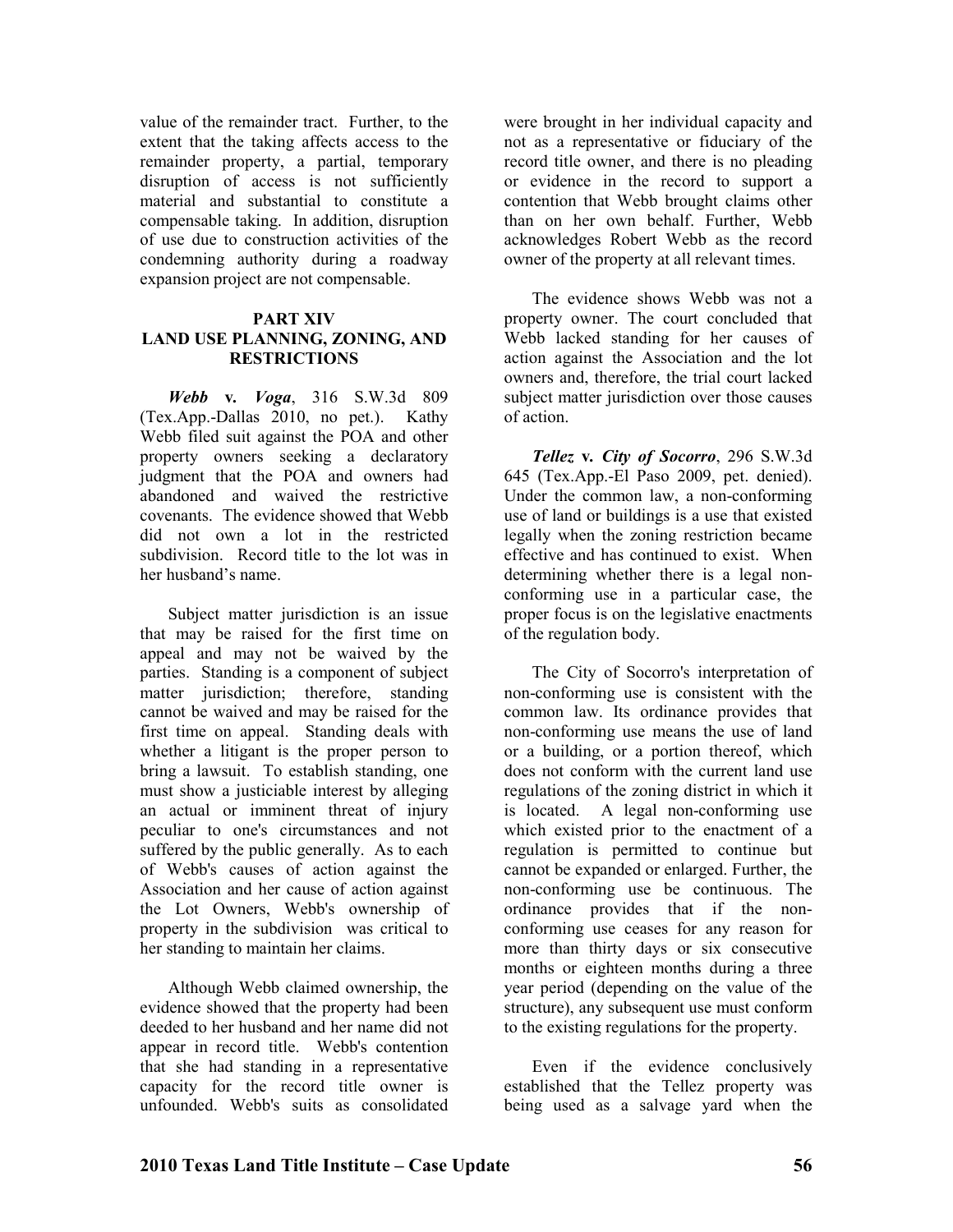zoning ordinance was enacted, there is conflicting evidence whether the property was continuously used as a junkyard after that time as required to maintain the nonconforming use status. The court below specifically found that the 1991 postenactment aerial photograph admitted into evidence showed the property was vacant. Consistent with this evidence, the property was listed on the appraisal district's records as vacant residential. Because there is no evidence of the replacement cost of the small cinder-block structure located on the property, it is unclear which vacancy time period would apply. However, there is evidence from which the Board of Adjustment could have found that the property was vacant for more than six months, and therefore, it could have concluded that the non-conforming use status had been lost under either subsection.

*Milestone Potranco Development, Ltd.*  **v.** *City of San Antonio*, 298 S.W.3d 242 (Tex.App.-San Antonio 2009). The City adopted a Tree Ordinance pursuant to the Local Government Code platting provisions. By its terms, the Tree Ordinance applied to the City's extra-territorial jurisdiction. Milestone argues the Tree Ordinance cannot be enforced in the City's ETJ because: (1) the Tree Ordinance is not a "rule governing plats and subdivisions of land" and, therefore, cannot be an ordinance adopted under Local Government Code § 212.002; (2) the Tree Ordinance is overly broad in its application; or (3) the Tree Ordinance regulates the use of property which the City is prohibited from regulating in the City's ETJ by Local Government Code §  $212.003(a)(1)$ .

Milestone asserts the Tree Ordinance cannot be categorized as a rule governing plats and subdivisions because tree preservation is not one of the purposes for requiring municipal approval of plats and subdivisions. Milestone contends platting and subdivision ordinances are limited to those ordinances that regulate "basic infrastructure." Based on its belief that the

Tree Ordinance is a purely aesthetic regulatory scheme that does not regulate basic infrastructure, Milestone argues that the Tree Ordinance is not a rule governing plats and subdivisions of land.

The court disagreed. A municipality is authorized to adopt as rules that "promote the health, safety, morals, or general welfare of the municipality and the safe, orderly, and healthful development of the municipality." Moreover, the purpose of platting and subdivision regulations is to ensure that subdivisions are safely constructed and to promote the orderly development of the community. Platting ensures that adequate provisions have been made for streets, alleys, parks and other facilities indispensable to the particular community affected. In this case, the Tree Ordinance contains a statement of purpose explaining the objectives or purposes the ordinance is intended to accomplish. The court found that the listed purposes offer more than simply an aesthetic regulation. Instead, the Tree Ordinance was intended to, and does, regulate tree preservation to promote the health of the municipality and the orderly and healthful development of the community. Therefore, it concluded that the Tree Ordinance is a rule "governing plats and subdivisions of land" that the City was authorized to adopt under Local Government Code § 212.002.

In the alternative, Milestone claims that even if the Tree Ordinance is a rule "governing plats and subdivisions of land," the Tree Ordinance is overly broad because it contains provisions unrelated to the activities of platting and subdividing land. Milestone asserts the Tree Ordinance applies not only to those wishing to plat and subdivide property but also to every person who simply wants to reduce the number of trees on his or her property. To support this contention, Milestone quotes language from the Tree Ordinance that states the Tree Ordinance "regulates all activities that result or may result in the removal of protected or heritage trees." The court disagreed and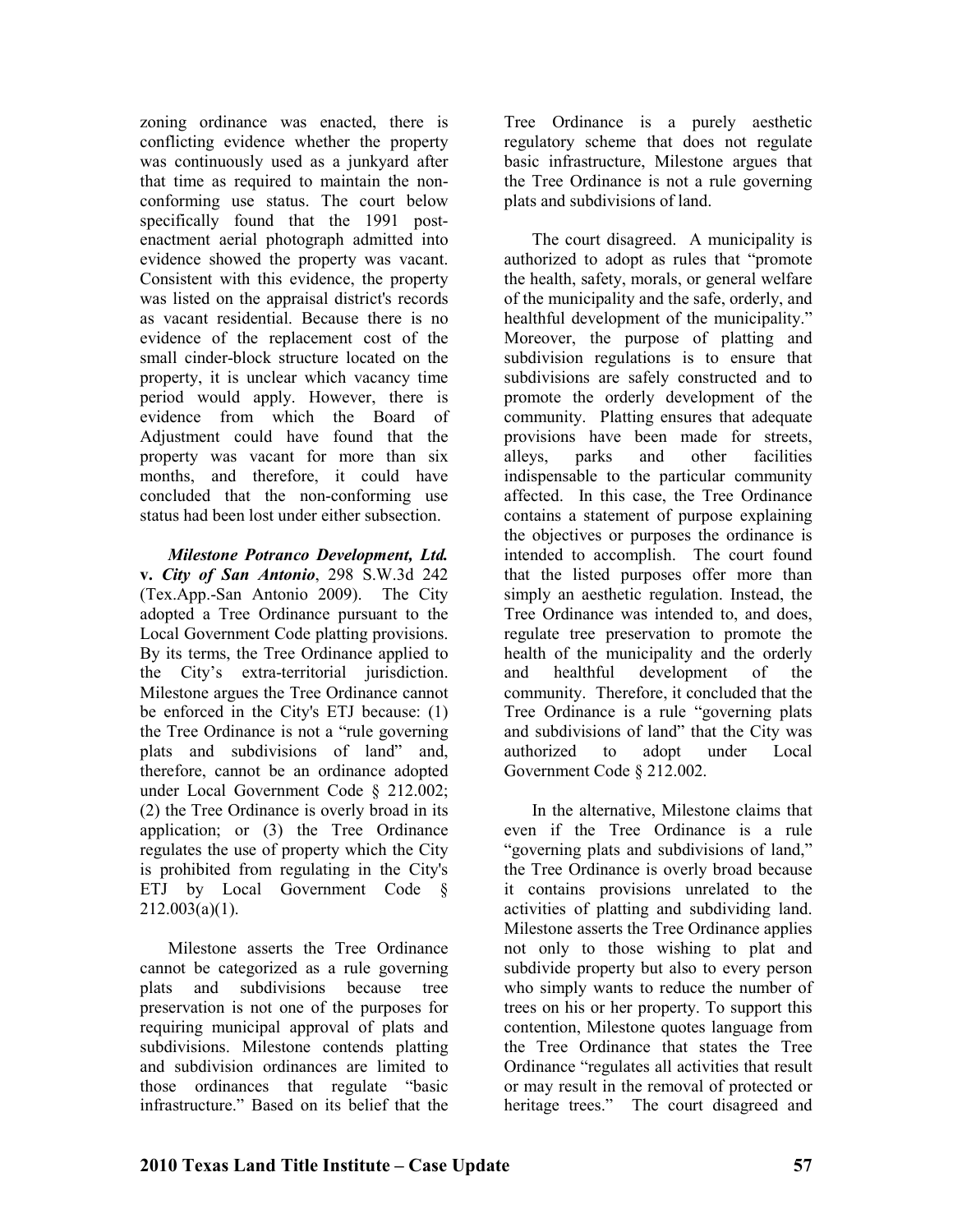found that the Tree Ordinance does not extend as broadly as Milestone contends.

The Tree Ordinance itself also contains exceptions demonstrating the City's intent that the ordinance's application is limited to subdivisions or similar land development. For example, the Tree Ordinance does not apply to "[t]rees located on property on which construction of single-family, twofamily or three-family residential dwelling units has been completed." Therefore, the Tree Ordinance does not purport to regulate property on which the construction of a home is complete.

When the City amended its development code to include the Tree Ordinance, the caption of the amendment referred to the<br>Tree Ordinance as a "subdivision Tree Ordinance as a "subdivision regulation." The memorandum arranging the public hearing on the Tree Ordinance also described the ordinance as a regulation for the preservation of trees in conjunction with commercial and residential development activities.

Because the Tree Ordinance was properly adopted pursuant to Local Government Code §212.002, the City may extend the Tree Ordinance to the City's ETJ under Local Government Code § 212.003 of the Code unless one of its exceptions apply. Milestone argues the Tree Ordinance should be treated as a prohibited "land use" regulation under subsection  $212.003(a)(1)$ , which contains an exception that prohibits a municipality from regulating, "the use of any building or property for business, industrial, residential, or other purpose."

The court held that the distinctions made in the case law between zoning or use ordinances and platting or subdivision regulations reveals that the Tree Ordinance does not regulate the "use" of property as that term is used in section 212.003 of the Code. Zoning contemplates the prohibition of certain physical uses of land and allows a municipality to create districts where land uses are limited or restricted to specific

enumerated purposes. Planning or platting, on the other hand, contemplates adequate provision for orderly growth and development. In this case, the Tree Ordinance does not regulate the physical use of the land or the specific purpose for which it is used but regulates the manner in which trees must be preserved in developing the land for any use or purpose.

*Letkeman* **v***. Reyes*, 299 S.W.3d 482 (Tex.App.-Amarillo 2009, no pet.). This case involves restrictive covenants as they relate to a house being moved into the subdivision. The house was originally built some years ago and subsequently acquired by the Letkemans. They had the house cut in half, moved into the subdivision, on a lot that they intended to buy. Before completing the process, they were told by one or more home owners in the development that their efforts violated several restrictive covenants. Despite hearing these complaints, they continued their efforts. The homeowners sued and the trial court enjoined the Letkemans from allowing the structure to remain on the lot and gave them 60 days to remove it.

The Letkemans appealed. Their first issue was whether the house was "prefabricated" and therefore prohibited by the restrictions. To the Letkemans, the word encompassed only structures built in a factory and then moved in sections or by wall panels onto a site where it was then constructed or assembled into a house.

As written in the covenants, the word in question contains the root "fabricated" and prefix "pre." he definitions assigned to the latter include "earlier than," "prior to," "before," "in advance," and "beforehand" to name a few of the most common. In turn, "fabricate" includes such meanings as to "invent." "create." "construct." "manufacture," "to construct from diverse and usually standardized parts," or to "make by art or skill and labor," and "make by assembling parts or sections." Combining this root and prefix, therefore, gives us a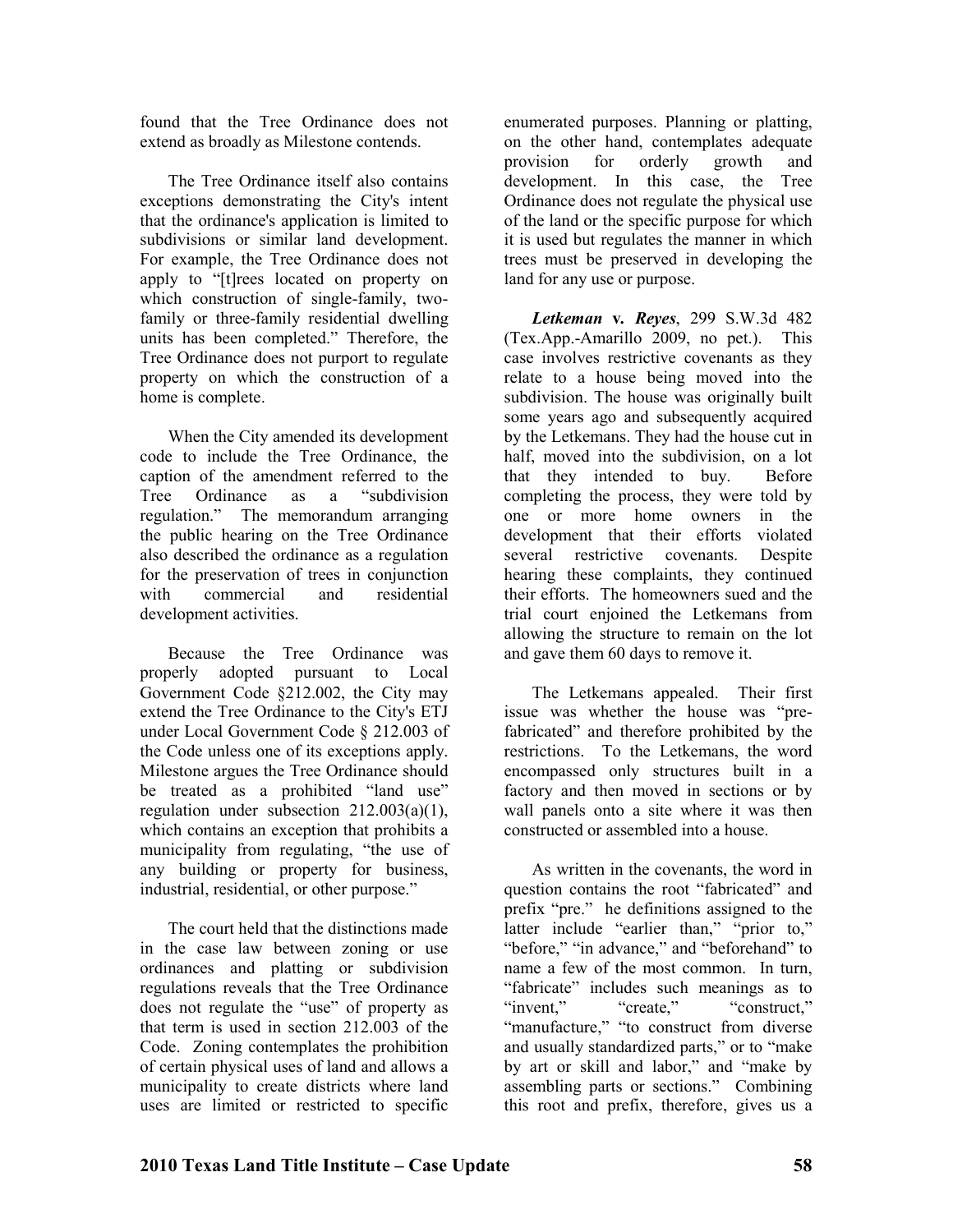word meaning "to fabricate or construct beforehand," "to manufacture in standardized parts or sections ready for quick assembly and erection ...," or to "fabricate the parts of [as a house] at a factory so that construction consists mainly of assembling and uniting standardized parts." While those definitions do not mirror each other, they have one aspect in common. Each connotes something that is already or previously made (whether made as a whole or in parts for later assembly) as opposed to something that is erected from scratch.

In their next issue, the Letkemans claimed the trial court abused its discretion by enjoining them to move the house from the subdivision. This was purportedly so because their opponents failed to prove a substantial violation of the restrictive covenants and the equities did not favor such relief.

Whether to grant a permanent injunction lies within the trial court's discretion. Generally, that discretion is abused and subject to reversal when the court acted without reference to guiding rules or principles or misapplied the law to the established facts. Next, injunctive relief ordinarily may issue when the applicant proves the occurrence of a wrongful act giving rise to imminent and irreparable harm for which there is no adequate remedy at law.

These elements change somewhat when the dispute concerns the enforcement of restrictive covenants. There, one need not establish the presence of imminent and irreparable injury. Nor must he prove the presence of actual damages arising from the breach. It is enough simply to prove a distinct or substantial breach.

As concluded in the first issue, the Letkemans breached that restrictive covenant prohibiting them from moving a pre-fabricated structure into the subdivision. Furthermore, the record illustrates

that they knew of the restriction and objections raised by their prospective neighbors before completing the project. So too did their efforts continue despite having this knowledge. And though some evidence appears of record indicating that the finished structure could actually enhance neighboring property values, it does not matter that the home owners may suffer no actual damages.

*Hourani* **v***. Katzen*, 305 S.W.3d 239 (Tex.App.-Houston [1st Dist.] 2010, pet. denied). Katzen owned Lot 7 in the subdivision. Lot 7 is surrounded, on the sides and rear, by property owned by others. The lake extends almost completely across the front of Lot 7. Hence, a narrow path of approximately 15 feet, situated between the eastern edge of the lake and the eastern boundary line of the property, provides the only street access to the dry portion of the lot behind the lake. There is also a 15-foot setback line along the eastern boundary line, which comes near to or touches the edge of the lake. Katzen sought to either build a bridge over the edge of the lake or to obtain a variance to pour a driveway. Katzen was granted a special variance from the City of Piney Point Village to build "a driveway/bridge" within 15 feet of the edge of the lake and within the setback zone.

The subdivision's restrictive covenants required the homeowners association's approval for improvements of the type in question. Because the association had forfeited its existence, Katzen submitted his plans to the other owners in the subdivision. Several owners told Katzen they disapproved. Katzen filed suit against the other owners, alleging the restrictions were preventing him from accessing his property.

Hourani, one of the objecting owners, contended that the trial court disregarded the pre-construction approval process mandated by the restrictions. Katzen contended that he was not required to obtain that approval because the homeowners association had forfeited its charter and there was no board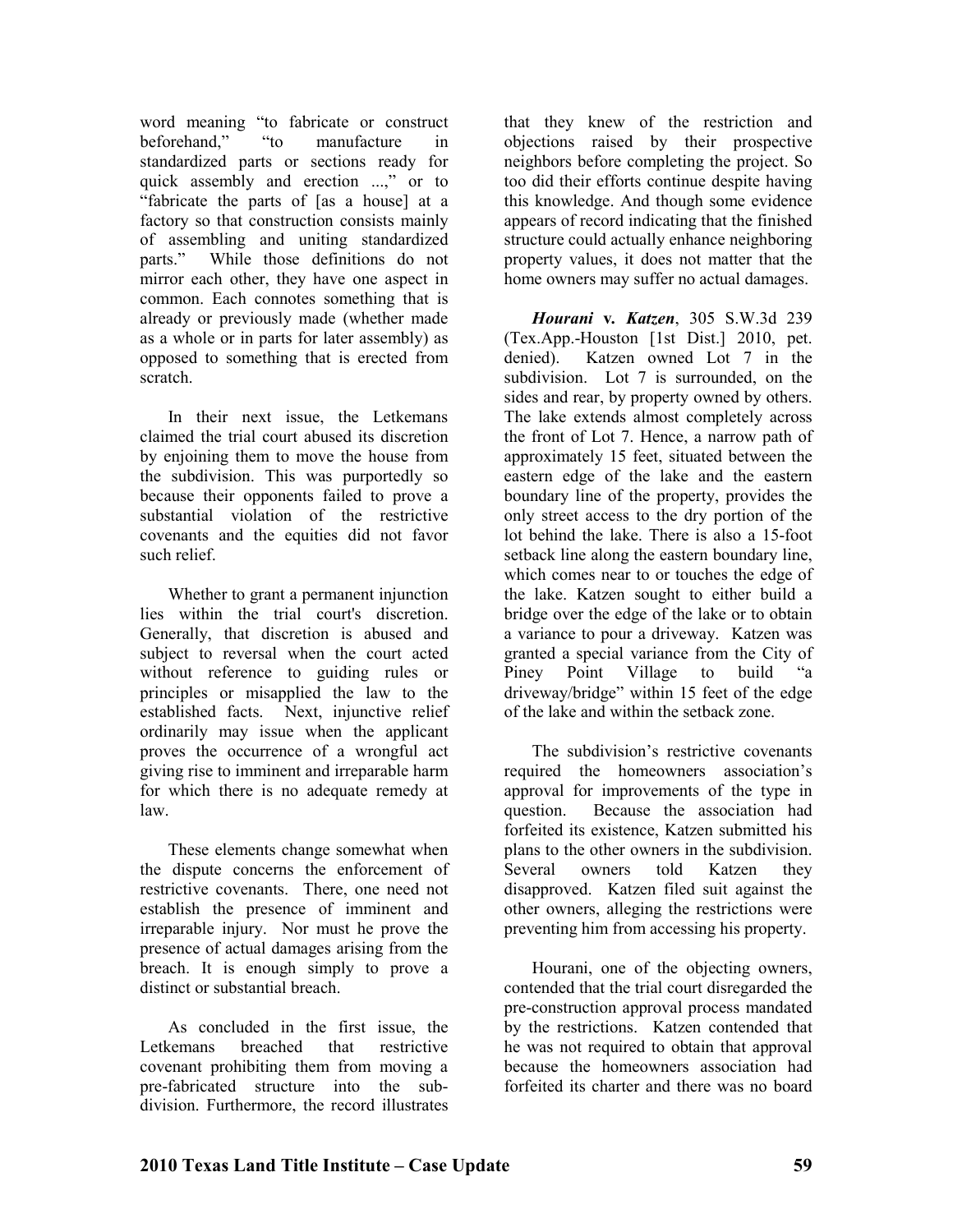in existence to grant or withhold the approval of his plans.

The record shows that the Association "forfeited existence" in 1989 and was not reinstated April 4, 2006. Hence, in 2004, when Katzen sought to begin construction of his driveway, he could not have complied with Section 2.2, which required the written approval of an entity that had forfeited its existence. The court recognized that, notwithstanding the status of the Board, any person entitled to benefit under a restrictive covenant is entitled to enforce it. Hence, here, any one or more of the property owners could have compelled Katzen to seek pre-approval of the Board, had it existed. Nothing in the Restrictions, however, requires Katzen to submit certain plans to, or obtain written approval from, each of the individual property owners in the subdivision, in the absence of a board.

*ash* **v.** *Peters*, 303 S.W.3d 359 (Tex.App.-El Paso 2009, no pet.). Contending Peters violated certain deed restrictions by maintaining junked cars on his property and engaging in improper trash burning, Nash filed suit in the Justice Court. Peters denied the allegations, but a jury determined otherwise and found for Nash, awarding him \$3,500 in punitive damages for breach of the restrictive covenant and \$1,500 in attorneys' fees. Peters appealed the jury's verdict to the County Court. There, Nash also sought injunctive relief barring Peters' further violation of the deed restrictions. Claiming that the County Court lacked jurisdiction to consider Nash's contentions since Nash was seeking injunctive relief and could not prove any monetary damages from Peters' alleged breach of the deed restrictions, Peters moved for summary judgment on traditional and no-evidence grounds. In addition to responding to Peters' summary-judgment motion, Nash filed a motion to sever all causes of action that were not pled in the Justice Court. He also sought to sever the injunctive actions as the injunctive relief arose from the same core set of facts pled in

the Justice Court. The court granted a partial summary judgment to Peters and denied Nash's action for injunctive relief.

Nash's suit for breach of deed restrictions was tried to a jury in the County Court. The jury found that Peters violated the restrictive covenant in question and awarded \$20,262.50 in attorneys' fees. In response, Peters moved for judgment in his favor. The court agreed with Peters and rendered judgment that Nash take nothing, since he was not a prevailing party, and ordered Nash to pay the costs of the suit. After Nash's motion for rehearing was denied, he appealed.

Nash contends that the County Court abused its discretion by finding the Justice Court lacked jurisdiction to grant him relief in the deed-enforcement suit, and second, that the County Court erred in failing to grant him attorneys' fees.

The applicable statutes at issue are Section 27.034 of the Government Code, which provides that a justice court has concurrent jurisdiction with district courts in suits to enforce residential subdivisions' deed restrictions, and Section 5.006 of the Property Code, which provides that "[i]n an action based on breach of a restrictive covenant pertaining to real property, the court shall allow to a prevailing party who asserted the action reasonable attorney's fees in addition to the party's costs and claim."

Peters argues that only courts of record can enter a declaratory judgment and grant injunctive relief, and since justice courts are not courts of record, the Justice Court lacked jurisdiction to enter a declaratory judgment. and as such, could not have granted Nash the requisite injunctive relief, thus failing to make Nash the prevailing party.

Peters is correct that a justice court is not a court of record. However, a justice court does not lack the ability to enter a declaratory judgment when faced with a suit to determine whether restrictive covenants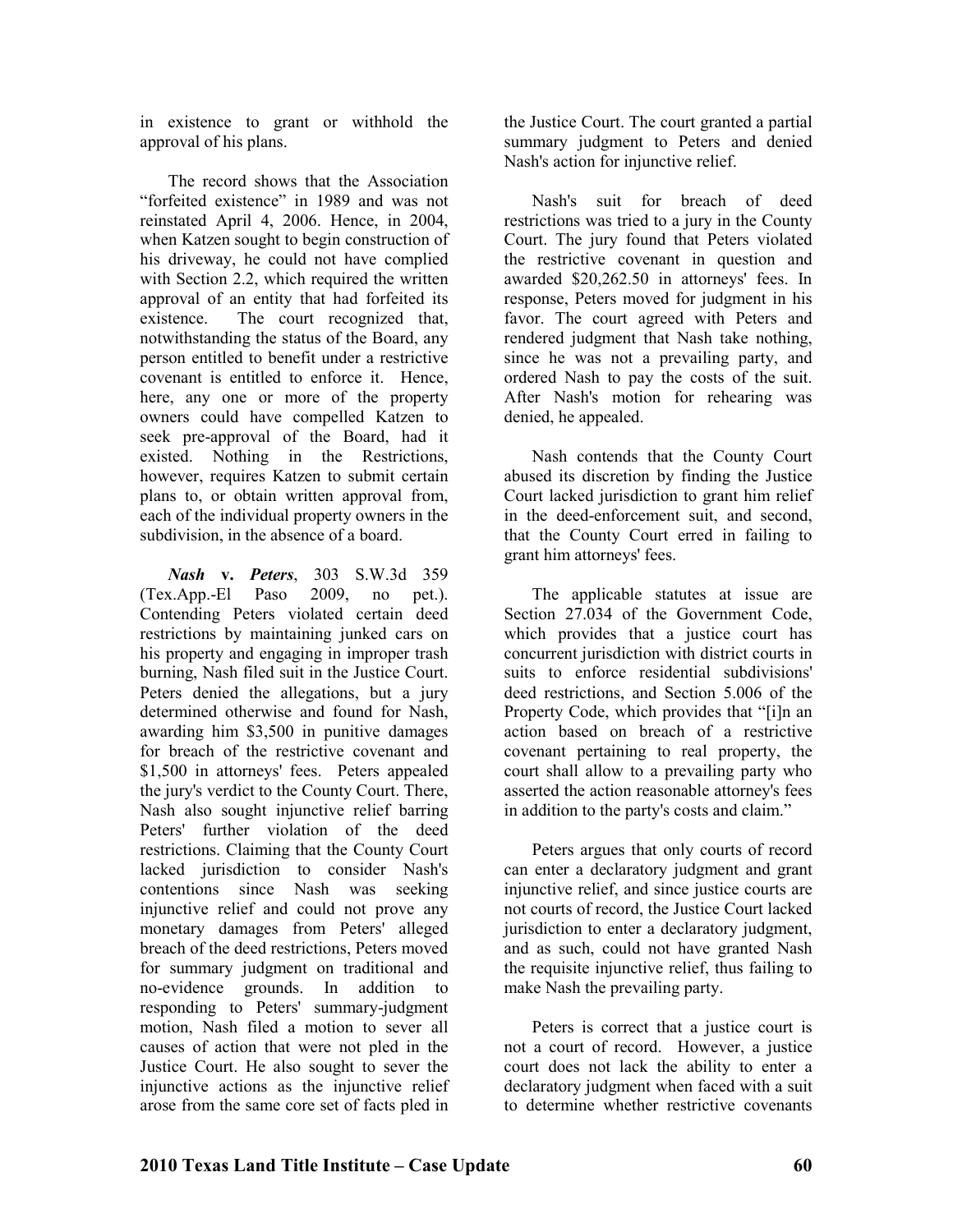have been violated. Although the general rule is that only courts of a record may render a declaratory judgment, Section 27.034, a much more specific statute, inherently grants the justice court the ability to enter a declaratory judgment in suits relating to the enforcement of a deed restriction. By specifically granting the justice court jurisdiction in deedenforcement suits, the justice court, in essence, must declare the parties' rights and status with respect to the enforcement of the deed restrictions. Section 27.034(j) states that a justice court may not grant injunctive relief to a party; however, that does not mean that a justice court could not grant a declaratory judgment.

Further, even if the court were to conclude that the Justice Court lacked the authority to enter a declaratory judgment in this matter, that does not mean that the court lacked jurisdiction to hear the case, much less that Nash, having failed to obtain injunctive relief, was not the prevailing party in his suit to enforce the deed violations. Nor is there any requirement in such suits that the plaintiff must plead monetary damages to be labeled the prevailing party on a finding that a defendant violated a deed restriction. Rather, the plaintiff simply must prove that the defendant intended to do an act which would breach the deed restriction or that the defendant violated the deed restriction.

Here, the Justice Court, by statute, had jurisdiction to hear Nash's suit against Peters for violating the deed restrictions. Having received a verdict that Peters breached the restrictive covenants in question, Nash was the prevailing party in his suit and entitled to recover attorney's fees.

*Uptegraph* **v***. Sandalwood Civic Club*, 312 S.W.3d 918 (Tex.App.-Houston [1st Dist.] 2010, no pet.). The subdivision's deed restrictions are restrictive covenants concerning real property. Restrictive covenants are subject to the general rules of contract construction. As when interpreting

any contract, the court's primary duty in construing a restrictive covenant is to ascertain the drafter's intent from the instrument's language. In ascertaining the drafter's intent, the court must examine the covenant as a whole in light of the circumstances present when the covenant was made.

Whether restrictive covenants are ambiguous is a matter of law for the court to decide. A covenant is unambiguous if, after appropriate rules of construction have been applied, the covenant can be given a definite or certain legal meaning. In contrast, if, after appropriate rules of construction have been applied, a covenant is susceptible of more than one reasonable interpretation, the covenant is ambiguous. Mere disagreement over a restrictive covenant's interpretation does not necessarily render the covenant ambiguous.

At common law, covenants restricting the free use of land are not favored but will still be enforced when they are confined to a lawful purpose and are clearly worded. Accordingly, under the common law, a restrictive covenant's words cannot be enlarged, extended, stretched, or changed by construction. All doubts concerning a restrictive covenant's terms are resolved in favor of the free and unrestricted use of the land, and any ambiguity must be strictly construed against the party seeking to enforce the covenant.

In 1987, the Legislature amended the Texas Property Code to provide that all restrictive covenants contained in instruments governing certain residential developments, regardless of the date on which the covenants were created, must be liberally construed to give effect to their purposes and intent. Property Code §§ 202.002(a) and .003(a).

Some courts of appeals have recognized that the common-law requirement of construing restrictions strictly and section 202.003(a)'s requirement of construing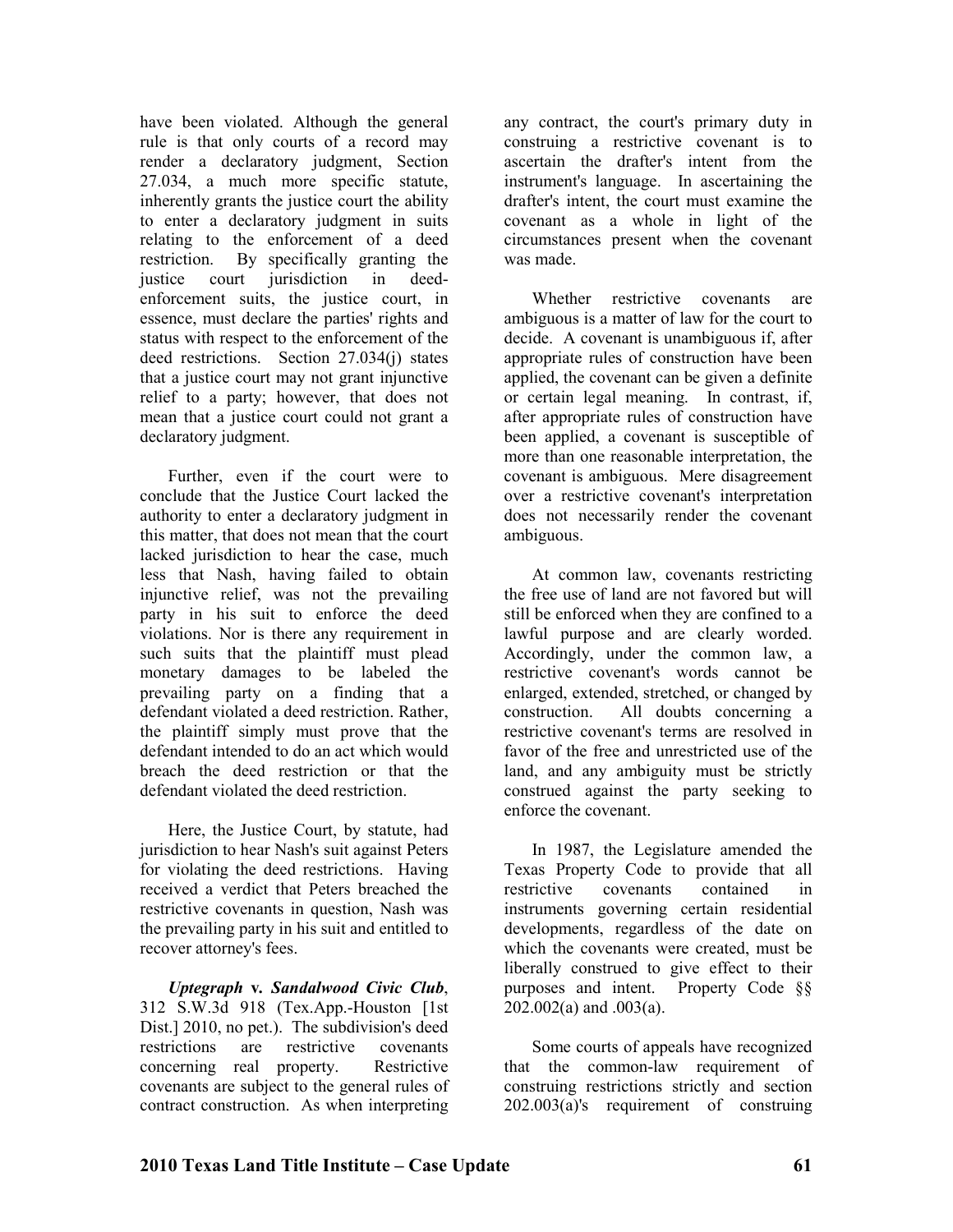residential covenants liberally to effectuate their purposes and intent might appear contradictory. As a result, some courts of appeals have held or implied that section 202.003(a)'s liberal-construction rule concerning residential covenants supersedes the common-law rule of strict construction.

In contrast, other courts of appeals, including the Houston 1st District, have concluded that there is no discernable conflict between the common law and section 202.003(a). Even among the courts that believe that the common law and section 202.003(a) can be reconciled, there exists a split in how to apply section 202.003(a). Some of these courts have simply continued to apply the common-law rule without a precise explanation of how to reconcile it with section 202.003(a). Other courts of appeals have held that the common-law rule applies only when there is an ambiguity concerning the drafter's intent, but to determine if such an ambiguity exists, these courts first apply section 202.003(a)'s liberal-construction mandate.

Some courts of appeals since 1987 have simply continued applying the common-law strict-construction rule without referring to section 202.003(a) at all. Others have applied section 202.003(a)'s liberalconstruction standard without referring to the common-law construction principles at all. The Texas Supreme Court has noted, but not yet resolved, the potential conflict between the common law and section  $202.003(a)$ .

#### **PART XV AD VALOREM TAXATION**

*Woodway Drive LLC* **v***. Harris County Appraisal District*, 311 S.W.3d 649 (Tex.App.-Houston [14th Dist.] 2010, no pet.). In December 2006, First Reliance sold the parcel to Woodway. Despite the yearend conveyance, First Reliance filed a notice of protest with HCAD protesting the 2007 tax assessment. The protest was denied. First Reliance filed a suit challenging the

review board's determination. The following February First Reliance amended its petition to add Woodway as a plaintiff. HCAD filed a plea to the court's jurisdiction, arguing that the trial court lacked jurisdiction because First Reliance was not the owner of the property on January 1, 2007, that only the property owner on that date, Woodway, had the right to protest and appeal, and that Woodway had failed to make a timely protest or appeal. The trial court agreed and dismissed the case.

As a general rule, only a property owner may protest tax liability before an appraisalreview board and seek judicial review in court. Section 42.21(a) of the Property Tax Code requires a party who appeals as provided by Chapter 42 of the Property Tax Code to timely file a petition for review with the district court. Failure to timely file a petition bars any appeal under the chapter. A property owner may designate a lessee or an agent to act on the property owner's behalf for any purpose under the Property Tax Code, including filing a tax protest.

Therefore, to qualify as a "party who appeals" by seeking judicial review of an appraisal-review board's tax determination under section 42.21(a), First Reliance had to be an owner of the property, a designated agent of the owner, or the authorized lessee of the property under the circumstances stated in section 41.413. A party who does not meet one of the above criteria would lack standing under the Property Tax Code. If the litigant lacks standing, the trial court is deprived of subject-matter jurisdiction to consider a suit for judicial review based on an ad valorem tax protest. Here, First Reliance did not own the property as of January 1, 2007. It did not claim rights to protest under the Property Tax Code as either a lessee or an agent. Therefore, First Reliance lacked standing to pursue judicial review as a "party who appeals" under section 42.21(a).

#### **PART XVI**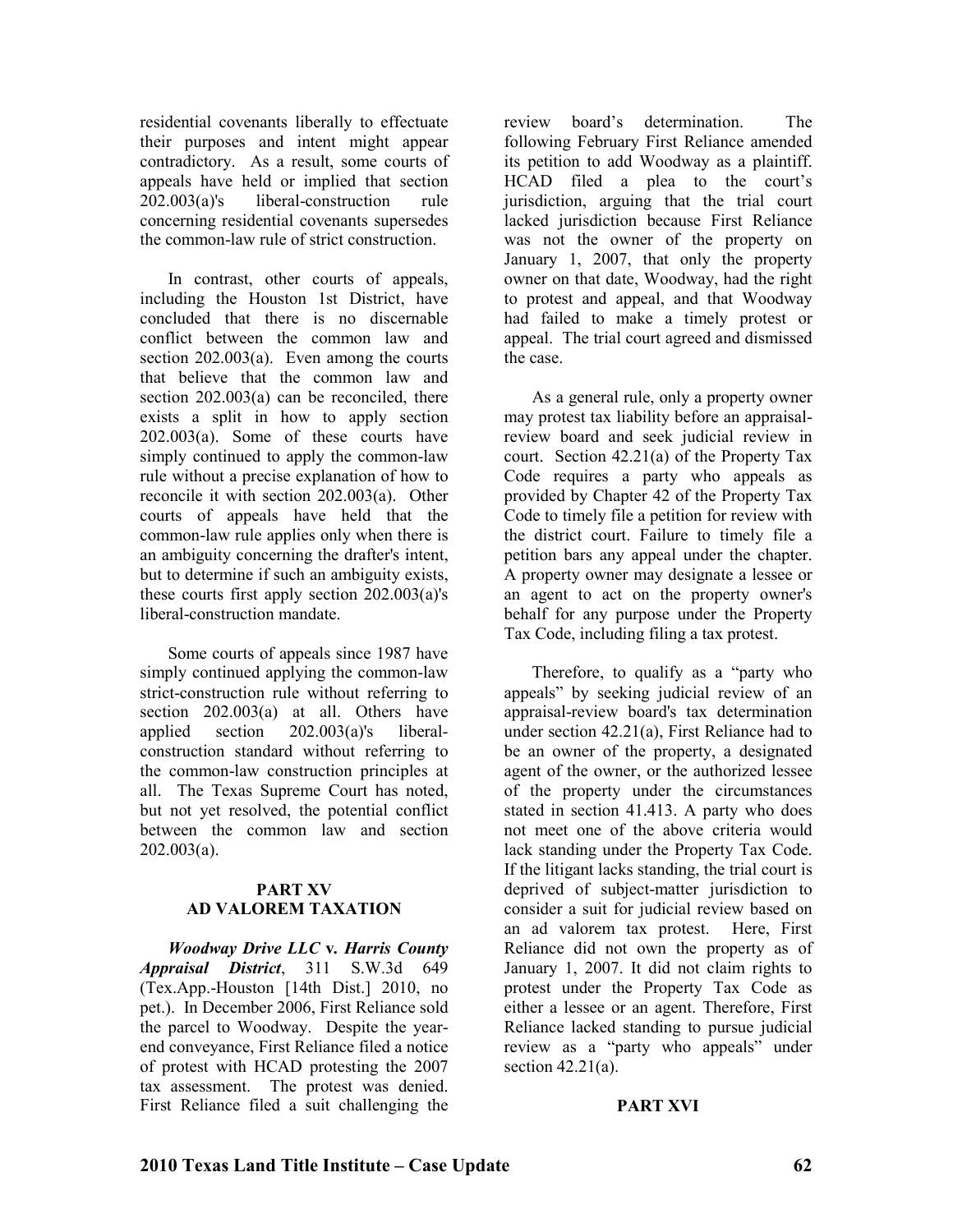#### **MISCELLAEOUS**

*State of Texas* **v.** *\$281,420.00 in United States Currency*, 2010 WL 1933023 53 Tex. Sup. Ct. J. 741 (Tex. 2010). Johnny Mercado approached Gregorio Huerta, the owner of Greg's Towing, at a race track in Edinburg, Texas, and asked Huerta to tow a disabled Freightliner truck-tractor from Alvin to Mercedes for approximately \$2,800. Huerta agreed, drove to Alvin that night to retrieve the truck, and returned to his office in Edinburg. Huerta contacted Mercado to request payment, and they planned for Huerta to follow Mercado with the truck to the final destination in Mercedes. When Mercado did not show up, Huerta became worried that the truck might be stolen and contacted Department of Public Safety Trooper Cesar Torres. Torres agreed to stop by Huerta's office to inspect the truck, but before he got there Mercado arrived and paid for the tow. Huerta informed Torres that it would no longer be necessary for him to come by, but Torres still had concerns about the truck and insisted on inspecting it. Together they devised a plan whereby Huerta would intentionally exceed the speed limit so that Torres would have probable cause to pull him over. When Torres stopped Huerta for speeding in San Juan, Mercado circled the area several times and then drove away.

Huerta gave Torres verbal and written permission to perform a road-side search of the truck cab. Unable to find anything during the field search, Torres asked Huerta to move the truck to the United States Customs point of entry at the International Bridge in Hidalgo for further inspection. There law enforcement officers examined the truck, x-rayed it, and searched it with drug sniffing dogs, but nothing was discovered. At some point, officers examined the center axle of the truck and, with Huerta's assistance, removed the housing around one of the axles. Inside the housing were a number of tightly-wrapped bundles containing \$281,420 in United States currency. Torres told Huerta that if no one came forward to claim the money Huerta should get some sort of reward. When no one came forward, Huerta contacted Torres about a reward but was told he would have to speak to Torres's superiors. Huerta did not receive a reward for his role in the seizure.

The Hidalgo County District Attorney's Office commenced separate forfeiture proceedings against the truck and the currency. Approximately one month after the State initiated the proceedings, Huerta filed a petition seeking to intervene as the last person in possession of the currency at the time it was seized. According to Huerta, the currency was not contraband, Mercado and Pulido had abandoned any claims they held to the currency by failing to answer or appear, and Huerta's interest in the currency was superior to that of the State.

The trial court agreed, found the currency to be contraband, and ordered its forfeiture to the Hidalgo County Criminal District Attorney and DPS. A divided court of appeals reversed the trial court's judgment, holding that the currency had not been shown to be contraband and that Huerta was entitled to the entire \$281,420.

Huerta first asserts that, as bailee of the Freightliner, he is entitled to the currency because it was abandoned by Mercado while in Huerta's possession. This argument, however, presumes that Huerta established a bailment as to the currency, something Huerta did not do. To create a bailment, there must be (1) delivery of personal property from one person, the bailor, to another, the bailee, for a specific purpose; (2) acceptance of delivery by the bailee; (3) an express or implied contract between the parties that the specific purpose will be realized; and (4) an agreement between the parties that the property will be either returned to the bailor or dealt with according to the bailor's direction.

That a bailment may have existed concerning the Freightliner does not mean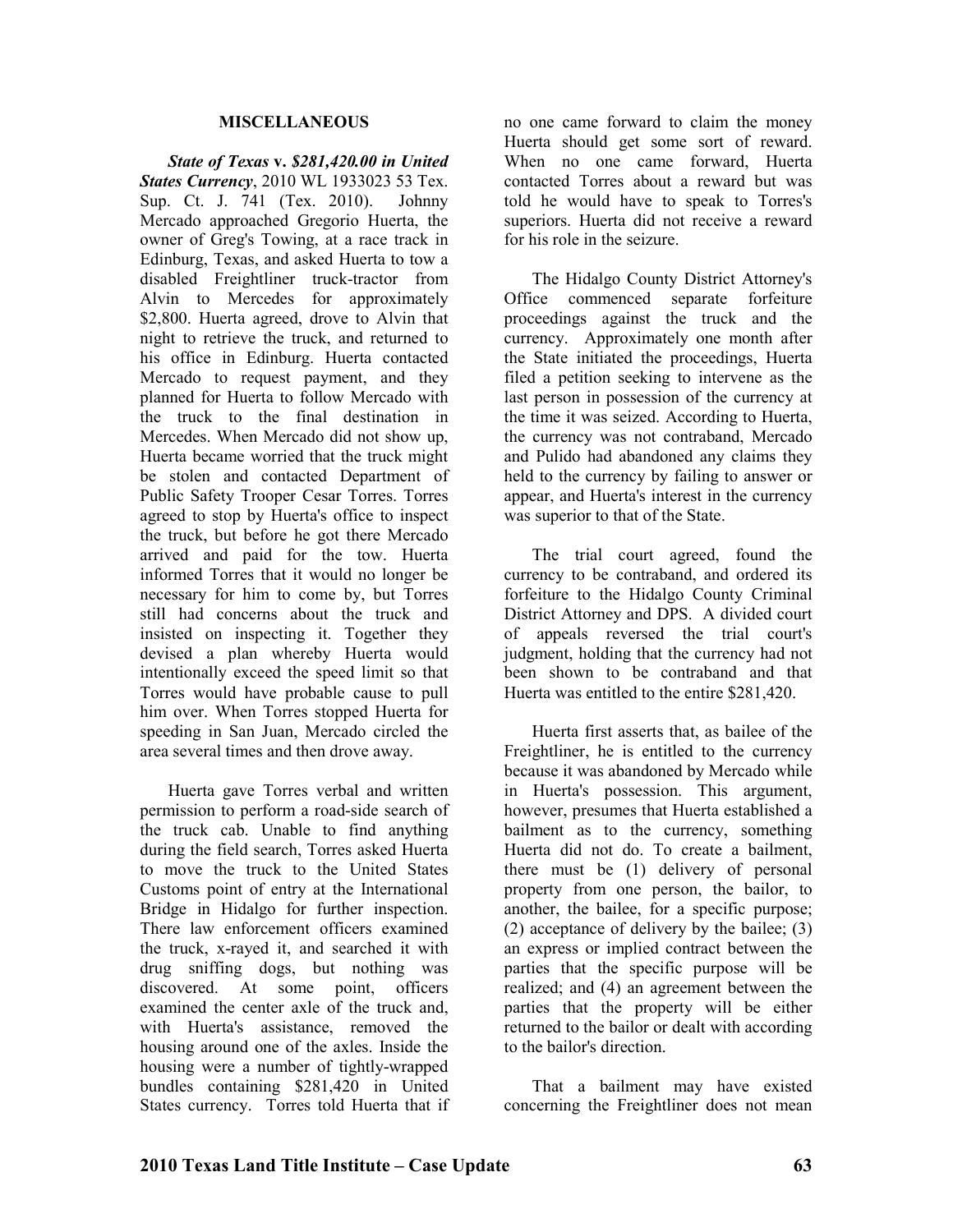that a bailment existed as to the currency. The bailee must, at a minimum, "knowingly [take the] property into possession or control" for there to be a bailment. Huerta admitted at trial that he did not enter into an agreement with Mercado to transport the currency and that he was not aware of the currency before it was discovered in the axle. A bailee's duty of care extends to undisclosed items in a vehicle that are in plain view. But if the undisclosed items are not in plain view, then the bailee's duty of care extends to items that are "reasonably anticipated to be found in the car based on the surrounding circumstances." If undisclosed items are not in plain view and the bailee could not have reasonably anticipated that they would be in the vehicle, the bailment contract does not extend to those items.

Huerta appears to believe that, with or without a bailment, he may claim the cash because it was abandoned while in his possession. However, even if such a claim were viable, one who seeks to acquire abandoned property must take possession of the property with an intent to acquire title. Huerta contends he had possession of the currency before it was seized by law enforcement officers because he was the first to remove it from the axle and the first to discover that the bundles contained currency. The court disagreed. Huerta removed the hub housing while assisting law enforcement and customs officials. By the time the currency was discovered, Huerta had already turned the vehicle over to law enforcement, and it had been subjected to a roadside search, an x-ray, and a sniff search by dogs. The fact that Huerta was the first to remove the currency bundles from the axle does not establish that he was in legal possession of them. Huerta's theory of legal entitlement based upon simple abandonment is unavailing.

Huerta also claims a right to possession of the currency under a common law "treasure trove" or "finders keepers" doctrine. The treasure-trove doctrine applies

to valuables found hidden in the ground or other private place, the owner of which is unknown. However, the court has previously declined to recognize the treasure-trove doctrine as part of Texas law. Instead, the court applies the common law distinctions of "lost" and "mislaid" property. Mislaid property includes property which the owner intentionally places where he can again resort to it, and then forgets. It is presumed that the owner or occupier of the premises on which the mislaid property is found has custody of the property. In this case, it is undisputed that Huerta did not own the "premises"-the Freightliner-on which the currency was found. Accordingly, Huerta cannot establish possession to the currency by characterizing it as mislaid property.

Neither can Huerta establish a right to possess the currency as lost property. In contrast to mislaid property, "lost" property includes that which the owner has involuntarily parted with through neglect, carelessness or inadvertence. Unlike mislaid property, the owner or occupier of the premises on which lost property is found does not acquire title to the property. Instead, the finder of lost property retains possession as against the owner of the premises on which the property is found, but not against the lost property's true owner. Where the owner does not part with property as a result of carelessness or neglect, but instead demonstrates a deliberate, conscious and voluntary desire to hide his property in a place where he thought it was safe and secure, and with the intention of returning to claim it at some future date, it is mislaid property. The property in this case was clearly deliberately hidden. The manner in which the money was placed in the axle forecloses any argument that it was lost rather than mislaid.

*Del Lago Partners, Inc.* **v.** *Smith*, 307 S.W.3d 762, 53 Tex. Sup. Ct. J. 514 (Tex. 2010). This appeal concerns a bar owner's liability for injuries caused when one patron assaulted another during a closing-time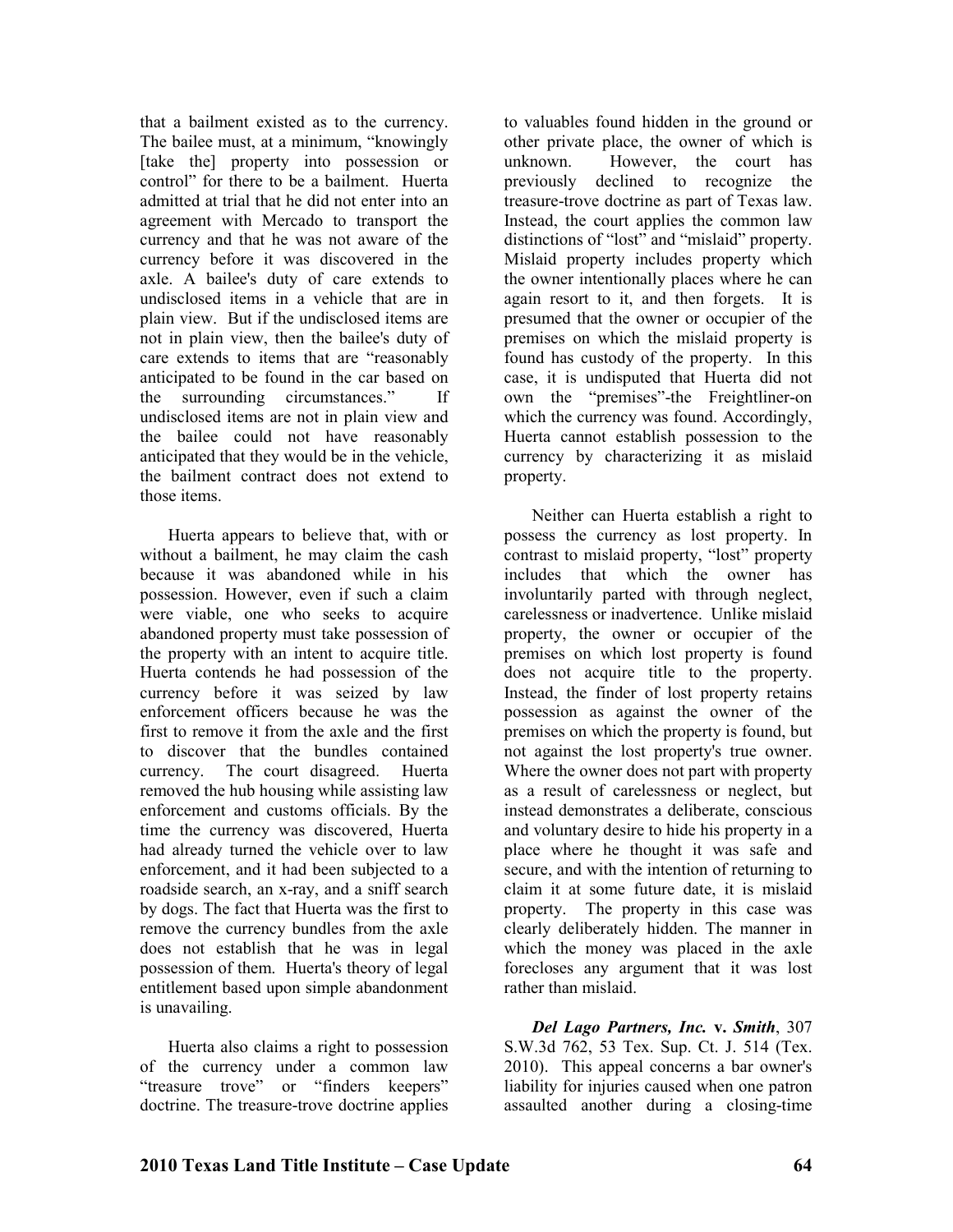melee involving twenty to forty "very intoxicated" customers. The brawl erupted after ninety minutes of recurrent threats, cursing, and shoving by two rival groups of patrons. The jury heard nine days of conflicting evidence from twenty-one witnesses and found the owner fifty-one percent liable. The court of appeals affirmed the roughly \$1.48 million award: "A reasonable person who knew or should have known of the one-and-a-half hours of ongoing 'heated' verbal altercations and shoving matches between intoxicated bar patrons would reasonably foresee the potential for assaultive conduct to occur and take action to make the condition of the premises reasonably safe."

Bradley Smith was injured when a fight broke out among customers at the Grandstand Bar, part of the Del Lago resort on the shores of Lake Conroe. Smith attended a Sigma Chi fraternity reunion at Del Lago from Friday to Sunday, June 8-10, 2001. On Saturday, fraternity members and guests attended a reception and dinner at the conference center. Del Lago provided a cash bar. Around 9:00 p.m., Smith and other fraternity members proceeded to the Grandstand Bar, which was very busy. Later that evening, a group of ten to fifteen mostly male members of a wedding party entered the bar. Fraternity member Toby Morgan testified that soon after the wedding party arrived, there was tension in the air, tension that grew as the night went on. Forsythe testified that within ten to fifteen minutes of the wedding party's arrival, verbal confrontations between the wedding party and some of the forty remaining fraternity members began. These heated confrontations involved cursing, namecalling, and hand gestures.

The animosity between the two groups arose when one of the fraternity members made an offensive comment to the date of one of the wedding-party members. The comment led to men squaring up to each other, with "veins popping out of people's foreheads." Del Lago waitress Elizabeth

Sweet observed the exchanges, describing them as "talking ugly" and consisting of cursing, threats, and heated words. Sweet testified that the participants appeared drunk and that these confrontations recurred throughout a ninety-minute period. Morgan observed that the bar patrons were "very intoxicated" that night.

The verbal confrontations led to physical altercations. Witnesses described more than one "pushing" match that evening. At least three witnesses described a particularly heated and intense shoving match that took place a few minutes before the ultimate fracas. Tensions finally came to a head when the bar staff attempted to close the bar. After the crowd refused to leave, the staff went table to table and formed a loose line to funnel the customers toward a single exit and into the conference center lobby. Smith testified that the staff was literally pushing the hostile parties out of the bar through the exit, prompting a free-for-all. He recalled that "it was just a madhouse," with punches, bottles, glasses, and chairs being thrown, and bodies "just surging." In Forsythe's words, "all heck broke loose" with pushing, shoving, kicking, and punching.

Smith was standing against a wall observing the fight when he saw his friend Forsythe shoved to the floor. Smith knew Forsythe had a heart condition and waded into the scrum to remove him. By this time, the fight had moved into the lobby. Before Smith could extri-cate himself, an unknown person grabbed him and placed him in a headlock. Momentum carried Smith and his attacker into a wall, where Smith's face hit a stud. Smith suffered severe injuries including a skull fracture and brain damage. Smith brought a premises-liability claim against Del Lago. After a nine-day trial involving twenty-one witnesses, the jury sifted through the conflicting evidence and found Del Lago and Smith both negligent, allocating fault at 51-49 percent in favor of Smith.